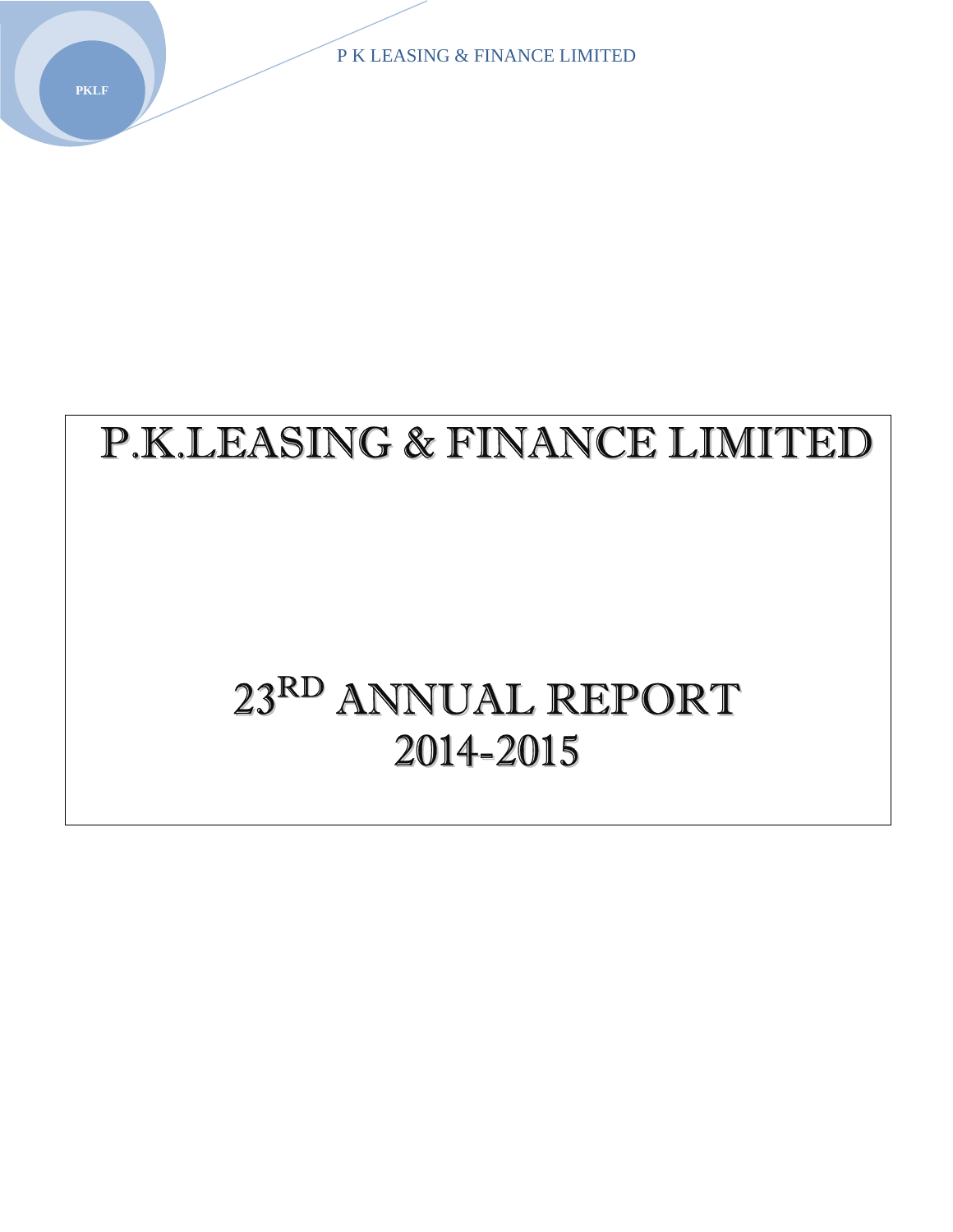## **23RD ANNUAL REPORT 2014-2015**

#### **BOARD OF DIRECTOR**

- 1. SHRI ANIL KUMAR AGARWAL EXECUTIVE DIRECTOR
- 2. SHRI DEEPAK KUMAR AGARWAL EXECUTIVE DIRECTOR
- 3. MS. RUCHI AGARWAL THE EXECUTIVE DIRECTOR
- 
- 
- 
- 
- 
- 
- 
- 4. BIKRAM CHAKRABORTY **Face CHANNEY CHANNES** INDEPENDENT DIRECTOR
- 5. PARTHA DAS INDEPENDENT DIRECTOR
- 6. UTTAM KUMAR SHAW INDEPENDENT DIRECTOR
- 7. AMIYA MUKHERJEE **ANG ATALIE 1** INDEPENDENT DIRECTOR

#### **CHIEF FINANCIAL OFFICER**

Mr. NAND KISHORE AGARWAL

#### **STATUTORY AUDITORS**

INDRAJEET CHATTOPADHYAY CHARTERED ACCOUNTANT

#### **BANKERS**

BANK OF INDIA 23A, N.S.ROAD, KOLKATA-700001

#### **REGISTERED OFFICE:**

P.K.LEASING & FINANCE LTD CIN: L65910WB1992PLC055895 P-36, INDIA EXCHANGE PLACE KOLKATA-700 001 Tel: 033-2225 3123 Email: info@pkleasing.in, / anilpklf@yahoo.co.in Website: www.pkleasing.in

#### **REGISTRAR AND SHARE TRANSFER AGENT**

Niche Technologies (P) Ltd 71, B R B Basu Road D-511, Bagree Market 5<sup>th</sup> Floor, Kolkata-700001 Tel: 033- 2235 7270, 22357271, Fax: 033 2215 6823 Email: nichtechpl@nichetechpl.com

**PKLF**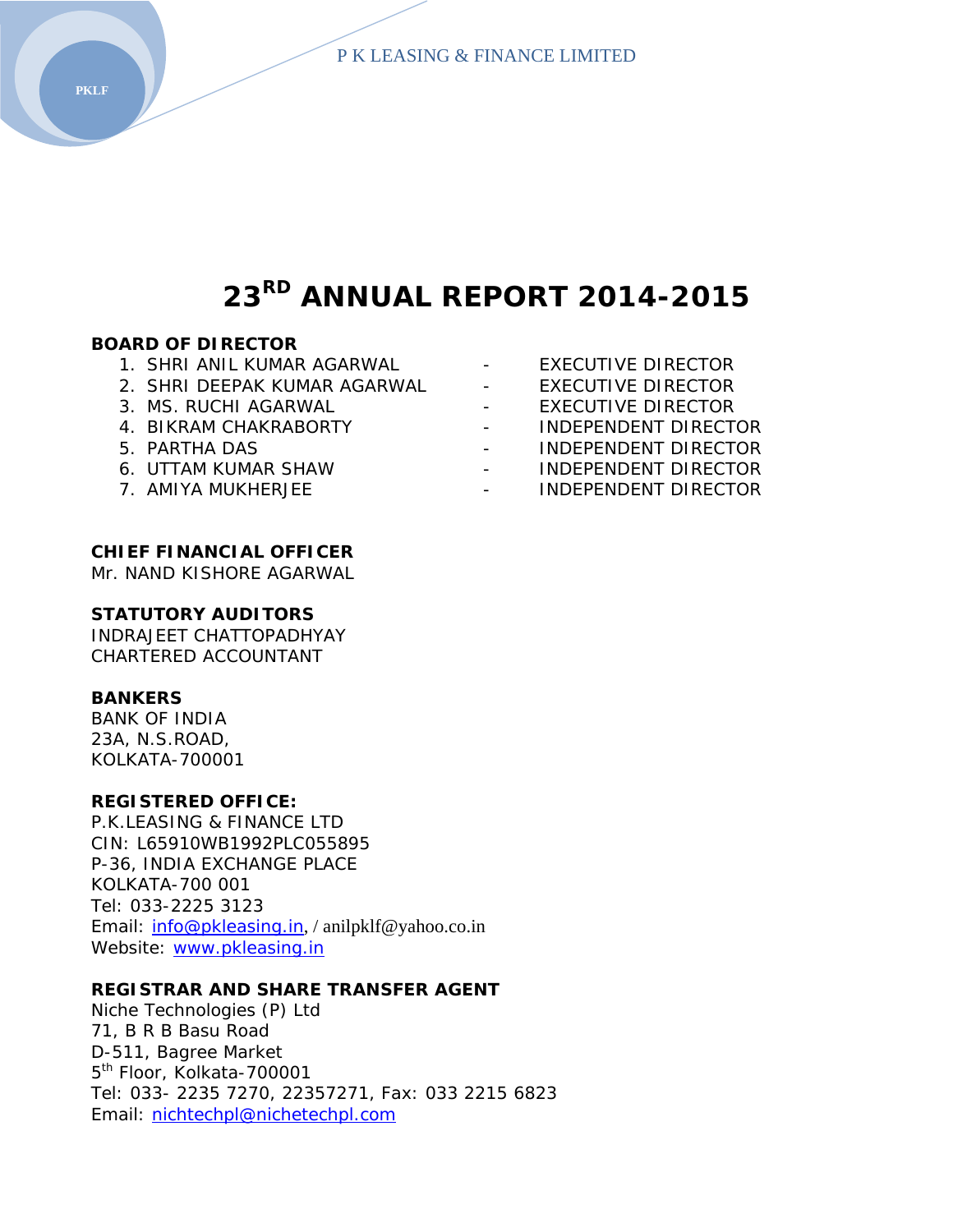

P.K LEASING & FINANCE LIMITED CIN: L65910WB1992PLC055895 Regd. Off.: P-36, India Exchange place, Kolkata – 700001 Tel. No.: 033‐2225 3123 E‐mail: info@pkleasing.in/ anilpklf@yahoo.co.in, website: www.pkleasing.in

#### **NOTICE OF ANNUAL GENERAL MEETING**

NOTICE is hereby given that 23<sup>RD</sup> Annual General Meeting of the Members of **P K Leasing & Finance Ltd** will be held on Wednesday 30<sup>th</sup> Day of September, 2015 at 11 A.M at the Registered office of the Company situated at P-36, India Exchange Place,  $4<sup>th</sup>$  Floor, Kolkata-700 001 to transact the following business:-

#### **ORDINARY BUSINESS:-**

- 1) To receive, consider and adopt the Audited financial statement of the Company for the financial year ended  $31<sup>st</sup>$  March 2015, the report of the Board of Directors and Auditors thereon.
- 2) To appoint a Director in place of Ms. Ruchi Agarwal (DIN: 006942318), who retires by rotation and being eligible offers herself for re-appointment.
- 3) To consider and if thought fit, to pass, with or without modification (s), the following resolution as an Ordinary resolution:-

**"RESOLVED THAT**, pursuant to the provisions of section 139,142 and other applicable provisions, if any, of Companies Act, 2013 read with the Companies (Audit and Auditors) Rules, 2014, (including any statutory modification or re-enactment thereof for the time being in force) M/s Indrajit Chattopadhyay, Chartered Accountant, (ICAI Registration No. 050955) the retiring Auditor of the Company, be and are hereby re‐appointed as the Statutory Auditors of the Company, to hold office from the conclusion of  $23<sup>rd</sup>$  Annual General Meeting until the conclusion of  $25<sup>th</sup>$  Annual General Meeting to be held in year 2017(subject to ratification of their appointment at every AGM) on such remuneration as may be fixed by the Board.**"**

**Registered office:- P.K.LEASING & FINANCE LTD CIN: L65910WB1992PLC055895 Kolkata-700 001** 

**P-36 India Exchange Place Access Example 3 By order of the Board of Directors** 

**Dated: 28.08.2015 Anil Kumar Agarwal (Managing Director) (DIN: 00315722)**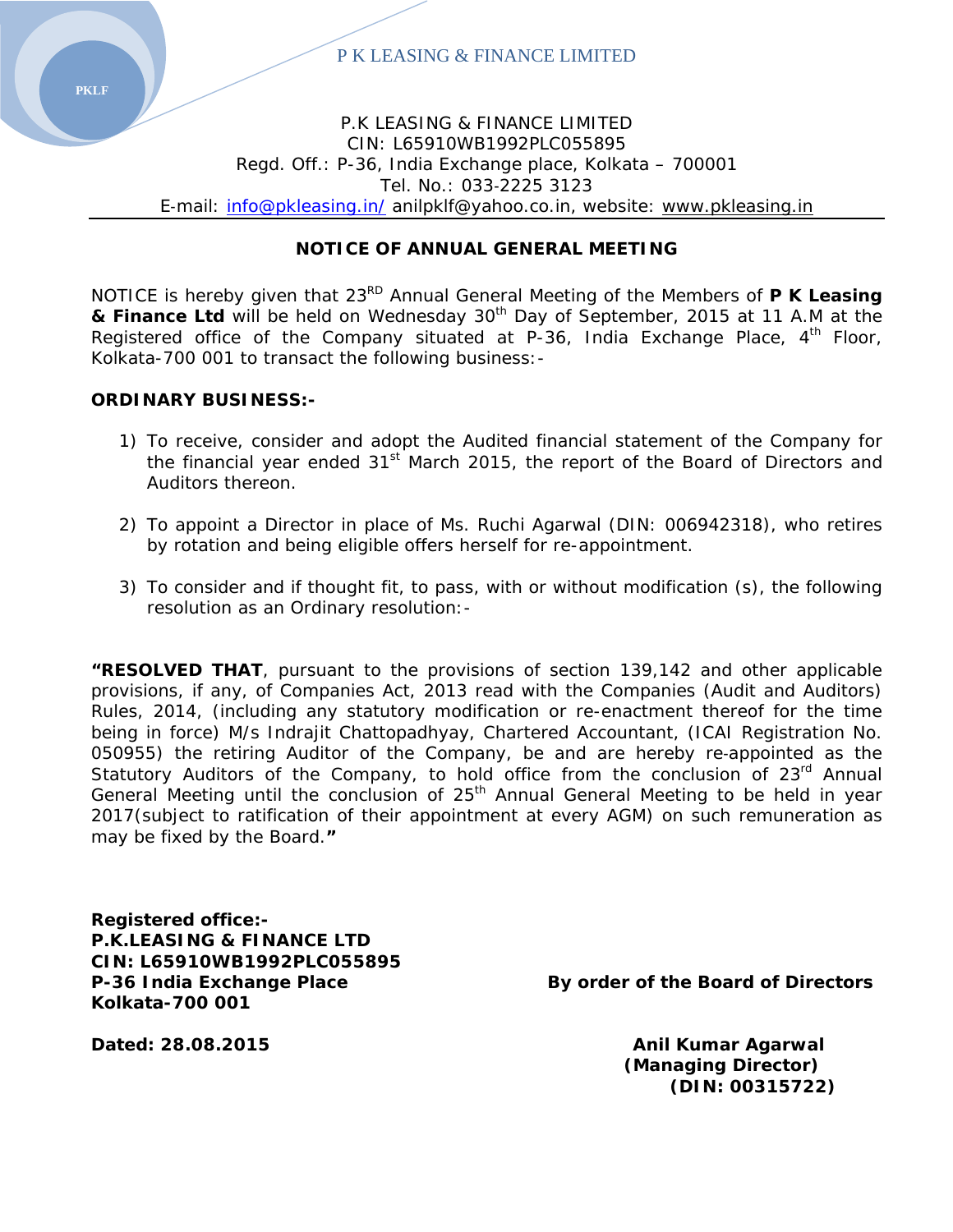#### **Notes:-**

- 1. **A MEMBER ENTITLED TO ATTEND AND VOTE AT THE AGM IS ENTITLED TO APPOINT A PROXY TO ATTEND AND VOTE IN THE MEETING, INSTEAD OF HIMSELF/ HERSELF AND THE PROXY NEED NOT BE A MEMBER OF THE COMPANY. A PERSON CAN ACT AS PROXY ON BEHALF OF MEMBERS UPTO AND NOT EXCEEDING FIFTY AND HOLDING IN THE AGGREGATE NOT MORE THAN TEN PERCENT OF THE TOTAL SHARE CAPITAL OF THE COMPANY. FURTHER, A MEMBER HOLDING MORE THAN TEN PERCENT OF THE TOTAL SHARE CAPITAL OF THE COMPANY CARRYING VOTING RIGHTS MAY APPOINT A SINGLE PERSON AS PROXY AND SUCH PERSON SHALL NOT ACT AS PROXY FOR ANY OTHER PERSON OR MEMBER. THE INSTRUMENT APPOINTING PROXY MUST BE DEPOSITED AT THE REGISTERED OFFICE OF THE COMPANY NOT LESS THAN 48 HOURS BEFORE THE COMMENCEMENT OF ANNUAL GENERAL MEETING.**
- 2. During the period beginning 24 hours before the time fixed for the commencement of the meeting and ending with the conclusion of the meeting, members would be entitled to inspect the proxies lodged, at any time during the business hours of the company, provided not less than 3 days written notice is given to the company.
- 3. Members/ Proxies should bring the Attendance Slip duly filled, enclosed herewith to attend the meeting.
- 4. The Register of Members and share Transfer Books of the Company shall remain close from Thursday 24<sup>th</sup> September 2015 to Wednesday 30<sup>th</sup> September 2015 (both days inclusive) for the year ended 31 March, 2015 and the AGM.
- 5. Members whose shareholding is in the electronic mode are requested to direct change of necessary details to their respective Depository Participant(s).
- 6. Members holding shares in the physical form are requested to address all correspondences to the Registrar and Share Transfer Agents, Niche Technologies Pvt. Ltd.,  $D - 511$ , Bagree Market, $5<sup>th</sup>$  Floor, 71, B.R. B Basu Road, Kolkata – 700 001.
- 7. The company is concerned about the environment and utilizes natural resources in a sustainable way. We therefore request you to register your e – mail ID with your Depository Participant(s) to enable us to send Annual Report and other correspondences via e – mail and hard copies will only be sent to the members who are not available on the e‐ mail. Members can also refer their folio number / Client ID and send their contact information along with the e‐ mail ID to the company at info@pkleasing.in
- 8. Members may also note that the notice of the 23<sup>rd</sup> Annual General Meeting and the Annual Report for 2015 will also be available on the Company's website www.pkleasing.in for their download. Members are also entitled to receive the physical copies of aforesaid documents upon making a request for the same, free of cost. For any communication, the shareholders may also send request to the e-mail ID: info@pkleasing.in/anilpklf@yahoo.co.in.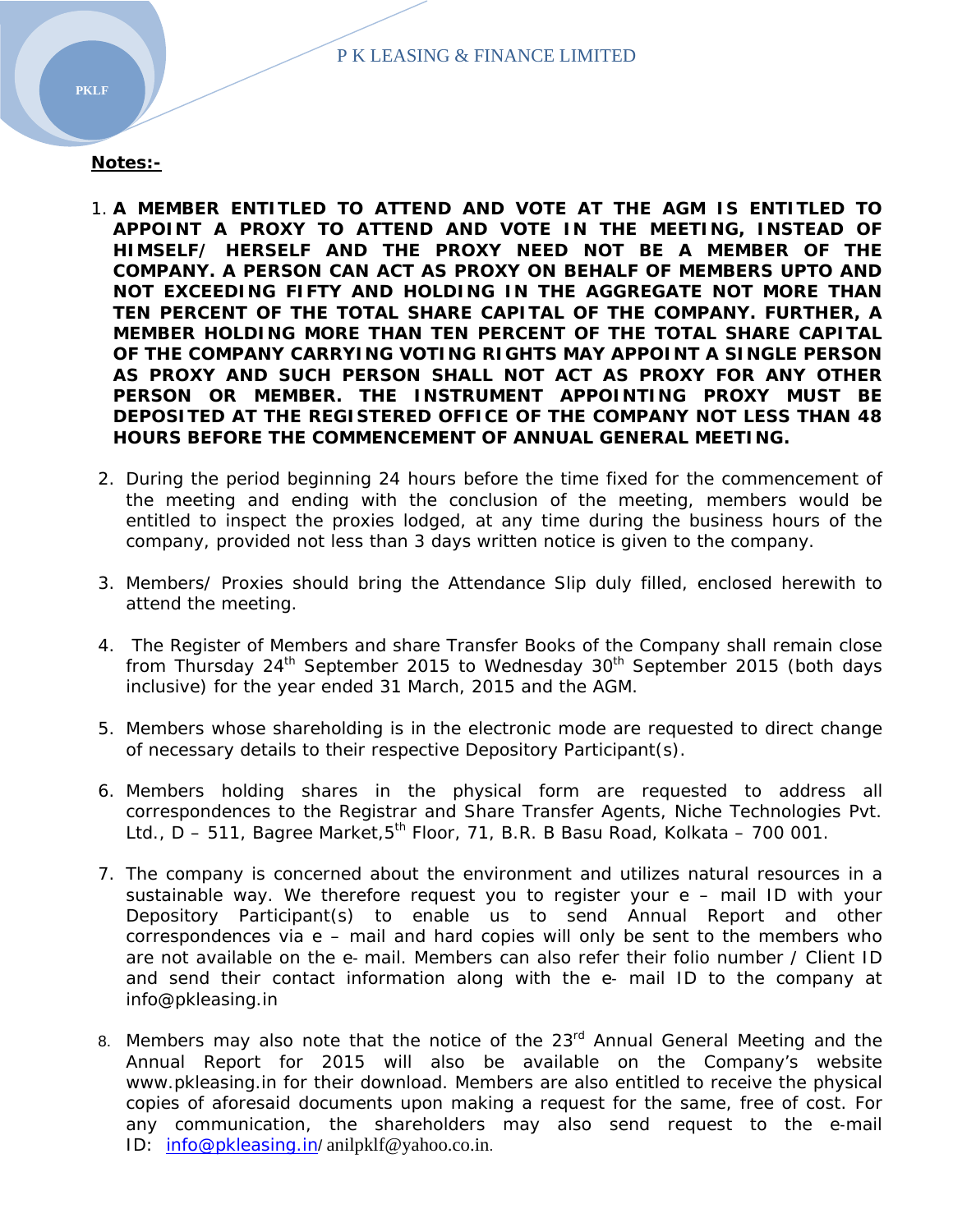9. The Securities and Exchange Board of India (SEBI) has mandated the submission of Permanent Account Number (PAN) by every participant in the securities market. Members holding shares in electronic form are, therefore, requested to submit their PAN to their Depository Participant(s). Members holding shares in physical form shall submit their PAN details to the company or the Registrar and Share Transfer Agents of the Company.

## 10. **VOTING THROUGH ELECTRONIC MEANS**

I. In compliance with provisions of Section 108 of the Companies Act, 2013, Rule 20 of the Companies (Management and Administration) Rules, 2014 as amended by the Companies (Management and Administration) Amendment Rules, 2015 and Clause 35B of the Listing Agreement, the Company is pleased to provide members facility to exercise their right to vote on resolutions proposed to be considered at the Annual General Meeting (AGM) by electronic means and the business may be transacted through e-Voting Services. The facility of casting the votes by the members using an electronic voting system from a place other than venue of the AGM ("remote e-voting") will be provided by Central Depository Services (India) Limited (CDSL).

II. The facility for voting through ballot paper shall be made available at the AGM and the members attending the meeting who have not cast their vote by remote e-voting shall be able to exercise their right at the meeting through ballot paper. The members who have cast their vote by remote e-voting prior to the AGM may also attend the AGM but shall not be entitled to cast their vote again.

## III. **The process and manner for remote e-voting are as under:**

(i) The remote e-voting period commences on 27th September, 2015 (10:00 am) and ends on 29th September, 2015 (5:00 pm). During this period members' of the Company, holding shares either in physical form or in dematerialized form, as on the cut-off date of  $23<sup>rd</sup>$  September, 2015, may cast their vote by remote e-voting. The remote e-voting module shall be disabled by CDSL for voting thereafter. Once the vote on a resolution is cast by the member, the member shall not be allowed to change it subsequently.

(ii) The shareholders should log on to the e-voting website www.evotingindia.com during the voting period.

- (iii) Click on "Shareholders" tab.
- (iv) Now Enter your User ID
- a. For CDSL: 16 digits beneficiary ID,
- b. For NSDL: 8 Character DP ID followed by 8 Digits Client ID,

c. Members holding shares in Physical Form should enter Folio Number registered with the Company, excluding the special characters.

(v) Next enter the Image Verification as displayed and Click on Login.

(vi) If you are holding shares in demat form and had logged on to www.evotingindia.com and voted on an earlier voting of any company, then your existing password is to be used.

(vii) If you are a first time user follow the steps given below: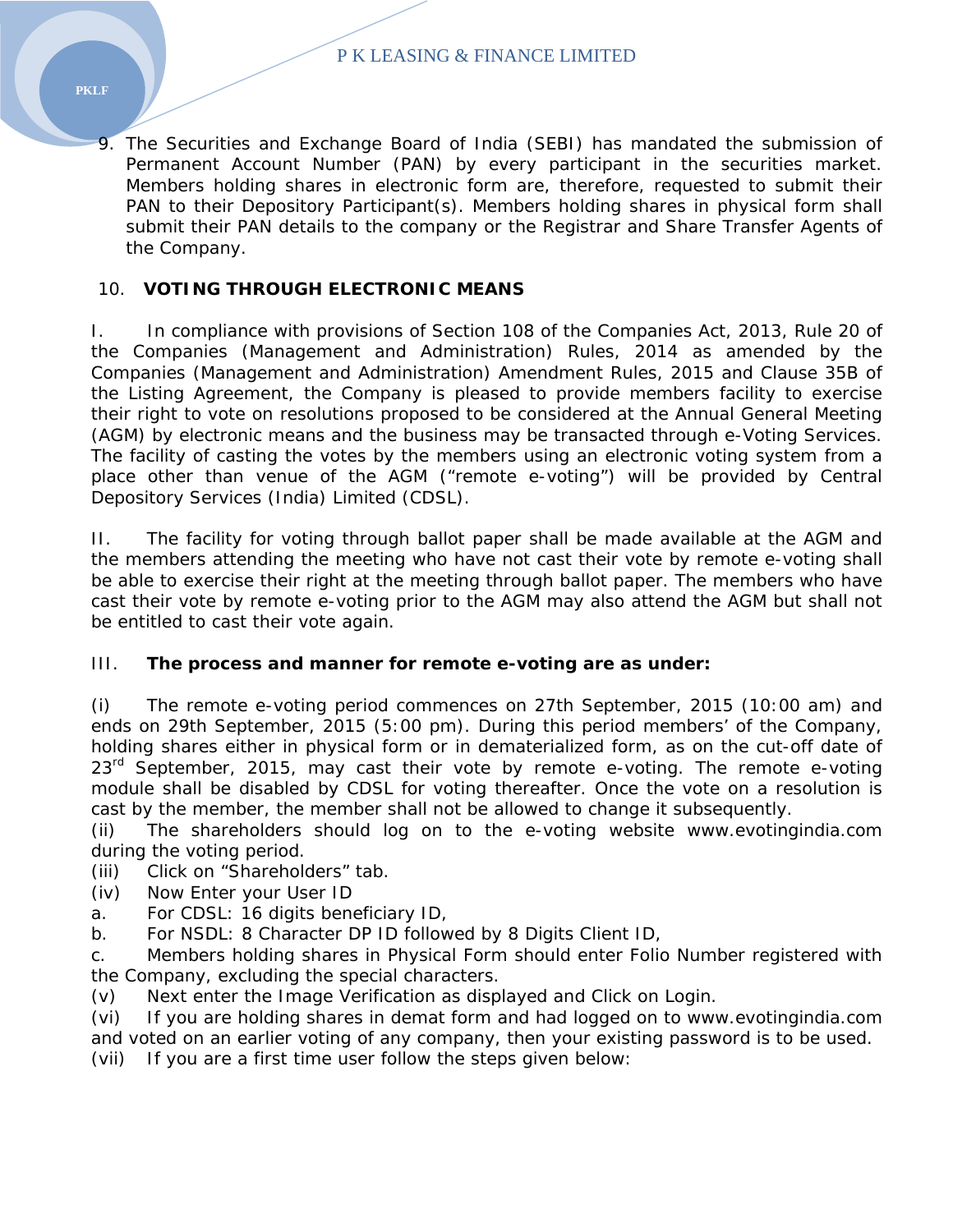|               | For Members holding shares in Demat Form and Physical Form                                                                                                                                                                                                                                                                                                                                                                                                                                                                   |  |  |  |  |  |  |  |  |
|---------------|------------------------------------------------------------------------------------------------------------------------------------------------------------------------------------------------------------------------------------------------------------------------------------------------------------------------------------------------------------------------------------------------------------------------------------------------------------------------------------------------------------------------------|--|--|--|--|--|--|--|--|
| <b>PAN</b>    | Enter your 10 digit alpha-numeric PAN issued by Income Tax<br>Department (Applicable for both demat shareholders as well as physical<br>shareholders)                                                                                                                                                                                                                                                                                                                                                                        |  |  |  |  |  |  |  |  |
|               | Members who have not updated their PAN with<br>the<br>$\bullet$<br>Company/Depository Participant are requested to use the first<br>two letters of their name and the 8 digits of the sequence number<br>in the PAN Field.<br>In case the sequence number is less than 8 digits enter the<br>$\bullet$<br>applicable number of O's before the number after the first two<br>characters of the name in CAPITAL letters. Eg. If your name is<br>Ramesh Kumar with sequence number 1 then enter RA00000001<br>in the PAN Field. |  |  |  |  |  |  |  |  |
|               |                                                                                                                                                                                                                                                                                                                                                                                                                                                                                                                              |  |  |  |  |  |  |  |  |
| <b>DOB</b>    | Enter the Date of Birth as recorded in your demat account with the<br>depository or in the company records for your folio in dd/mm/yyyy<br>format                                                                                                                                                                                                                                                                                                                                                                            |  |  |  |  |  |  |  |  |
| <b>Bank</b>   | Enter the Bank Account Number as recorded in your demat account with                                                                                                                                                                                                                                                                                                                                                                                                                                                         |  |  |  |  |  |  |  |  |
| Account       | the depository or in the company records for your folio.                                                                                                                                                                                                                                                                                                                                                                                                                                                                     |  |  |  |  |  |  |  |  |
| <b>Number</b> | Please Enter the DOB or Bank Account Number in order to Login.<br>$\bullet$                                                                                                                                                                                                                                                                                                                                                                                                                                                  |  |  |  |  |  |  |  |  |
| (DBD)         | If both the details are not recorded with the depository or<br>$\bullet$                                                                                                                                                                                                                                                                                                                                                                                                                                                     |  |  |  |  |  |  |  |  |
|               | company then please enter the member-id / folio number in the<br>Bank Account Number details field as mentioned in above                                                                                                                                                                                                                                                                                                                                                                                                     |  |  |  |  |  |  |  |  |
|               | instruction (IV).                                                                                                                                                                                                                                                                                                                                                                                                                                                                                                            |  |  |  |  |  |  |  |  |

(viii) After entering these details appropriately, click on "SUBMIT" tab.

(ix) Members holding shares in physical form will then directly reach the Company selection screen. However, members holding shares in demat form will now reach 'Password Creation' menu wherein they are required to mandatorily enter their login password in the new password field. Kindly note that this password is to be also used by the demat holders for voting for resolutions of any other company on which they are eligible to vote, provided that company opts for e-voting through CDSL platform. It is strongly recommended not to share your password with any other person and take utmost care to keep your password confidential.

(x) For Members holding shares in physical form, the details can be used only for evoting on the resolutions contained in this Notice.

(xi) Click on the EVSN for the relevant Company Name i.e. P.K. Leasing & Finance Ltd on which you choose to vote on which you choose to vote.

(xii) On the voting page, you will see "RESOLUTION DESCRIPTION" and against the same the option "YES/NO" for voting. Select the option YES or NO as desired. The option YES implies that you assent to the Resolution and option NO implies that you dissent to the Resolution.

(xiii) Click on the "RESOLUTIONS FILE LINK" if you wish to view the entire Resolution details.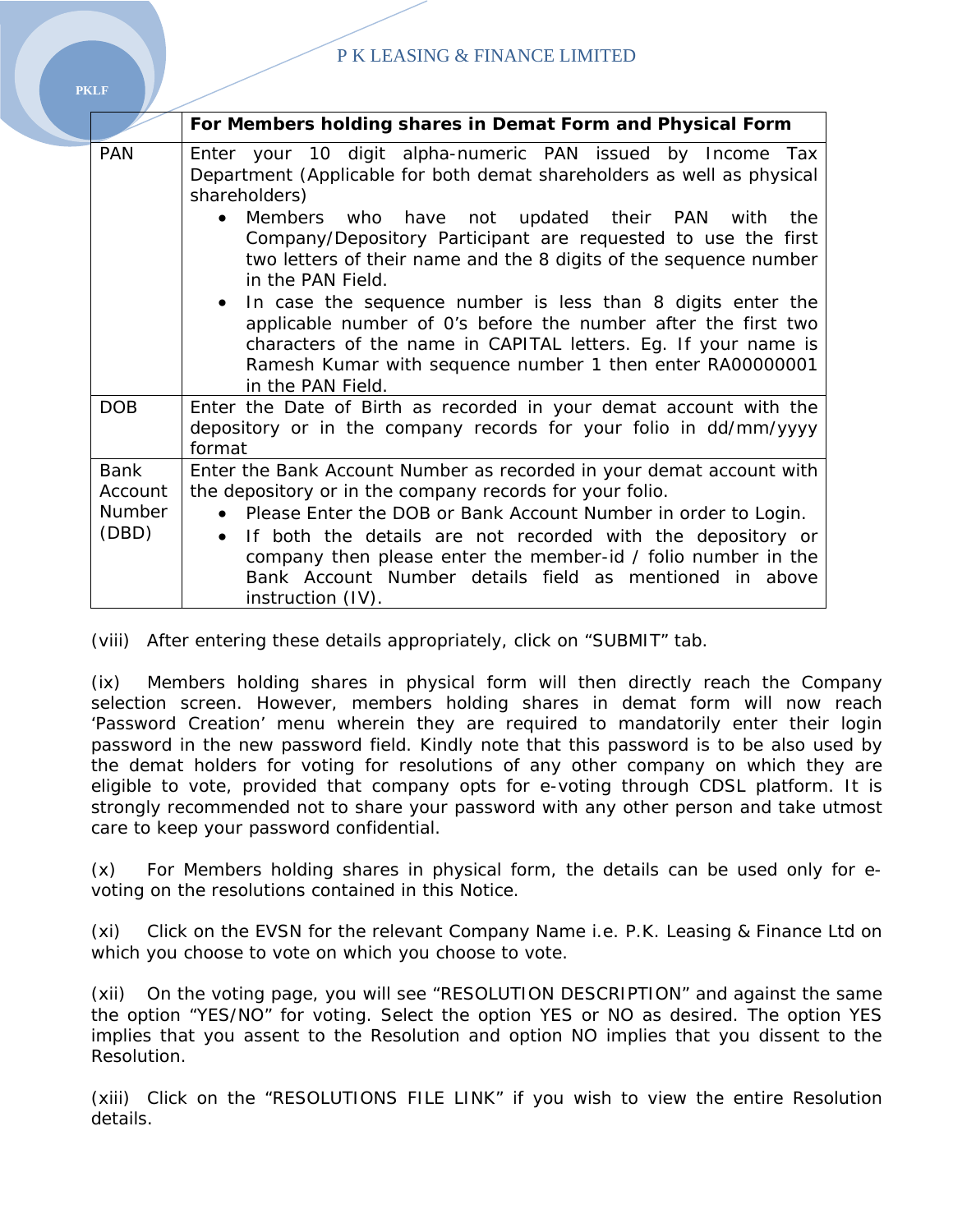(xiv) After selecting the resolution you have decided to vote on, click on "SUBMIT". A confirmation box will be displayed. If you wish to confirm your vote, click on "OK", else to change your vote, click on "CANCEL" and accordingly modify your vote.

(xv) Once you "CONFIRM" your vote on the resolution, you will not be allowed to modify your vote.

(xvi) You can also take out print of the voting done by you by clicking on "Click here to print" option on the Voting page.

(xvii) If Demat account holder has forgotten the same password then enter the User ID and the image verification code and click on Forgot Password & enter the details as prompted by the system.

(xviii) Note for Institutional Shareholders & Custodians:

• Institutional shareholders (i.e. other than Individuals, HUF, and NRI etc.) and Custodians are required to log on to https://www.evotingindia.com and register themselves as Corporate.

• A scanned copy of the Registration Form bearing the stamp and sign of the entity should be emailed to helpdesk.evoting@cdslindia.com.

After receiving the login details they have to create a compliance user which should be created using the admin login and password. The Compliance user would be able to link the account(s) for which they wish to vote on.

The list of accounts should be mailed to helpdesk.evoting@cdslindia.com and on approval of the accounts they would be able to cast their vote.

• A scanned copy of the Board Resolution and Power of Attorney (POA) which they have issued in favour of the Custodian, if any, should be uploaded in PDF format in the system for the scrutinizer to verify the same.

(xix) In case you have any queries or issues regarding e-voting, you may refer the Frequently Asked Questions ("FAQs") and e-voting manual available at www.evotingindia.com under help section or write an email to helpdesk.evoting@cdslindia.co

- 11.Institutional Members / Bodies Corporate (i.e. other than individuals, HUF, NRI etc.) are required to send scanned copy (PDF/JPG Format) of the relevant Board Resolution / Authority letter etc. together with attested specimen signature of the duly authorized signatory (ies) who are authorized to vote through e-mail at mseema8@gmail.com with a copy marked to helpdesk.evoting@cdslindia.com on or before 29th September 2015, up to 5:00 pm without which the vote shall not be treated as valid.
- 12.The voting rights of shareholders shall be in proportion to their shares of the paid up equity share capital of the Company as on the cut-off date of 23rd September, 2015. A person who is not a member as on Cut Off date should treat this notice for information purpose only.
- 13.The notice of Annual General Meeting will be sent to the members, whose names appear in the register of members / depositories as at closing hours of business, on  $21<sup>st</sup>$  August, 2015.
- 14.The shareholders shall have one vote per equity share held by them as on the cut-off date of 23<sup>rd</sup> September, 2015. The facility of e-voting would be provided once for every folio / client id, irrespective of the number of joint holders.

**PKLF**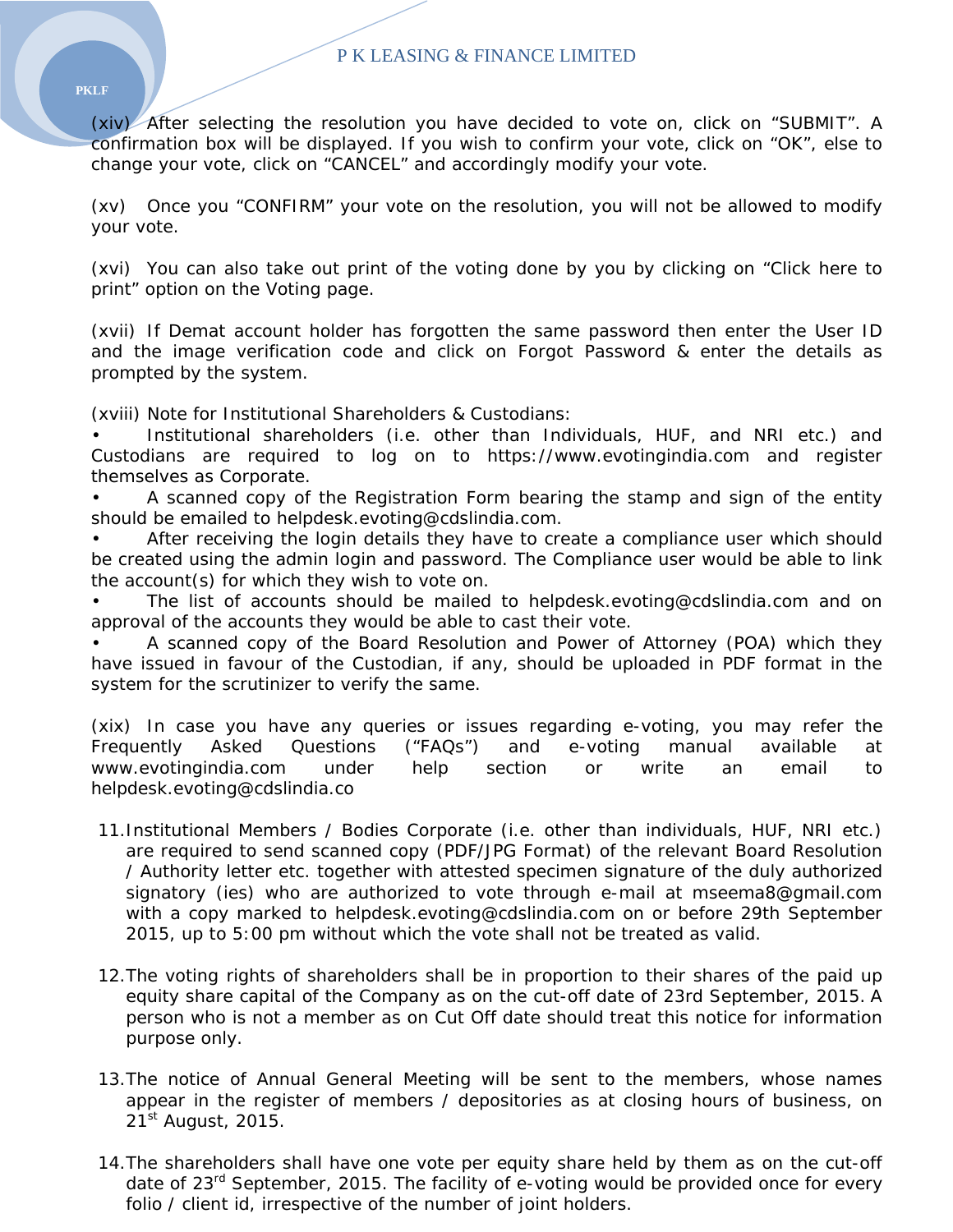- 15.Since the Company is required to provide members the facility to cast their vote by electronic means, shareholders of the Company, holding shares either in physical form or in dematerialized form, as on the cut-off date of 23<sup>rd</sup> September, 2015. And not casting their vote electronically, may only cast their vote at the Annual General Meeting.
- 16.Notice of the AGM along with attendance slip, proxy form along with the process, instructions and the manner of conducting e-voting is being sent electronically to all the members whose e-mail IDs are registered with the Company / Depository Participant(s). For members who request for a hard copy and for those who have not registered their email address, physical copies of the same are being sent through the permitted mode.
- 17.Investors, who became members of the Company subsequent to the dispatch of the Notice / Email and hold the shares as on the cut-off date i.e. 23<sup>rd</sup> September, 2015 are requested to send the written / email communication to the Company at info@pkleasing.in/anilpklf@yahoo.co.in by mentioning their Folio No. / DP ID and Client ID to obtain the Login-ID and Password for e-voting.
- 18.Seema Manglunia Practicing Company Secretary (Certificate of Practice Number 10520) has been appointed as the Scrutinizer to scrutinize the remote e-voting process and voting at the AGM in a fair and transparent manner. The Scrutinizer will submit, not later than 3 days of conclusion of the AGM, a consolidated Scrutinizer's Report of the total votes cast in favour or against, if any, to the Chairman of the Company or a person authorized by him in writing, which shall countersign the same and declare the result of the voting forthwith.
- 19.The Results declared along with the Scrutinizer's Report shall be placed on the Company's website www.pkleasing.in and on the website of CDSL. The same will be communicated to the listed stock exchanges viz. CSE Ltd. and Metropolitan Stock Exchange of India Limited

**Registered office:- P.K.LEASING & FINANCE LTD CIN: L65910WB1992PLC055895 Kolkata-700 001** 

P-36 India Exchange Place By order of the Board of Directors

 **(Managing Director) (DIN: 00315722)** 

**Dated: 28.08.2015 Dated: 28.08.2015**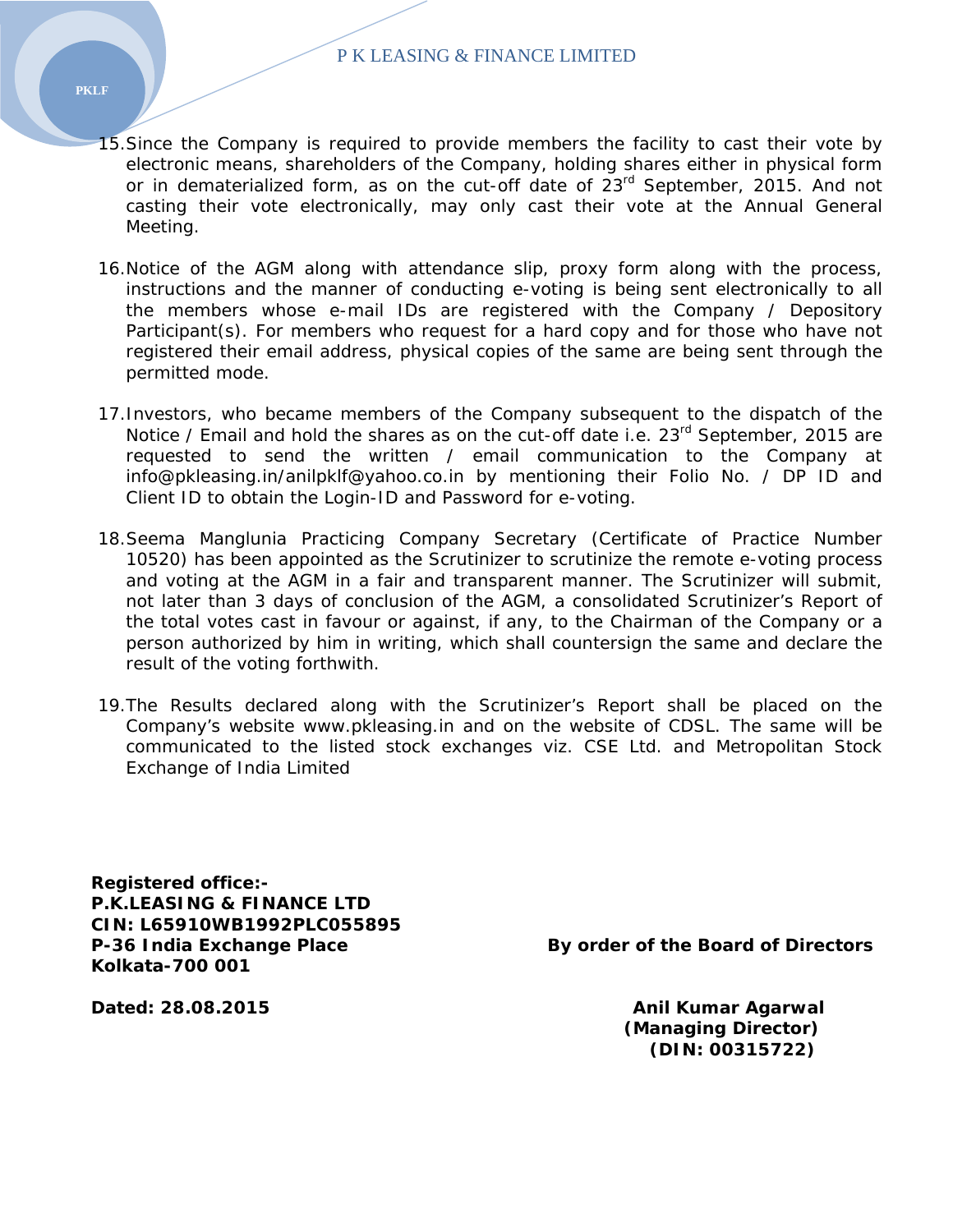**Additional Information of Directors seeking re-appointment/appointment at the ensuing Annual General Meeting pursuant to Clause 49 of the Equity Listing Agreement:** 

| <b>Name of Director</b>                                                                                                 | <b>Ms.Ruchi Agarwal</b>                           |  |  |  |
|-------------------------------------------------------------------------------------------------------------------------|---------------------------------------------------|--|--|--|
| Date of Birth                                                                                                           | $10th$ Dec 1976                                   |  |  |  |
| Date of Appointment                                                                                                     | 6 <sup>th</sup> August 2014                       |  |  |  |
| Expertise/Experience in specific                                                                                        | Business and<br>Corporate                         |  |  |  |
| functional areas                                                                                                        | Advisory, Taxation<br>and<br>financial activities |  |  |  |
| Qualification                                                                                                           | B.com                                             |  |  |  |
| No & of Equity shares held in<br>the company                                                                            | 39000 (1.25%)                                     |  |  |  |
| List of<br>outside Company's<br>directorship held                                                                       | <b>NIL</b>                                        |  |  |  |
| Chairman/ Member of the<br>Committees of the Board of<br>Directors of the Company                                       | <b>NIL</b>                                        |  |  |  |
| Salary or Sitting Fee Paid                                                                                              | <b>NIL</b>                                        |  |  |  |
| Chairman/ Member of<br>the<br>Committees<br>of the<br>Board<br>Directors of other Companies<br>in which she is director | <b>NIL</b>                                        |  |  |  |

#### **Brief resume of Smt. Ruchi Agarwal**

Smt Ruchi Agarwal (DIN: 06942318) is an Executive director of the company pursuant to the provisions of section 149 (1) of the companies Act, 2013 and any other applicable provisions of the Companies Act, 2013 and the rules made there under including any statutory modifications or re enactments thereof for the time being in force read with Chapter XI to the companies Act, 2013.

Ms Ruchi Agarwal is a Graduate (B.Com) and she presently working as Teacher in Private school without remuneration from last 3 Years and service in an Advisory company.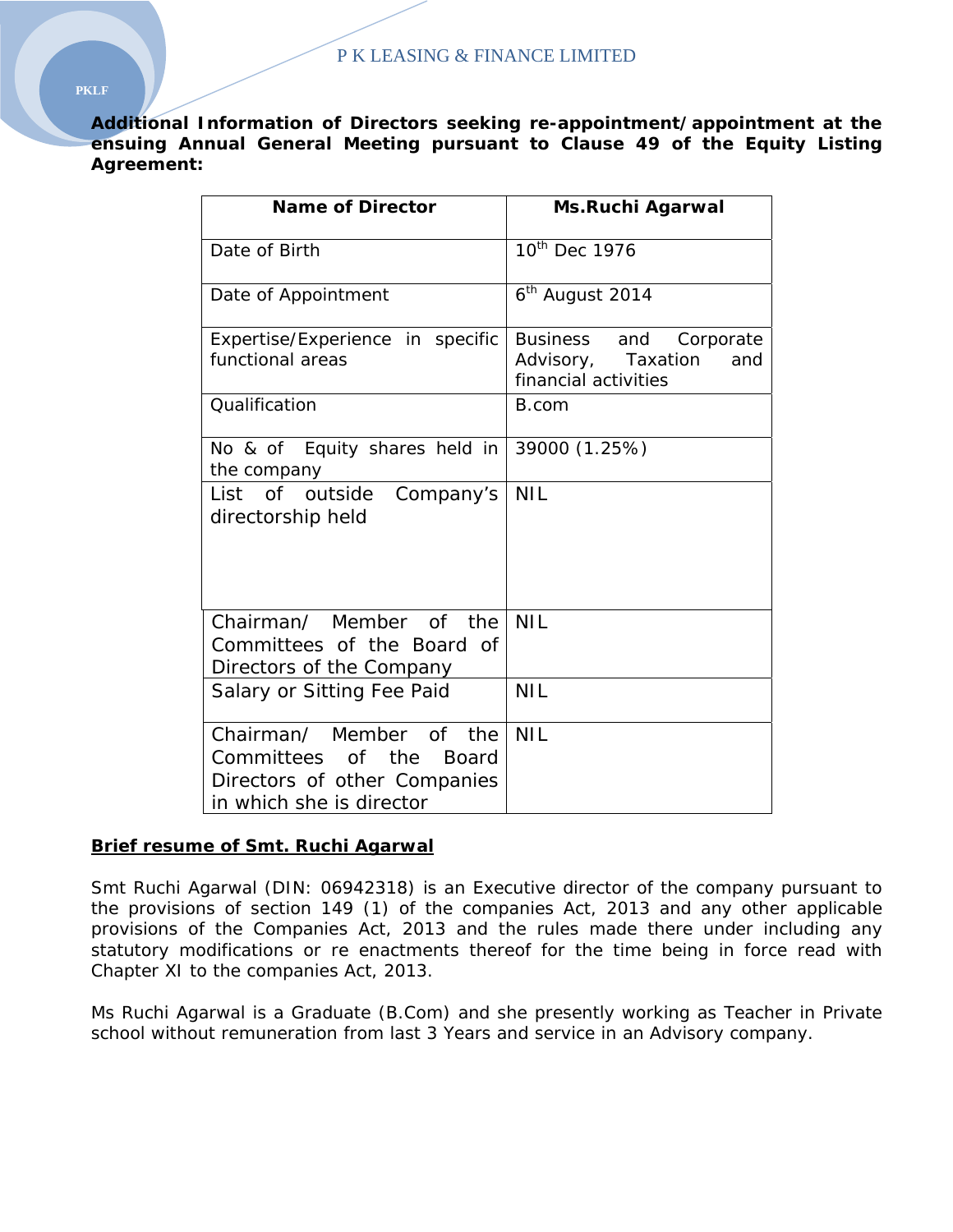#### **BOARD'S REPORT**

#### **To Members of P.K.Leasing & Finance Ltd**

Your directors are pleased to present the 23<sup>rd</sup> Annual Report together with the Audited financial statement for the year ended 31<sup>st</sup> March, 2015.

#### **FINANCIAL HIGHLIGHTS AND SUMMARY**

The Performance highlights and summarized financial results of the Company are given below: - (Rs in Lacs)

| <b>Particulars</b>                                                                    | Year ended 31 <sup>st</sup><br><b>March 2015</b> | Year ended 31 <sup>st</sup><br><b>March 2014</b> |
|---------------------------------------------------------------------------------------|--------------------------------------------------|--------------------------------------------------|
| <b>Total Income</b>                                                                   | 21.64                                            | 26.15                                            |
| <b>Total Expenditure</b>                                                              | 20.42                                            | 25.99                                            |
| Profit/(Loss) before Tax                                                              | 1.22                                             | 0.16                                             |
| Provision for tax<br><b>Current Tax</b><br>Deferred Tax<br>Provision for tax reversal | 0.11<br>(0.04)                                   | 0.11<br>0.00                                     |
| Profit/Loss after tax                                                                 | 1.15                                             | 0.05                                             |
| Paid up Equity Share Capital                                                          | 311.04                                           | 311.04                                           |
| Earnings Per Share (Rs 10/- each) Basic &<br>Diluted (in Rs)                          | 0.04                                             | 0.00                                             |

The Company is engaged in Non Banking finance business. During the financial year company has achieved total income of Rs 21.64 lacs in comparison to previous year's total income of Rs 26.15 and earned net profit of Rs 1.22 lacs and in comparison to previous year's net profit of Rs 0.16 lacs.

## **OPERATIONS AND FUTURE OUTLOOK**

The Company is engaged in a fast growing sector NBFC where the demand of finance is increasing rapidly. The Government supports the NBFC activities and enhances the Direct Investment in NBFC through equity and finance.

Our country is a developing country and for it, easy finance is must. The journey of global economic growth in the last few years, have witnessed a lot of ups and downs making it difficult to believe in new reforms and improvement. Hence, to gather momentum with the new government focused on implementing radical reforms across various sectors of the economy, such a policy initiative will boost the confidence of investors and consumers.

P.K.Leasing is a medium size company and earning profit year by year. Its diverse vision, to create a difference in the sect oral landscape has helped to create a cohesive and energetic team. But vision cannot function in isolation. It has to be supported by viable action on ground. Henceforth, we begin our journey towards the next growth altitude with an aggressive expansion plan. Powered by a dynamic team, we are reviewing up operations in order to leverage emerging opportunities in the sector.

**PKLF**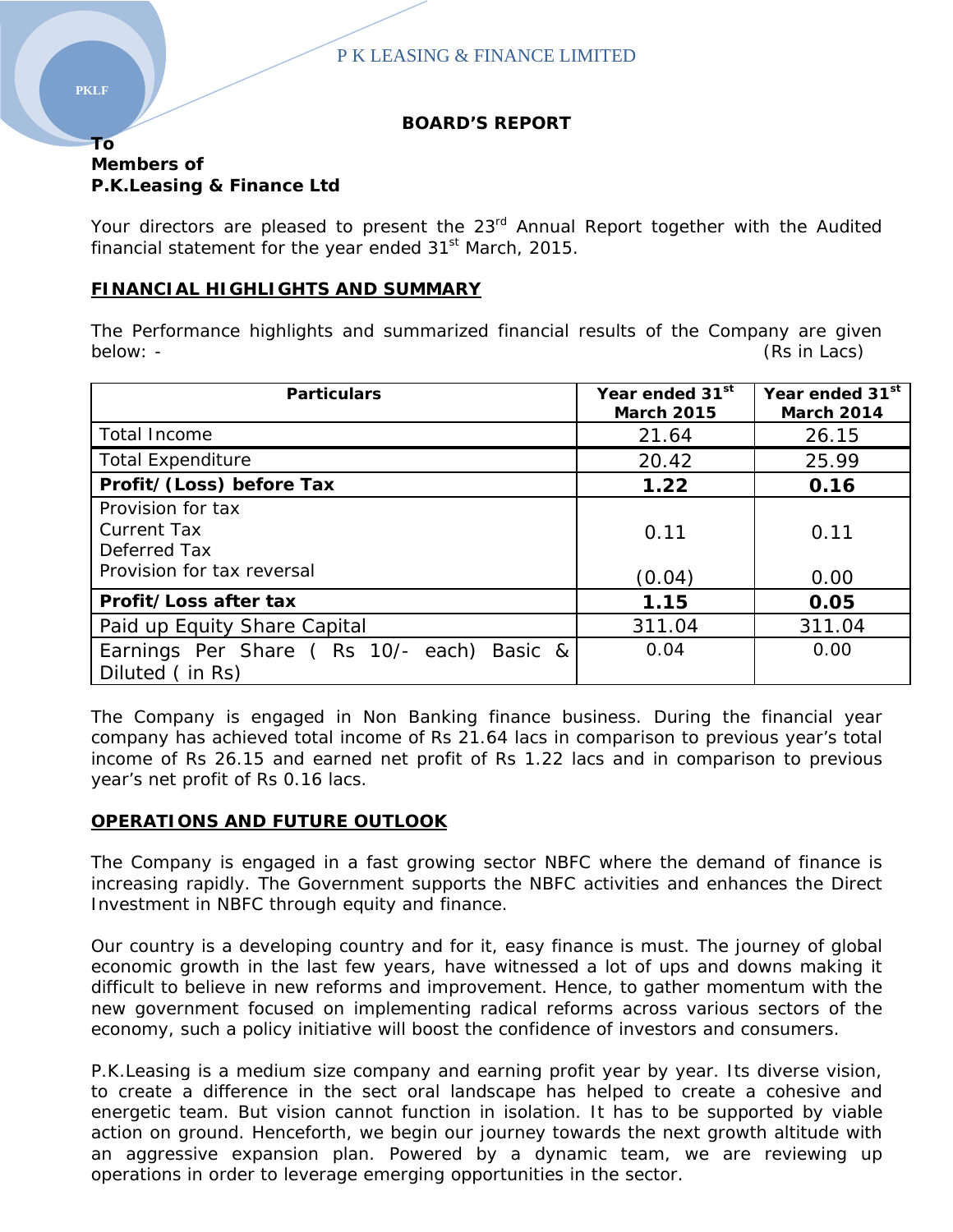#### **PKLF**

We are in financing of different field and we have put our step in infrastructure finance which is a very attractive business. Mainly, we are focusing to finance on following:-

Infrastructure finance Short term finance Business Loan Vehicle Finance

#### **CHANGE IN NATURE OF BUSINESS**

Company is engaged in NBFC activities only and during the year there was no change in the business activity of the company.

#### **SHARE CAPITAL**

During the financial year 2014-2015 the company has not raised any paid up share capital. The paid up equity share capital of the Company as on March 31, 2015 was Rs 3.11 crores. During the year under review the company has not issued share with differential voting rights nor has granted any stock option or sweat equity shares. As on 31<sup>st</sup> March 2015 none of the directors of the company holds instruments convertible into equity shares of the company.

#### **EXTRACT OF ANNUAL RETURN**

The Extract of Annual Return as prescribed in form MGT 9 required under section 92 of the Companies Act, 2013 is included in this report as **Annexure- I**.

#### **BOARD MEETINGS**

During the financial year 2014-2015, meeting of the Board of Directors of the company were held Nine times. Details information on the meeting of the Board, its committees is included in the report on corporate governance, which forms part of this Annual report.

#### **DIVIDEND**

This year the Directors have decided not to distribute any dividend which in the long turn will strengthen the net-worth of the company.

#### **TRANSFER OF UNCLAIMED DIVIDEND TO INVESTOR EDUCTION AND PROTECTION FUND**

The provisions of Section 125(2) of the Companies Act, 2013 do not apply as there was no dividend declared and paid last year.

#### **AMOUNT TRANSFERED TO RESERVES**

Being a Non Banking Finance company 20% of the profit i.e Rs 22,946/- has been transferred to statutory reserve of the company. Further during the year the board of the company has carried Rs 1, 17,014/- to surplus account.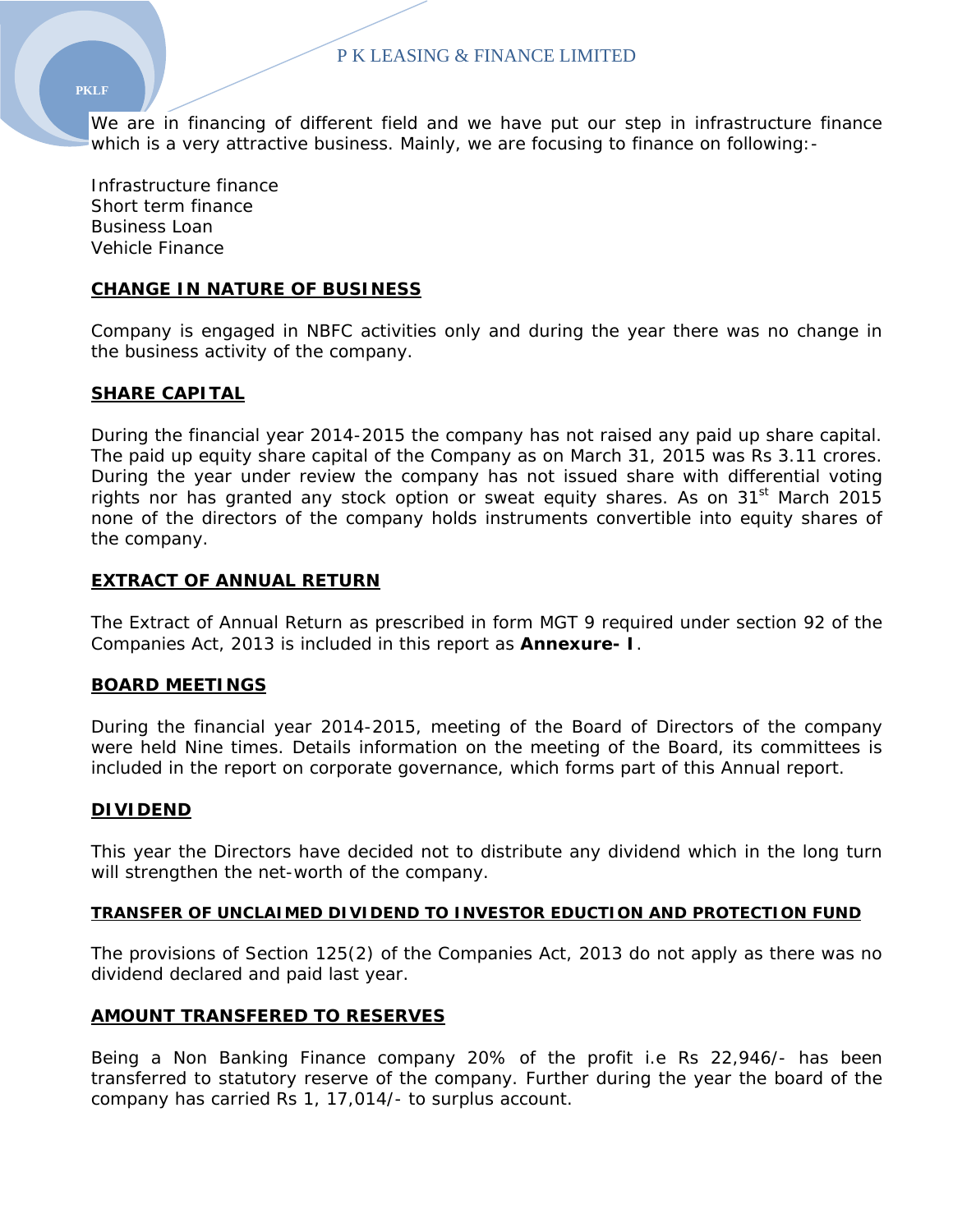## **FIXED DEPOSITS**

Your Company has not accepted any deposits within the meaning of section 73 of the Companies act 2013, read with the Companies (Acceptance and Deposits) Rues 2014. However being a Non Banking Financial Company disclosures required under rule 8 5 (v) and (vi)of the Companies (Accounts) Rules 2014,read with section 73 and section 74 of the Companies Act 2013, are not applicable to the company.

#### **RBI NORMS**

The Company continues to fulfill all the norms and standards laid down by the Reserve Bank of India (RBI) pertaining to capital adequacy, statutory liquidity ratio etc. and further company is not having non-performing assets as on 31<sup>st</sup> March 2015.

#### **DETAILS OF SUBSIDIARY, JOINT VENTURE OR ASSOCIATES**

The Company does not have any subsidiary, joint venture and associates company.

#### **DETAILS OF DIRECTORS AND KEY MANAGERIAL PERSONNEL**

In accordance with the requirements of the Act and the Articles of Association of the Company, Mrs Ruchi Agarwal retires by rotation and is eligible for re-appointment.

The Company has, pursuant to the provisions of Clause 49 of the Listing Agreements entered into with Stock Exchanges, Mr. Uttam Kumar Shaw, Mr Bikram Chakraborty, Mr Amiya Mukherjee and Mr. Partha Das were appointed as Independent Directors of the Company at the Annual general meeting held on  $26<sup>th</sup>$  day of September 2014. The terms and conditions of appointment of independent directors are as per Schedule IV of the Act. They have submitted a declaration that each of them meets the criteria of independence as provided in Section 149(6) of the Act and there has been no change in the circumstances which may affect their status as independent director during the year.

During the year, the non-executive directors of the Company had no pecuniary relationship or transactions with the Company.

Mr. Nand Kishore Agarwal, Chairman, stepped down from the Board of the Company on March 2, 2015. He was associated with the Company since 2005. The Board places on record its appreciation of the invaluable contribution and guidance provided by him as managing Director. Keeping in view his contribution made to the company the board with the consent of shareholders at the Extra Ordinary General meeting held on  $31<sup>st</sup>$  March 2015 appointed him as the Chief Financial Officer of the Company for a period of five years w e f  $31<sup>st</sup>$  March 2015.

Mr. Anil Kumar Agarwal is the Executive Director of the Company for over one decade the board with the consent of shareholders at the Extra Ordinary General meeting held on 31<sup>st</sup> March 2015, has appointed him as Managing Director of the Company for a period of five years from March 31, 2015, to March 31,2020.

Pursuant to the provisions of Section 203 of the Act, which came into effect from April 1, 2014, the appointments of Mr. Anil Kumar Agarwal, Managing Director, Mr. Nand Kishore Agarwal, and Chief Financial Officer as key managerial personnel of the Company were formalized.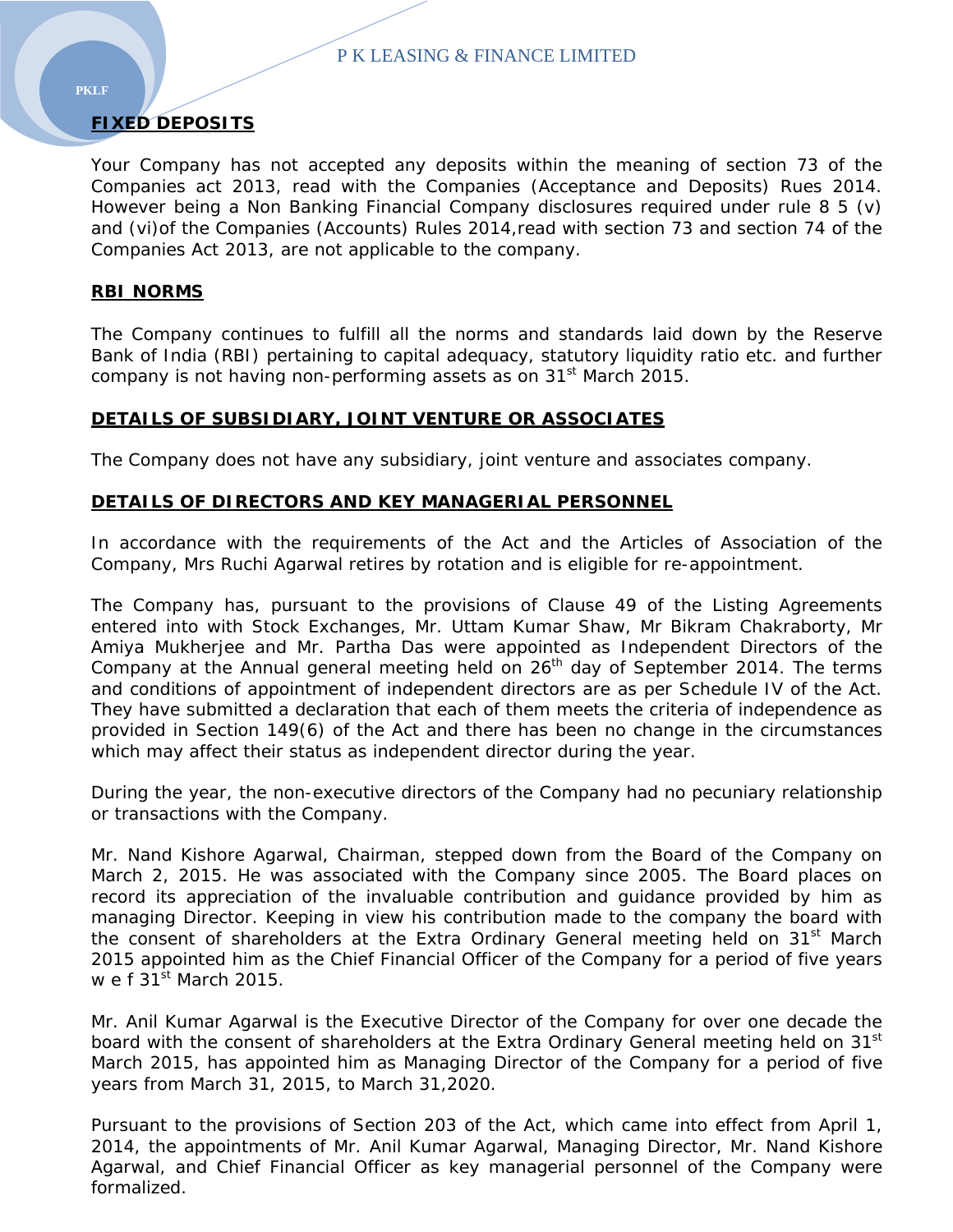## **DISQUALIFICATION OF DIRECTOR**

During the year declarations received from the Directors of the company pursuant to Section 164 of the Companies Act, 2013, Board appraised the same and found that none of the director is disqualified for holding office as director.

#### **DECLARATION BY INDEPENDENT DIRECTOR(S)**

The company has received declarations from all the Independents Directors of the company that they fulfill the criteria of Independence as prescribed under sub-section (6) of section 149 of the Companies Act 2013 and under clause 49 of the Listing Agreements with the Stock Exchanges.

The following Directors are independent in terms of section 149(6) of the Act and Clause 49 of the Listing Agreement:

- 1. BIKRAM CHAKRABORTY
- 2. PARTHA DAS
- 3. UTTAM KUMAR SHAW
- 4. AMIYA MUKHERJEE

#### **DIRECTORS RESPONSIBILITY STATEMENT**

In terms of section 134 (3) © of the Companies Act, 2013, your Directors state that:

- i) In the preparation of Annual accounts for the financial year ended  $31<sup>st</sup>$  March, 2015, the applicable accounting standards had been followed along with proper explanation relating to material departures, if any :
- ii) The Directors have selected such accounting policies and applied them consistently and made judgments and estimates that are reasonable and prudent so as to give a true and fair view of the state of affairs of the company as at  $31<sup>st</sup>$  March, 2015 and of the profit of the company for year ended on that date.
- iii) The Directors have taken proper and sufficient care for the maintenance of adequate accounting records in accordance of the provisions of the Companies Act, 2013 for safeguarding the assets of the Company and for preventing and detecting fraud and other irregularities;
- iv) The Directors have prepared the annual accounts on a going concern basis.
- v) The Directors have laid down internal financial controls to be followed by the Company and that such internal financial controls are adequate and were operating effectively; and
- vi) The Directors have devised proper systems to ensure compliance with the provisions of all applicable laws and that such systems were adequate and operating effectively.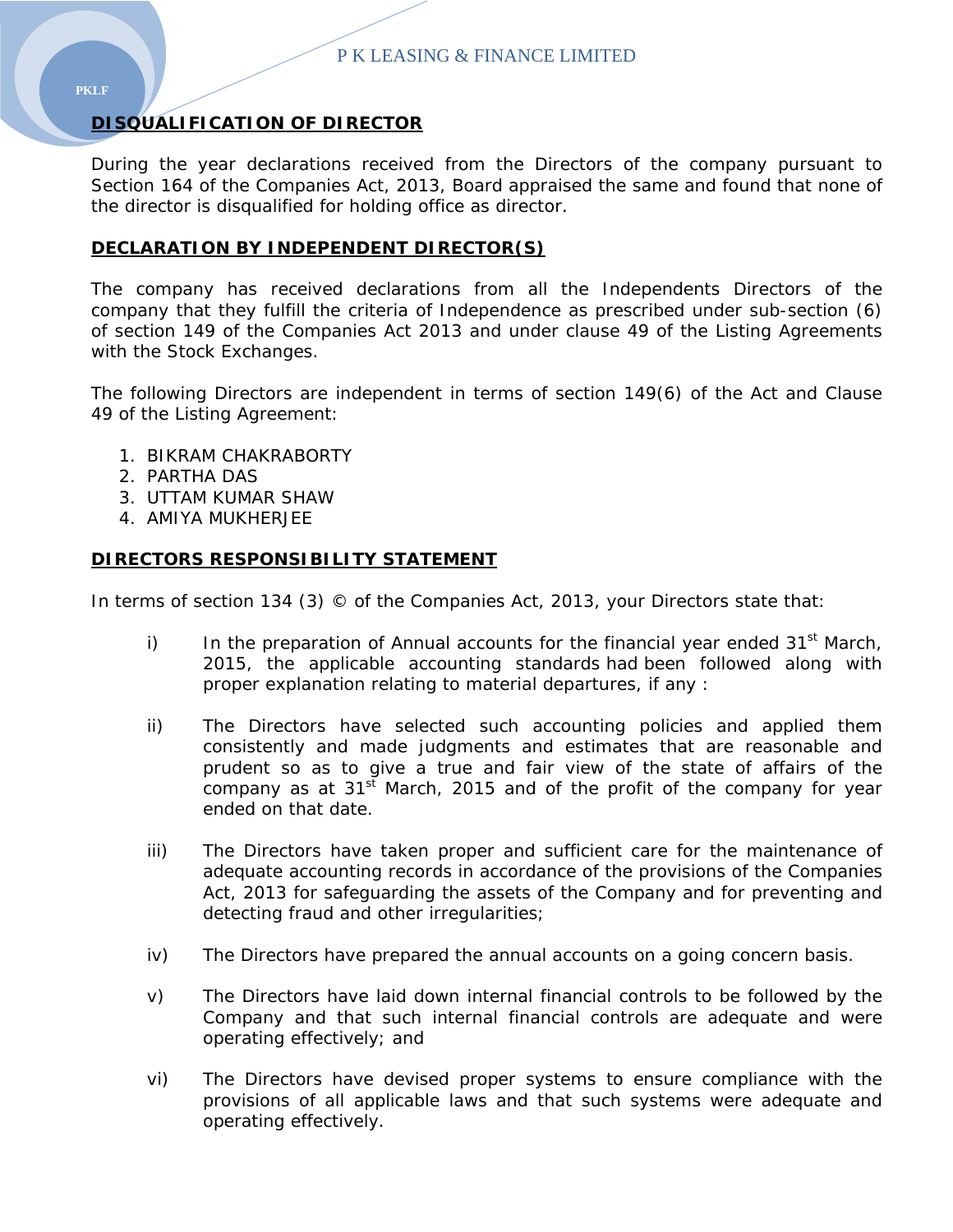## **MEETING OF INDEPENDENT DIRECTORS**

The Independent director met once during the year under review. The meeting was conducted in and informal manner without the presence of chairman, the whole time director, the Non-executives Non-independent director and the chief Financial officer.

#### **COMMITTIEES OF THE BOARD OF DIRECTORS**

The Company has various committees which have been constituted as a part of the good corporate governance practices and the same are in compliance with the requirement of the relvant provisions of applicable laws and statutes.

The Company's Board has the following Committees:

- 1. Audit Committee
- 2. Stakeholders' Relationship Committee
- 3. Nomination and Remuneration Committee

The details with respect to the composition, power, roles, and terms of reference, meetings held and attendance of the directors at such meetings of the relevant committees are given in detail in the report of corporate governance of the Company which forms part of this Annual report.

#### **STATEMENT INDICATING THE MANNER IN WHICH FORMAL ANNUAL EVALUATION HAS BEEN MADE BY THE BOARD OF ITS OWN PERFORMANCE, ITS DIRECTORS AND THAT OF ITS COMMITTEES**

Pursuant to the provision of the Companies Act, 2013 and clause 49 of the Listing Agreement, performance evaluation of the Board, it's Committee and the Independent Directors was carried out time to time.

#### **PARTICULARS OF LOAN, GUARANTEES AND INVESTMENTS UNDER SECTION 186**

Pursuant to section 186 (11) of the Companies Act 2013( the Act), the provision of section 186(4) of the act requiring disclosure in the financial statement of the full particulars of the loans made and guarantees given or securities provided by a Non Banking Financial Company in the ordinary course of its business and the purpose for which the loan or guarantee or security is proposed to be utilized by the recipient of the loan or guarantee or security are exempted from disclosure in the Annual report.

Further pursuant to the provisions of section 186 (4) of the Act, the details of the investments made by the Company are given in the notes to the Financial statements.

## **PARTICULARS OF CONTRACTS OR ARRANGEMENTS WITH RELATED PARTIES**

All transactions entered with related parties for the year under review were on Arm's length basis and in the ordinary course of business and that the provision of section 188 of the companies Act 2013 are not attracted. Thus disclosure in Form AOC-2 is not required. Further, there are no material related party transactions during the year under review with the promoters, directors.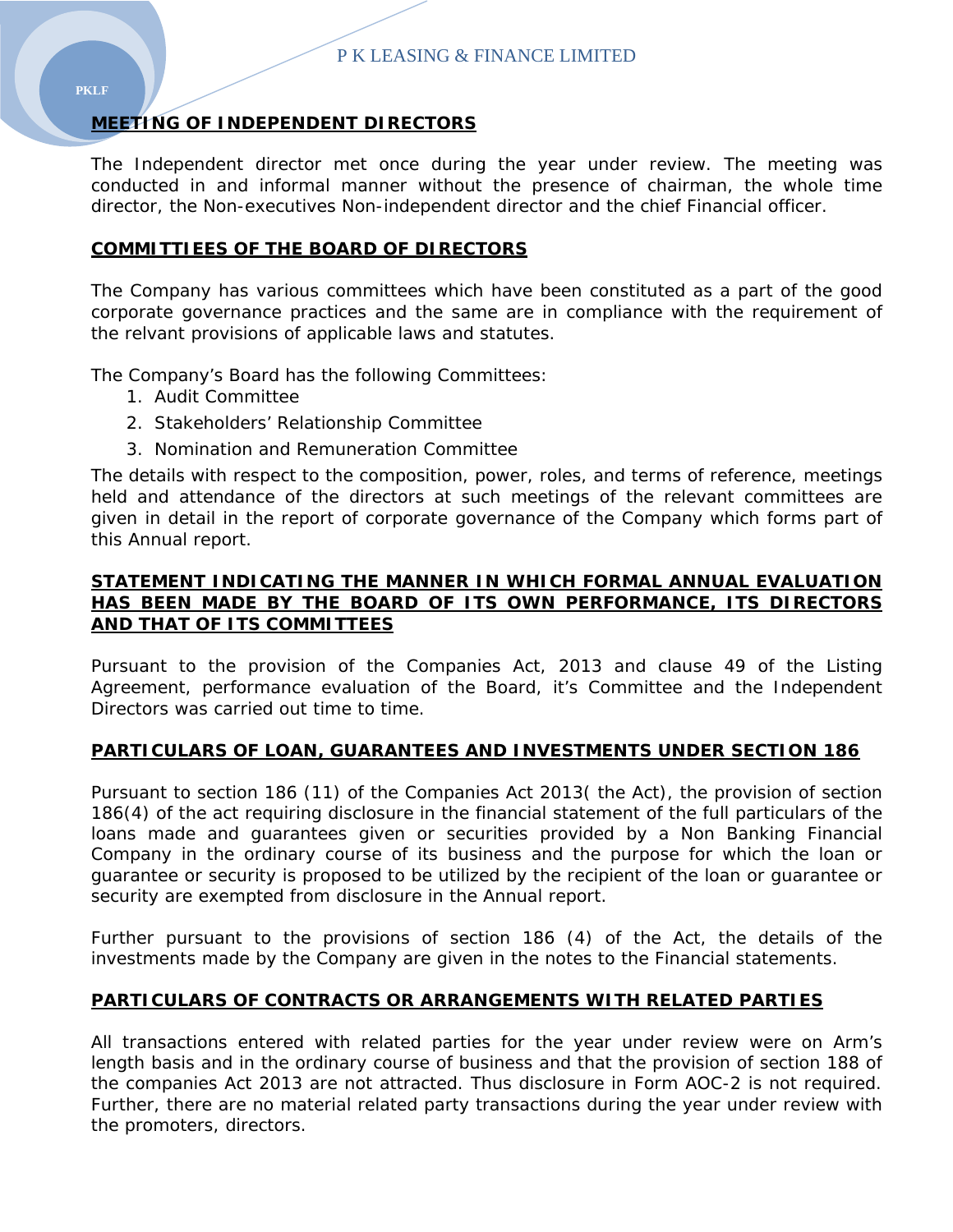## **CONSERVATION OF ENERGY, TECHNOLOGY, ABSORPTION, FOREIGN EXCHANGE EARNING AND OUTGO**

The information of Conservation of Energy as required under Section 134(3)(m) of the Companies Act, 2013 read with Companies (Accounts) Rules, 2014 is not applicable to the business segments which our Company operates.

#### **STATEMENT IN RESPECT TO ADEQUACY OF INTERNAL FINANCIAL CONTROL WITH REFERENCE TO THE FINANCIAL STATEMENTS**

Your company has an effective internal control and risk mitigation system, which are constantly assessed and strengthened with new/revised standard operating procedures. The company's internal control system is commensurate with its size, scale and complexities of its operation; the internal and operational audit is entrusted to M/s N.H.Agarwal & Associates, chartered Accountants. The main thrust of internal audit is to test and review controls, appraisal of risks and business processes, besides benchmarking controls with best practices in the industry.

The audit committee of the board of directors actively reviews the adequacy and effectiveness of the internal control systems and suggests improvements to strengthen the same. The Company has a robust management information system, which is an integral part of the control mechanism.

The audit committee of the board of directors, statutory auditors and the business heads are periodically apprised of the internal audit findings and corrective actions taken. Audit plays a key role in providing assurance to the board of director.

Significant audit observations and corrective actions taken by the management and presented to the audit committee of the board. To maintain it objectively and independence, the internal audit function reports to the chairman of the audit committee

#### **CORPORATE SOCIAL RESPONSIBILITY (CSR) POLICY**

As per the Companies Act, 2013, companies having net worth of 500 crore or more, or turnover of 1000 crore or more or net profit of 5 crore or more during any financial year are required to constitute a Corporate Social Responsibility (CSR) Committee of the Board of Directors comprising three or more directors, at least one of whom should be an independent director and such company shall spend at least 2% of the average net profits of the company's three immediately preceding financial years. Since the company's net worth is less than 500 crore and turnover is also less than 1000 crore so formation of the CSR Committee is not applicable on the company.

## **REMUNERATION POLICY/DISCLOSURE RELATING TO REMUNERATION OF DIRECTORS, KEY MANAGERIAL PERSONNEL AND PARTICULARS OF EMPLOYEES**

In accordance with section 178 and other applicable provisions if any of the Companies Act 2013 read with rules issued there under and clause 49 of the Listing Agreement, the board of Directors formulated the Nomination and Remuneration committee. Details of policy covering these requirements has disclosed in corporate governance report.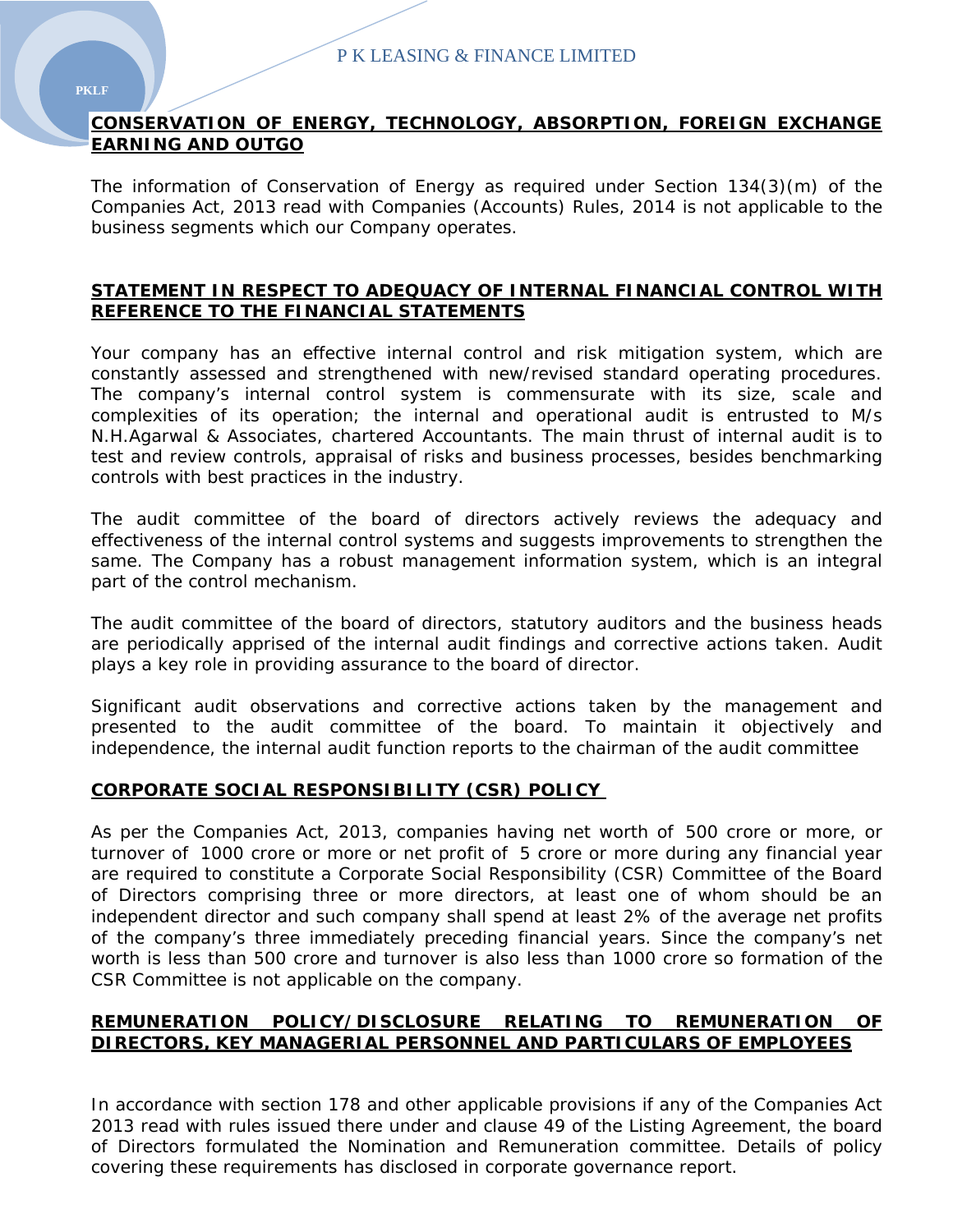#### Information required under section 197 of the company's act 2013 read with Rule 5 (1) Companies (Appointment and Remuneration of Managerial Personnel Rules, 204 attached as **Annexure II**

None of the employee of the company is drawing more than Rs 60, 00,000/- per annum or Rs 5, 00,000/- per month for the part of the year, during the year under review there for particulars of the employees as required under section 197 of the Companies Act 2013 read with rule (2) & rule 5 (3) of companies (appointment and remuneration) Rules 2014 are not applicable, during the year under review.

Further company did not have any holding subsidiary there for receipt of the commission or remuneration from holding or subsidiary company of the company as provided under section 197 (14) of companies Act 2013 is not applicable.

#### **REPORTS ON MANAGEMENT DISCUSSION ANALYSIS REPORTS ON CORPORATE GOVERNANCE & MANAGEMENT DISCUSSION ANALYSIS**

Pursuant to clause 49 of the listing agreement with stock exchanges a separate section titled "Report on Corporate governance and Management discussion and analysis forms part of this Annual Report.

#### **SIGNIFICANT AND MATERIAL ORDERS PASSED BY THE REGULATORS OR COURTS OR TRIBUNALS IMPACTING THE GOING CONCERN STATUS OF THE COMPANY.**

There are no significant and/or material orders passed by the Regulators or Courts or Tribunals impacting the going concern status of the company.

#### **SECRETARIAL AUDIT**

Pursuant to the provisions of Section 204 of the Companies Act, 2013 and Companies (Appointment and Remuneration of Managerial Personnel) Rules, 2014, the company has appointed Ms. Seema Manglunia, Practicing Company Secretary, to undertake as the Secretarial Audit of the company. The Secretarial Audit report is included as **ANNEXURE-III** and forms an integral part of this Report.

#### **STATUTORY AUDITORS**

M/s Indrajit Chattopadhyay,Chartered Accountant, hold office until the conclusion of the  $25<sup>th</sup>$  AGM to be held in the year 2017 subject to the ratification of the members at every general meeting. The Company has received a certificate from the statutory auditors to the effect that their re-appointment, if made, would be within the limits prescribed.

#### **EXPLANATION TO AUDITORS REMARKS**

The auditors in their report have referred to the notes forming part of the Accounts which are self-explanatory and do contain qualifications for non appointment of Company Secretary. The company is in continuous search of a proper candidate but no candidate could fulfill the requirement.

Further there was no fraud in the company which was required to report by statutory auditors of the company under sub section (12) of section 143 of Companies Act 2013.

#### **PKLF**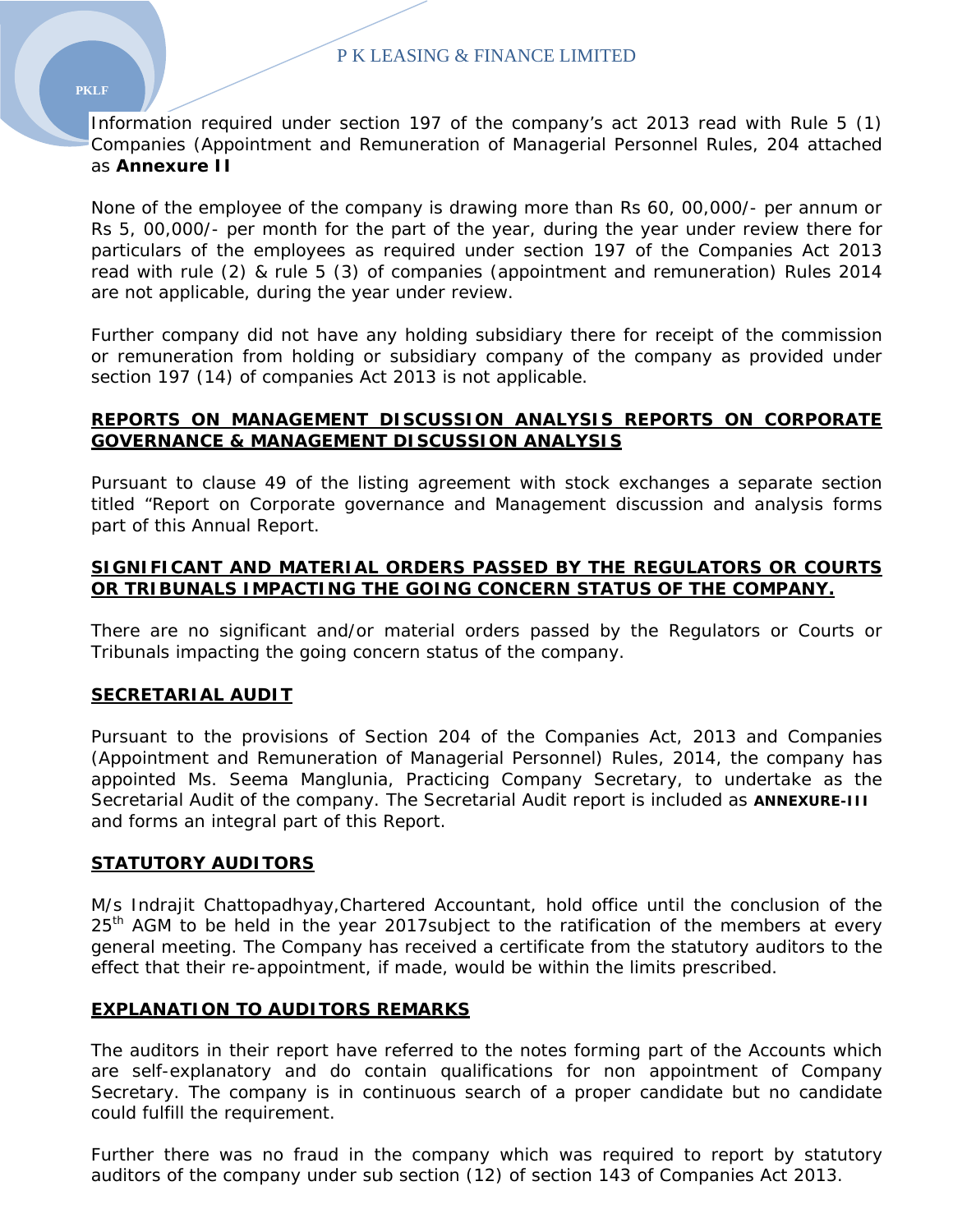## **CODE OF CONDUCT**

The company has laid down a code of conduct for all board members and senior management directors of the company. All the board members including independent directors and senior management personnel have affirmed compliance with the code of conduct. Declaration on adherence to the code of conduct is forming part of the corporate governance Report.

#### **STATEMENT INDICATING DEVELOPMENT & IMPLEMENTATION OF RISK MANAGEMENT POLICY**

The Company does not have any Risk Management Policy as the element of risk threatening the Company's existence is very minimal.

#### **MATERIAL CHANGES & COMMITMENTS, IF ANY AFFECTING THE FINANCIAL POSITION OF THE COMPANY**

No Material changes and commitments affecting the financial position of the Company which have occurred between the end of the financial year to which the financial statements relate and the date of this boards report.

#### **ENVIRONMENT AND SAFETY**

The company is conscious of the importance of environmentally clean and safe operation. The company's policy required conduct of operations in such a manner so as to ensure safety of all concerned, compliances environmental regulations and preservation of natural resources.

#### **SEXUAL HARASSMENT OF WOMEN AT WORKPLACE (PREVENTION, PROHIBITION & REDRESSAL) ACT, 2013**

The company has in place an Anti Sexual Harassment Policy in line with the requirement of the Sexual Harassment of women at Workplace (Prevention Prohibition and Redressal) Act 2013. An internal Complaints Committee (ICC) has been set up to redress the compliant received regarding sexual harassment. There was no case of sexual harassment reported during the year under review.

#### **LISTING OF SHARES**

Company shares listed on Calcutta Stock Exchange Ltd and Metropolitan Stock Exchange of India Ltd. The company has paid annual listing fee for financial year 2015-2016 for both the stock Exchanges.

#### **BUSINESS RESPONSIBILITY REPORT**

Business responsibility reporting as required by clause 55 of the listing agreement with stock exchange is not applicable to your company for the financial year ending  $31<sup>st</sup>$  March 2015.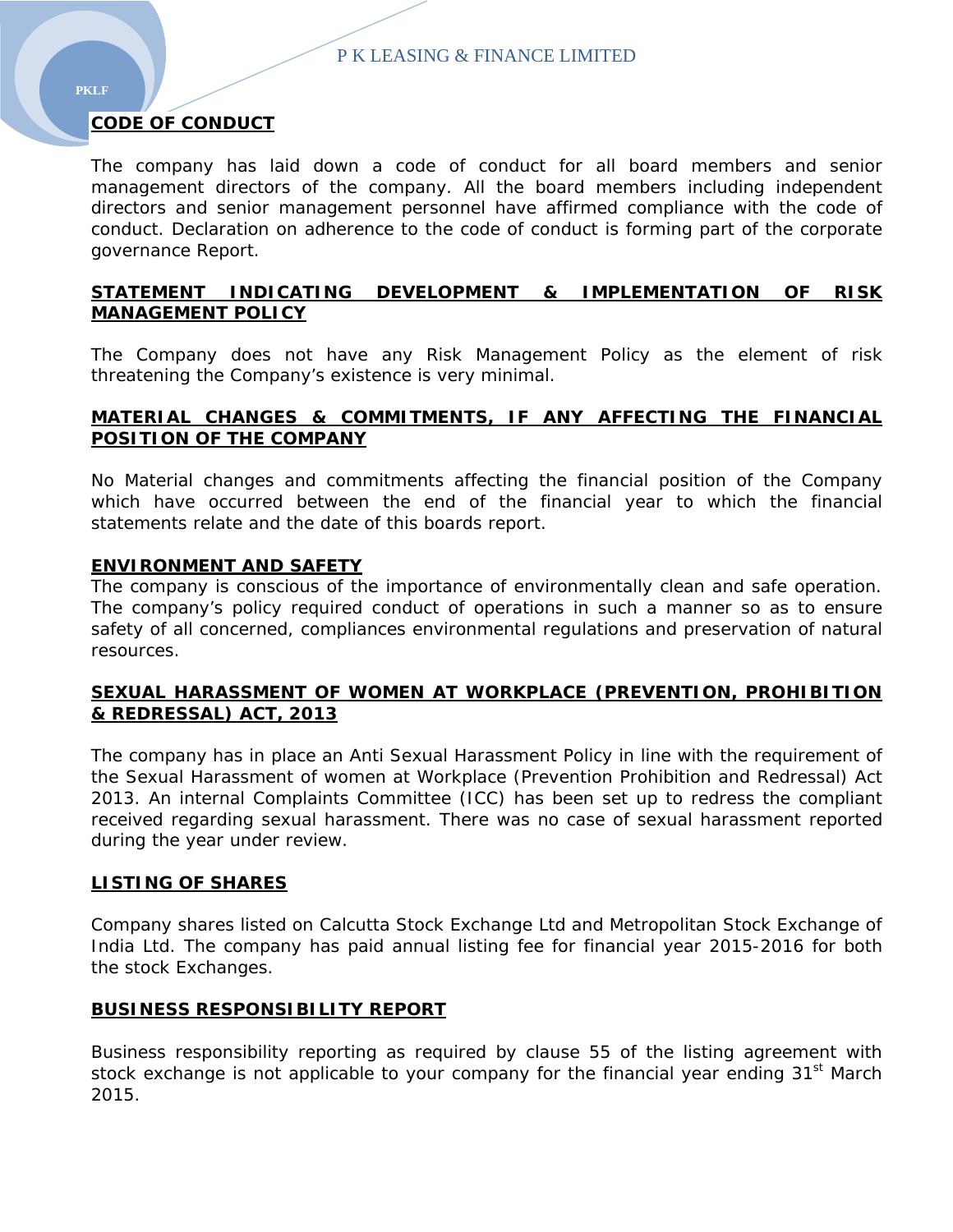## **DEPOSITORY SYSTEM**

Company's shares are tradable compulsorily in electronic form and your company has connectivity with both the Depositaries i.e National Securities Depositories Limited (NSDL) and Central Depository Service (India) Limited (CDSL). In view of numerous advantage offered by the Depository system members is requested to avail facility of dematerialization of the Company's shares on either of the Depositories mentioned as aforesaid.

#### **INDUSTRIAL RELATIONS**

Company's Industrial relations continued to be healthy, cordial and harmonious during the period under review.

#### **CORPORATE GOVERNANCE**

The Company has taken adequate steps to ensure compliance with the provisions of Corporate Governance as prescribed under the listing Agreement with Stock Exchange. A separate report on Corporate Governance along with the certificate of practicing Company Secretary, confirming compliance with the conditions of Corporate Governance as stipulated under clause 49 of the Listing Agreement entered into with the stock exchange is annexed.

#### **CEO/CFO CERTIFICATION**

In terms of Clause 49 of the Listing Agreement, the certification by the Managing Director & CEO and Executive Director & CFO on the financial statements and internal controls relating to financial reporting has been obtained.

#### **ACKNOWLEDGEMENT**

The Board of Directors wish to place on record their appreciation for the extended cooperation and assistance rendered to the Company and acknowledge with gratitude the continued support and co operation extended by the investors, stakeholders, Reserve bank of India, Banks and other regulatory authorities.

**Dated: 28thAugust 2015** 

.

.

#### **For and on behalf of the Board of Directors Place: Kolkata P.K.LEASING & FINANCE LTD**

**Anil Kumar Agarwal (Managing Director) (DIN: 00315722)**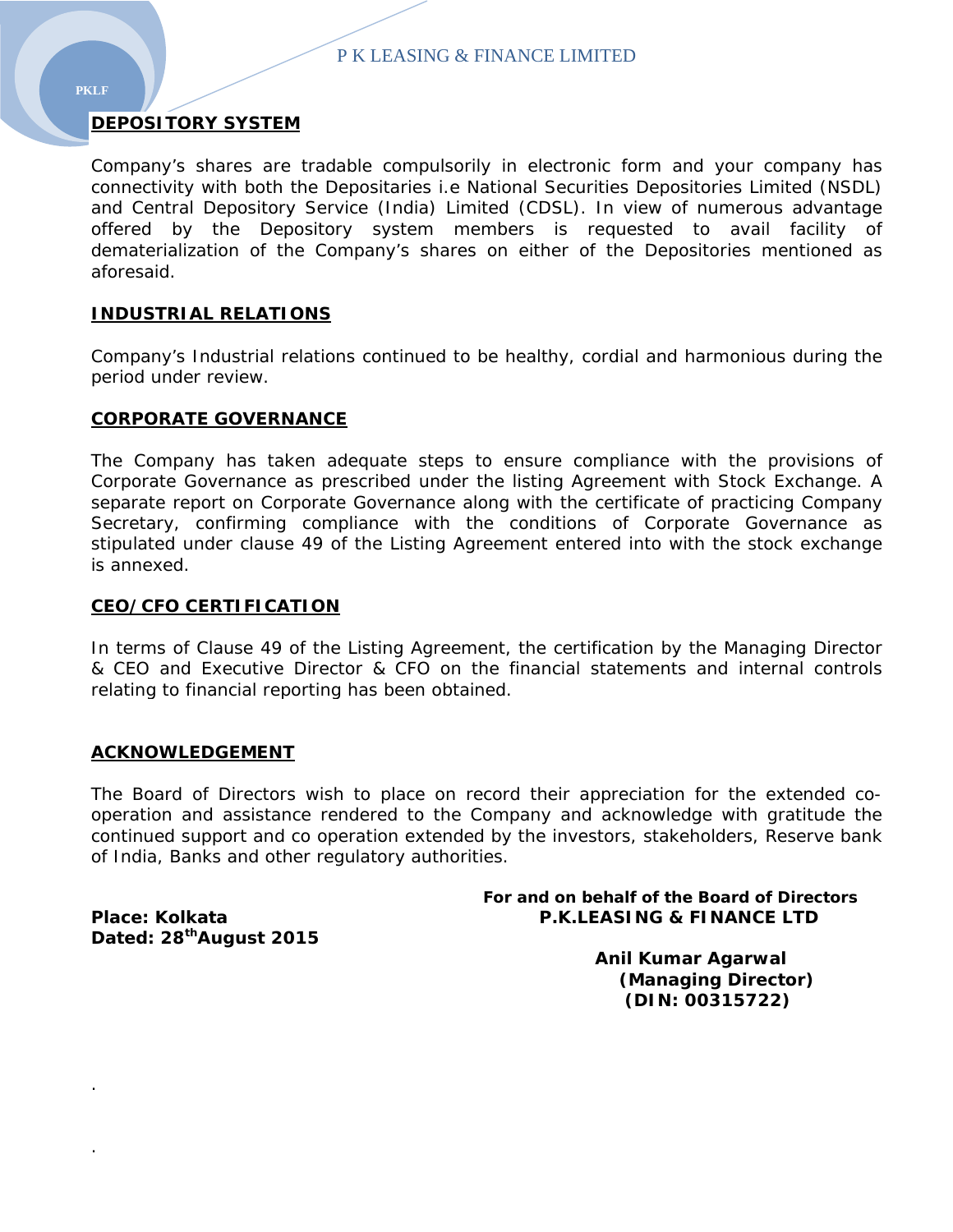#### **ANNEXURE‐I**

#### **As on the financial year ended on 31st March, 2015 EXTRACT OF ANNUAL RETURN FORM NO. MGT 9**

#### **Pursuant to Section 92 (3) of the Companies Act, 2013 and rule 12(1) of the Company (Management & Administration) Rules, 2014.**

|   | <b>REGISTRATION &amp; OTHER DETAILS:</b>                                   |                                                                          |  |  |  |  |  |
|---|----------------------------------------------------------------------------|--------------------------------------------------------------------------|--|--|--|--|--|
|   | <b>CIN</b>                                                                 | L65910WB1992PLC055895                                                    |  |  |  |  |  |
|   | 2 Registration Date                                                        | 08.07.1992                                                               |  |  |  |  |  |
| 3 | Name of the Company                                                        | <b>IP K LEASING &amp; FINANCE LTD</b>                                    |  |  |  |  |  |
|   | Category/Sub-category of the Company                                       | PUBLIC COMPANY LIMITED BY SHARES/INDIAN NON-GOVERNMENT COMPANY           |  |  |  |  |  |
|   |                                                                            | <b>INDIAN NON-GOVERNMENT COMPANY</b>                                     |  |  |  |  |  |
| 5 | Address of the Registered office & contact details                         | P-36, INDIA EXCHANGE PLACE, KOLKATA-700001 (WEST BENGAL) TEL: 033-2225   |  |  |  |  |  |
|   |                                                                            | 3123, info@pkleasing.in, anilpklf@yahoo.co.in, Website: www.pkleasing.in |  |  |  |  |  |
| 6 | Whether listed company                                                     | <b>YFS</b>                                                               |  |  |  |  |  |
|   | Name, Address & contact details of the Registrar & Transfer Agent, if any. | Niche Technologies Pvt Ltd<br>71.B.R.B.Basu                              |  |  |  |  |  |
|   |                                                                            | Road,                                                                    |  |  |  |  |  |
|   |                                                                            | D-511 Bagree Market                                                      |  |  |  |  |  |
|   |                                                                            | 5th Floor, Kolkata-700001                                                |  |  |  |  |  |
|   |                                                                            | Phone:2235-7270/7271/2234-3576                                           |  |  |  |  |  |
|   |                                                                            | 2215-6823<br>Fax∙                                                        |  |  |  |  |  |

|     | II. PRINCIPAL BUSINESS ACTIVITIES OF THE COMPANY                                                             |                             |                            |  |  |  |  |  |  |
|-----|--------------------------------------------------------------------------------------------------------------|-----------------------------|----------------------------|--|--|--|--|--|--|
|     | (All the business activities contributing 10 % or more of the total turnover of the company shall be stated) |                             |                            |  |  |  |  |  |  |
|     | Name and Description of main products / services                                                             | NIC Code of the             | % to total turnover of the |  |  |  |  |  |  |
| No. |                                                                                                              | Product/service             | company                    |  |  |  |  |  |  |
|     | Providing Loan and credit facility and earn interest thereon                                                 | 65-Financial Intermediation | 100%                       |  |  |  |  |  |  |
|     |                                                                                                              |                             |                            |  |  |  |  |  |  |

| III. | <b>PARTICULARS OF HOLDING, SUBSIDIARY AND ASSOCIATE COMPANIES</b> |         |                                   |                          |                       |  |  |
|------|-------------------------------------------------------------------|---------|-----------------------------------|--------------------------|-----------------------|--|--|
| SN   | Name and address of the Company                                   | CIN/GLN | Holding/ Subsidiary/<br>Associate | $%$ of<br>shares<br>held | Applicable<br>Section |  |  |
|      | <b>NIL</b>                                                        |         |                                   |                          |                       |  |  |

#### **IV. SHARE HOLDING PATTERN (Equity Share Capital Breakup as percentage of Total Equity)**

**i) Category-wise Share Holding**

| <b>Category of Shareholders</b> |                                                                                                                                                                                     | No. of Shares held at the beginning of |                 |              | No. of Shares held at the end of the year |              |          |              | % Change               |                 |
|---------------------------------|-------------------------------------------------------------------------------------------------------------------------------------------------------------------------------------|----------------------------------------|-----------------|--------------|-------------------------------------------|--------------|----------|--------------|------------------------|-----------------|
|                                 |                                                                                                                                                                                     | Demat                                  | <b>Physical</b> | <b>Total</b> | $%$ of<br>Total                           | <b>Demat</b> | Physical | <b>Total</b> | $%$ of<br><b>Total</b> | during the year |
|                                 |                                                                                                                                                                                     |                                        |                 |              | <b>Shares</b>                             |              |          |              | <b>Shares</b>          |                 |
| Α.                              | <b>PROMOTERS</b><br>$(1)$ Indian<br>a) Individual / HUF<br>b) Centran Government<br>c) State Government<br>d) Bodies Corporate<br>e) Banks / Financial Institutions<br>f) Any Other | 191700                                 | 158300          | 350000       | 11.253                                    | 293700       | 51300    | 345000       | 11.092                 | $-0.161$        |
|                                 | Sub-total (A)(1)                                                                                                                                                                    | 191700                                 | 158300          | 350000       | 11.253                                    | 293700       | 51300    | 345000       | 11.092                 | $-0.161$        |
| (2)                             | Foreign<br>a) NRIs - Individuals<br>b) Other - Individuals<br>c) Bodies Corporate<br>d) Banks / Financial Institutions<br>e) Any Other                                              |                                        |                 |              |                                           |              |          |              |                        |                 |
|                                 | Sub-total (A)(2)                                                                                                                                                                    | $\Omega$                               | $\Omega$        | $\mathbf 0$  | 0.000                                     | $\Omega$     | $\Omega$ | $\Omega$     | 0.000                  | 0.000           |
|                                 | <b>Total Shareholding of Promoter</b><br>$(A) = (A)(1)+(A)(2)$                                                                                                                      | 191700                                 | 158300          | 350000       | 11.253                                    | 293700       | 51300    | 345000       | 11.092                 | $-0.161$        |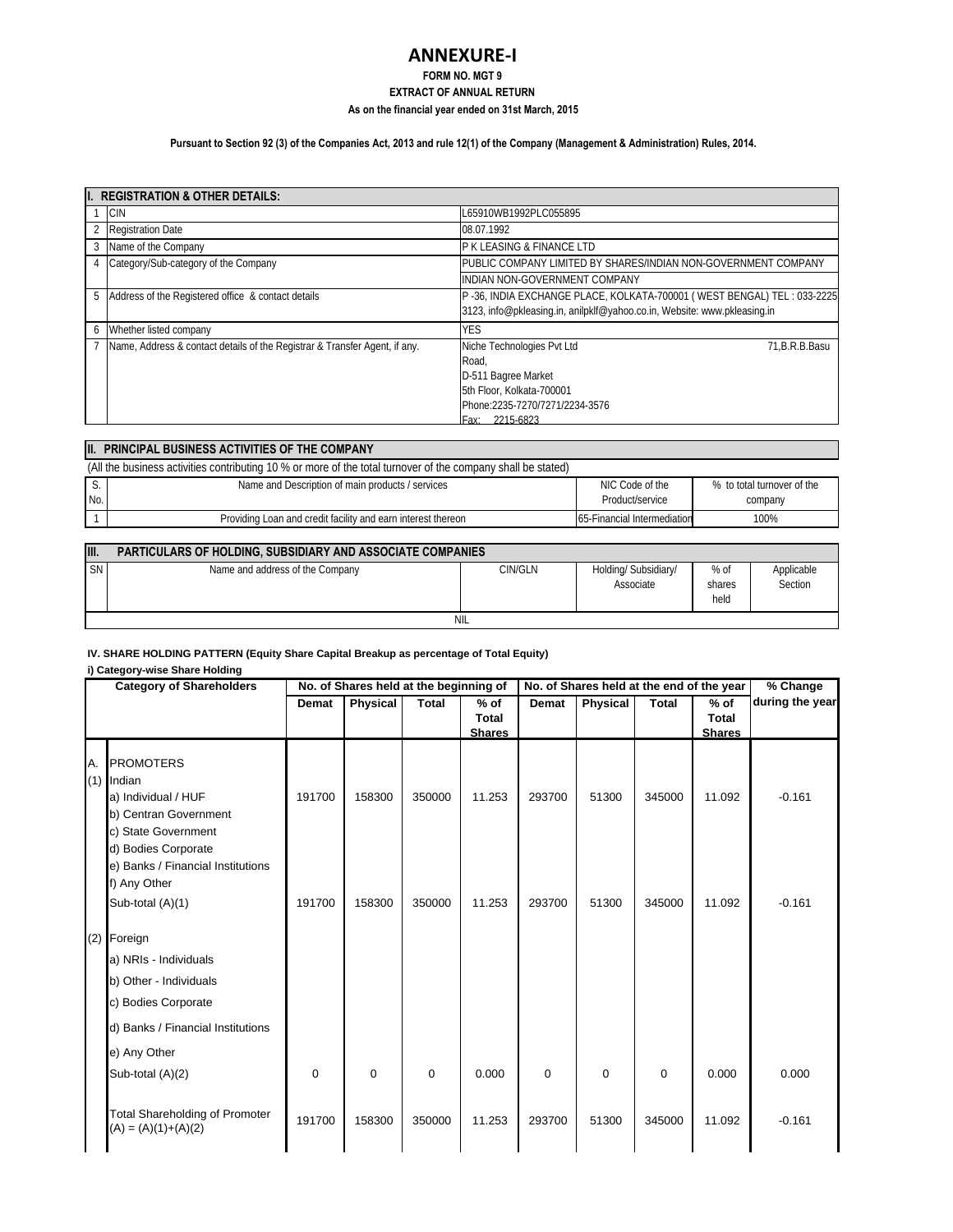|    | <b>B. PUBLIC SHAREHOLDING</b>                                                         |         |        |         |         |         |        |         |         |          |
|----|---------------------------------------------------------------------------------------|---------|--------|---------|---------|---------|--------|---------|---------|----------|
|    | (1) Institutions                                                                      |         |        |         |         |         |        |         |         |          |
|    | a) Mutual Funds                                                                       |         |        |         |         |         |        |         |         |          |
|    | b) Banks / Financial Institutions                                                     |         |        |         |         |         |        |         |         |          |
|    | c) Central Governments                                                                |         |        |         |         |         |        |         |         |          |
|    | d) State Governments                                                                  |         |        |         |         |         |        |         |         |          |
|    | e) Venture Capital Funds                                                              |         |        |         |         |         |        |         |         |          |
|    | f) Insurance Companies<br>g) Foreign Institutional Investors<br>(FII)                 |         |        |         |         |         |        |         |         |          |
|    | h) Foreign Venture Capital Funds                                                      |         |        |         |         |         |        |         |         |          |
|    | i) Others (Specify)                                                                   |         |        |         |         |         |        |         |         |          |
|    | Sub-total (B)(1)                                                                      | 0       | 0      | 0       | 0.000   | 0       | 0      | 0       | 0.000   | 0.000    |
|    | (2) Non-Institutions                                                                  |         |        |         |         |         |        |         |         |          |
|    | a) Bodies Corporate                                                                   |         |        |         |         |         |        |         |         |          |
|    | i) Indian                                                                             | 1047250 | 200    | 1047450 | 33.676  | 1032450 | 200    | 1032650 | 33.200  | $-0.476$ |
|    | ii) Overseas                                                                          |         |        |         |         |         |        |         |         |          |
|    | b) Individuals                                                                        |         |        |         |         |         |        |         |         |          |
|    | i) Individual shareholders holding<br>nominal share capital upto Rs 1<br>lakh         | 388050  | 60100  | 448150  | 14.408  | 374750  | 60100  | 434850  | 13.981  | $-0.427$ |
|    | ii) Individual shareholders holding<br>nominal share capital in excess of<br>Rs 1 lac | 1264300 | 0      | 1264300 | 40.648  | 1297400 | 0      | 1297400 | 41.712  | 1.064    |
|    | c) Others Specify<br>1. NRI                                                           |         |        |         |         |         |        |         |         |          |
|    | 2. Overseas Corporate Bodies                                                          |         |        |         |         |         |        |         |         |          |
|    | 3. Foreign Nationals                                                                  |         |        |         |         |         |        |         |         |          |
|    | 4. Clearing Members                                                                   | 500     | 0      | 500     | 0.016   | 500     | 0      | 500     | 0.016   | 0.000    |
|    | 5. Trusts                                                                             |         |        |         |         |         |        |         |         |          |
|    | 6. Foreign Bodies - D.R.                                                              |         |        |         |         |         |        |         |         |          |
|    | Sub-total (B)(2)                                                                      | 2700100 | 60300  | 2760400 | 88.747  | 2705100 | 60300  | 2765400 | 88.908  | 0.161    |
|    | Total Public Shareholding (B) =<br>$(B)(1)+(B)(2)$                                    | 2700100 | 60300  | 2760400 | 88.747  | 2705100 | 60300  | 2765400 | 88.908  | 0.161    |
| C. | Shares held by Custodian for<br><b>GDRs &amp; ADRs</b>                                |         |        |         |         |         |        |         |         |          |
|    | <b>GRAND TOTAL (A+B+C)</b>                                                            | 2891800 | 218600 | 3110400 | 100.000 | 2998800 | 111600 | 3110400 | 100.000 | 0.000    |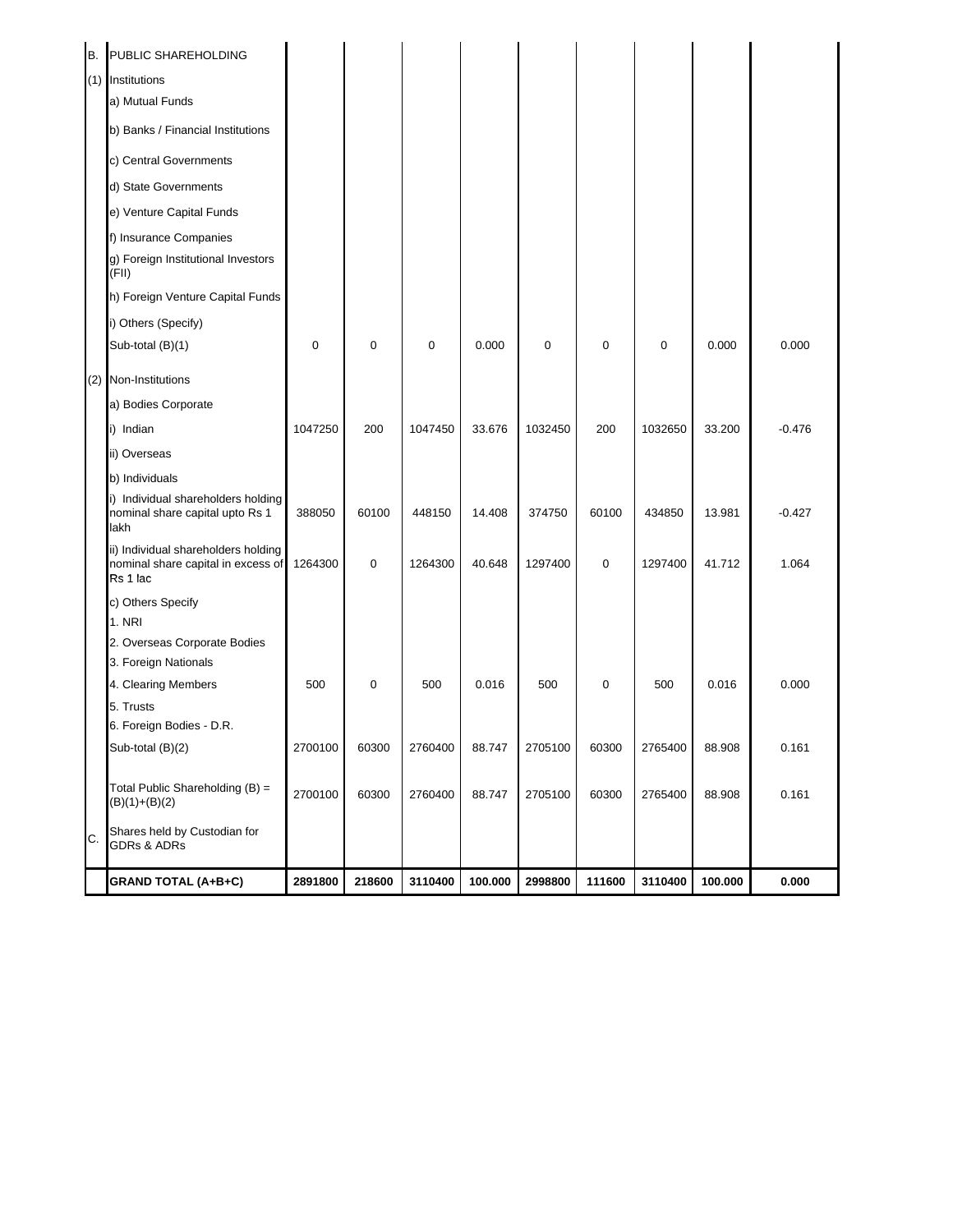#### **B. Shareholding of Promoters**

| <b>SI</b> | Shareholder's Name            | Shareholding at the beginning |            |                 | Shareholding at the end of the | $%$ of     |                 |           |
|-----------|-------------------------------|-------------------------------|------------|-----------------|--------------------------------|------------|-----------------|-----------|
| No        |                               | No. of                        | % of total | $%$ of          | No. of                         | % of total | $%$ of          | change in |
|           |                               | <b>Shares</b>                 | shares of  | <b>Shares</b>   | <b>Shares</b>                  | shares of  | <b>Shares</b>   | sharehol  |
|           |                               |                               | the        | Pledged/        |                                | the        | Pledged/        | ding      |
|           |                               |                               | company    | encumbe         |                                | company    | encumbe         | during    |
|           |                               |                               |            | red to          |                                |            | red to          | the year  |
|           |                               |                               |            | total<br>charac |                                |            | total<br>charac |           |
|           | <b>ABHAY AGARWAL</b>          | 107000                        | 3.440      | 0.000           | 107000                         | 3.440      | 0.000           | 0.000     |
| 2         | ANIL KUMAR AGARWAL            | 11600                         | 0.373      | 0.000           | 11600                          | 0.373      | 0.000           | 0.000     |
| 3         | CHANDRAKALA DEVI AGARWAL      | 10600                         | 0.341      | 0.000           | 10600                          | 0.341      | 0.000           | 0.000     |
| 4         | DEEPAK KUMAR AGARWAL          | 3200                          | 0.103      | 0.000           | 3200                           | 0.103      | 0.000           | 0.000     |
| 5         | <b>LAXMI DEVI AGARWAL</b>     | 18700                         | 0.601      | 0.000           | 18700                          | 0.601      | 0.000           | 0.000     |
| 6         | MAINA DEVI AGARWAL            | 14000                         | 0.450      | 0.000           | 17000                          | 0.547      | 0.000           | 0.097     |
| 7         | MANJU DEVI AGARWAL            | 31300                         | 1.006      | 0.000           | 31300                          | 1.006      | 0.000           | 0.000     |
| 8         | NAND KISHORE AGARWAL          | 7300                          | 0.235      | 0.000           | 7300                           | 0.235      | 0.000           | 0.000     |
| 9         | <b>PAWAN KUMAR AGARWAL</b>    | 8000                          | 0.257      | 0.000           |                                |            |                 | $-0.257$  |
| 10        | <b>RAJENDRA KUMAR AGARWAL</b> | 14500                         | 0.466      | 0.000           | 14500                          | 0.466      | 0.000           | 0.000     |
| 11        | <b>RAMAUTAR AGARWAL</b>       | 43500                         | 1.399      | 0.000           | 43500                          | 1.399      | 0.000           | 0.000     |
|           | <b>12 RUCHI AGARWAL</b>       | 39000                         | 1.254      | 0.000           | 39000                          | 1.254      | 0.000           | 0.000     |
|           | 13 SHYAM SUNDAR AGARWAL       | 30000                         | 0.965      | 0.000           | 30000                          | 0.965      | 0.000           | 0.000     |
|           | <b>14 SURYAKANT AGARWAL</b>   | 11300                         | 0.363      | 0.000           | 11300                          | 0.363      | 0.000           | 0.000     |
|           | TOTAL                         | 350000                        | 11.253     | 0.000           | 345000                         | 11.092     | 0.000           | $-0.161$  |

#### **C. Change in Promoter's Shareholding**

|                 |                                |                                     | Shareholding at the                       |                  | Cumulative                                |  |
|-----------------|--------------------------------|-------------------------------------|-------------------------------------------|------------------|-------------------------------------------|--|
| SI<br><b>No</b> |                                | No. of<br>shares                    | % of total<br>shares of<br>the<br>company | No. of<br>shares | % of total<br>shares of<br>the<br>company |  |
|                 |                                |                                     |                                           |                  |                                           |  |
| 1               | <b>ABHAY AGARWAL</b>           |                                     |                                           |                  |                                           |  |
|                 | a) At the Begining of the Year | 107000                              | 3.440                                     |                  |                                           |  |
|                 | b) Changes during the year     |                                     | <b>INO CHANGES DURING THE YEARI</b>       |                  |                                           |  |
|                 | c) At the End of the Year      |                                     |                                           | 107000           | 3.440                                     |  |
|                 |                                |                                     |                                           |                  |                                           |  |
| $\mathfrak{p}$  | <b>ANIL KUMAR AGARWAL</b>      |                                     |                                           |                  |                                           |  |
|                 | a) At the Begining of the Year | 11600                               | 0.373                                     |                  |                                           |  |
|                 | b) Changes during the year     | <b>INO CHANGES DURING THE YEARI</b> |                                           |                  |                                           |  |
|                 | c) At the End of the Year      |                                     |                                           | 11600            | 0.373                                     |  |
|                 |                                |                                     |                                           |                  |                                           |  |
| 3               | CHANDRAKALA DEVI AGARWAL       |                                     |                                           |                  |                                           |  |
|                 | a) At the Begining of the Year | 10600                               | 0.341                                     |                  |                                           |  |
|                 | b) Changes during the year     | <b>INO CHANGES DURING THE YEARI</b> |                                           |                  |                                           |  |
|                 | c) At the End of the Year      |                                     |                                           | 10600            | 0.341                                     |  |
|                 |                                |                                     |                                           |                  |                                           |  |
| 4               | DEEPAK KUMAR AGARWAL           |                                     |                                           |                  |                                           |  |
|                 | a) At the Begining of the Year | 3200                                | 0.103                                     |                  |                                           |  |
|                 | b) Changes during the year     |                                     | <b>INO CHANGES DURING THE YEARI</b>       |                  |                                           |  |
|                 | c) At the End of the Year      |                                     |                                           | 3200             | 0.103                                     |  |
|                 |                                |                                     |                                           |                  |                                           |  |
| 5               | <b>LAXMI DEVI AGARWAL</b>      |                                     |                                           |                  |                                           |  |
|                 | a) At the Begining of the Year | 18700                               | 0.601                                     |                  |                                           |  |
|                 | b) Changes during the year     |                                     | <b>INO CHANGES DURING THE YEARI</b>       |                  |                                           |  |
|                 | c) At the End of the Year      |                                     |                                           | 18700            | 0.601                                     |  |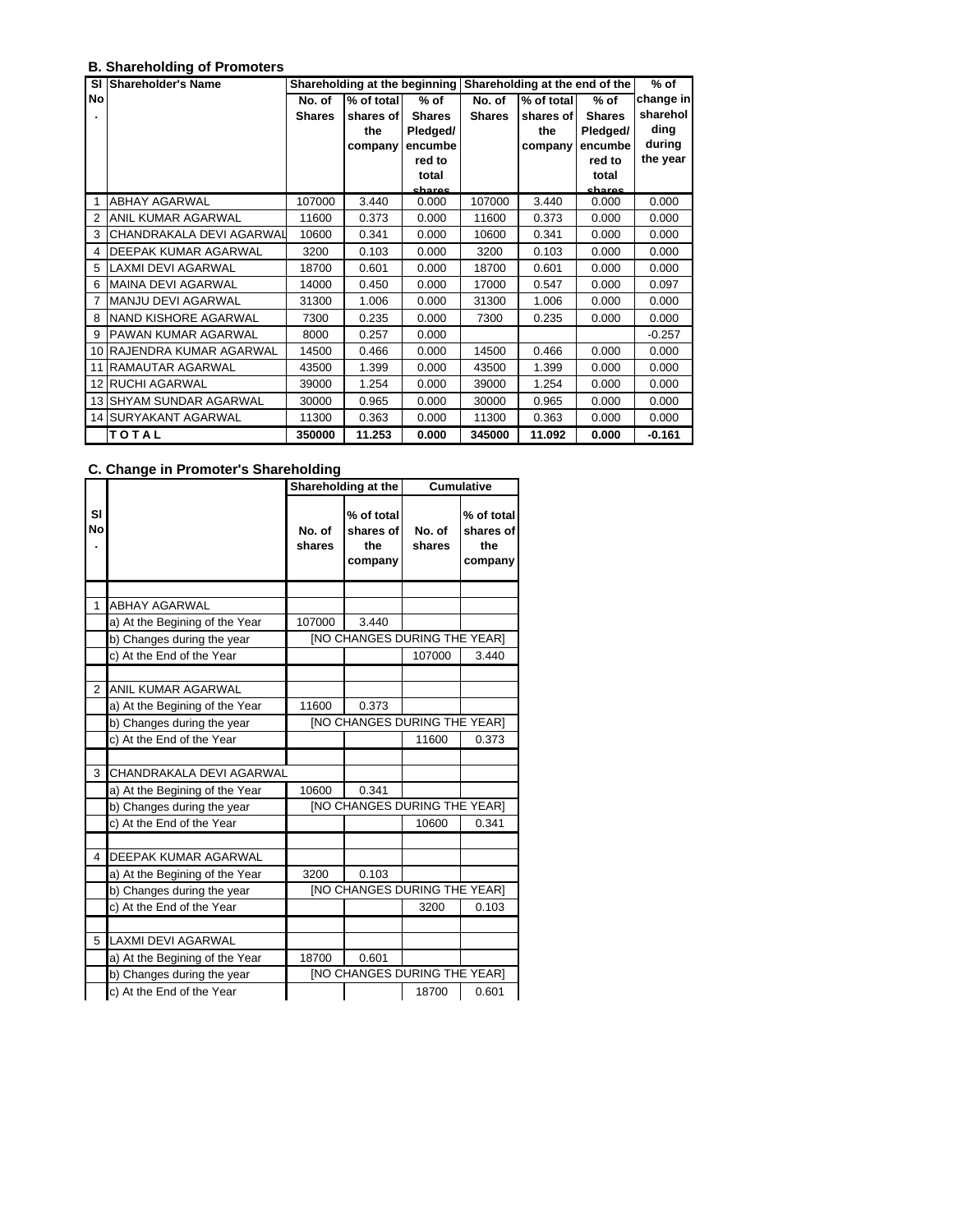| 6               | <b>MAINA DEVI AGARWAL</b>      |         |        |                                     |        |
|-----------------|--------------------------------|---------|--------|-------------------------------------|--------|
|                 | a) At the Begining of the Year | 14000   | 0.450  |                                     |        |
|                 | b) Changes during the year     |         |        |                                     |        |
|                 | Reason<br>Date                 |         |        |                                     |        |
|                 | 16/05/2014 Transfer            | 3000    | 0.096  | 17000                               | 0.547  |
|                 | c) At the End of the Year      |         |        | 17000                               | 0.547  |
|                 |                                |         |        |                                     |        |
| 7               | MANJU DEVI AGARWAL             |         |        |                                     |        |
|                 | a) At the Begining of the Year | 31300   | 1.006  |                                     |        |
|                 | b) Changes during the year     |         |        | [NO CHANGES DURING THE YEAR]        |        |
|                 | c) At the End of the Year      |         |        | 31300                               | 1.006  |
|                 |                                |         |        |                                     |        |
| 8               | NAND KISHORE AGARWAL           |         |        |                                     |        |
|                 | a) At the Begining of the Year | 7300    | 0.235  |                                     |        |
|                 | b) Changes during the year     |         |        | <b>INO CHANGES DURING THE YEAR]</b> |        |
|                 | c) At the End of the Year      |         |        | 7300                                | 0.235  |
|                 |                                |         |        |                                     |        |
|                 | PAWAN KUMAR AGARWAL            |         |        |                                     |        |
| 9               |                                |         |        |                                     |        |
|                 | a) At the Begining of the Year | 8000    | 0.257  |                                     |        |
|                 | b) Changes during the year     |         |        |                                     |        |
|                 | Date<br>Reason                 |         |        |                                     |        |
|                 | 20/06/2014 Transfer            | $-8000$ | 0.257  | 0                                   | 0.000  |
|                 | c) At the End of the Year      |         |        | 0                                   | 0.000  |
|                 |                                |         |        |                                     |        |
|                 | 10 RAJENDRA KUMAR AGARWAL      |         |        |                                     |        |
|                 | a) At the Begining of the Year | 14500   | 0.466  |                                     |        |
|                 | b) Changes during the year     |         |        | [NO CHANGES DURING THE YEAR]        |        |
|                 | c) At the End of the Year      |         |        | 14500                               | 0.466  |
|                 |                                |         |        |                                     |        |
|                 | 11 RAMAUTAR AGARWAL            |         |        |                                     |        |
|                 | a) At the Begining of the Year | 43500   | 1.399  |                                     |        |
|                 | b) Changes during the year     |         |        | [NO CHANGES DURING THE YEAR]        |        |
|                 | c) At the End of the Year      |         |        | 43500                               | 1.399  |
|                 |                                |         |        |                                     |        |
|                 | 12 RUCHI AGARWAL               |         |        |                                     |        |
|                 | a) At the Begining of the Year | 39000   | 1.254  |                                     |        |
|                 | b) Changes during the year     |         |        | [NO CHANGES DURING THE YEAR]        |        |
|                 | c) At the End of the Year      |         |        | 39000                               | 1.254  |
|                 |                                |         |        |                                     |        |
| 131             | <b>SHYAM SUNDAR AGARWAL</b>    |         |        |                                     |        |
|                 | a) At the Begining of the Year | 30000   | 0.965  |                                     |        |
|                 | b) Changes during the year     |         |        | [NO CHANGES DURING THE YEAR]        |        |
|                 | c) At the End of the Year      |         |        | 30000                               | 0.965  |
|                 |                                |         |        |                                     |        |
| 14 <sup>1</sup> | SURYAKANT AGARWAL              |         |        |                                     |        |
|                 | a) At the Begining of the Year | 11300   | 0.363  |                                     |        |
|                 | b) Changes during the year     |         |        | <b>INO CHANGES DURING THE YEAR]</b> |        |
|                 | c) At the End of the Year      |         |        | 11300                               | 0.363  |
|                 |                                |         |        |                                     |        |
|                 | TOTAL                          | 350000  | 11.253 | 345000                              | 11.092 |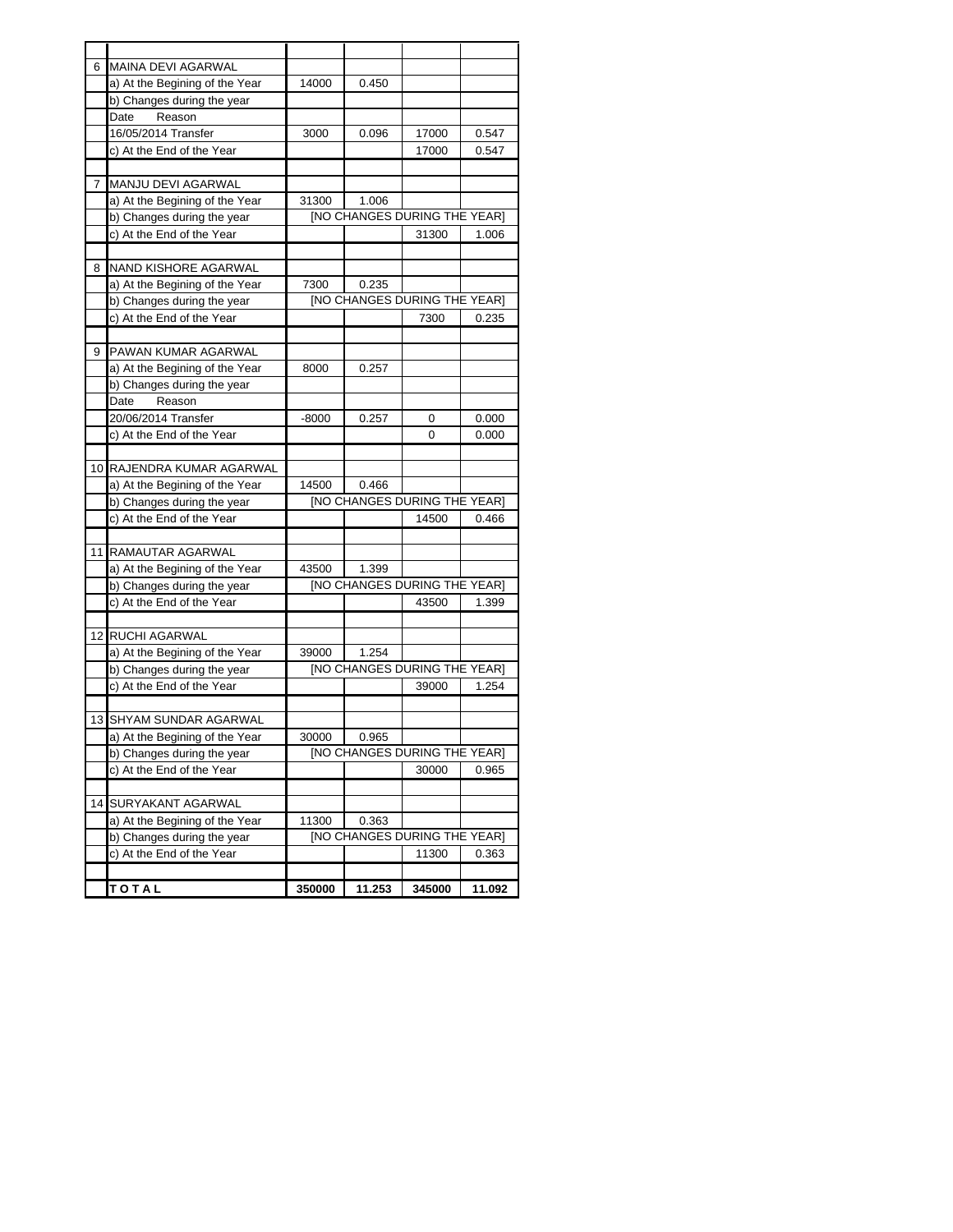#### **D. Shareholding Pattern of top ten Shareholders (other than Directors, Promoters and Holder of GDRs and ADRs)**

|   | SI. For Each of the Top 10         | Shareholding at the |                                              | <b>Cumulative</b> |            |
|---|------------------------------------|---------------------|----------------------------------------------|-------------------|------------|
|   | <b>No Shareholders</b>             | No. of              | % of total                                   | No. of            | % of total |
|   |                                    | shares              | shares of                                    | shares            | shares of  |
|   |                                    |                     | the                                          |                   | the        |
|   |                                    |                     | company                                      |                   | company    |
|   |                                    |                     |                                              |                   |            |
|   |                                    |                     |                                              |                   |            |
| 1 | ASHOK KUMAR KAYAN                  |                     |                                              |                   |            |
|   | a) At the Begining of the Year     | 132950              | 4.274                                        |                   |            |
|   | b) Changes during the year         |                     |                                              |                   |            |
|   | Date<br>Reason                     |                     |                                              |                   |            |
|   | 16/05/2014 Transfer                | $-3000$             | 0.096                                        | 129950            | 4.178      |
|   | 05/12/2014 Transfer                | -129950             | 4.178                                        | 0                 | 0.000      |
|   | c) At the End of the Year          |                     |                                              | 0                 | 0.000      |
|   |                                    |                     |                                              |                   |            |
| 2 | BASUKINATH BARTER PVT. LTD.        |                     |                                              |                   |            |
|   | a) At the Begining of the Year     | 60400               | 1.942                                        |                   |            |
|   | b) Changes during the year         |                     | [NO CHANGES DURING THE YEAR]                 |                   |            |
|   | c) At the End of the Year          |                     |                                              | 60400             | 1.942      |
|   |                                    |                     |                                              |                   |            |
| 3 | HANDSOME MERCHANTS PRIVATE LIMITED |                     |                                              |                   |            |
|   | a) At the Begining of the Year     | 75000               | 2.411                                        |                   |            |
|   | b) Changes during the year         |                     | <b>INO CHANGES DURING THE YEAR]</b>          |                   |            |
|   | c) At the End of the Year          |                     |                                              | 75000             | 2.411      |
| 4 | <b>LATA DEVI KHEMKA</b>            |                     |                                              |                   |            |
|   |                                    |                     |                                              |                   |            |
|   | a) At the Begining of the Year     | 70000               | 2.251<br><b>[NO CHANGES DURING THE YEAR]</b> |                   |            |
|   | b) Changes during the year         |                     |                                              |                   |            |
|   | c) At the End of the Year          |                     |                                              | 70000             | 2.251      |
| 5 | <b>MAHESH KUMAR MITTAL</b>         |                     |                                              |                   |            |
|   | a) At the Begining of the Year     | 491210              | 15.793                                       |                   |            |
|   | b) Changes during the year         |                     | [NO CHANGES DURING THE YEAR]                 |                   |            |
|   | c) At the End of the Year          |                     |                                              | 491210            | 15.793     |
|   |                                    |                     |                                              |                   |            |
| 6 | <b>NETAI CHAND SEAL</b>            |                     |                                              |                   |            |
|   | a) At the Begining of the Year     | 42590               | 1.369                                        |                   |            |
|   | b) Changes during the year         |                     | <b>[NO CHANGES DURING THE YEAR]</b>          |                   |            |
|   | c) At the End of the Year          |                     |                                              | 42590             | 1.369      |
|   |                                    |                     |                                              |                   |            |
|   | 7 PRIYA VINCOM PRIVATE LIMITED     |                     |                                              |                   |            |
|   | a) At the Begining of the Year     | 90000               | 2.894                                        |                   |            |
|   | b) Changes during the year         |                     | <b>INO CHANGES DURING THE YEAR]</b>          |                   |            |
|   | c) At the End of the Year          |                     |                                              | 90000             | 2.894      |
|   |                                    |                     |                                              |                   |            |
| 8 | RAJENDRA PRASAD SHAH               |                     |                                              |                   |            |
|   | a) At the Begining of the Year     | 123200              | 3.961                                        |                   |            |
|   | b) Changes during the year         |                     | <b>INO CHANGES DURING THE YEAR]</b>          |                   |            |
|   | c) At the End of the Year          |                     |                                              | 123200            | 3.961      |
|   |                                    |                     |                                              |                   |            |
| 9 | <b>VIKAS MITTAL</b>                |                     |                                              |                   |            |
|   | a) At the Begining of the Year     | 80450               | 2.586                                        |                   |            |
|   | b) Changes during the year         |                     | [NO CHANGES DURING THE YEAR]                 |                   |            |
|   | c) At the End of the Year          |                     |                                              | 80450             | 2.586      |
|   |                                    |                     |                                              |                   |            |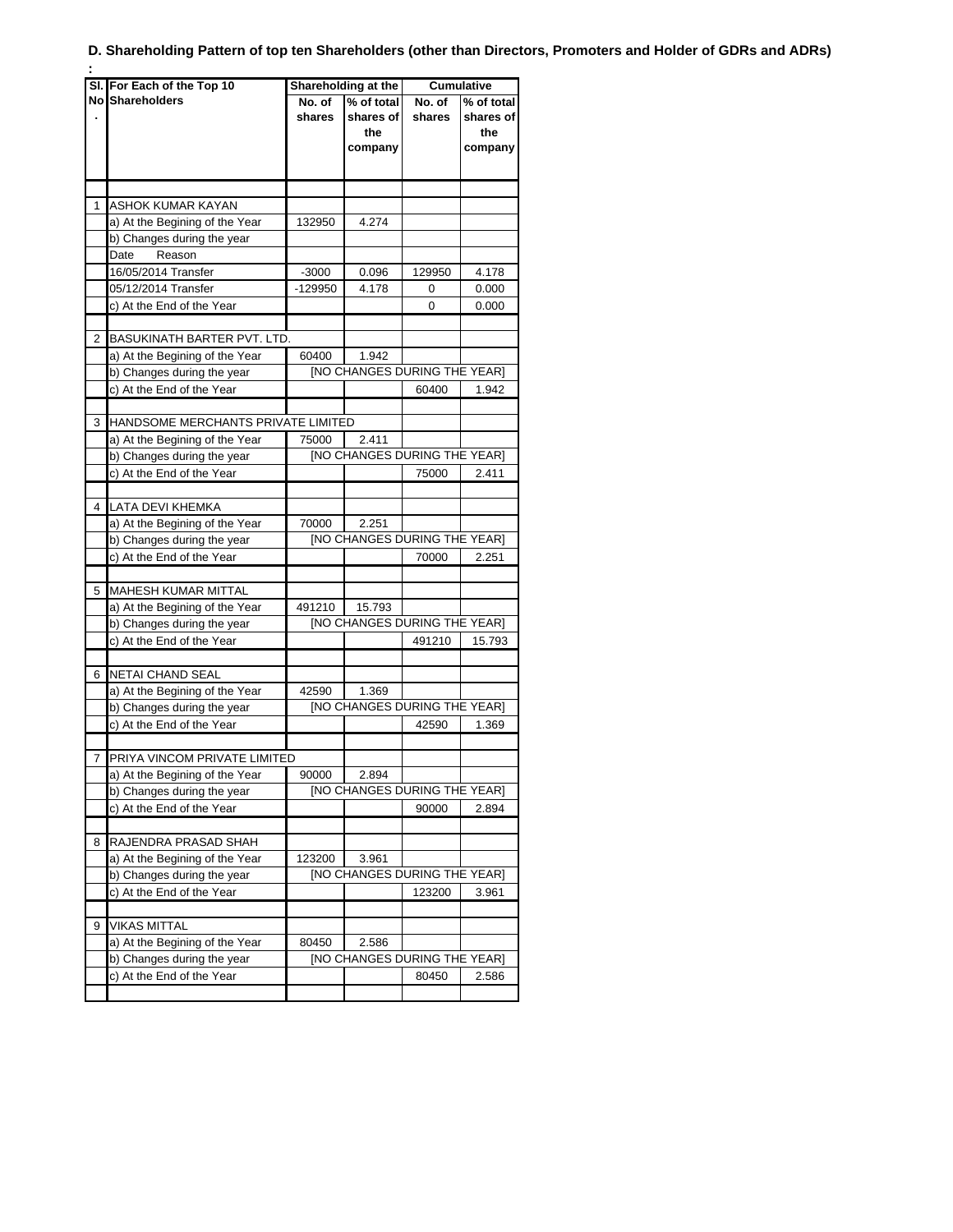|    | TOTAL                          | 1436700 | 46.190 | 1434700                             | 46.126 |
|----|--------------------------------|---------|--------|-------------------------------------|--------|
|    |                                |         |        |                                     |        |
|    | c) At the End of the Year      |         |        | 270900                              | 8.709  |
|    | b) Changes during the year     |         |        | <b>INO CHANGES DURING THE YEARI</b> |        |
|    | a) At the Begining of the Year | 270900  | 8.709  |                                     |        |
| 11 | ZOOM SYSTEMS PRIVATE LIMITED   |         |        |                                     |        |
|    |                                |         |        |                                     |        |
|    | c) At the End of the Year      |         |        | 130950                              | 4.210  |
|    | 16/01/2015 Transfer            | 58950   | 1.895  | 130950                              | 4.210  |
|    | 31/12/2014 Transfer            | 72000   | 2.315  | 72000                               | 2.315  |
|    | Reason<br>Date                 |         |        |                                     |        |
|    | b) Changes during the year     |         |        |                                     |        |
|    | a) At the Begining of the Year | 0       | 0.000  |                                     |        |
|    | 10 VIKAS MITTAL (HUF).         |         |        |                                     |        |

#### **E.Shareholding of Directors and Key Managerial Personnel**

|    | SI. IName                                                                |                  | Shareholding at the                       |                  | <b>Cumulative</b>                         |
|----|--------------------------------------------------------------------------|------------------|-------------------------------------------|------------------|-------------------------------------------|
| No |                                                                          | No. of<br>shares | % of total<br>shares of<br>the<br>company | No. of<br>shares | % of total<br>shares of<br>the<br>company |
|    |                                                                          |                  |                                           |                  |                                           |
|    |                                                                          |                  |                                           |                  |                                           |
| 1  | ANIL KUMAR AGARWAL                                                       |                  |                                           |                  |                                           |
|    | a) At the Begining of the Year                                           | 11600            | 0.373                                     |                  |                                           |
|    | b) Changes during the year                                               |                  | <b>INO CHANGES DURING THE YEAR]</b>       |                  |                                           |
|    | c) At the End of the Year                                                |                  |                                           | 11600            | 0.373                                     |
|    |                                                                          |                  |                                           |                  |                                           |
| 2  | <b>BIKRAM CHAKRABORTY</b>                                                |                  |                                           |                  |                                           |
|    | a) At the Begining of the Year                                           | 35300            | 1.135                                     |                  |                                           |
|    | b) Changes during the year                                               |                  | [NO CHANGES DURING THE YEAR]              |                  |                                           |
|    | c) At the End of the Year                                                |                  |                                           | 35300            | 1.135                                     |
| 3  | DEEPAK KUMAR AGARWAL                                                     |                  |                                           |                  |                                           |
|    | a) At the Begining of the Year                                           | 3200             | 0.103                                     |                  |                                           |
|    | b) Changes during the year                                               |                  | <b>INO CHANGES DURING THE YEAR]</b>       |                  |                                           |
|    | c) At the End of the Year                                                |                  |                                           | 3200             | 0.103                                     |
|    |                                                                          |                  |                                           |                  |                                           |
| 4  | <b>NAND KISHORE AGARWAL</b><br>resigned a sdirector on 3rd march<br>2015 |                  |                                           |                  |                                           |
|    | a) At the Begining of the Year                                           | 7300             | 0.235                                     |                  |                                           |
|    | b) Changes during the year                                               |                  | <b>INO CHANGES DURING THE YEAR]</b>       |                  |                                           |
|    | c) At the End of the Year                                                |                  |                                           | 7300             | 0.235                                     |
|    |                                                                          |                  |                                           |                  |                                           |
| 5  | PARTHA DAS                                                               |                  |                                           |                  |                                           |
|    | a) At the Begining of the Year                                           | 50000            | 1.608                                     |                  |                                           |
|    | b) Changes during the year                                               |                  |                                           |                  |                                           |
|    | Reason<br>Date                                                           |                  |                                           |                  |                                           |
|    | 20/06/2014 Transfer                                                      | 8000             | 0.257                                     | 58000            | 1.865                                     |
|    | 08/08/2014 Transfer                                                      | 300              | 0.010                                     | 58300            | 1.874                                     |
|    | c) At the End of the Year                                                |                  |                                           | 58300            | 1.874                                     |
| 6  | RUCHI AGARWAL appointed as<br>director on 6th august 2014                |                  |                                           |                  |                                           |
|    | a) At the Begining of the Year                                           | 39000            | 1.254                                     |                  |                                           |
|    | b) Changes during the year                                               |                  | <b>INO CHANGES DURING THE YEAR]</b>       |                  |                                           |
|    | c) At the End of the Year                                                |                  |                                           | 39000            | 1.254                                     |
|    |                                                                          |                  |                                           |                  |                                           |
| 7  | SURYAKANT AGARWAL<br>resigned as director on 6th<br>August 2014          |                  |                                           |                  |                                           |
|    | a) At the Begining of the Year                                           | 11300            | 0.363                                     |                  |                                           |
|    | b) Changes during the year                                               |                  | [NO CHANGES DURING THE YEAR]              |                  |                                           |
|    | c) At the End of the Year                                                |                  |                                           | 11300            | 0.363                                     |
|    |                                                                          |                  |                                           |                  |                                           |
|    | TOTAL                                                                    | 157700           | 5.070                                     | 166000           | 5.337                                     |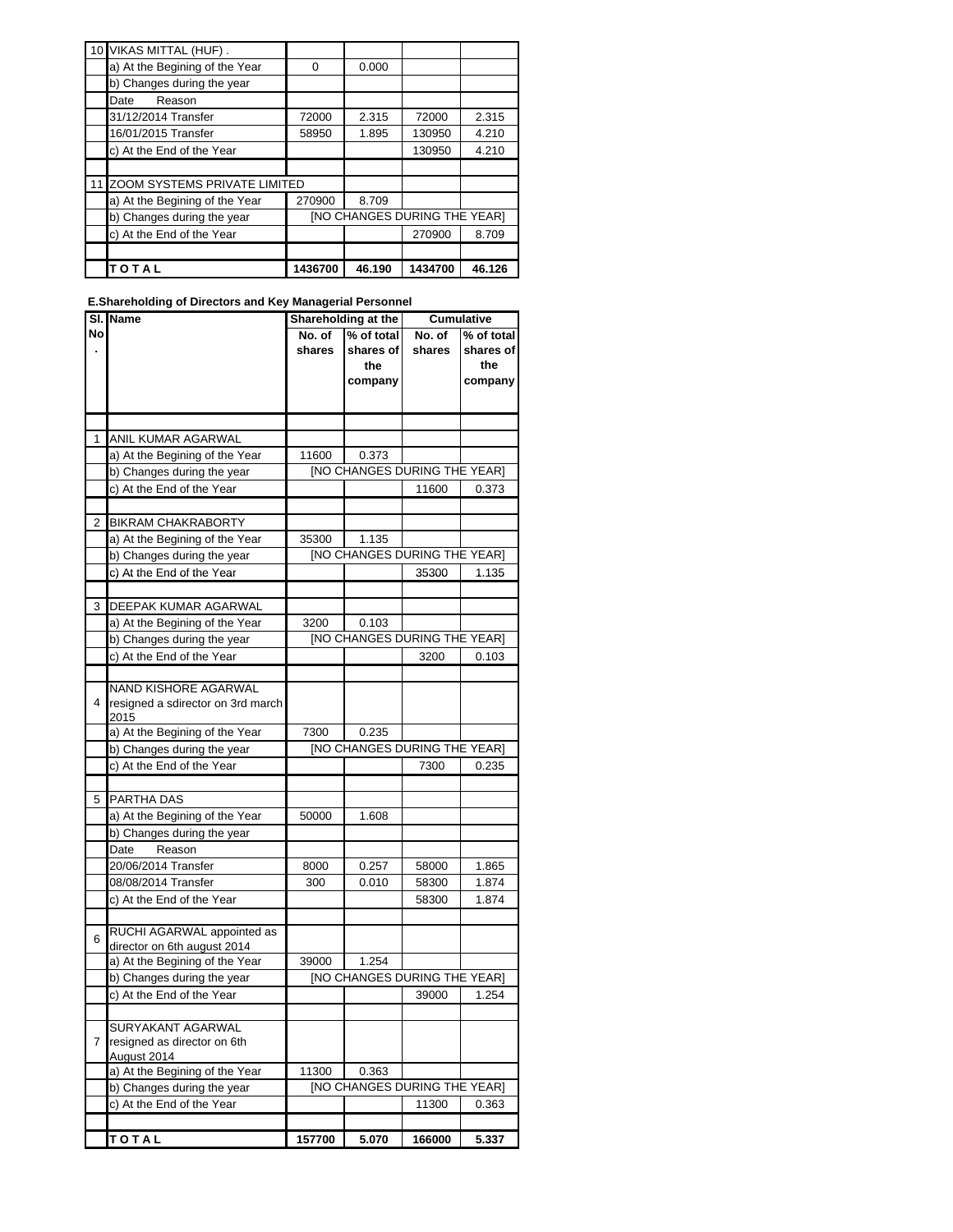## **V. INDEBTEDNESS**

Indebtedness of the Company including interest outstanding/accrued but not due for payment.

|                                                     |                         |                          |                | (Amt. Rs./Lacs)    |  |  |
|-----------------------------------------------------|-------------------------|--------------------------|----------------|--------------------|--|--|
| <b>Particulars</b>                                  | Secured Loans excluding | <b>Unsecured Loans</b>   | Deposits       | Total Indebtedness |  |  |
|                                                     | deposits                |                          |                |                    |  |  |
| Indebtedness at the beginning of the financial year |                         |                          |                |                    |  |  |
| i)<br>Principal Amount                              |                         |                          |                |                    |  |  |
| ii) Interest due but not paid                       |                         |                          |                |                    |  |  |
| iii) Interest accrued but not due                   |                         |                          |                |                    |  |  |
| Total (i+ii+iii)                                    |                         |                          | ٠              |                    |  |  |
| Change in Indebtedness during the financial year    | nil                     |                          |                |                    |  |  |
| <b>Addition</b>                                     |                         |                          |                |                    |  |  |
| * Reduction                                         |                         |                          |                |                    |  |  |
| Net Change                                          | ٠                       | $\overline{\phantom{a}}$ | $\blacksquare$ |                    |  |  |
| Indebtedness at the end of the financial year       |                         |                          |                |                    |  |  |
| i) Principal Amount                                 |                         |                          |                |                    |  |  |
| ii) Interest due but not paid                       |                         |                          |                |                    |  |  |
| iii) Interest accrued but not due                   |                         |                          |                |                    |  |  |
| Total (i+ii+iii)                                    | ٠                       |                          | ۰              |                    |  |  |

## **VI. REMUNERATION OF DIRECTORS AND KEY MANAGERIAL PERSONNEL**

A**.** Remuneration to Managing Director, Whole-time Directors and/or Manager:

| SN.            | ີ<br>Particulars of Remuneration                                                    | Name of MD/WTD/ Manager  |   | <b>Total Amount</b> |
|----------------|-------------------------------------------------------------------------------------|--------------------------|---|---------------------|
|                | Name                                                                                | Nand Kisore Agarwal      |   | (Rs/Lac)            |
|                | Designation                                                                         | <b>Managing Director</b> |   |                     |
|                | Gross salary                                                                        | 96000                    |   | 96000               |
|                | (a) Salary as per provisions contained in section 17(1) of the Income-tax Act, 1961 |                          |   |                     |
|                | (b) Value of perquisites u/s 17(2) Income-tax Act, 1961                             |                          |   |                     |
|                | (c) Profits in lieu of salary under section 17(3) Income- tax Act, 1961             |                          |   |                     |
| $\overline{2}$ | <b>Stock Option</b>                                                                 |                          |   |                     |
| 3              | <b>Sweat Equity</b>                                                                 |                          |   |                     |
|                | Commission                                                                          |                          |   |                     |
| 4              | - as % of profit                                                                    |                          |   |                     |
|                | - others, specify                                                                   |                          |   |                     |
| 5              | Others, please specify                                                              |                          |   |                     |
|                | Total (A)                                                                           | 96,000                   | ٠ | 96,000              |
|                | Ceiling as per the Act                                                              |                          |   | 12,00,000/-         |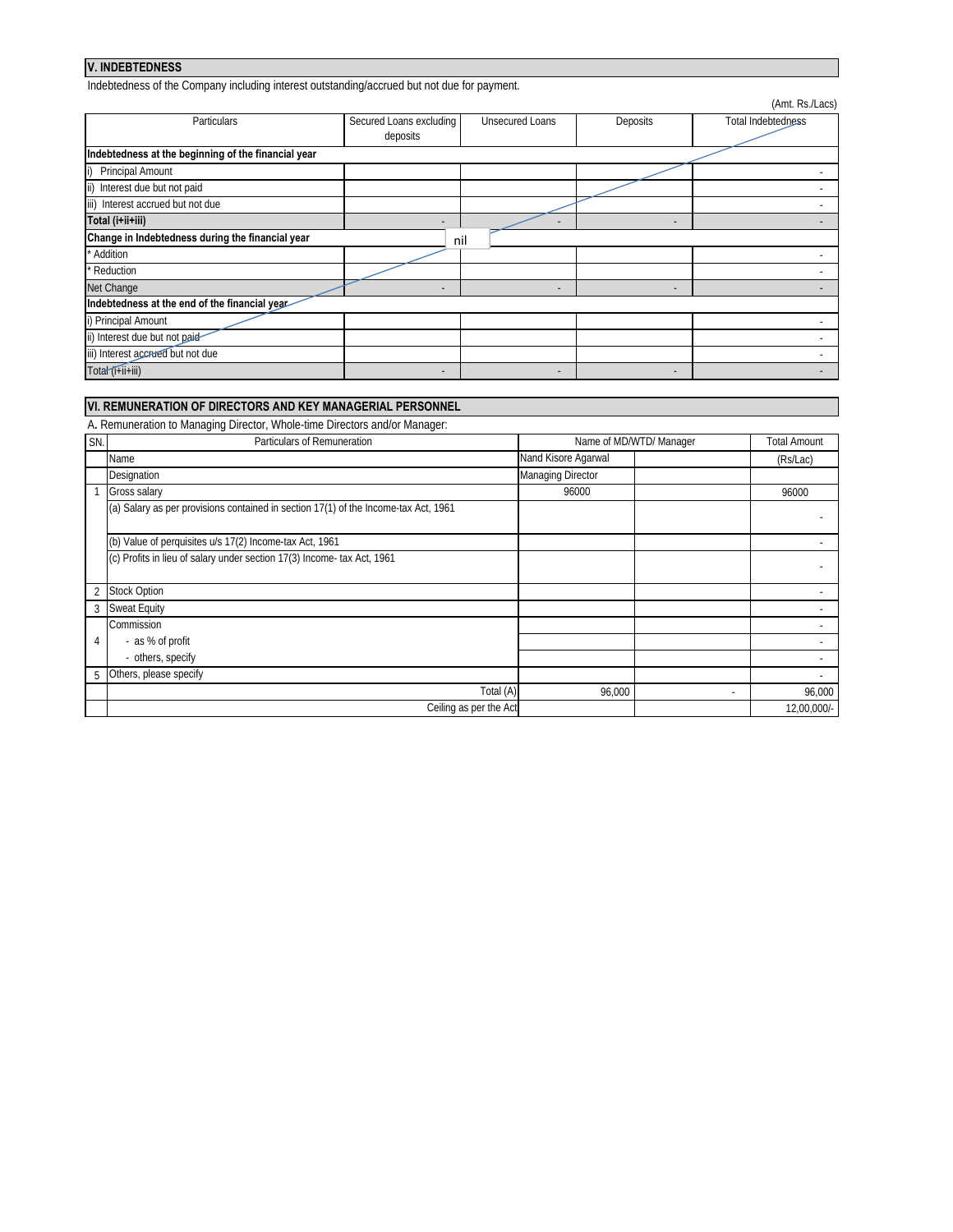#### B. Remuneration to other Directors

| SN.          | Particulars of Remuneration                |                | Name of Directors |   |          |
|--------------|--------------------------------------------|----------------|-------------------|---|----------|
|              |                                            |                |                   |   | (Rs/Lac) |
| $\mathbf{1}$ | <b>Independent Directors</b>               |                |                   |   |          |
|              | Fee for attending board committee meetings |                |                   |   |          |
|              | Commission                                 |                |                   |   |          |
|              | Others, please specify                     |                |                   |   |          |
|              | Total (1)                                  |                | ٠                 | ٠ |          |
| 2            | Other Non-Executive Directors              | <b>NIL</b>     |                   |   |          |
|              | Fee for attending board committee meetings |                |                   |   |          |
|              | Commission                                 |                |                   |   |          |
|              | Others, please specify                     |                |                   |   |          |
|              | Total (2)                                  | $\overline{a}$ | ٠                 | ٠ |          |
|              | Total $(B)=(1+2)$                          | $\overline{a}$ |                   | ٠ |          |
|              | <b>Total Managerial Remuneration</b>       |                |                   |   |          |
|              | Overall Ceiling as per the Act             |                |                   |   |          |

C. Remuneration to Key Managerial Personnel other than MD/Manager/WTD

| SN.            | Particulars of Remuneration                                                             | Name of Key Managerial Personnel |            |        | Total Amount |
|----------------|-----------------------------------------------------------------------------------------|----------------------------------|------------|--------|--------------|
|                | Name                                                                                    |                                  |            |        | (Rs/Lac)     |
|                | Designation                                                                             | CEO                              | <b>CFO</b> |        |              |
|                | Gross salary                                                                            |                                  |            |        |              |
|                | (a) Salary as per provisions contained in section 17(1) of the Income-<br>tax Act, 1961 |                                  |            |        |              |
|                | (b) Value of perquisites u/s 17(2) Income-tax Act, 1961                                 | <b>NIL</b>                       |            |        |              |
|                | (c) Profits in lieu of salary under section 17(3) Income- tax Act, 1961                 |                                  |            |        |              |
| $\overline{2}$ | <b>Stock Option</b>                                                                     |                                  |            |        |              |
| 3              | <b>Sweat Equity</b>                                                                     |                                  |            |        |              |
|                | Commission                                                                              |                                  |            |        |              |
| 4              | as % of profit                                                                          |                                  |            |        |              |
|                | others, specify                                                                         |                                  |            |        |              |
| 5              | Others, please specify                                                                  |                                  |            |        |              |
|                | Total                                                                                   | $\sim$                           |            | $\sim$ |              |

| VII. PENALTIES / PUNISHMENT/ COMPOUNDING OF OFFENCES: |                                       |                          |                                                                           |                                        |                                       |  |  |
|-------------------------------------------------------|---------------------------------------|--------------------------|---------------------------------------------------------------------------|----------------------------------------|---------------------------------------|--|--|
| <b>Type</b>                                           | Section of<br>the<br>Companies<br>Act | <b>Brief Description</b> | Details of Penalty /<br>Punishment/<br><b>Compounding fees</b><br>imposed | Authority [RD / NCLT/<br><b>COURTI</b> | Appeal made, if any (give<br>Details) |  |  |
| A. COMPANY                                            |                                       |                          |                                                                           |                                        |                                       |  |  |
| Penalty                                               |                                       |                          |                                                                           |                                        |                                       |  |  |
| Punishment                                            |                                       | <b>NIL</b>               |                                                                           |                                        |                                       |  |  |
| Compounding                                           |                                       |                          |                                                                           |                                        |                                       |  |  |
| <b>B. DIRECTORS</b>                                   |                                       |                          |                                                                           |                                        |                                       |  |  |
| Penalty                                               |                                       |                          |                                                                           |                                        |                                       |  |  |
| Punishment                                            |                                       |                          |                                                                           |                                        |                                       |  |  |
| Compounding                                           |                                       |                          |                                                                           |                                        |                                       |  |  |
| C. OTHER OFFICERS IN DEFAULT                          |                                       |                          |                                                                           |                                        |                                       |  |  |
| Penalty                                               |                                       |                          |                                                                           |                                        |                                       |  |  |
| Punishment                                            |                                       |                          |                                                                           |                                        |                                       |  |  |
| Compounding                                           |                                       |                          |                                                                           |                                        |                                       |  |  |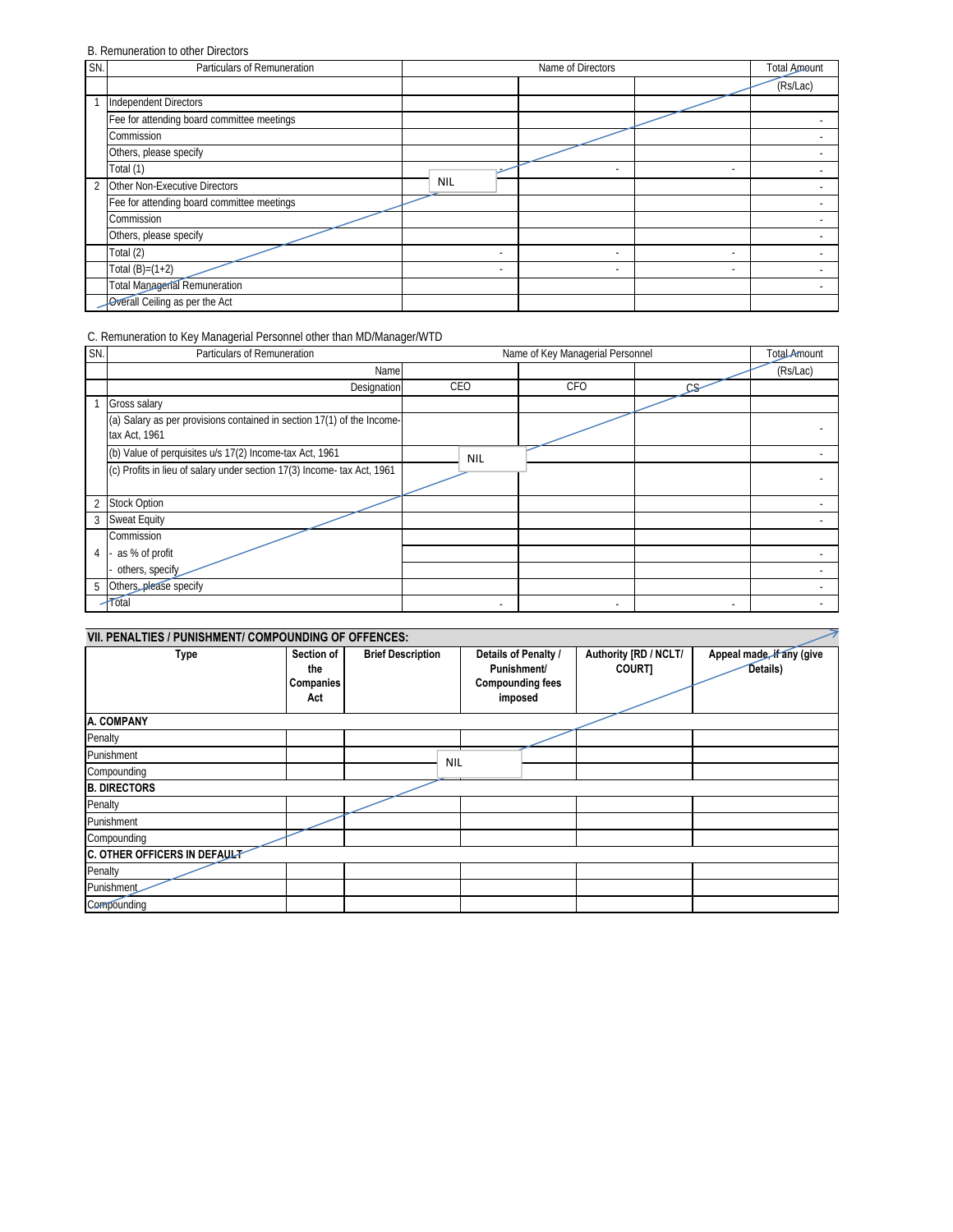#### **ANNEXURE-II**

**Information required under section 197 of the Companies Act, 2013 read with Companies (Appointment and Remuneration of Managerial Personnel) Rules, 2014.** 

**(I). The Ratio of remuneration of each Director to the median remuneration of all the employees of the company for the financial year:** 

| S. No | <b>Name of Director</b> | <b>Ratio of median Remuneration</b> |
|-------|-------------------------|-------------------------------------|
|       | Anil Kumar Agarwal      | <b>NIL</b>                          |
| 2     | Nand Kishore Agarwal*   | 5.2:1                               |
| 3     | Ruchi Agarwal  **       | NIL                                 |
| 4     | Suryakant Agarwal***    | <b>NIL</b>                          |
| -5    | Deepak Kumar Agarwal    | <b>NIL</b>                          |

\*resigned from 3rd March 2015

\*\*Appointed as on 06.08.2014

\*\*\*Resigned on 06.08.2014

**(II) The Percentage increase in the remuneration of each Director, CFO & Company Secretary in the financial year 2014-15 is as follows**:

| IS.<br><b>No</b> | <b>Name Of Person</b> |         | Designation              | %Increased In Remuneration |
|------------------|-----------------------|---------|--------------------------|----------------------------|
| l 01             | Anil                  | Kumar   | <b>Managing Director</b> | NIL                        |
|                  | Agarwal               |         |                          |                            |
| $\overline{02}$  | Nand                  | Kishore | CFO                      | Nil                        |
|                  | Agarwal               |         |                          |                            |

Note: This is the first year of appointment of CFO; hence % increase in remuneration is not reported.

#### **(III). The Percentage increase in the median remuneration of all employees in the financial year: No change**

**(IV) The Number of permanent employees on the rolls of the Company:** 

**Total Number of employees: 1 (one)** 

#### **(V). The explanation on the relationship between average increase in remuneration and Company Performance:**

The increase in remuneration is in line with the market trend/cost of living adjustment/inflation rate and other factors.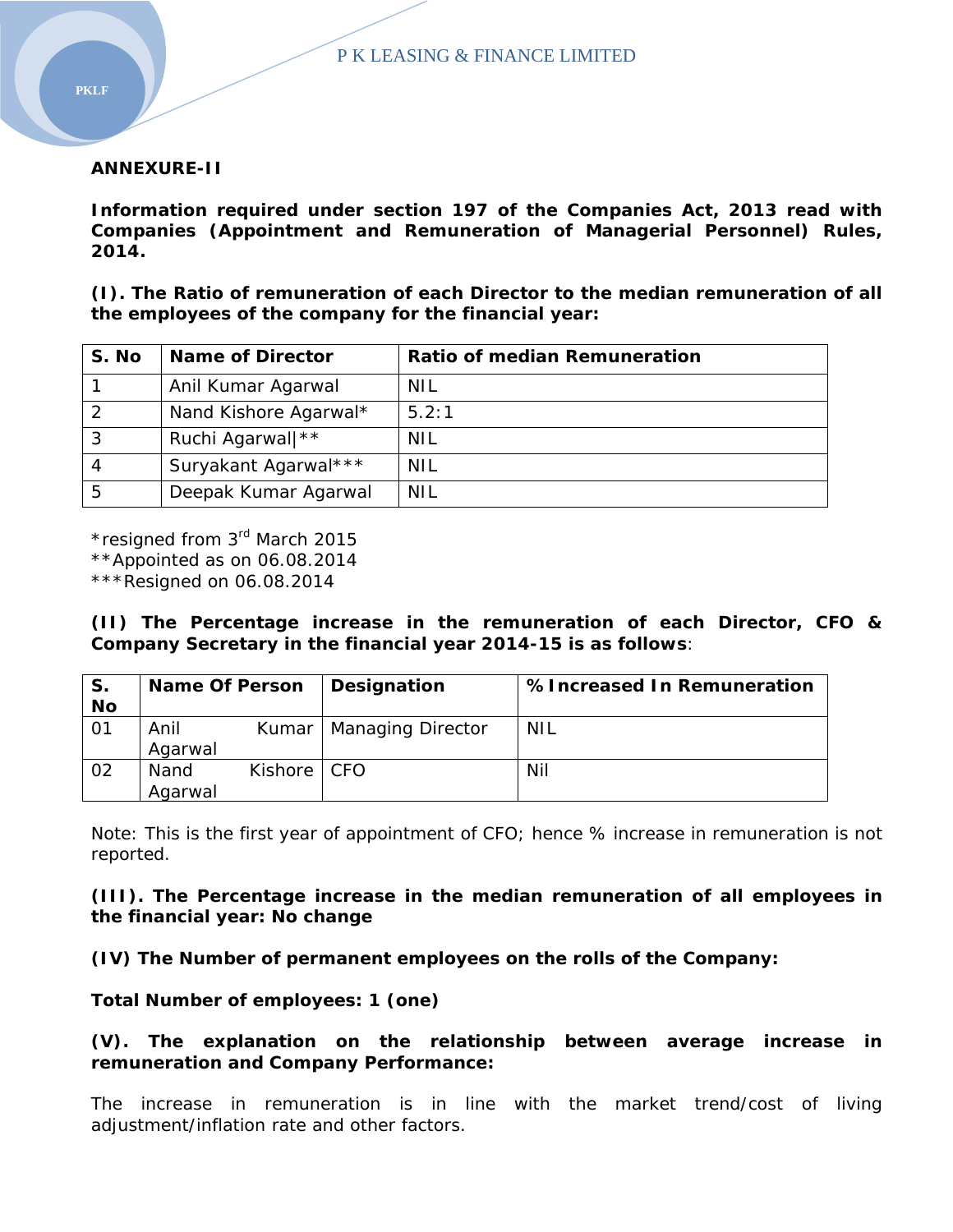**(VI). Comparison of the remuneration of the Key Managerial Personnel against the performance of your Company:** 

| <b>Particulars</b>                                                    | Amount  |
|-----------------------------------------------------------------------|---------|
| Remuneration of KMP during the financial year 2014-15<br>(aggregated) | 96000   |
| Revenue from operations                                               | 2164000 |
| Remuneration (as % of revenue)                                        | 4.44%   |
| Profit before tax (PBT)                                               | 121000  |
| Remuneration (as % of PBT)                                            | 79.34%  |

**(VII). Variation in the market capitalization of the company, price earnings ratio as at the closing date of the current financial year and** 

| <b>Particulars</b>                                                                                                                                                                                                                   | As at $31^{st}$         | $31^{st}$<br>As<br>at | Variation % |
|--------------------------------------------------------------------------------------------------------------------------------------------------------------------------------------------------------------------------------------|-------------------------|-----------------------|-------------|
|                                                                                                                                                                                                                                      | March 2015   March 2015 |                       |             |
| Closing rate of share at $10$<br>exchange could not<br>be<br>ascertained as<br>the.<br>company has not started<br>trading in MSE Ltd. Book<br>value of shares is less than<br>the face value hence face<br>value of shares are taken |                         | 10                    | Nil         |
| EPS (Rs)                                                                                                                                                                                                                             | 0.03689                 | 0.00158               | 2234%       |
| Market capitalization (Rs in<br>lacs)                                                                                                                                                                                                | 31104000                | 31104000              | Nil         |
| Price earnings Ratio                                                                                                                                                                                                                 | 271.08                  | 6329.114              | 2234%       |

**(VIII) Average percentile increase already made in the salaries of employees other than the managerial personnel in the last financial year and its comparison with the percentile increase in the managerial remuneration and justification thereof and point out if there are any exceptional circumstances for increase in the managerial remuneration.** 

There was no change in averages decrease in salaries of employees other than managerial person in 2014-15.There was decrease in monthly remuneration from Rs 10000/- to Rs 8000/- to Managing Director change in remuneration of managerial remuneration for the year ended 31<sup>st</sup> March 2015.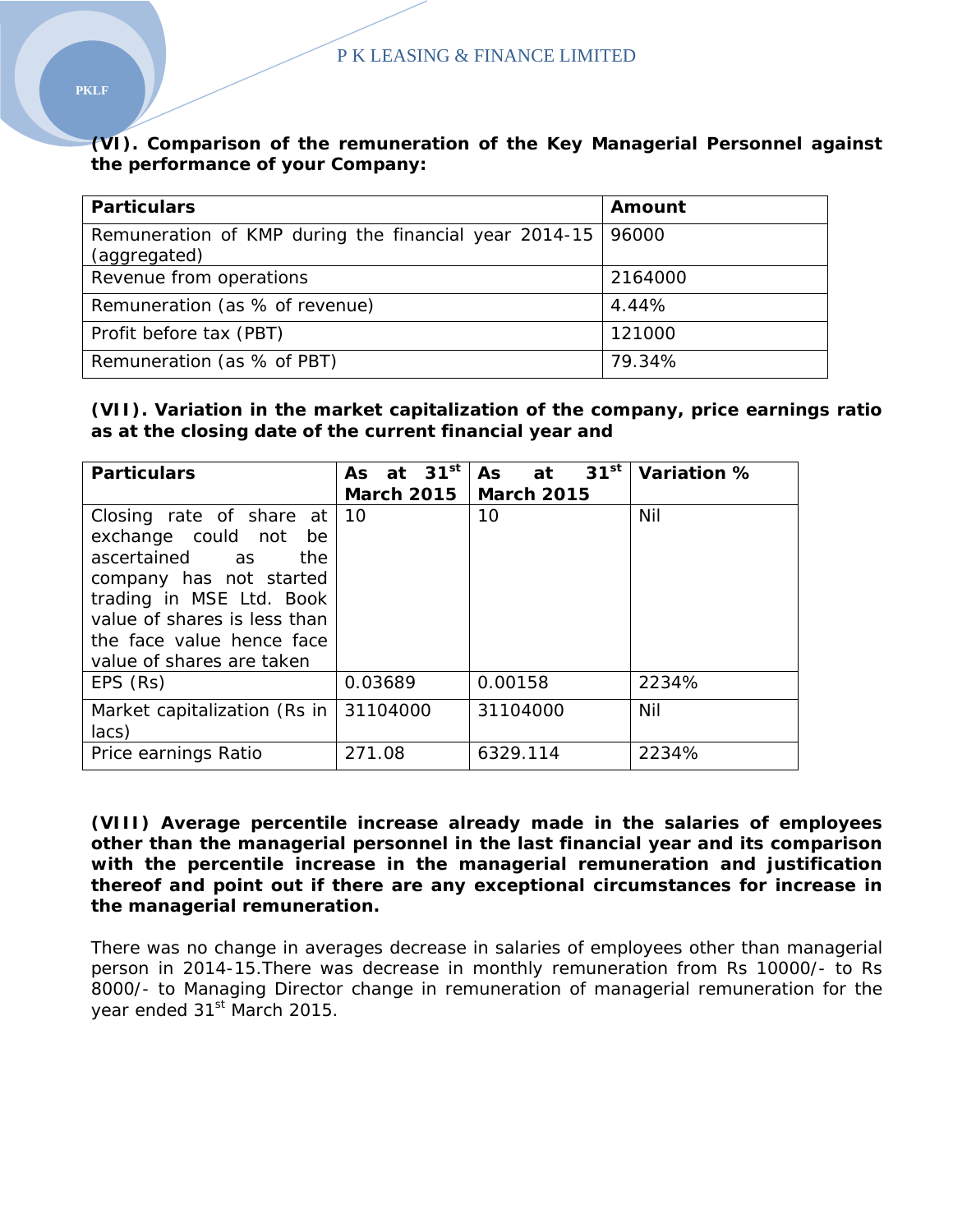## **(IX) Comparison of each remuneration of the Key Managerial Personnel against the performance of the company.**

| <b>Particulars</b>                | Managing<br><b>Director</b> | <b>Chief</b><br><b>Financial</b><br><b>Officer</b> | Company<br><b>Secretary</b> |
|-----------------------------------|-----------------------------|----------------------------------------------------|-----------------------------|
| Remuneration                      | 96000                       | <b>NIL</b>                                         | <b>NIL</b>                  |
| Revenue                           | 2164000                     | <b>NIL</b>                                         | <b>NIL</b>                  |
| Remuneration (as<br>% of revenue) | 4.44%                       | <b>NIL</b>                                         | <b>NIL</b>                  |
| before<br>Profit<br>tax<br>(PBT)  | 121000                      | <b>NIL</b>                                         | <b>NIL</b>                  |
| Remuneration<br>(as<br>% of PBT)  | 79.34%                      | <b>NIL</b>                                         | <b>NIL</b>                  |

#### **(X) The key parameters for any variable component of remuneration availed by the director: Not applicable**

**(XI) The ratio of the remuneration of the highest paid director paid director to that of the employees who are not directors but receive remuneration in excess of the highest paid director during the year: None** 

#### **(XII) Affirmation:**

The company affirms remuneration is as per remuneration policy of the company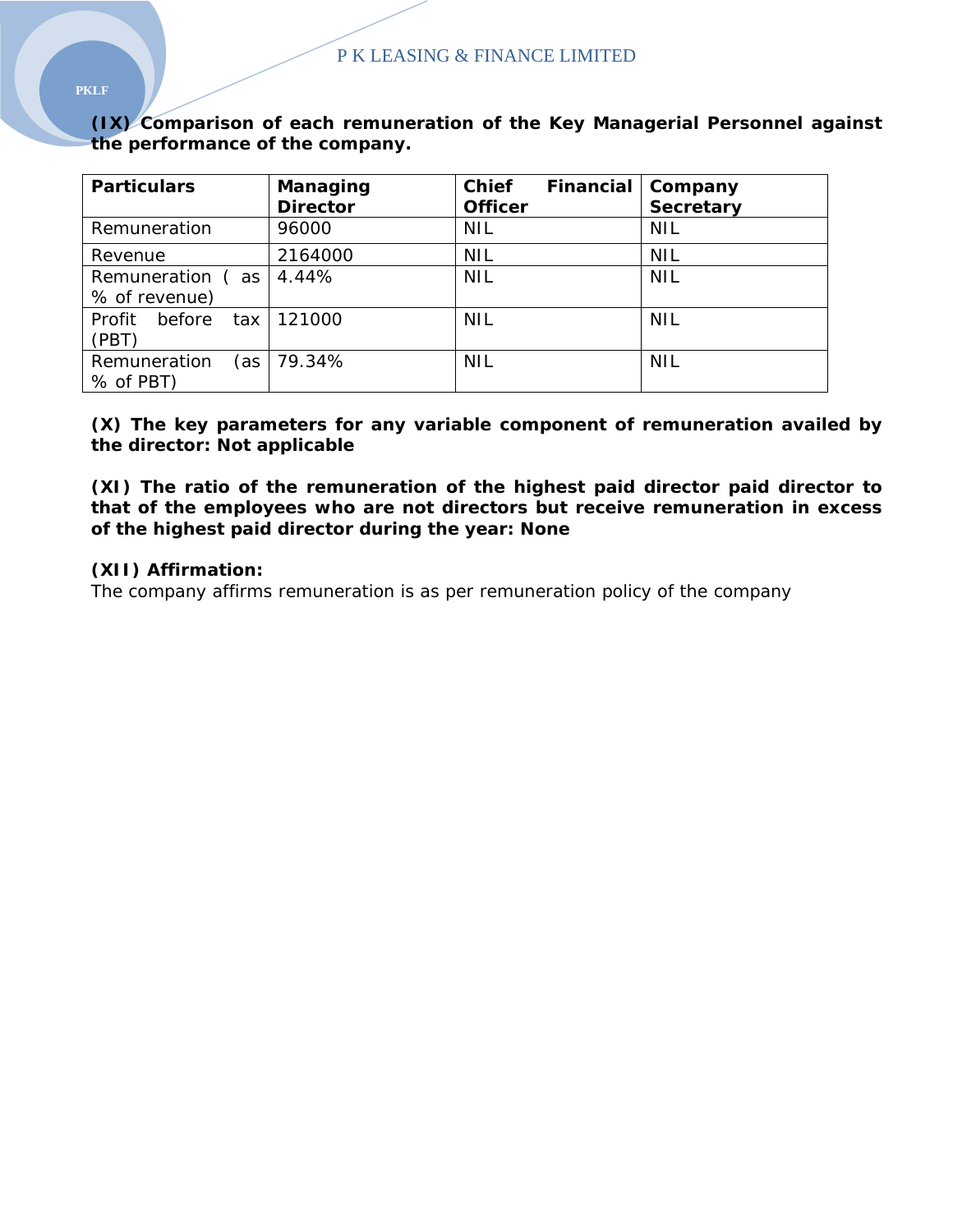## **Annexure-III**

#### **FORM No. MR-3**

#### **SECRETARIAL AUDIT REPORT**

#### FOR THE FINANCIAL YEAR ENDED 31ST MARCH, 2015

(Pursuant to Section 204 (1) of the Companies Act, 2013 and rule No.9 of the Companies (Appointment and Remuneration of Managerial Personnel) Rules, 2014)

To, The Members, P K Leasing & Finance Limited P-36, India Exchange Place Kolkata-700001

I have conducted the secretarial audit of the compliance of applicable statutory provisions and the adherence to good corporate practices by P K Leasing & Finance Limited (hereinafter called the Company). Secretarial Audit was conducted in a manner that provided us a reasonable basis for evaluating the corporate conducts / statutory compliances and expressing our opinion thereon.

Based on our verification of the P K Leasing & Finance Limited's books, papers, minute books, forms and returns filed and other records maintained by the company and also the information provided by the company, its officers, agents and authorised representatives during the conduct of secretarial audit and as per the explanations given to us and the representations made by the Management, I hereby report that in our opinion, the Company has, during the audit period covering the financial year ended on 31st March, 2015 generally complied with the statutory provisions listed hereunder and also that the Company has proper Board processes and compliance mechanism in place to the extent, in the manner and subject to the reporting made hereinafter:

I have examined the books, papers, minute books, forms and returns filed and other records made available to us and maintained by P K Leasing & Finance Limited for the financial year ended on 31st March, 2015 according to the applicable provisions of:

i. The Companies Act, 1956 and the Companies Act, 2013 ('the Act') and the rules made there under, as applicable;

- ii. The Securities Contract (Regulation) Act, 1956 ('SCRA') and the rules made there under;
- Iii. The Depositories Act, 1996 and the Regulations and Bye-laws framed there under;

Iv. Foreign Exchange Management Act, 1999 and the rules and regulations made there under (Not Applicable to the Company during the Audit Period);

v. The following Regulations and Guidelines prescribed under the Securities and Exchange Board of India Act, 1992 ('SEBI Act'):

- a. The Securities and Exchange Board of India (Substantial Acquisition of Shares and Takeovers) Regulations, 2011;
- b. The Securities and Exchange Board of India (Prohibition of Insider Trading) Regulations, 1992;
	- c. The Securities and Exchange Board of India (Issue of Capital and Disclosure Requirements) Regulations, 2009; (Not Applicable to the Company during the Audit Period); and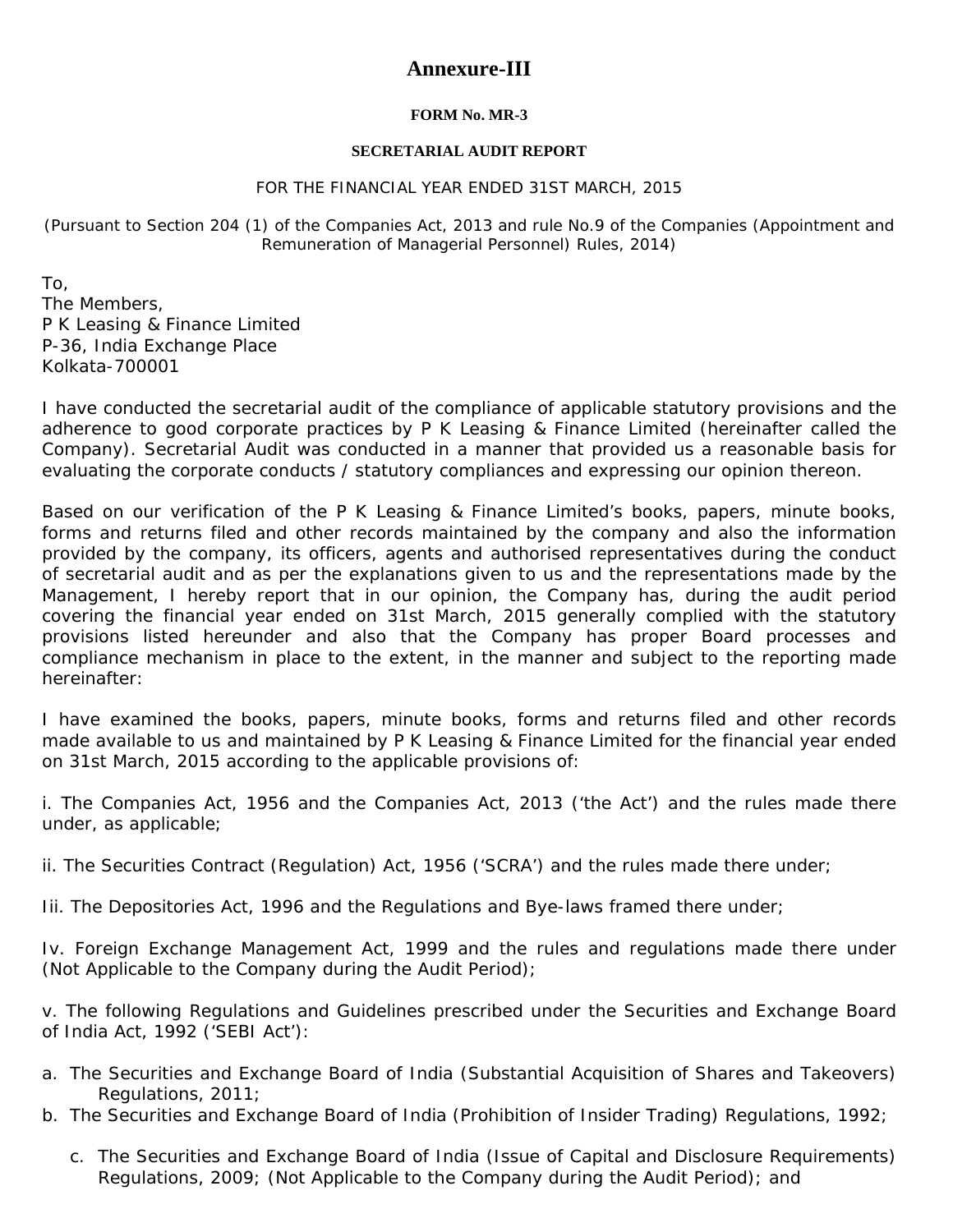d. The Securities and Exchange Board of India (Employee Stock Option Scheme and Employee Stock Purchase Scheme) Guidelines, 1999; (Not Applicable to the Company during the Audit Period); and

e. The Securities and Exchange Board of India (Issue and Listing of Debt Securities) Regulations, 2008. (Not Applicable to the Company during the Audit Period);

f. The Securities and Exchange Board of India (Registrars to an Issue and Share Transfer Agents)Regulations, 1993 regarding the Companies Act and dealing with client;

g. The Securities and Exchange Board of India (Delisting of Equity Shares) Regulations, 2009; (Not Applicable to the Company during the Audit Period);and

h. The Securities and Exchange Board of India (Buyback of Securities) Regulations, 1998; (Not Applicable to the Company during the Audit Period);

VI. Other laws applicable specifically to the Company namely:

- a) The Reserve bank Of India Act 1934
- b) Non Banking Financial companies Acceptance of public deposits ( Reserve bank) Directions, 1998
- c) Non Banking financial Companies Auditor's Report ( Reserve Bank) Directions, 2008
- d) Guidelines on corporate Governance issued by Reserve bank of India for NBFC

I have also examined compliance with the applicable clauses of the Listing Agreements entered into by the Company entered into with CSE Limited, Metropolitan Stock Exchange of India Limited; and I have not examined compliance by the Company with

- a. the Secretarial Standards issued by the Institute of Company Secretaries of India as they had not been notified by the Central Government up to March 31, 2015.
- b. Applicable financial laws, like direct and indirect tax laws, since the same have been subject to review by statutory financial audit and other designated professionals.

During the period under review, the Company has complied with the provisions of the Act, Rules, Regulations, Guidelines, etc. mentioned above.

I further report that:

The Board of Directors of the Company is duly constituted with proper balance of Executive Directors, Non-Executive Directors and Independent Directors. The changes in the composition of the Board of Directors that took place during the period under review is carried out in compliance with the provisions of the Act. *But board failed to comply with Mandatory requirement of Appointment of Company Secretary in Whole time employment as per Section 203 of Companies Act 2013 read with Companies (Appointment and Remuneration of Managerial Personnel) Rules, which is a violation of the said section. Also the company is not paying any sitting fees to its directors for attending the meeting of the boards*.

Adequate notice was given to all Directors at least seven days in advance to schedule the Board Meetings. Agenda and detailed notes on agenda are sent in advance, and a system exists for seeking and obtaining further information and clarifications on the agenda items before the meeting and for meaningful participation at the meeting.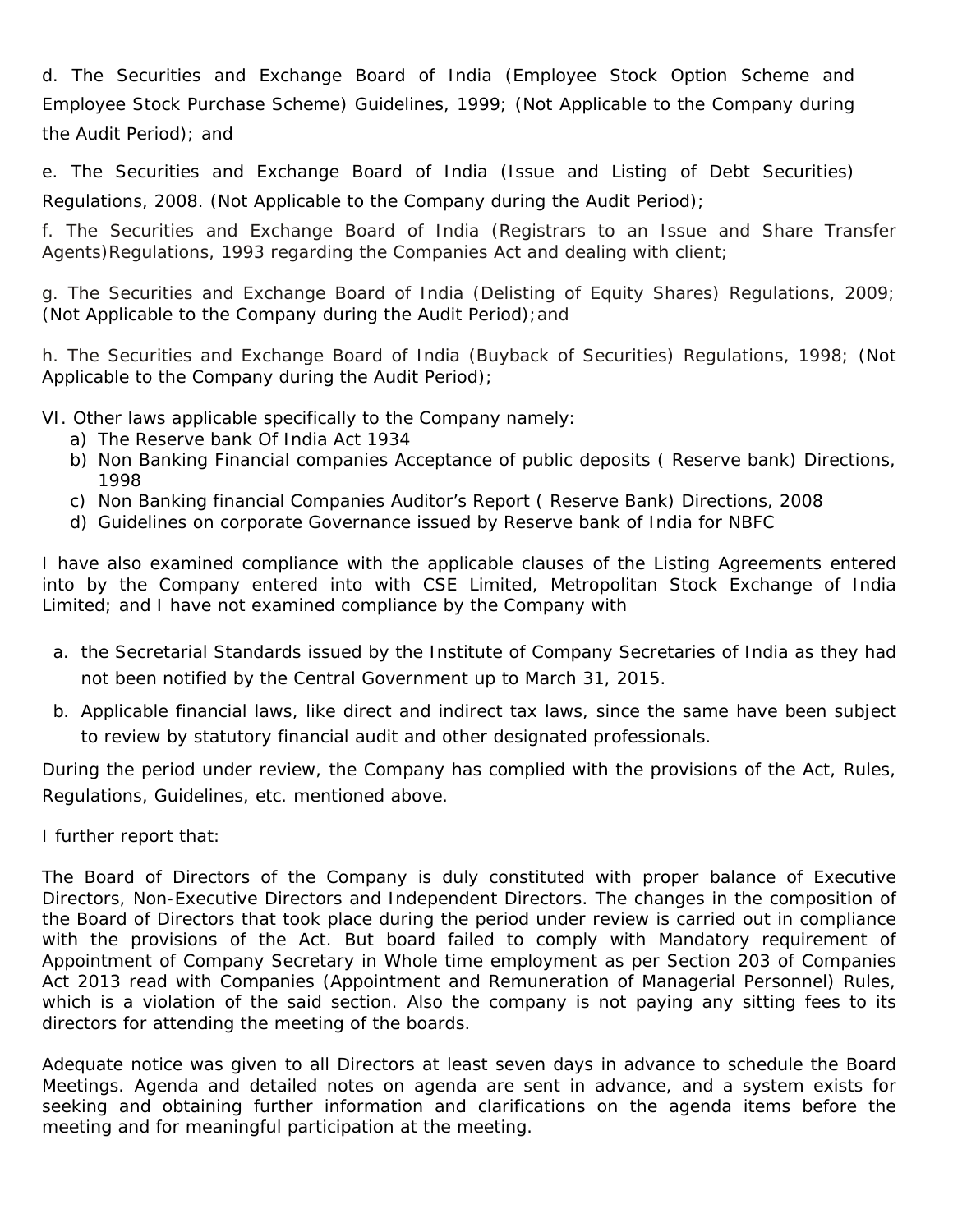Decisions at the Board Meetings, as represented by the management, are taken unanimously.

I further report that as per the explanations given to us and the representations made by the Management and relied upon by us there are adequate systems and processes in the Company commensurate with the size and operations of the Company to monitor and ensure compliance with applicable laws, rules, regulations and guidelines.

I further report that during the audit period, there were no instances of:

- (i) Public/Rights/Preferential issue of shares/debentures/sweat equity.
- (ii) Redemption/buy-back of Securities.
- (iii) Merger/amalgamation/reconstruction etc.
- (iv) Foreign technical collaboration.

SeemaManglunia Practicing Company Secretary Guwahati August 28, 2015 ACS No: 28738

CP No: 10520

This Report is to be read with our letter of even date which is annexed as Annexure and forms an integral part of this report.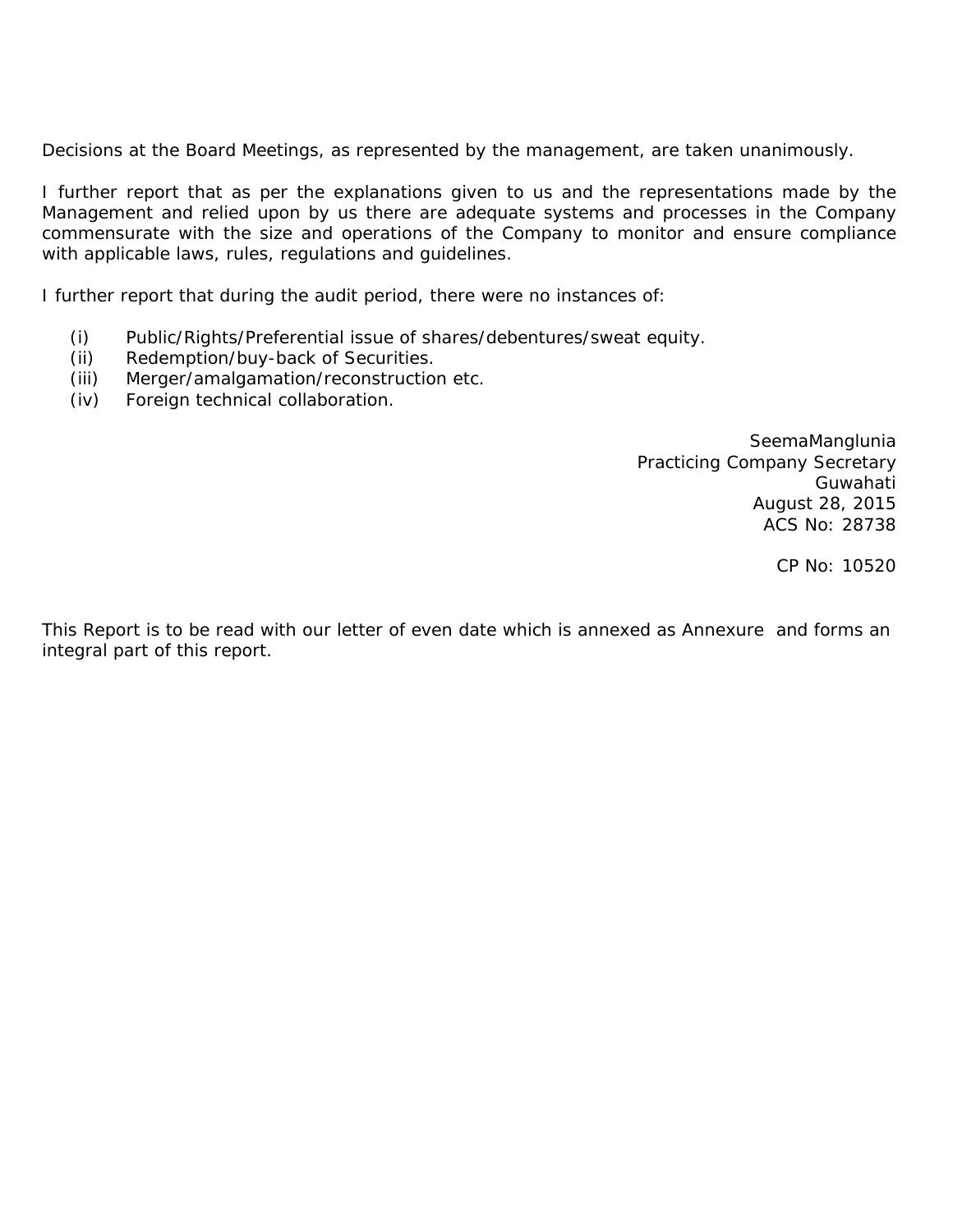#### **ANNEXURE to Secretarial Audit Report**

To, The Members, P K Leasing & Finance Limited **P K Leasing & Finance Limited P-36, India Exchange Place Kolkata-700001** 

Our report of even date is to be read along with this letter.

1. Maintenance of Secretarial record is the responsibility of the management of the Company. Our responsibility is to express an opinion on these secretarial records based on our audit.

2. I have followed the audit practices and process as were appropriate to obtain reasonable assurance about the correctness of the contents of the Secretarial records. The verification was done on test basis to ensure that correct facts are reflected in Secretarial records. I believe that the process and practices, I followed provide a reasonable basis for our opinion.

3. I have not verified the correctness and appropriateness of financial records and Books of Accounts of the Company.

4. Where ever required, I have obtained the Management representation about the Compliance of laws, rules and regulations and happening of events etc.

5. The Compliance of the provisions of Corporate and other applicable laws, rules, regulations, standards is the responsibility of management. Our examination was limited to the verification of procedure on test basis.

6. The Secretarial Audit report is neither an assurance as to the future viability of the Company nor of the efficacy or effectiveness with which the management has conducted the affairs of the Company.

SeemaManglunia Practicing Company Secretary Guwahati August 28, 2015 **August 28, 2015 ACS No: 28738** CP No: 10520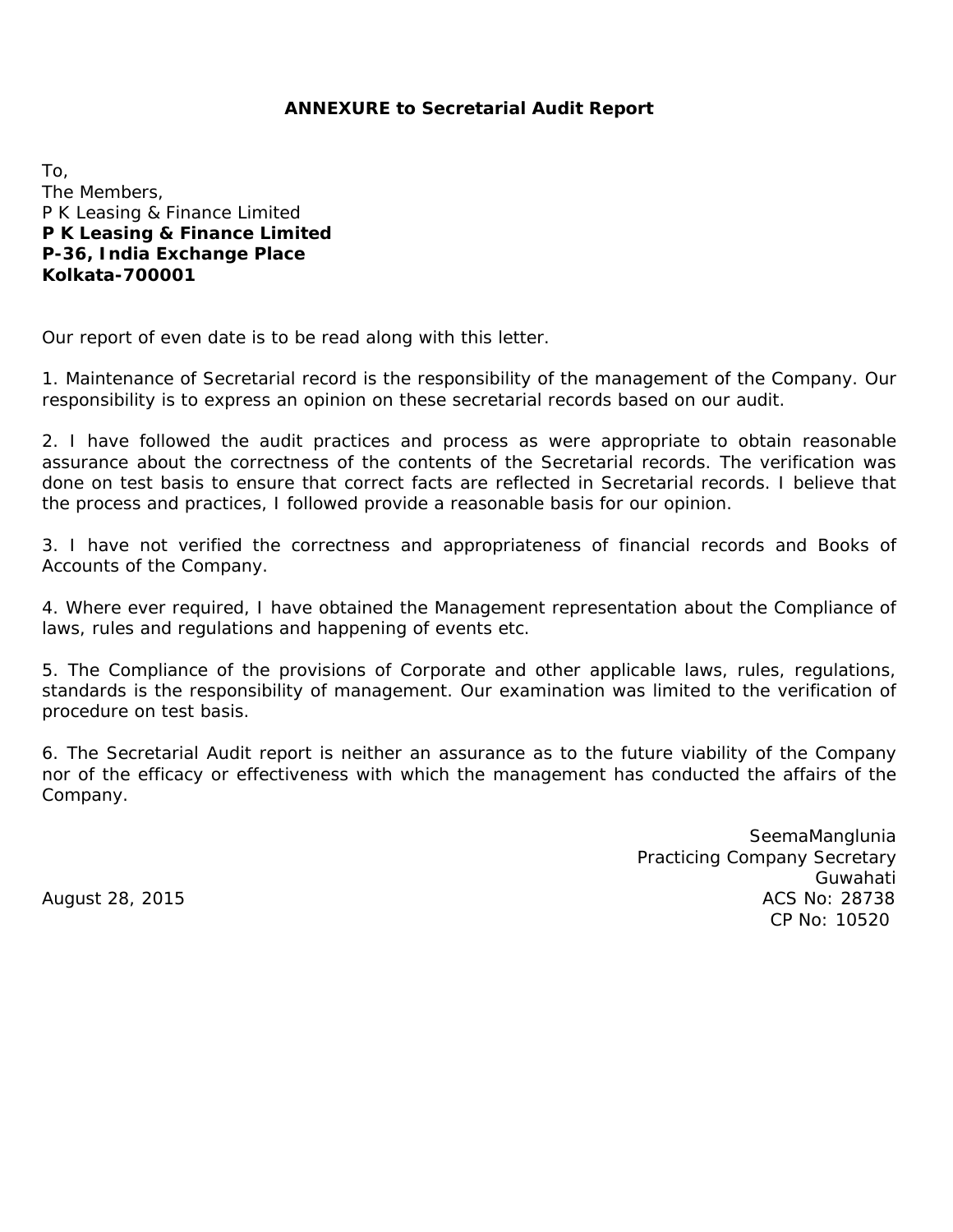#### **MANAGEMENT DISCUSSIONS & ANALYSIS REPORT**

#### **ECONOMIC SCENARIO**

Indian markets have witnessed a buoyant trend that indicates better profit growth prospects for 2015. This seems to be the start of a golden era, not just for the markets, but also the Indian economy. Many factors have fallen into place for Indian markets and the economy. India is the only major country that is projected to see a pickup in growth momentum. The government's initial estimates for Fiscal Year 2014 (ending 31<sup>st</sup> March, 2015) show that economic growth accelerated to 7.4% growth in the gross domestic product is expected to accelerate to 7.8% in FY 2015 on improved performance in both industry and services as policy addresses structural bottlenecks and external deman improves. Growth is expected to edge up further to 8.2% in FY 2016, helped by a supportive monetary policy in 2015, as inflation continues to trend lower and by a pickup in capital expenditure. In this scenario, the Non-Banking Finance Companies (NBFC) sector has scripted a story that is remarkable. It speaks to the truly diverse and entrepreneurial spirit of India. There has been greater recognition of the role of NBFCs in financing India's growth in the recent past, even as global debates on systematic risks arising from nonbanks have travelled to Indian shores and led somewhat fundamental shifts in the policy environment governing NBFCs. Much public discussion and regulatory action later, clarity regarding goals and signposts of public policy have emerged. For the industry, there are some costs associated with greater regulations, but the opportunity of being a well regulated participant in the financial system is likely to outweigh the costs in the long run. We believe that some shadow zones persist in the regulatory landscape, but there is enough clarity for NBFCs to define their way forward.

#### **INDUSTRY OUTLOOK**

'FY 2014-2015' has been a tough year for the NBFC sector as the business has greatly suffered in the subdued environment. NBFCs specifically the ones with high exposure in lending against commercial vehicles and construction equipment have recorded high NPA's mainly on account of stagnation on infrastructure development, stunted growth, rash law making, bad political environment and higher level of stressed business.

Additionally, India's Apex Bank also tightened rules for so-called shadow banks raising minimum capital requirements and restricting deposits. However, the revised RBI regulations for NBFCs have been formed with the purpose of strengthening the financial system and to bring the norms in line with those of banks. It is to reduce the systematic risk they pose to the financial system and are aimed to improve NBFCs capacity to endure asset quality shocks.

Nevertheless, the outlook for the sector over next year comparatively better on account of positive trend of growth in economy which is expected to boost credit demand. This along with revival of certain infrastructure projects, which have been cleared by the cabinet committee in recent months, pick-up in industrial growth and corporate investments also is expected to benefit most of the commercial assets financed by the NBFCs and is expected to ease the pressure on the cash flows of their borrowers through enhanced utilization of their assets. Last, but not the least, the sector would also be looking forward to Budget 15- 16 with industry body, CII pitching for giving NBFCs, bank like tax benefit in its Pre-Budget Memorandum to the Ministry of Finance.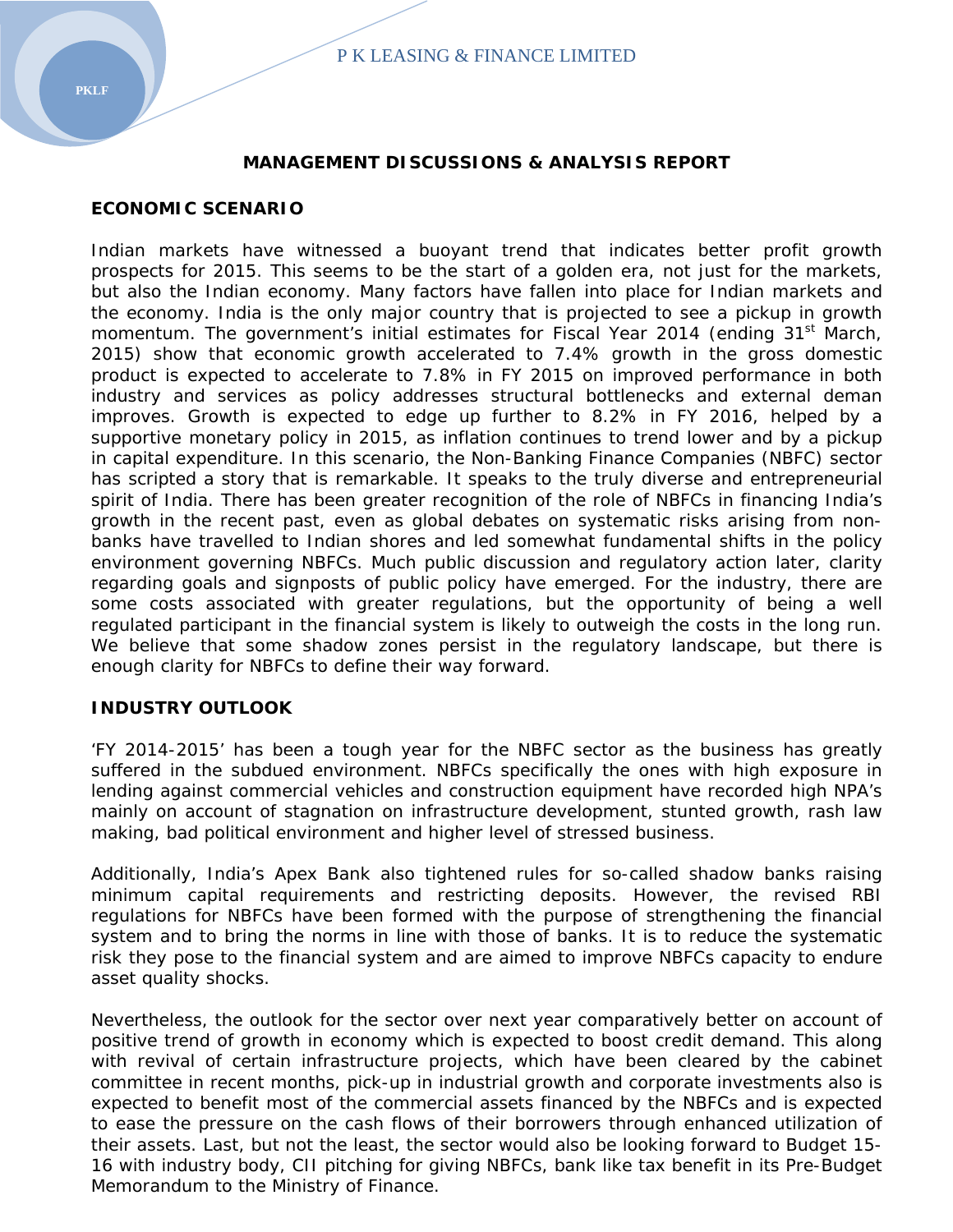#### **RISK & CONCERNS**

NBFCs have been playing a crucial role in terms of the macroeconomic perspective as well as strengthening the structure of the Indian financial system. Consolidation in the sector and better regulatory framework for NBFCs has helped them become more focused. However, in the real world of competition, NBFCs have to focus more on their core strengths and must constantly endeavor to search for new products and services in order to survive and grow constantly. The risk weights to be applied by banks for capital adequacy purposes also take into account the credit rating of the borrower. This provision is not available for NBFCs even though banks and NBFCs operate in the same macroeconomic environment. Even in respect of secured lending/investments where the quality of security is similar to that of banks, no differentiation in risk weight is allowed for NBFCs. To add to their difficulties, the draft NBFC guidelines proposed higher risk weights for exposure to capital markets and the commercial real estate sector. The NBFC industry has long requesting revision in the allocation of risk weights and introduction of norms similar to those prescribed for banks. Restrictions on debentures funding, securitization and loss of priority sector status to on lending through NBFCs will continue to constrain the funding ability of the NBFCs.

#### **INTERNAL CONTROL SYSTEM**

The Companies Internal/supervisory system is established to ensure that board and management are able to achieve their business objectives in a prudent manner, safeguarding the interest of companies' shareholders and other stakeholders whilst minimizing the key risk such as fraud, misleading financial statements, breach of legal and contractual obligation, unauthorized business activity. Further details have been disclosed in Board's report.

#### **HUMAN RESOURCE**

Your Company follows a strategy of attracting and retaining the best talent and keep employees engaged, motivated and innovative. The Company continues to have cordial relations with its employees and provide personnel development opportunities for all round exposure to them.

#### **FINANCIAL & OPERATIONAL PERFORMANCE**

Financial and operational performance forms part of the Annual Report and is presented elsewhere in the report.

#### **CAUTIONARY STATEMENT**

*Some of the Statement in the Management Discussion and Analysis describing Company's objective may be "forward looking statement" within the meaning of applicable Securities*  law and regulations. Actual results may differ substantially or materially from those *expressed or implied. Important factors that could influence companies operation include various global and domestic economic factors.*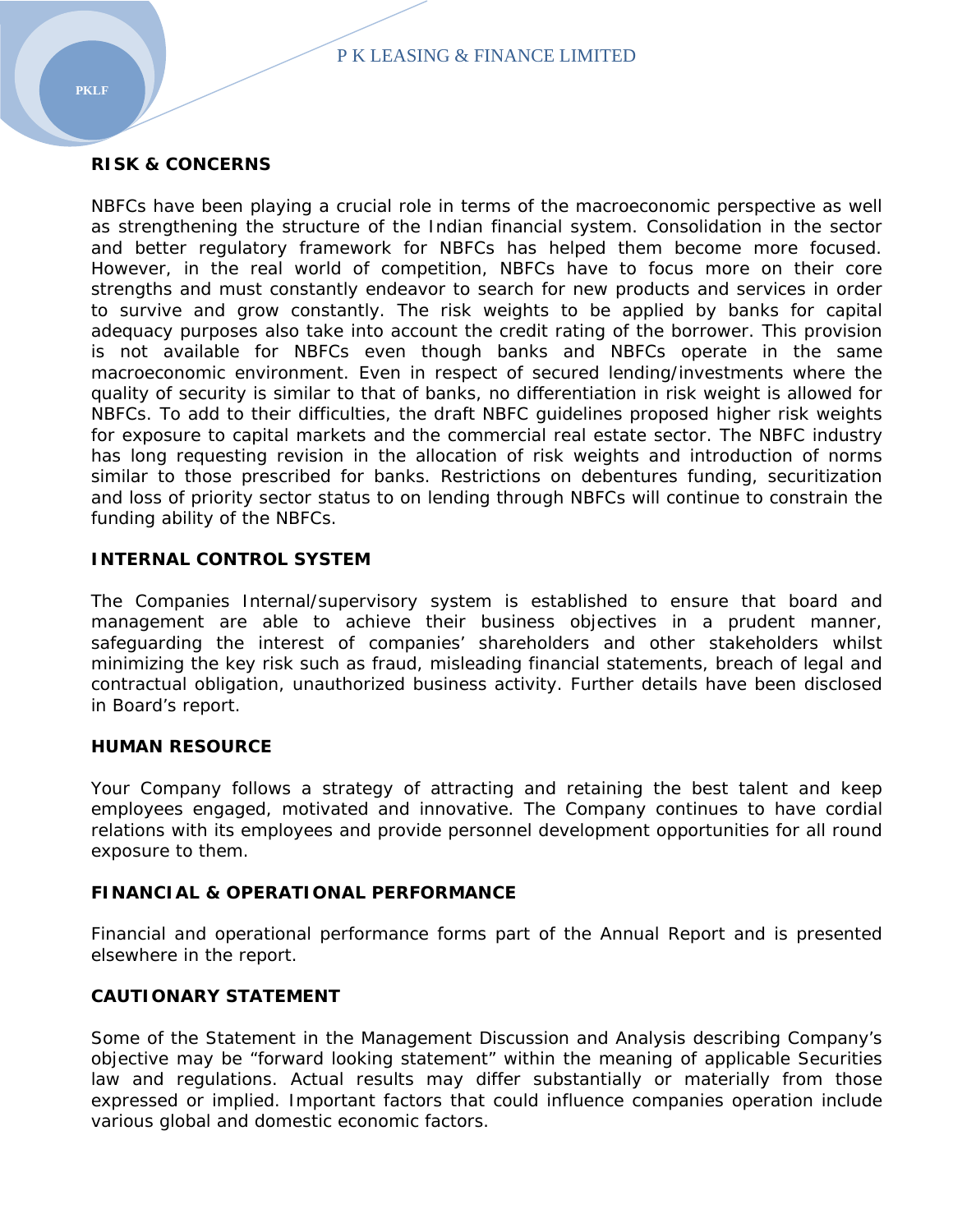#### **REPORT ON CORPORATE GOVERNANCE**

In Compliance with clause 49 of the Listing Agreement with Stock Exchanges, the Company submits the report on the matters mentioned in the said clause and practices as followed by the company.

#### **1. COMPANY PHILOSOPHY ON CODE OF GOVERNANCE**

Corporate Governance is the combination of voluntary practices and compliance with laws and regulations leading to effective control and management of the organization. Good corporate governance leads to long term shareholders value and enhances interest of all stakeholders. It brings into focus the fiduciary and trusteeship role of the Board of align and direct the actions of the organization towards creating wealth and shareholder value.

The company's essential character is shaped by the value of transparency, customer satisfaction, integrity, professionalism and accountability. The Company continuously endeavors to improve on these aspects. The Board views corporate governance in its widest sense. The main objective is to create and adhere to corporate culture of integrity and consciousness, transparency and openness. Corporate governance is a journey for constantly improving sustainable value creation and is an upward moving target. The Company's philosophy on corporate governance is guided by the company's philosophy of Knowledge, action and care. The Company has complied with all the requirements of listing agreement and listed below is the status with regard to same.

#### **2. BOARD OF DIRECTOS**

The Company is fully compliant with the corporate Governance norms in the terms of constitution of the Board of Directors ("the Board"). The Company's policy is to maintain an optimum combination of Executive and Non Executive Independent directors. The Composition of your company's Board, which comprises of seven directors, is given in the table below and is in conformity with clause 49 of the listing agreement with stock exchange.

As will be seen from the following table, none of the directors holds office as a director, including alternate director, in more than 20 companies at the same time. None of them has directorships in more than 10 public companies. None of the directors serves as an independent director in more than seven listed companies or in more than three listed companies in case he is a whole time director in any listed company nor is any of them a member of more than ten committees of the prescribed nature or holds chairmanship of more than five such committee across all public limited companies in which they are directors. The Board does not have any nominee director representing any institution.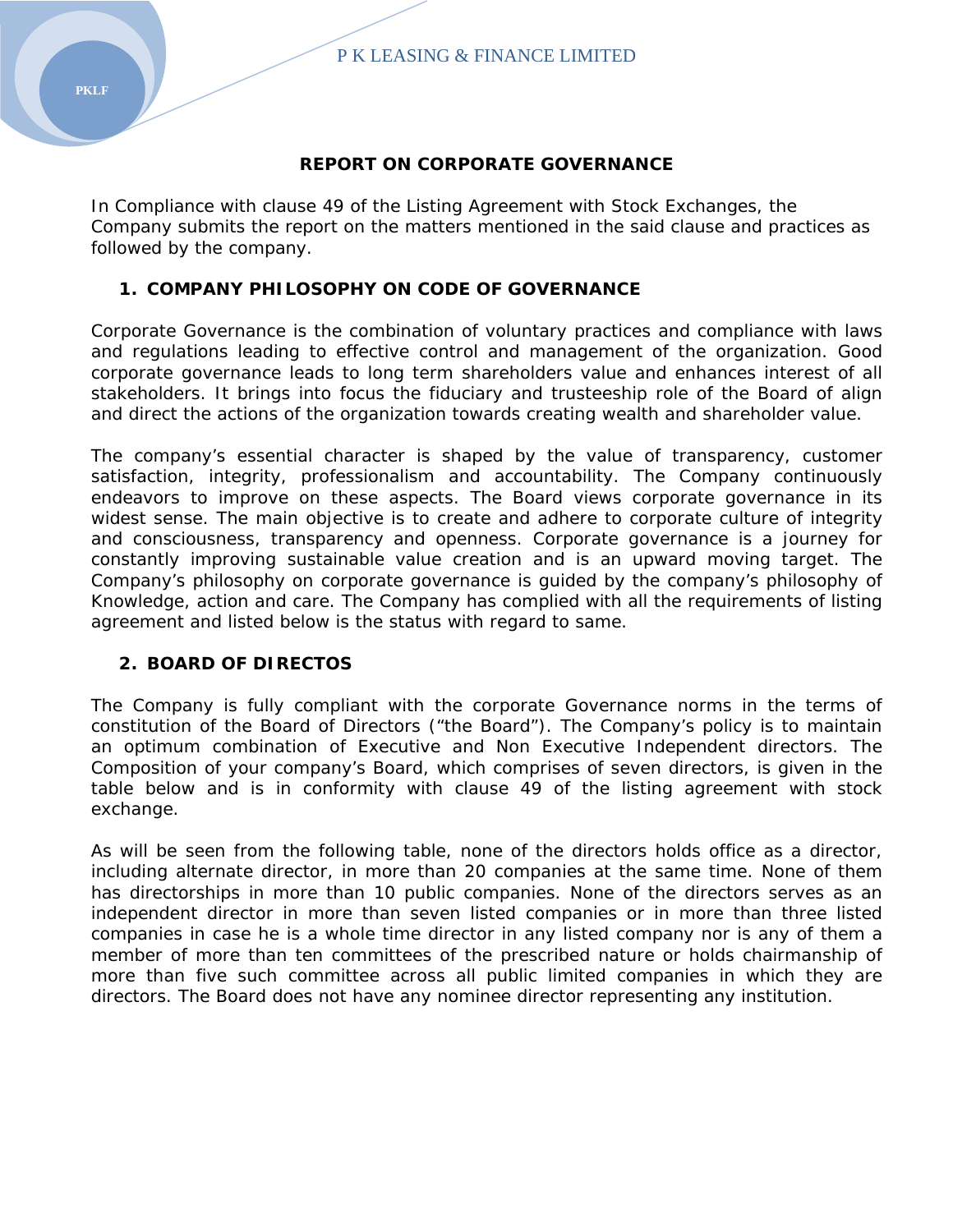| <b>Name of Director</b>                         | Category                  | of<br><b>Board</b><br><b>No</b><br><b>Meetings</b><br><b>Attended</b> | Date of Joining of the<br><b>Board</b> | Whether<br>attended<br><b>AGM</b><br>last<br>held<br>on<br>26.09.2014 |
|-------------------------------------------------|---------------------------|-----------------------------------------------------------------------|----------------------------------------|-----------------------------------------------------------------------|
| *Mr Suryakant Agarwal<br>(DIN: 00315719)        | <b>PROMOTER EXECUTIVE</b> | 1                                                                     | 28.02.2003                             | <b>NO</b>                                                             |
| **Mr Nand Kishore<br>Agarwal (DIN:00315720)     | <b>PROMOTER EXECUTIVE</b> | 5                                                                     | 28.04.2005                             | <b>YES</b>                                                            |
| Mr Anil Kumar Agarwal<br>(DIN:00315722)         | Executive Chairman/MD     | 6                                                                     | 24.05.2000                             | <b>YES</b>                                                            |
| Deepak<br>Kumar<br>Mr<br>Agarwal (DIN:00315721) | <b>ED</b>                 | 6                                                                     | 18.04.2005                             | <b>YES</b>                                                            |
| ***Mrs Ruchi Agarwal<br>(DIN:006942318)         | <b>ED</b>                 | 5                                                                     | 06.08.2014                             | <b>YES</b>                                                            |
| MrBikramChakroborty(DI<br>N:00822069)           | <b>ID, NED</b>            | 6                                                                     | 21.12.2006                             | <b>YES</b>                                                            |
| <b>MrUttam</b><br>Shaw(DIN:00315718)            | <b>ID, NED</b>            | 6                                                                     | 21.12.2006                             | <b>YES</b>                                                            |
| <b>Mukherjee</b><br>MrAmiya<br>(DIN:00326546)   | ID, NED                   | 6                                                                     | 21.12.2006                             | <b>YES</b>                                                            |
| <b>MrPartha</b><br><b>Das</b><br>(DIN:03556329) | <b>ID, NED</b>            | 6                                                                     | 04.07.2011                             | <b>YES</b>                                                            |

## *PE=Promoter Executive, ID= Independent Director, NED= Non Executive Director*

\*Mr Suryakant Agarwal resigned from directorship w.e.f 06.08.2014 due to his pre occupation with some other works , he could not devote time in the management of the company

\*\*Mr. Nand Kishore Agarwal ceased from Directorship of the Company w.e.f 2<sup>nd</sup> March 2015, on account of his resignation due to his pre occupation and other personal reasons.

\*\*\*Mrs Ruchi agarwal was appointed as directors w.e.f on 06.08.2014

All independent directors have given declaration that they meet the criteria of independence as laid down under section 149 (6) of the Companies Act, 2013 and clause 49 of the Listing Agreement.

The notice of every board meeting is given in writing to each director. The agenda along with the relevant information such as financial results, capital expenditure proposals and statutory dues, among others, are as a matter of routine, placed before the Board for its approval/information Board Meeting are governed by a structured agenda. All major agenda items are backed by comprehensive background information to enable the Board to take informed decisions. The necessary quorum remained present in all the meetings. Leave of absence is granted to the concerned directors who could not attend the respective Board Meeting. In Financial year 2014-2015 six Board Meetings were held and the gap between two meetings did not exceed 120 days. The dates on which the said Meetings were held are as follows: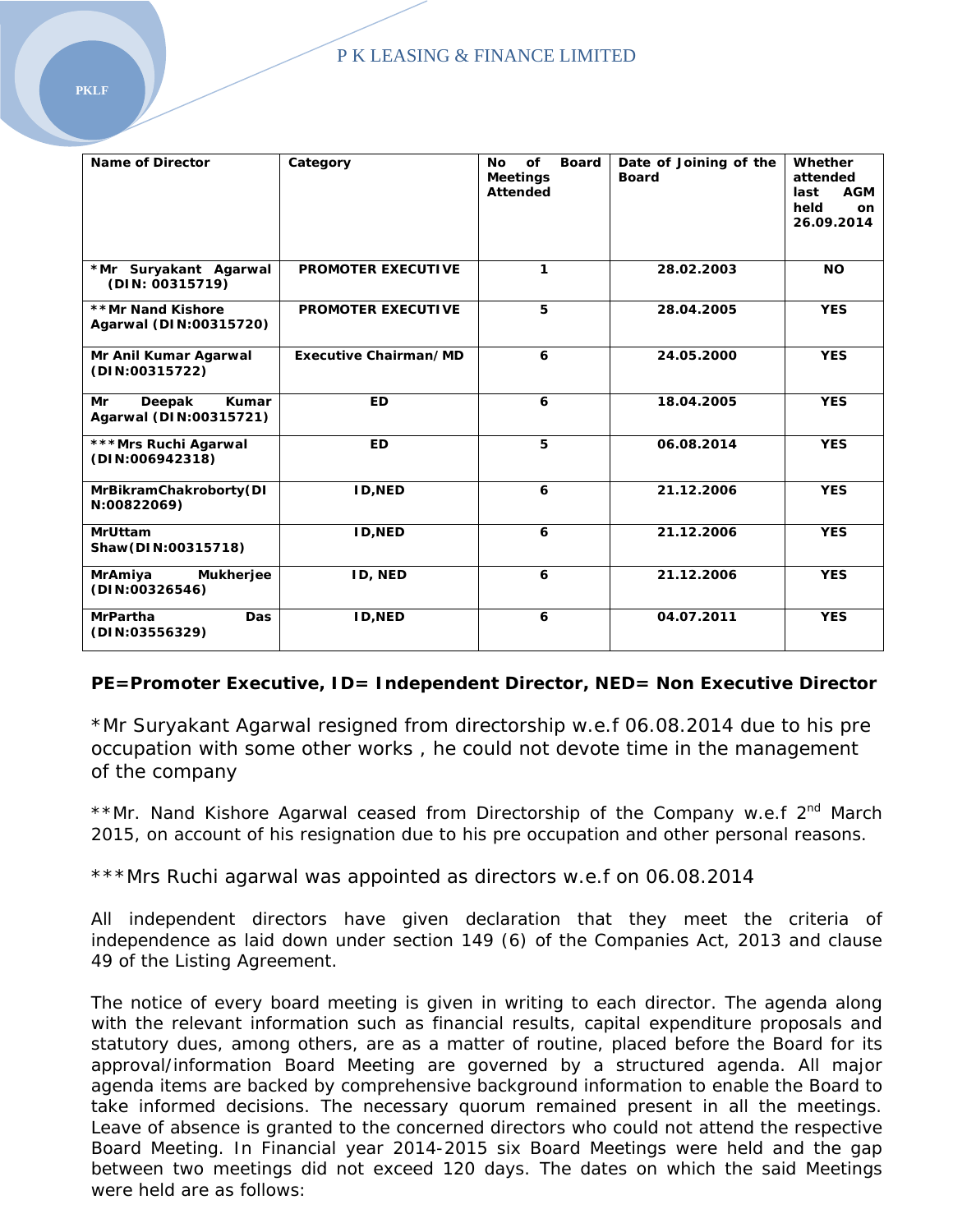May  $31<sup>st</sup>$ , 2014, August 14<sup>th</sup> 2014, September 1<sup>st</sup> 2014, November 14<sup>th</sup>, 2014, February  $13<sup>th</sup>$ , 2015 and March 9th, 2015

None of the Non-Executive Directors have any material pecuniary relationship or transactions with the company.

## **Independent Directors Meeting**

Pursuant to the clause 49 of the Listing Agreement and schedule IV of the Companies Act, 2013 the independent directors of the Company shall hold at least one meeting in a year without attendance of Non-independent directors and members of the Management. Accordingly, independent directors of the Company met on 31<sup>st</sup> March 2015 to consider the following business as required under clause 49 of the Listing Agreement and the Companies Act, 2013:-

- (a) Review the performance of Non-Independent Directors and the Board as a whole:
- (b) Review the performance of the chairman of the Company, taking into account the views of executive directors and non-executive directors and :
- (c) Assess the quality, quantity and timelines of flow of information between the company management and the Board that is necessary for the Board to effectively and reasonably perform their duties.

All the Independent directors were present for the meeting.

### **Performance evaluation of Independent directors**

Pursuant to the provisions of the Companies Act, 2013 and clause 49 of the Listing Agreement, the Board has carried out an Annual Performance Evaluation of its own performance, the Directors individually as well as the evaluation of the working of its Committees. Well-defined and structured questionnaires were prepared after taking into consideration inputs received from the Directors, covering various aspects of the Board's functioning such as adequacy of the composition of the Board and its Committees, Board culture, areas of responsibility, execution and performance of specific duties, obligations and governance, compliance, oversight of Company's subsidiaries, etc.

The Performance evaluation of the Independent Directors was carried out by the entire Board excluding the Director being evaluated. The performance evaluation of the chairman and the Non-Independent Directors was carried out by the Independent Directors. Qualitative comments and suggestions of Directors were taken into consideration by the Chairman of the Board and the chairman of the Nomination and Remuneration Committee. The Directors have expressed their satisfaction with the evaluation process.

### **i) Inter-se relationship among directors**

There is no inter-se relationship among the directors.

### **ii) Role of Independent Director**

Independent Directors play a Key role in the decision making process of the Board and in shaping various strategic initiatives of the Company. The Independent directors are committed to act in what they believe to be in the best interest of the company and its stakeholders. The Independent are expertise and experience in general corporate management, public policy, finance, financial services and other allied fields. The Company benefit immensely from their inputs in achieving strategic direction.

### **PKLF**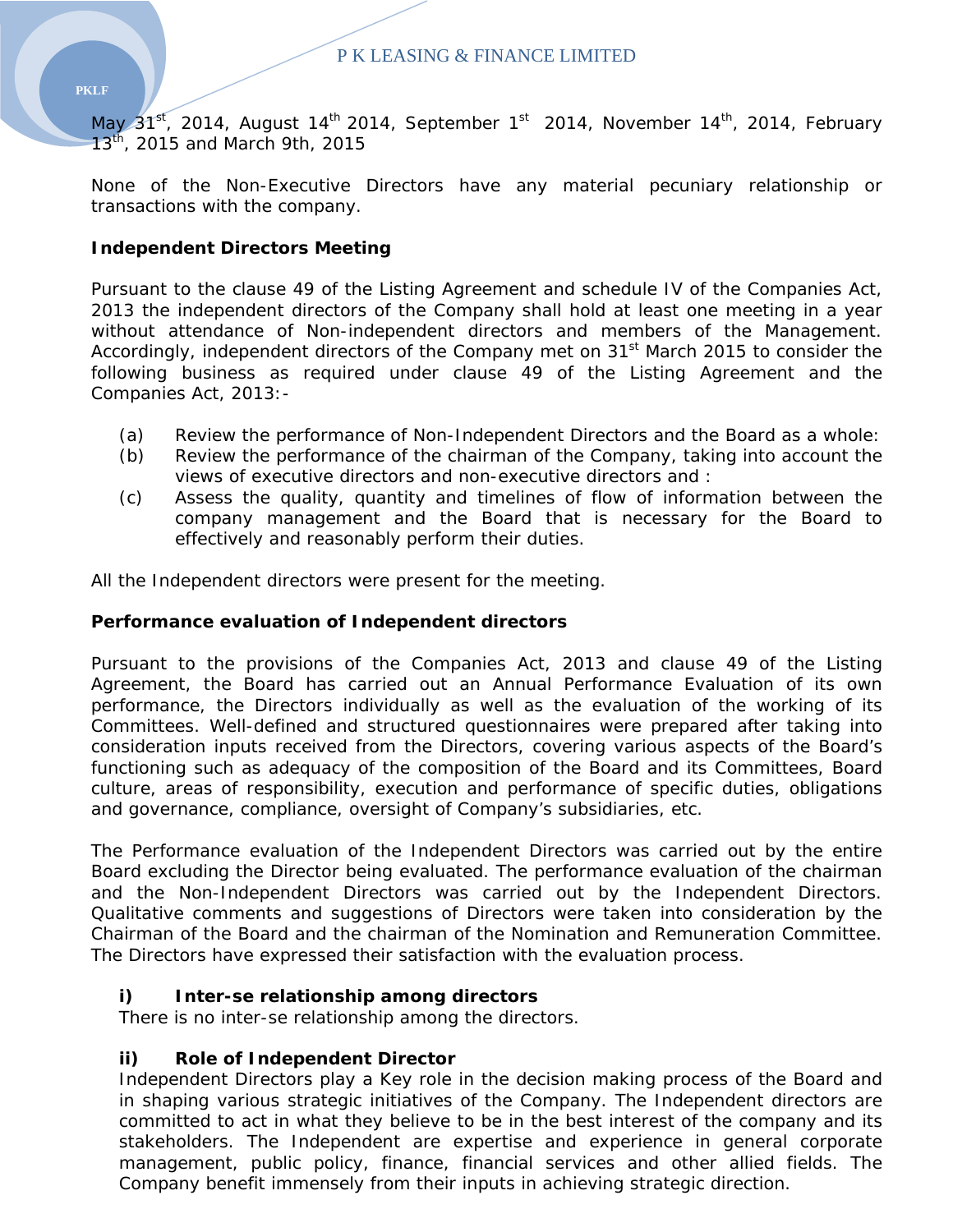## **iii) Shareholding of Non-Executive Director**

The Number of Equity shares held by Non-Executive Directors as on 31<sup>st</sup> March 2015 was as under:

| Names(s) of Directors                   | Nο<br><b>Shares</b> |  |
|-----------------------------------------|---------------------|--|
| Mr Bikram Chakroborty<br>(DIN:00822069) | 35300               |  |
| Mr Uttam Shaw<br>(DIN:00315718)         | <b>NIL</b>          |  |
| Mr Amiya Mukherjee<br>(DIN:00326546)    | <b>NIL</b>          |  |
| Mr Partha Das<br>(DIN: 03556329)        | 58300               |  |

### **iv) Details of the Directors seeking re-appointment at the forthcoming Annual general Meeting as per Clause 49(1)(A) of the Listing Agreement**  Brief resume(s) of the Directors proposed to be appointed/re-appointed are given in the

Notice convening the Annual General Meeting in separate annexure.

### **v) Board Procedure**

A detailed agenda folder is sent to each Director in advance of Board and Committee meetings. To enable the Board at every meeting on the overall Company performance and compliance of the company wherever applicable.

### **COMMITTEES OF THE BOARD**

## **(I) Audit Committee ( Mandatory Committee)**

The Audit Committee acts as a link among the Management, the Statutory Auditors, Internal Auditors and the Board of Directors to oversee the financial reporting process of the Company. The Committee's purpose is to oversee the quality and integrity of accounting, auditing and financial reporting process including review of the internal audit reports and action taken report. As required under Section 177 of the Companies Act, 2013 ("the Act") read with the provisions of Clause 49 of the Listing Agreement(s), the Board has reconstituted an Audit Committee consisting of Mr Bikram Chakraborty, Mr Amiya Mukherjee and Mr Anil Kumar Agarwal. All the members of the committee are financial literate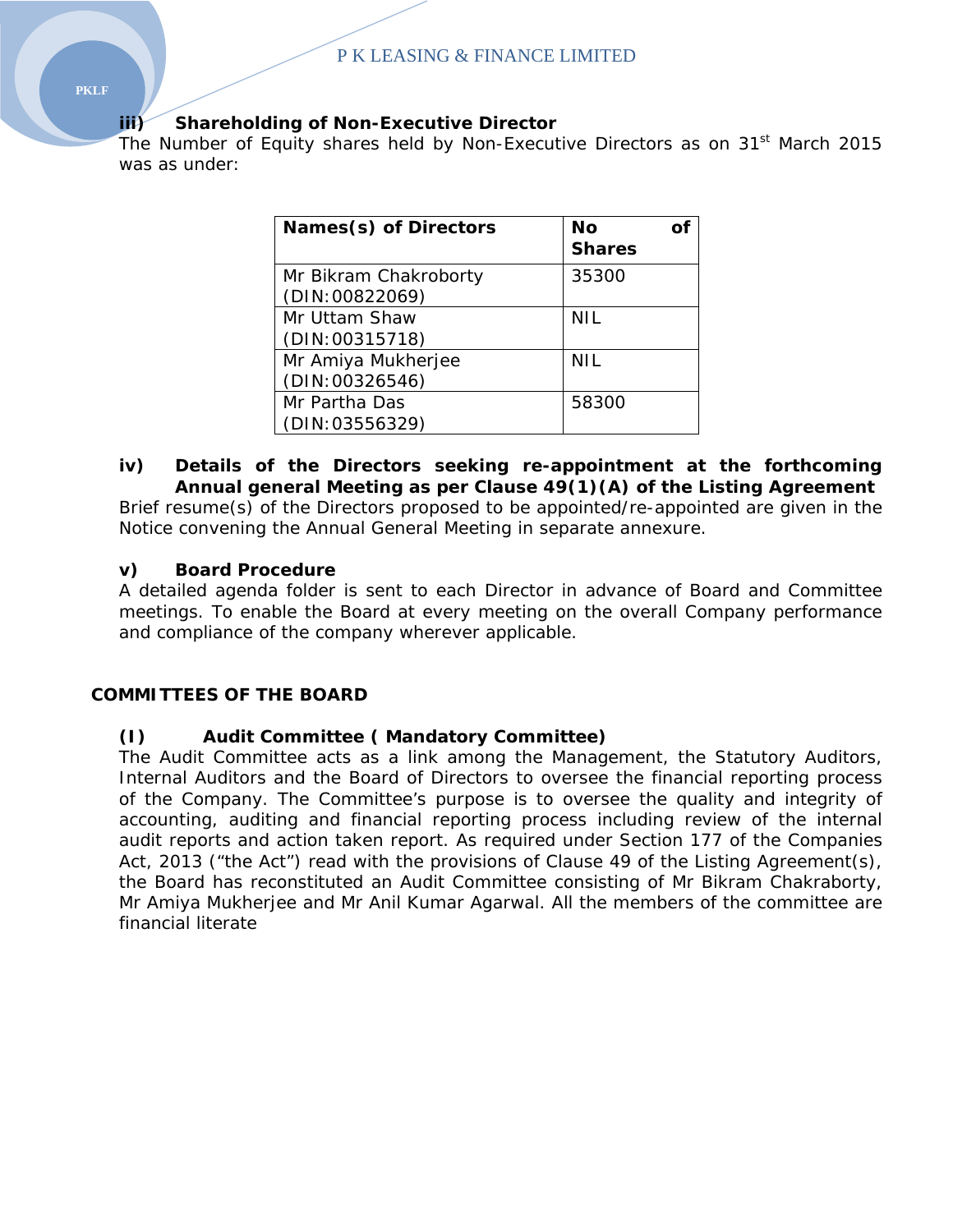## **(i) Meeting and Composition**

The Composition of Audit Committee as on 31<sup>st</sup> March 2015 and attendance record of the members at the meeting held during the year was as under:

| Name of Member                                   | Category                                 | <b>Status</b> | No. of Meeting attended  |                 |
|--------------------------------------------------|------------------------------------------|---------------|--------------------------|-----------------|
|                                                  |                                          |               | Held<br>during<br>tenure | <b>Attended</b> |
| Mr<br>Shaw<br>Uttam<br>(DIN:00315718)            | Non Executive<br>Independent<br>Director | Chairman      | 4                        | 4               |
| Mukherjee<br>MrAmiya<br>(DIN: 00326546)          | Non Executive<br>Independent<br>Director | Member        | 4                        | 4               |
| **Mr Anil<br>Kumar<br>Agarwal<br>(DIN: 00315722) | Executive<br>Chairman/MD                 | Member        | 3                        | 3               |
| *Suryakant Agarwal<br>(DIN: 00315719)            | Executive<br>Director                    | Member        | 1                        | 1               |

\*Resigned as director on 06.08.2014

\*\*Included in the committee on 14.08.2014

During the year the Committee met on four occasions during the year on following dates namely:

| 31/05/2014 | 14/08/2014 | 14/11/2014 | 13/02/2015 |
|------------|------------|------------|------------|
|------------|------------|------------|------------|

As mandated by clause 49 of the Listing agreement

- 1. The representatives of statutory and internal auditors of the company are also invited in the audit committee meetings.
- 2. The gap between two audit committee meetings was not more than 120 days.
- 3. The Chairman of the Audit Committee was present at the last Annual General Meeting of the Company.

## **(ii) Terms of reference of the Audit Committee**

The terms of reference of Audit Committee are as under:

- Examination of Financial statement and statutory Auditor's Report thereon and discussion of any related issues with the internal Auditor's Report & statutory Auditors and the management of the Company.
- Review of Financial statement before their submission to the Board, including Director's Responsibility statement, changes in accounting policies and practices, statutory compliances and qualification in draft audit report.
- Approval or any subsequent modification of transaction of the Company with related parties.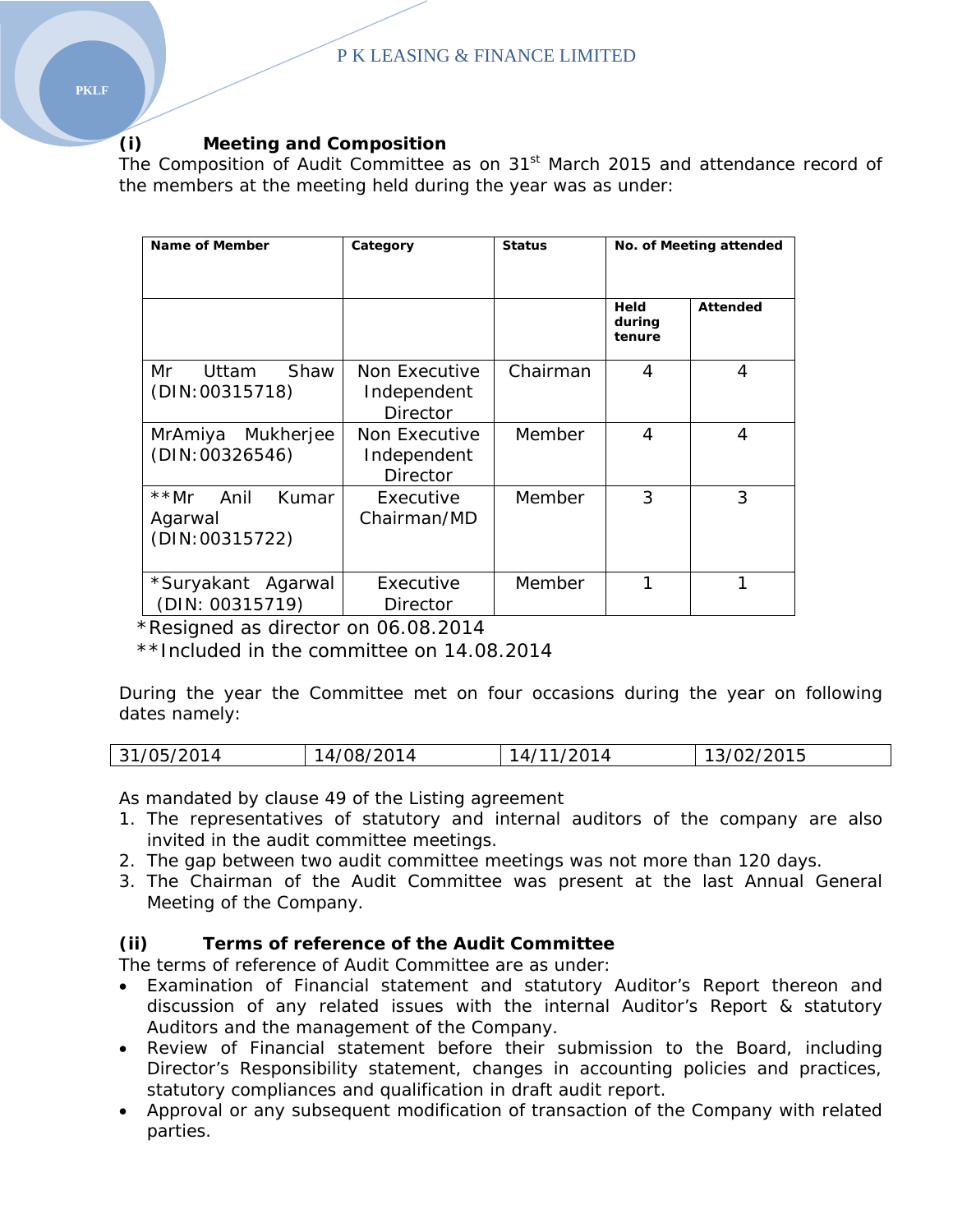### P K LEASING & FINANCE LIMITED

- Recommending the appointment and removal of external auditor, fixation of Audit fee and approval of payment of any other services:
- Approval of payment to statutory auditors for any other services rendered by the statutory auditors:
- Reviewing with management, the annual financial statement before submission to the Board for approval, with particulars reference to:
	- a. Matters required to be included in the Directors responsibility statement to be included in the Board's report as per section 134(3)© of the Companies Act, 2013
	- b. Changes in the Accounting policies and practices and the reasons for the same, major accounting entries and significant adjustments made in the financial statement arising out of audit findings.
	- c. Significant adjustments made in the financial statements arising out of audit findings.
	- d. Compliance with listing and other legal requirements relating to financial statements.
	- e. Disclosure of any related party transactions & Approval or any subsequent modification of transactions of the company with related parties.
- Discussing with external auditors before the audit commences on the nature and scope of audit, as well as having post-audit discussion to ascertain any area of concern.
- Reviewing the management discussion and analysis of the financial conditions and results of operations.
- Reviewing the Company's financial and risk management policies:
- Reviewing the company's financial and risk management policies.
- Reviewing with the management, the statement of uses/application of funds raised through an issue (public issue, rights issue, preferential issue, etc.) the statement of funds utilized for purposes other than those stated in the offer document/prospectus/notice and the report submitted by the monitoring agency monitoring the utilization of proceeds of a public or rights issue, and making appropriate recommendations to the Board to take up steps in this matter.
- Review and monitor the auditor's independence and performance and effectiveness of audit process.
- Scrutiny of inter-corporate loans and Investments
- Valuation of undertakings or assets of the company, wherever it is necessary.
- Evaluation of internal financial controls and risk management systems.
- Reviewing, with the management, performance of statutory and internal auditors, adequacy of the internal control systems.
- Reviewing the adequacy of internal audit function, if any, including the structure of the internal audit department, staffing and seniority of the official heading the department, reporting structure coverage and frequency of internal audit.
- Discussion with internal auditors of any significant findings and follow up there on.
- Reviewing the findings of any internal investigations by the internal auditors into matters where there is suspected fraud or irregularity or a failure of internal control systems of a material nature and reporting the matter to the board.
- Discussion with statutory auditors before the audit commences, about the nature and scope of audit as well as post-audit discussion to ascertain any area of concern.
- To look into the reasons for substantial defaults in the payment to the shareholders (in case of non-payment of declared dividends) and creditors.
- To review the functioning of the Whistle Blower mechanism.

**PKLF**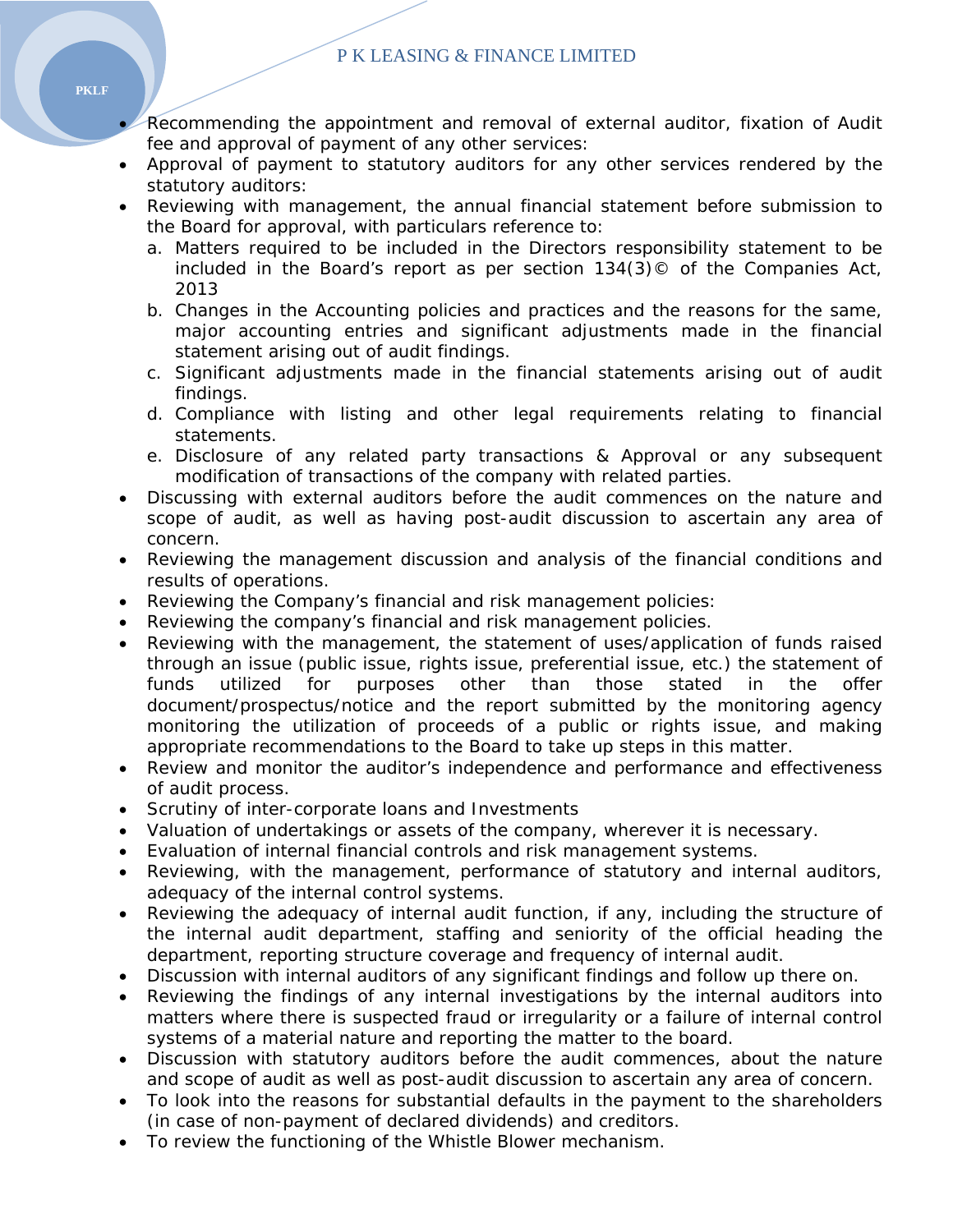P K LEASING & FINANCE LIMITED

- Approval of appointment of CFO 9i.e. the whole time finance Director or any other person heading the finance function or discharging that function) after assessing the qualifications, experience and background, etc. of the candidate.
- Undertake such other functions as may be entrusted to it by the Board from time to time.
- The Chairman of the Committee to attend the Annual General Meeting to respond to the queries of shareholders.

## **(II) Stakeholders Relationship Committee**

As Required under Section 178(5) of the Companies Act, 2013 ("the Act") read with the provisions of Clause 49 of the Listing Agreement(s), the Board has re-constituted Stakeholders Relationship Committee which comprises of three Directors of Mr Bikram Chakraborty, Mr Amiya Mukherjee and Mr Anil Kumar Agarwal. The constitution and terms of reference of Stakeholders Relationship Committee of the Company are in compliance with provisions of Companies Act, 2013 and the Listing Agreement.

(i) Meeting and Composition

The Composition of Committee as on 31.03.2015 and attendance record of the members at the meetings held during the year was as under:

| Name of Member                                   | Category                                 | <b>Status</b> | No. of Meeting attended  |          |
|--------------------------------------------------|------------------------------------------|---------------|--------------------------|----------|
|                                                  |                                          |               | Held<br>during<br>tenure | Attended |
| Mr<br>Shaw<br>Uttam<br>(DIN:00315718)            | Non Executive<br>Independent<br>Director | Chairman      | 4                        | 4        |
| MrAmiya<br>Mukherjee<br>(DIN: 00326546)          | Non Executive<br>Independent<br>Director | Member        | 4                        | 4        |
| **Mr Anil<br>Kumar<br>Agarwal<br>(DIN: 00315722) | Executive<br>Chairman/MD                 | Member        | 3                        | 3        |
| *Suryakant Agarwal<br>(DIN: 00315719)            | Executive<br>Director                    | Member        | 1                        | 1        |

\*Resigned as director on 06.08.2014

\*\*Included in the committee on 14.08.2014

During the year the Committee met on four occasions during the year on following dates namely:

| 31/05/2014 | 14/08/2014 | 14/11/2014 | 13/02/2015 |
|------------|------------|------------|------------|
|            |            |            |            |

(ii) During the year under review (18) if any complaints were received from shareholders and all were disposed off, there were no complaints pending unresolved as at the end of the year.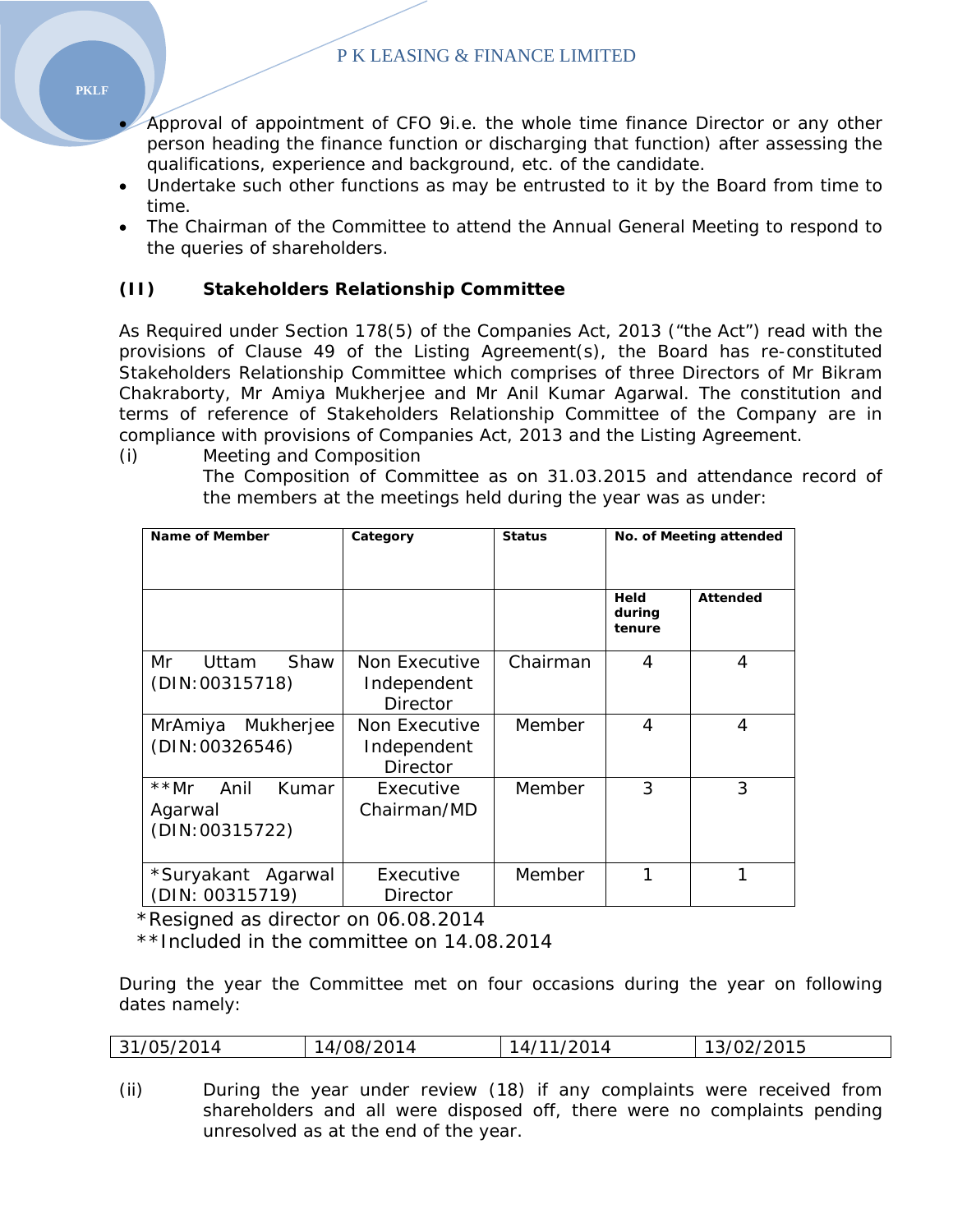(iii) Share transfer in physical form are registered by the Registrar and returned

to respective Transfer/person within a period ranging from one to two weeks provided the documents lodged with Registrar/Company are clear in all

## **Terms of Reference:**

respects.

The Board has clearly defined the terms of reference for this committee, which meets in regular intervals and looks into the matters of shareholders/investors grievances along with other matter listed below:

- Approval of transfer of shares and issue of duplicate/split/consolidation/sub-division of shares certificates.
- Monitor redressal of investors/shareholders/security holder's grievances.
- Oversee the performance of the Company's Registrar and Transfer Agents.
- Recommend methods to upgrade the standard of services to investors.
- Carry out any other function as is referred by the Board from time to time or enforced by any statutory notification/amendment or modification as may be applicable.

Continuous efforts are made to ensue that grievances are more expeditiously redressed to the complete satisfaction of the investors. Shareholders are requested to furnish their telephone numbers and e-mail addresses to facilitate prompt action.

## **(III) Nomination and Remuneration Committee**

Pursuant to Clause 49 of the Listing Agreement and section 178 of the Act, the Board has re-constituted and renamed the Remuneration Committee as Nomination and Remuneration Committee and adopted new terms of reference.

The terms of reference for the Nomination and Remuneration Committee includes:

- To formulate a Nomination and Remuneration Policy on:
	- Determining qualifications, positive attributes and independence of a director
	- Guiding remuneration of Directors, Key Managerial Personnel ("KMP") and other employees and Board diversity
- Recommend Nomination and Remuneration Policy to the Board.
- Identify candidates who are qualified to become Directors.
- Identify persons who are qualified to become Senior Management (Senior Management of the Company means employees of the Company who are Divisional Heads and Corporate Functional Heads).
- Recommend to the Board the appointment and removal of Directors and Senior Management.
- Lay down the process for evaluation of the performance of every Director on the Board.
- The Chairman of the Committee to attend the General Meeting to respond to the queries of Shareholders.

**PKLF**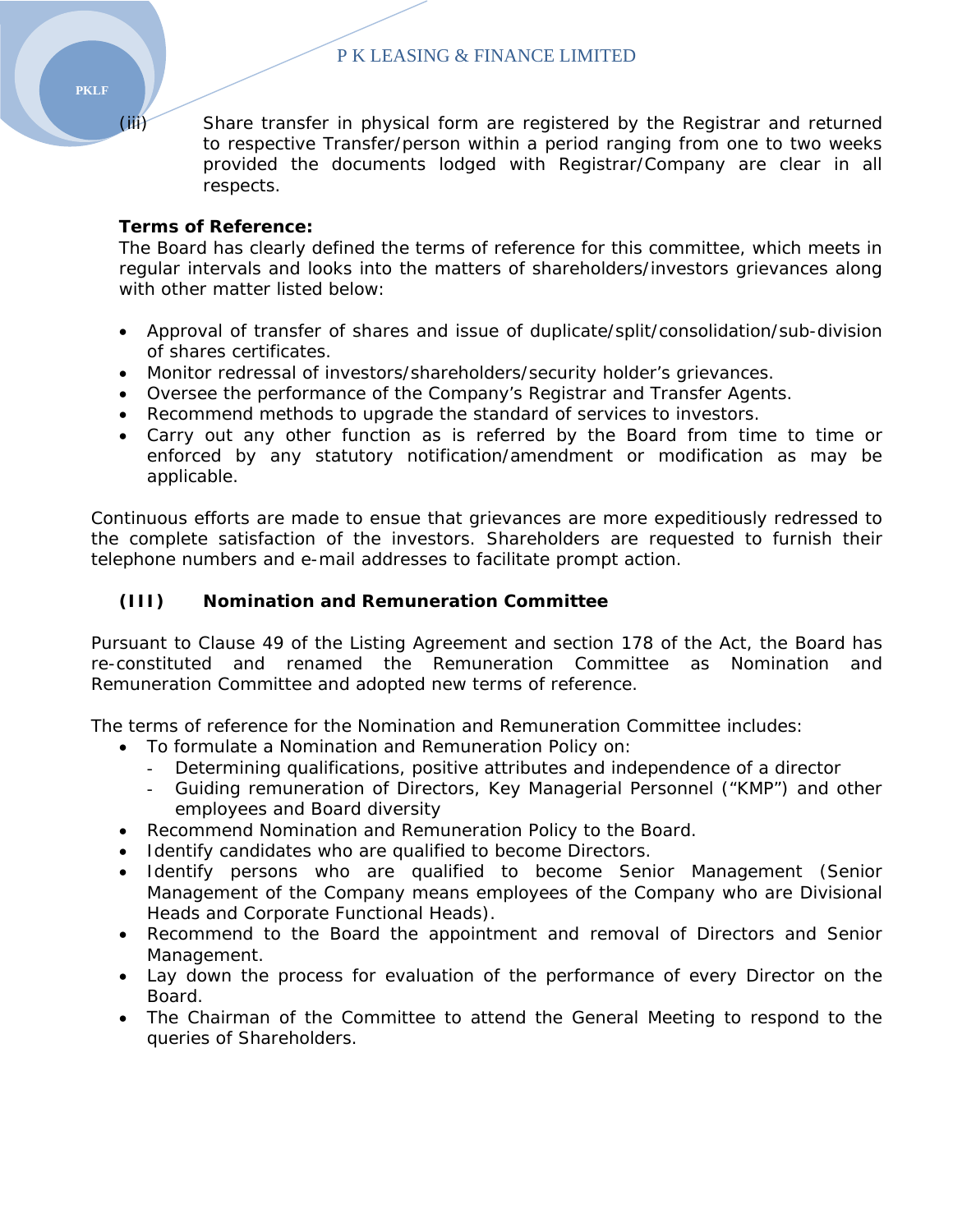During the period under review, the Nomination and Remuneration Committee met two times i.e.  $31<sup>st</sup>$  May 2014 & 14<sup>th</sup> August 2014. Constitution of the Nomination and Remuneration Committee and attendance details during the financial year ended March 31, 2015 is given below:

| Name of Member                                       | Category                                        | <b>Status</b> | No. of Meeting attended  |                |
|------------------------------------------------------|-------------------------------------------------|---------------|--------------------------|----------------|
|                                                      |                                                 |               | Held<br>during<br>tenure | Attended       |
| Mr<br>Shaw<br>Uttam<br>(DIN:00315718)                | Non Executive<br>Independent<br><b>Director</b> | Chairman      | $\mathcal{P}$            | $\mathcal{P}$  |
| MrAmiya Mukherjee<br>(DIN: 00326546)                 | Non Executive<br>Independent<br>Director        | Member        | $\overline{2}$           | $\overline{2}$ |
| Mr<br><b>Bikram</b><br>Chakroborty<br>(DIN:00822069) | Non Executive<br>Independent<br><b>Director</b> | Member        | $\mathcal{P}$            | $\mathfrak{D}$ |

### **Remuneration of Directors**

Remuneration paid or payable to Directors during the year 2014-2015

| <b>Name of Director</b>                          | <b>Sitting</b><br>Fees | Commission<br>on Profit | <b>Salary</b><br>&<br><b>Allowances</b> | Contribution to<br><b>PF/Perquisites</b> | <b>Total</b> |
|--------------------------------------------------|------------------------|-------------------------|-----------------------------------------|------------------------------------------|--------------|
| Mr. Nand Kishore<br>Agarwal *<br>(DIN: 00315720) |                        |                         | 96000                                   |                                          | 96000        |

\* Resigned as Director of the Company w.e.f March 2, 2015

- No sitting Fees was paid to any Director of the Company during the financial Year.

- The company does not have any service contract with any of its Director.

- The Company has not granted any stock option to any of its director/employees

The Nomination and Remuneration Committee at its meeting held on 14<sup>th</sup> August 2014 approved the Nomination and Remuneration Policy and the methodology for conducting the performance appraisal of the Board, the Board Committees and the Directors. The details of Nomination and Remuneration Policy and methodology for conducting the performance appraisal of the Board, the Board Committee and the Directors are given below:

### **Nomination and Remuneration Policy**

Pursuant to Clause 49 of the Listing Agreement and Section 178 of the Act, the Nomination and Remuneration Committee has adopted a Nomination and Remuneration Policy which provides guidance on: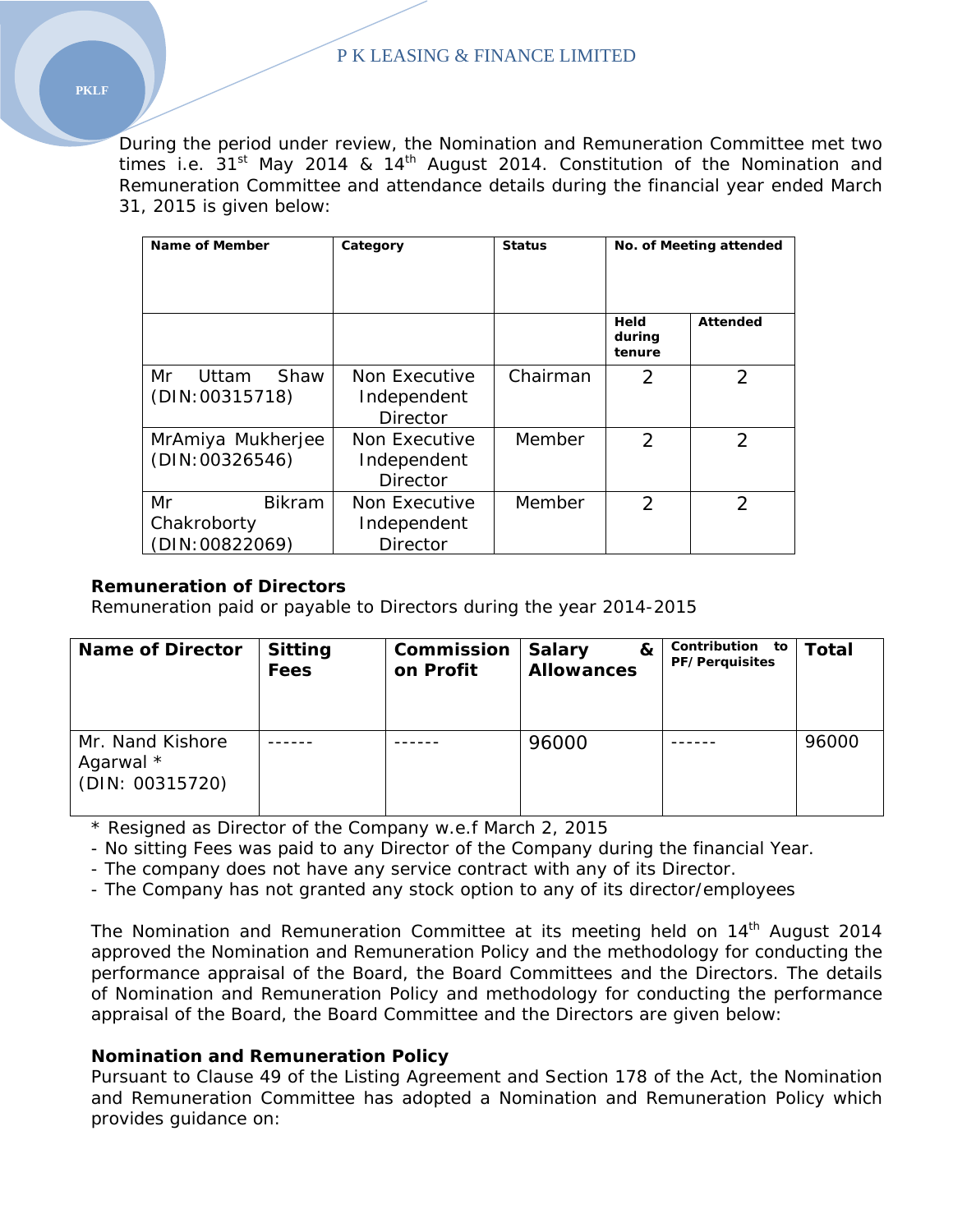## **APPOINTMENT AND REMOVAL OF DIRECTOR, KEY MANAGERIAL PERSONNEL AND SENIOR MANAGEMENT**

- a) The Committee shall identify and ascertain the integrity, qualification, expertise and experience of the person for appointment as Director, KMP or at Senior Management level and recommend his/her appointment, as per company's Policy.
- b) A person should possess adequate qualification, expertise and experience for the position he/she is considered for appointment. The Committee has authority to decide whether qualification, expertise and experience possessed by a person is sufficient/satisfactory for the position.
- c) The Company shall not appoint or continue the employment of any person as Wholetime Director who has attained the age of seventy years. Provided that the term of the person holding this position may be extended beyond the age of seventy years with the approval of shareholders by passing a special resolution.

### **TERM/TENURE**

### **a) Managing Director/Whole-time Director:**

The Company shall appoint or re-appoint any person as its Executive Chairman, Managing Director or Executive Director for a term not exceeding five years at a time. No reappointment shall be made earlier than one year before the expiry of term.

### **b) Independent Director:**

An Independent Director shall hold office for a term up to five consecutive years on the Board of the Company and will be eligible for re-appointment on passing of a special resolution by the Company and disclosure of such appointment in the Board's report.

No Independent Director shall hold office for more than two consecutive terms of upto maximum of 5 years each, but such Independent Director shall be eligible for appointment after expiry of three years of ceasing to become an Independent Director.

Provided that an Independent Director shall not, during the said period of three years, be appointed in or be associated with the company in any other capacity, either directly or indirectly.

At the time of appointment of Independent Director it should be ensured that number of Boards on which such Independent Director serves is restricted to seven listed companies as an Independent Director and three listed companies as an Independent Director in case such person is serving as a Whole-time Director of a Listed company or such other number as may be prescribed under the Act.

In respect of an Independent director, in addition to the above he/she should fulfill the criteria for being appointed as an Independent Director prescribed under section 149 of the Companies Act, 2013 read with schedule IV to the said Act and the provisions of Clause 49 of the Listing Agreement as amended from time to time.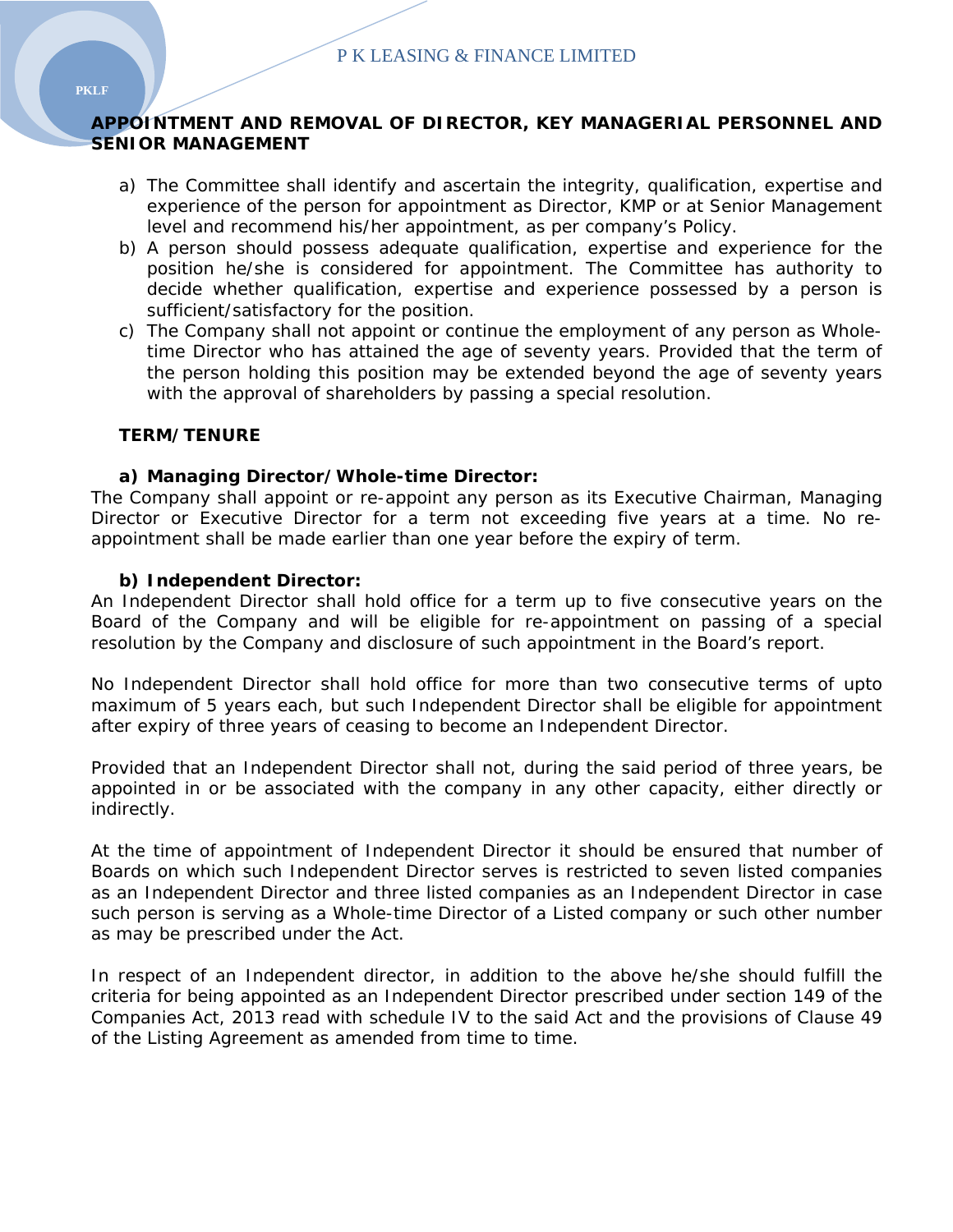## **POLICY FOR REMUNERATION TO DIRECTORS/KMP/SENIOR MANAGEMENT PERSONNEL**

## **1) Remuneration to Managing Director/Whole-time Directors:**

- a) The Remuneration /Commission etc. to be paid to Managing Director/Whole-time Directors, etc shall be governed as per provisions of the Companies Act, 2013 and rules made there under or any other enactment for the time being in force and the approvals obtained from the Members of the Company.
- b) The Nomination and Remuneration Committee shall make such recommendations to the Board of Directors, as it may consider appropriate with regard to remuneration to Managing Director/Whole-time Directors.

## **2) Remuneration to Non-Executive/Independent Directors**

- a) The non-Executive/Independent Directors may receive sitting fees and such other remuneration as permissible under the provisions of Companies Act, 2013. The amount of sitting fees shall be such as may be recommended by the Nomination and Remuneration Committee and approved by the Board of Directors.
- b) All the remuneration of the Non-Executive/Independent Directors (excluding remuneration for attending meetings as prescribed under Section 197 (5) of the Companies Act, 2013) shall be subject to ceiling/limits as provided under Companies Act, 2013 and rules made there under or any other enactment for the time being in force. The amount of such remuneration shall be such as may be recommended by the Nomination and Remuneration Committee and approved by the Board of Directors or shareholders, as the case may be.
- c) An Independent Director shall not be eligible to get stock options and also shall not be eligible to participate in any share based payment schemes of the Company.
- d) Any remuneration paid to Non-Executive/Independent Directors for services rendered which are of professional in nature shall not be considered as part of the remuneration for the purposes of clause (b) above if the following conditions are satisfied:
	- i) The Services are rendered by such Director in his capacity as the professional; and
	- ii) In the opinion of the Committee, the director possesses the requisite qualification for the practice of that profession.

### **3) Remuneration of Key Managerial Personnel and Senior Management:**

- a) The remuneration to key managerial Personnel and Senior Management shall consist to fixed pay and incentive pay, in compliance with the provisions of the Companies Act, 2013 and in accordance with the Company's policy.
- b) The Fixed pay shall include monthly remuneration, as decided from to time.
- c) The incentive pay shall be decided based on the balance between performance of the company, to be decided annually or at such intervals as may be considered appropriate.

## **4) Subsidiary Company**

The Company does not have any Subsidiary Company.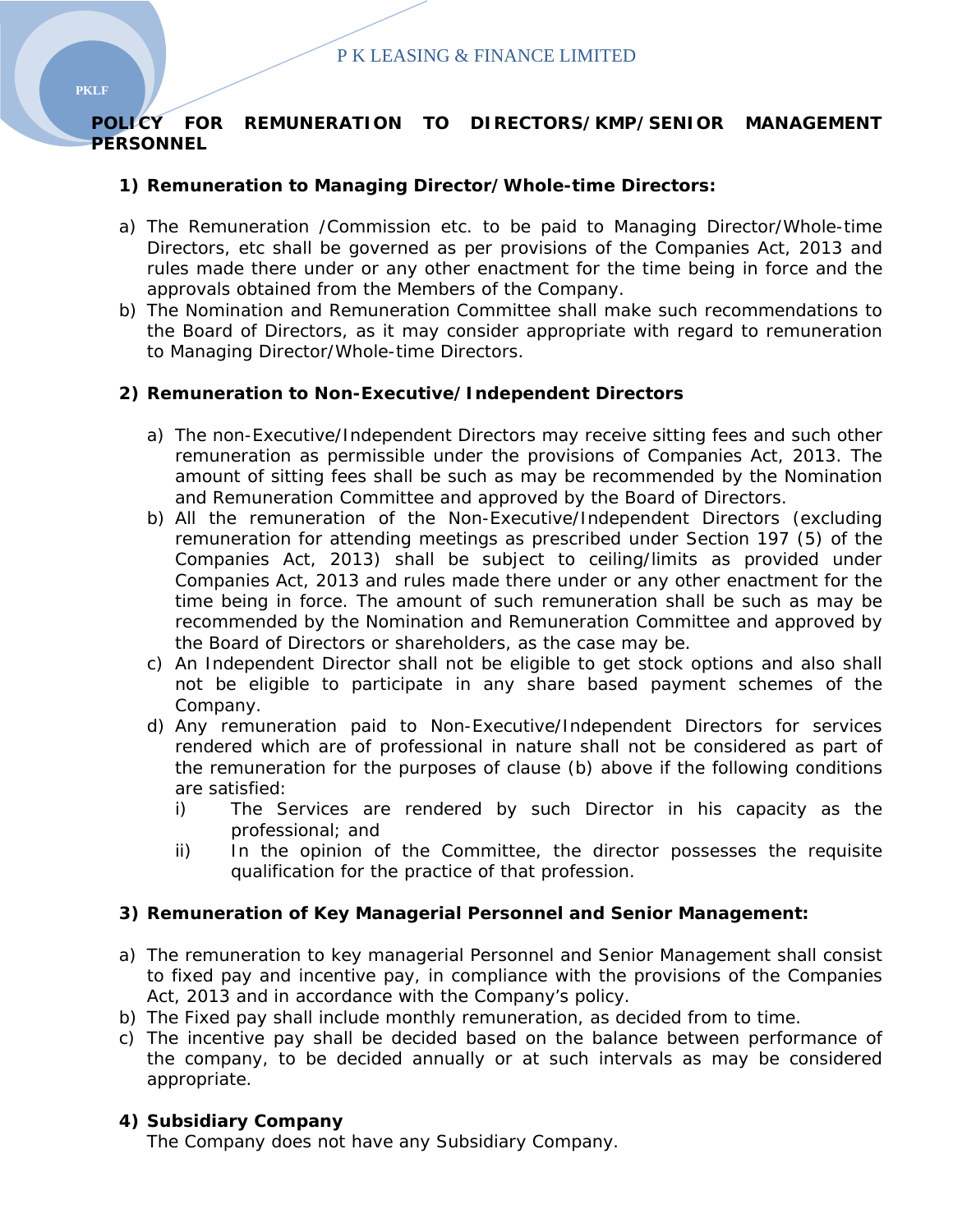## **MANAGEMENT**

- **A. The Management discussion and analysis report** 
	- The Annual Report has a detailed chapter on Management Discussion and Analysis.
- **B. Disclosure by Management to the Board**  All details relating to the financial and commercial transactions where directors may have a potential interest are provided to the Board, and the interested Directors neither participate in the discussion, nor do they vote on such matters.

## **Compliance with Mandatory/Non Mandatory Requirements**

The Company has complied with all the applicable mandatory requirement of clause 49 of the listing agreement.

The following non-mandatory requirements have been adopted by the company:

- (a) Half yearly result including summary of the significant events are presently not being sent to the shareholders of the company.
- (b) Auditor's Report does not contain any qualifications.
- (c) The Internal Auditors report directly to the Audit Committee.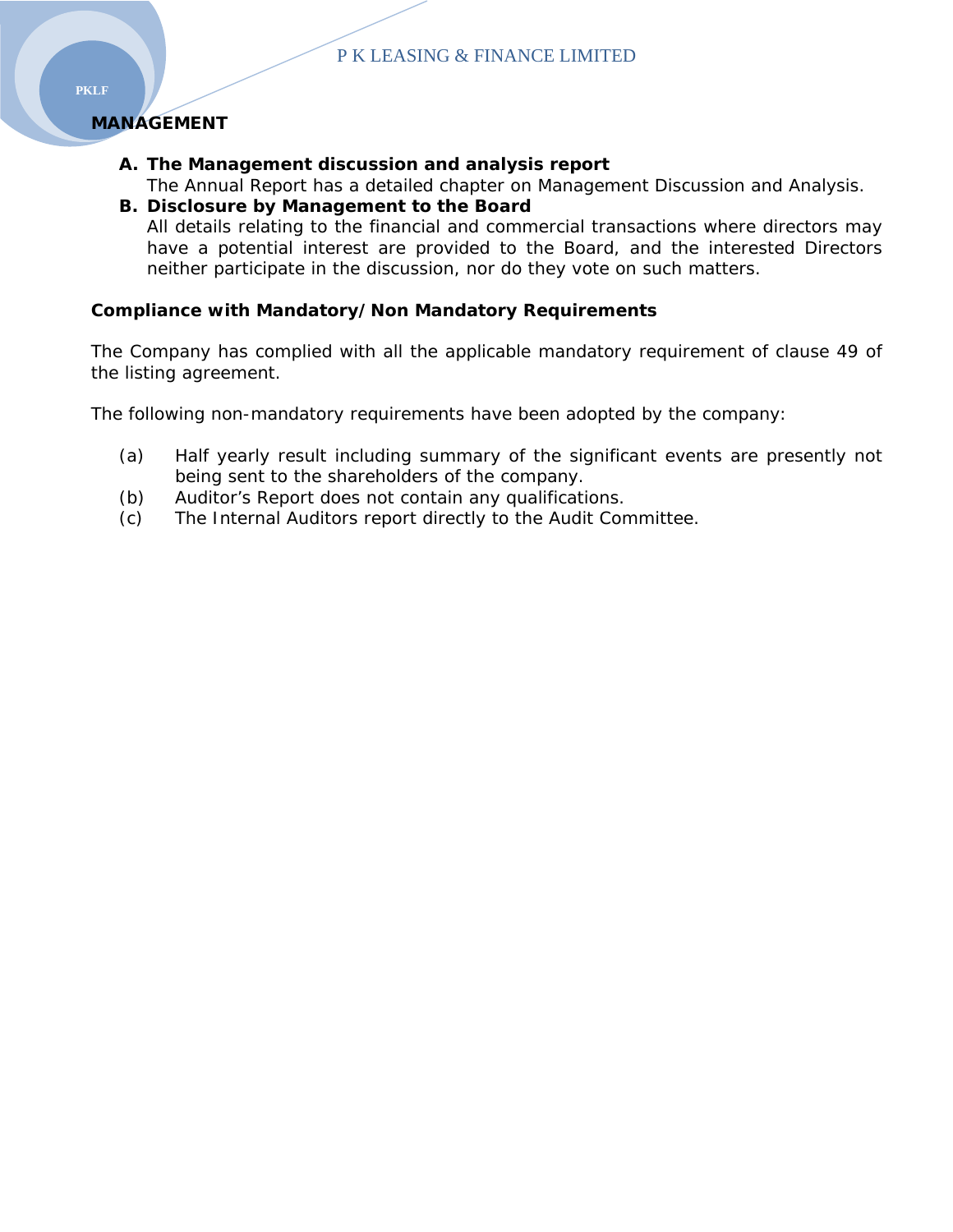## **DISCLOSURES**

- A. There were no material transactions of the Company with its promoter, directors and management on their relatives that may have conflict with the interest of the company at large.
- B. The particulars of transaction between the company and its related parties in accordance with the accounting standard are set out in Annual report. These transaction are in the ordinary course of business and are not likely to have any conflict with the interest of the company. There were no material related party transactions.
- C. The financial statements have been prepared in compliance with the requirements of the companies Act, 2013, and in conformity, in all respects, with the generally accepted accounting principles and standards in India. The estimates/judgments made in preparation of these financial statements are consistent, reasonable and on prudent basis so as to reflect true and fair view of the state of affairs and results/operations of the company.
- D. The Company has well defined management policies to manage the risk inherent in the various aspects of business. The Board is regularly informed about the business risks and the steps taken to mitigate the same.
- E. During the last three years, there were no strictures or penalties imposed on the company by the stock exchange or SEBI or any statutory authority on any matter related to capital markets.
- F. The company failed to appoint a whole Time Company Secretary as per Section 203 of Companies Act 2013 read with Companies (Appointment and Remuneration of Managerial Personnel) Rules, 2014
- G. During the year under review Company has not issued any type of securities, GDR/ADR issued by the company.
- H. The company has established a mechanism for employees to report to the management concerns about unethical behavior, actual or suspected fraud or violation of the company's code of conduct or ethics policy.
- I. Pursuant to section 177(9) and (10) of the Companies Act, 2013 and clause 49 of the listing agreement, the Company has formulated Whistle Blower policy for vigil mechanism for directors and employees to report to the management about the unethical behavior, fraud or violation of company code of conduct.
- J. Business risk evaluation and management is an ongoing process within the company. The assessment is periodically examined by the Board.
- K. The Company has in place an Anti Sexual Harassment Policy in line with the requirements of The Sexual Harassment of Women at the workplace (Prevention, Prohibition & Redressal) Act, 2013. An Internal Complaints Committee has been set up to redress complaints of sexual harassment were received.
- L. As per clause 5AII of the listing agreement there is no unclaimed shares in the company.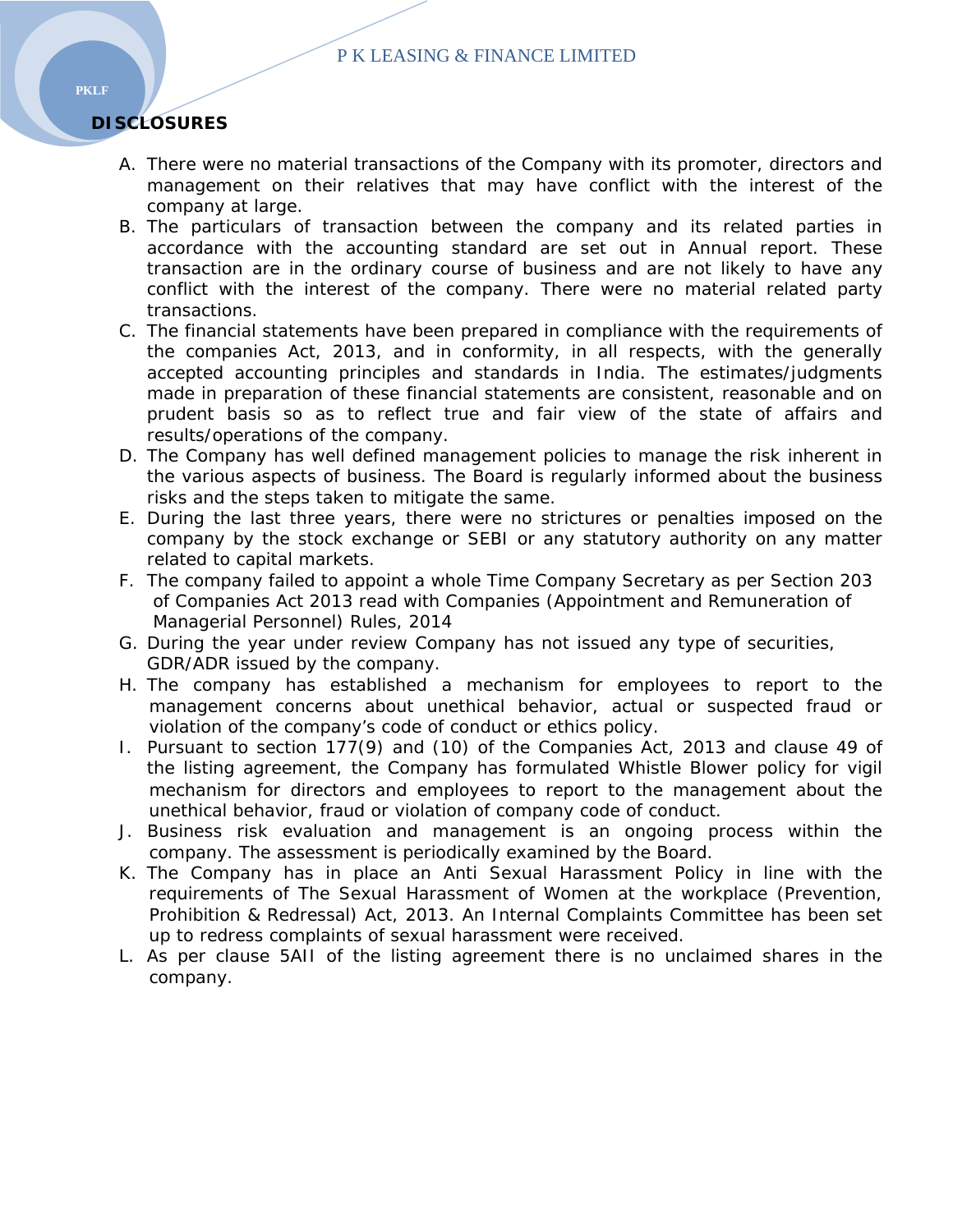## **SHAREHOLDER'S INFORMATION**

### **Means of Communication**

Presently, the quarterly/half yearly financial result is not sent individually to the shareholders. However as required under the listing agreement, the same are published in the BENGAL LEADER (Edition- English) and in DAINIK LIPI (Edition-Bengali).

The approved financial results are forthwith send to the Stock Exchanges and are posted on website of the Company.

The Company's financial results and official press releases, shareholding patterns, and all other corporate communication are displayed on company's website www.pkleasing.in and same has been send to stock exchanges for their up gradation.

A separate dedicated section under "Corporate Info" on the Company's Website gives the information on quarterly Compliances with stock exchanges and other relevant information of interest to the investor's public.

Section 20 & 129 of the Companies Act, 2013, read with the Companies (Accounts) Rules, 2014 permit companies to service delivery of documents electronically on the registered members/shareholders email addresses. The Company, during the year under review sent documents, such as notice calling to AGM notice in electronic form at the email addresses provided by the shareholders and made available by them to the company through the depositories, shareholders desiring to receive the said documents in physical form continued to get the same in physical form, upon request.

The Company also files the following information, statements, and report on websites specified by the Stock Exchanges.

- Full version of the Annual Report including the Balance sheet, statement of Profit and Loss, Board's Report and Auditors Report, Cash Flow Statement and quarterly financial statements.
- Corporate Governance Report.
- Shareholding pattern

### **GENERAL BODY MEETINGS**

| <b>Financial Year</b> |          | Date       | Time      | Venue      |        |    |     |
|-----------------------|----------|------------|-----------|------------|--------|----|-----|
| 22 <sup>nd</sup>      | Annual   | 26.09.2014 | 11.00 A.M | Registered | Office | Οf | the |
| General               | Meeting  |            |           | Company    |        |    |     |
| 2013-14               |          |            |           |            |        |    |     |
| 21 <sup>st</sup>      | Annual   | 15.07.2013 | 11.00 A.M | Registered | Office | Οf | the |
| General               | Meeting  |            |           | Company    |        |    |     |
| 2012-13               |          |            |           |            |        |    |     |
| 20 <sup>th</sup>      | Annual I | 11.09.2012 | 11.00 A.M | Registered | Office | Οf | the |
| General               | Meeting  |            |           | Company    |        |    |     |
| 2011-12               |          |            |           |            |        |    |     |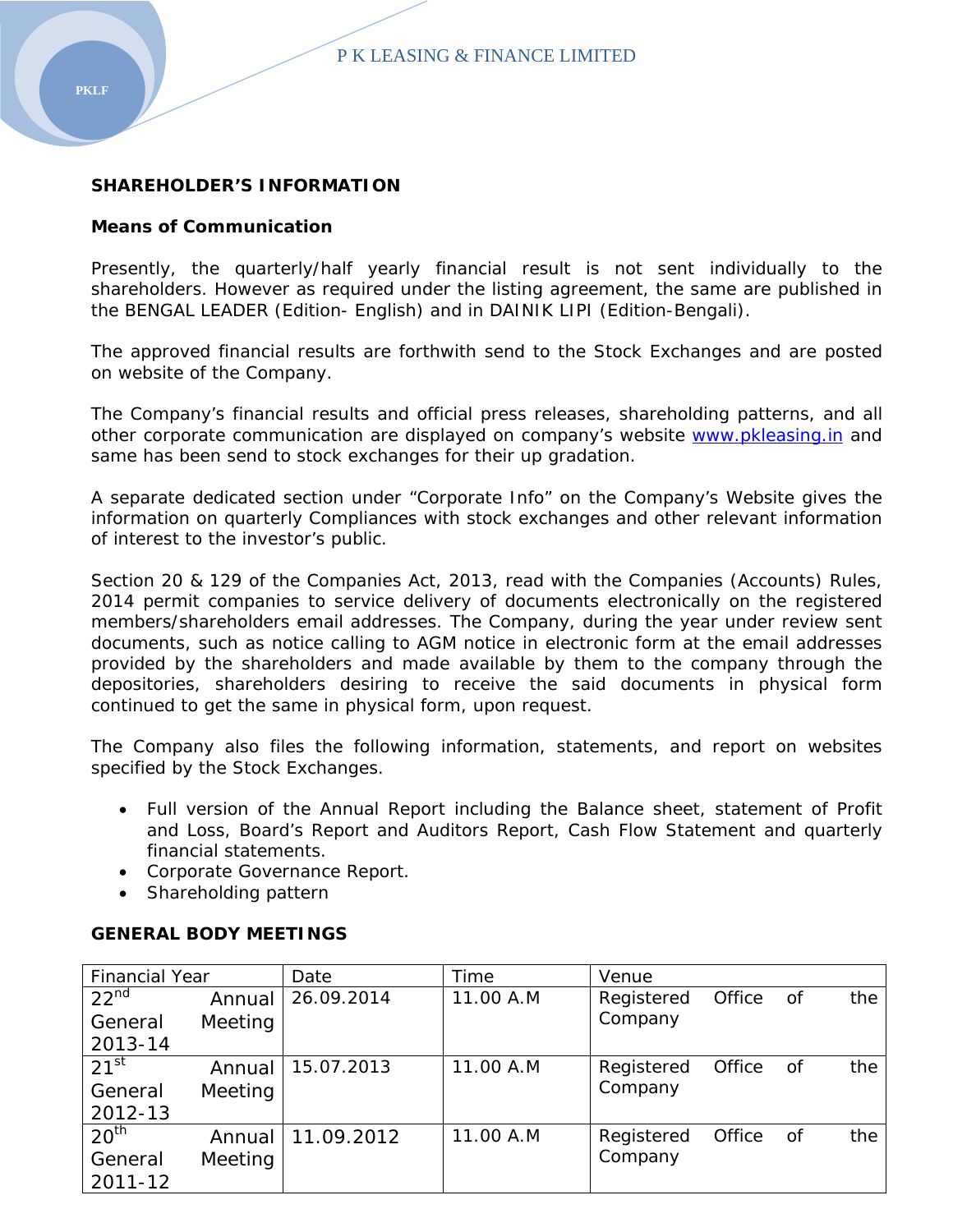## **POSTAL BALLOT & SPECIAL RESOLUTION:**

No special resolution was passed through postal ballot during the Financial Year 2014-15.

None of the businesses proposed to be transacted in the ensuing Annual General Meeting require passing a special resolution through postal ballot.

One extra ordinary general meeting was held during the financial year 2014-2015 on 31<sup>st</sup> March 2015, towards appointment of Managing Director and Chief Financial Officer.

## **GENERAL SHAREHOLDER INFORMATION**

| AGM Date, Time and Venue                                                                                                                                                                                                                                                                 | Wednesday 30th September 2015 at<br>11.00 a.m at the Registered office of the<br>Company                                                                               |
|------------------------------------------------------------------------------------------------------------------------------------------------------------------------------------------------------------------------------------------------------------------------------------------|------------------------------------------------------------------------------------------------------------------------------------------------------------------------|
| Financial reporting for 2015-2016:<br>1 <sup>st</sup> Quarter ending 30 <sup>th</sup> June, 2015<br>2 <sup>nd</sup> Quarter ending 30 <sup>th</sup> September, 2015<br>3rd Quarter ending 31 <sup>st</sup> December, 2015<br>4 <sup>th</sup> Quarter ending 31 <sup>st</sup> March, 2016 | Second fortnight of August, 2015<br>Second fortnight of November, 2015<br>Second fortnight of February, 2016<br>Before 30 <sup>th</sup> May, 2016                      |
| Date of Book Closure                                                                                                                                                                                                                                                                     | Thursday 24th September<br>2015<br>to<br>Wednesday 30th September'15 (both<br>days inclusive)                                                                          |
| Listing of Equity Shares on Stock Exchanges with Stock<br>Code                                                                                                                                                                                                                           | The Calcutta Stock Exchange Association<br>Ltd (Stock Code 10026186)<br>Metropolitan Stock Exchange of India Ltd<br>(SYMBOL: PKLEASING)                                |
| <b>ISIN Code-</b><br>CIN-                                                                                                                                                                                                                                                                | INE061D01018<br>L65910WB1992PLC055895                                                                                                                                  |
| Registrar and Transfer Agents                                                                                                                                                                                                                                                            | Niche Technologies Pvt Ltd<br>71, B.R.B Basu Road, 5 <sup>th</sup> Floor<br>D-511 Bagree Market<br>Kolkata-700001<br>Phone: 2235-7270/7271/2234-3576<br>Fax: 2215-6823 |
| Share Transfer System                                                                                                                                                                                                                                                                    | All the transfer received are processed<br>by the Registrar and transfer Agent                                                                                         |
| Distribution of Shareholding as on 31.03.2015                                                                                                                                                                                                                                            | Please see Annexure 'A'                                                                                                                                                |
| Shareholding pattern as on 31.03.2015                                                                                                                                                                                                                                                    | Please see Annexure 'B'                                                                                                                                                |
| Market Rate                                                                                                                                                                                                                                                                              | There has been no trading in shares of<br>the company on both the stock exchange<br>during the financial year 2014-2015                                                |
| Outstanding GDRs/ADRs/Warrants or any convertible<br>instruments, Conversion date and likely impact on equity                                                                                                                                                                            | The Company has not issued<br>any<br>GDRs/ADRs/Warrants or any Convertible<br>instruments                                                                              |
| Address for correspondence                                                                                                                                                                                                                                                               | Shareholders correspondence should be<br>addressed to:<br>P.K.Leasing & Finance Ltd<br>P-36, India Exchange Place                                                      |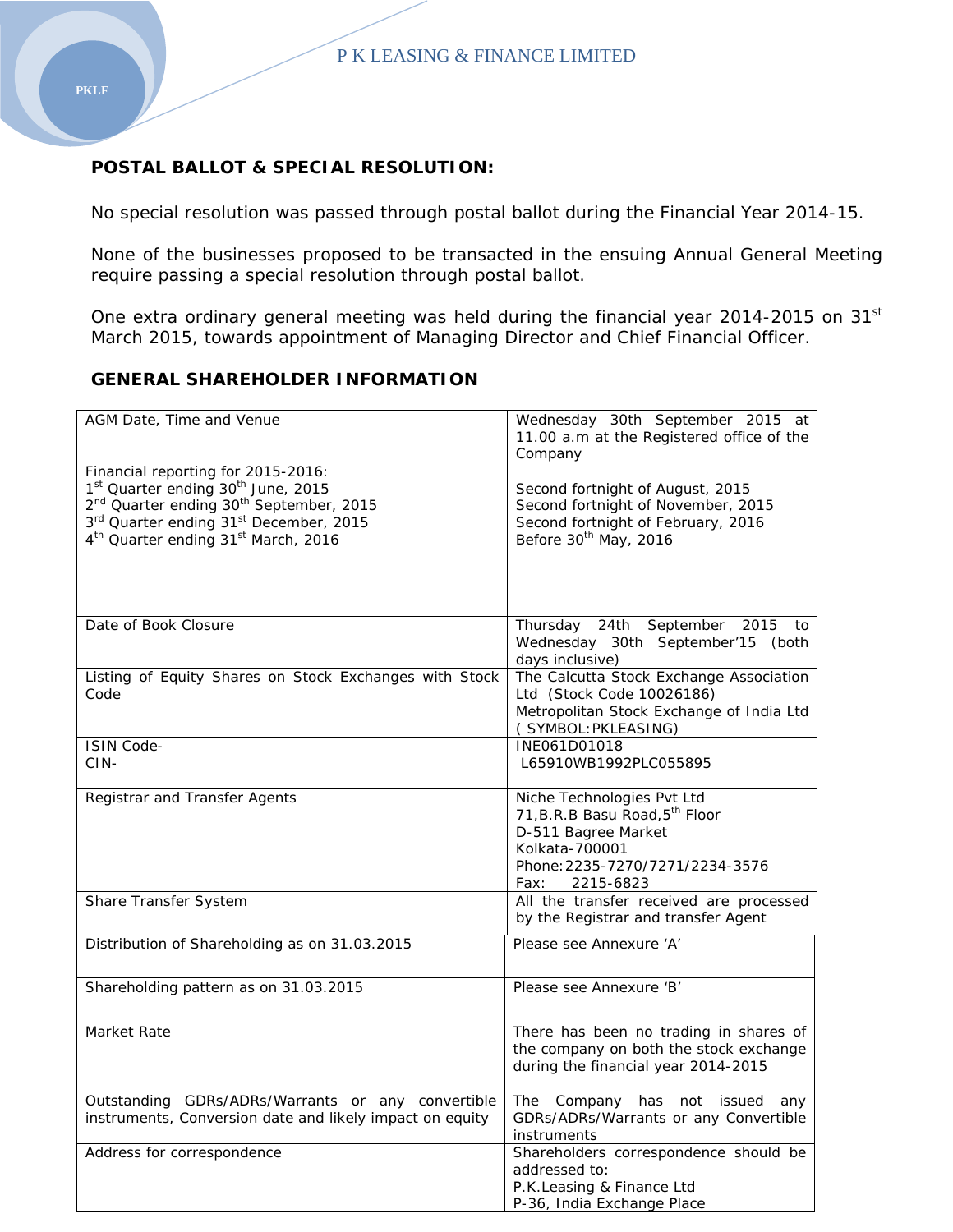P K LEASING & FINANCE LIMITED

| Kolkata-700001 (WB)       |
|---------------------------|
| Phone: 033- 2225 3123     |
| Website: www.pkleasing.in |

## **ANNEXURE A**

# **Distribution of Shareholding by size as on 31st March 2015**

| <b>No of Equity</b><br><b>Shares</b> | No of<br><b>Shareholders</b> | Percentage to<br>Total | <b>Total Shares</b> | Percentage to<br>Total |
|--------------------------------------|------------------------------|------------------------|---------------------|------------------------|
| <b>Upto 500</b>                      | 31                           | 16.24                  | 7,650               | 0.25                   |
| 501 to 1000                          |                              | 3.66                   | 6,610               | 0.21                   |
| 1001 to 5000                         | 53                           | 27.75                  | 1,80,800            | 5.81                   |
| 5001 to 10000                        | 46                           | 24.08                  | 3,29,050            | 10.58                  |
| 10001 to 50000                       | 43                           | 22.51                  | 10,28,880           | 33.08                  |
| 50001 to 100000                      | 6                            | 3.14                   | 4,34,150            | 13.96                  |
| 100001 and above                     | 5                            | 2.62                   | 11,23,260           | 36.11                  |
| Total                                | 191                          | 100.00                 | 31, 10, 400         | 100.00                 |

## **ANNEXURE B**

# **Shareholding Pattern as at 31st March, 2015 (SHAREHOLDING PATTERN)**

| Category                                               | No of Share held | Percentage of<br>Shareholding |
|--------------------------------------------------------|------------------|-------------------------------|
| Promoters                                              | 3,45,000         | 11.10                         |
| Financial Institutions, Banks<br>and Mutual Funds etc. | <b>NIL</b>       | <b>NIL</b>                    |
| NRI, FIIS etc                                          | <b>NIL</b>       | <b>NIL</b>                    |
| Private Corporate Bodies                               | 10,32,650        | 33.20                         |
| Indian Public                                          | 17,32,250        | 55.69                         |
| <b>Others</b>                                          | 500              | 0.01                          |
| Total                                                  | 31,10,400        | 100                           |

**PKLF**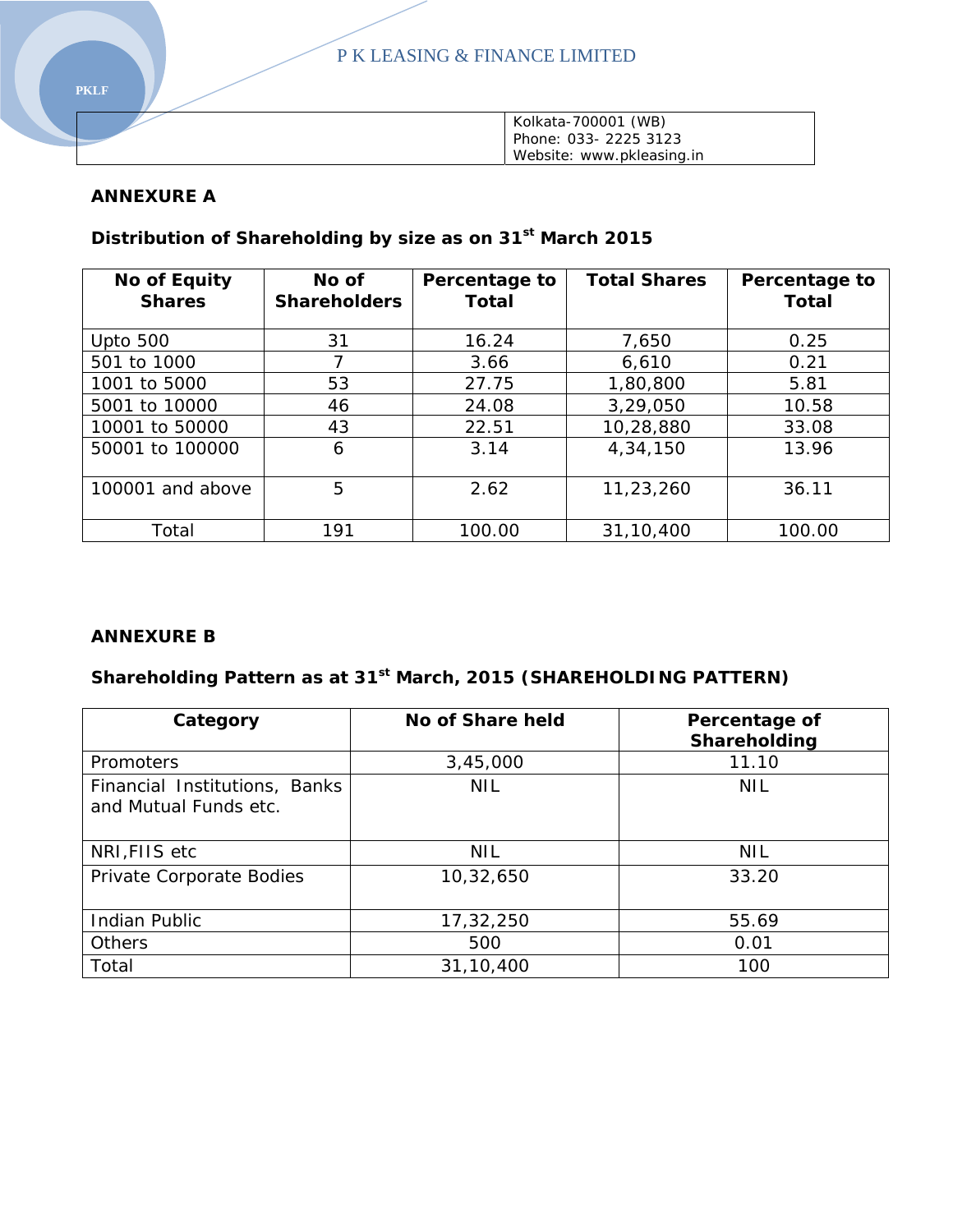Pursuant to section 177(9) of Companies Act 2013 and clause 49 of listing agreement, the company has a board approved whistle blower policy/vigil mechanism to enable directors and employees to report to the management their concerns about unethical behavior, actual or suspected fraud or violation of Company's code of conduct or ethics policy. This mechanism provides safeguards against victimization of directors/employees who avail of the mechanism and provides for direct access to the chairman of the audit committee in exceptional cases. The policy/vigil mechanism has been appropriately communicated to the employees within the organization and has been put on the Company's website www.pkleasing.in

None of the employees has been denied access to the audit Committee under this policy during the year under review.

### **Secretarial Audit for Reconciliation of Capital**

As stipulated by SEBI a qualified practicing Company Secretary carries out secretarial Audit to reconcile the total admitted capital with NSDL and CDSL and the total issued and listed capital. This audit is carried out every quarter and the report thereon is submitted to the listed stock exchanges. The audit confirms that the total listed and paid-up capital is in agreement with the aggregate of the total number of shares in dematerialized form (held with NSDL/CDSL) and total number of shares in physical form. As on  $31<sup>st</sup>$  March 2015, 96.41% of shares were held in dematerialized form and rest 3.59% in physical form.

### **Code of Conduct**

The Board of Directors has laid down the code of conduct for all the Board Members and members of the senior management. The Code is also placed on the Company's websitewww.pkleasing.in. A certificate from the Director of the company, affirming compliance of the said code by all the Board Members and members of the senior management to whom the code is applicable, is annexed separately to this report.

Further, the Director and the Senior Management of the Company has submitted disclosure to the Board that they do not have any material financial and commercial transactions that may have a potential conflict with the interest of the company at large.

### **Code for prevention of Insider trading practices**

Securities and Exchange Board of India has notified on 15<sup>th</sup> January 2015 new regulations for prohibition of insider trading (effective from  $15<sup>th</sup>$  May 2015) repealing the regulations issued in 1992. In Compliance with the Securities and Exchange Board of India (Prohibition of Insider Trading) Regulations, 2015, as amended till date on prohibition of insider trading, the company has comprehensive Code of Fair Disclosure and Code of Conduct for prevention of Insider Trading, 2015 strictly adhered to by its management, staff and relevant business associates and the same is being uploaded on website. The code expressly lays down the guidelines and the procedures to be followed and disclosures to be made, while dealing with shares of the company and cautioning them on the consequences on non-compliance thereof.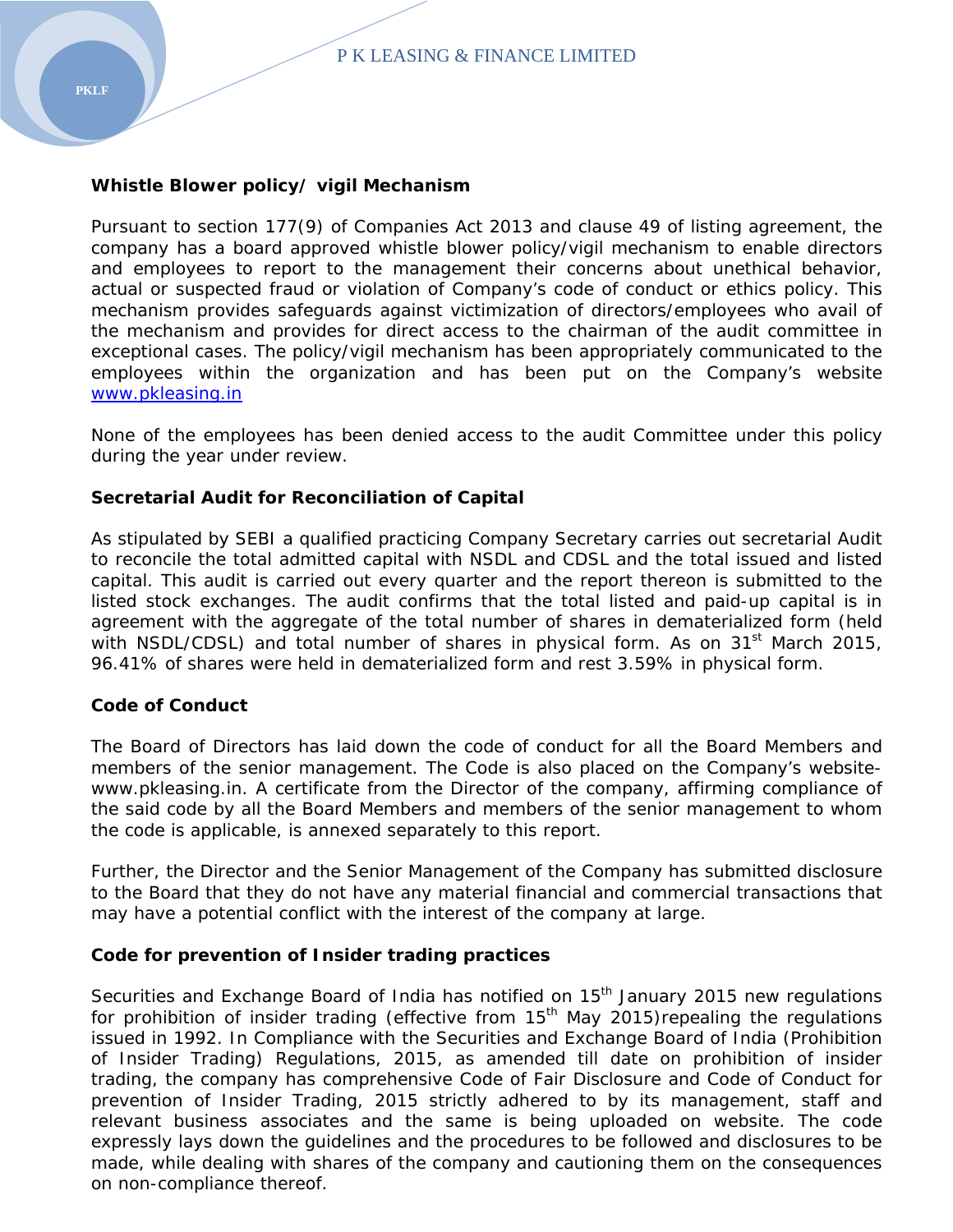### **CEO & CFO Certification**

CEO and the Chief Financial Officer of the Company give annual certification on financial reporting and internal controls to the Board in terms of Clause 49 of the Listing Agreement. The Whole Time Director and Chief Financial Officer also give quarterly certification on financial results to the Board in terms of Clause 41 of the Listing Agreement.

### **Certificate on Corporate Governance**

The Company has obtained the certificate from the Practicing Company Secretary regarding compliance with the provisions relating to corporate governance laid down in clause 49 of the Listing Agreement with the stock Exchanges. This report is formed part of Corporate Governance Report for the year 2014-2015. This certificate will be sent to the stock Exchanges, along with annual report to be filed by the Company.

### **DECLARATION REGARDING COMPLIANCE BY BOARD MEMBERS AND SENIOR MANAGEMENT PERSONNEL WITH THE COMPANY'S CODE OF CONDUCT**

I Anil Kumar Agarwal, Managing Director of the P.K.Leasing & Finance Ltd declared that all the members of Board of Directors and senior management personnel have affirmed compliance with the code of Conduct for the financial year ended on 31<sup>st</sup> March 2015.

Place: Kolkata

### Date: 28.08.2015 **for P.K.Leasing & Finance Ltd**

 Anil Kumar Agarwal (DIN: 00315722) Managing Director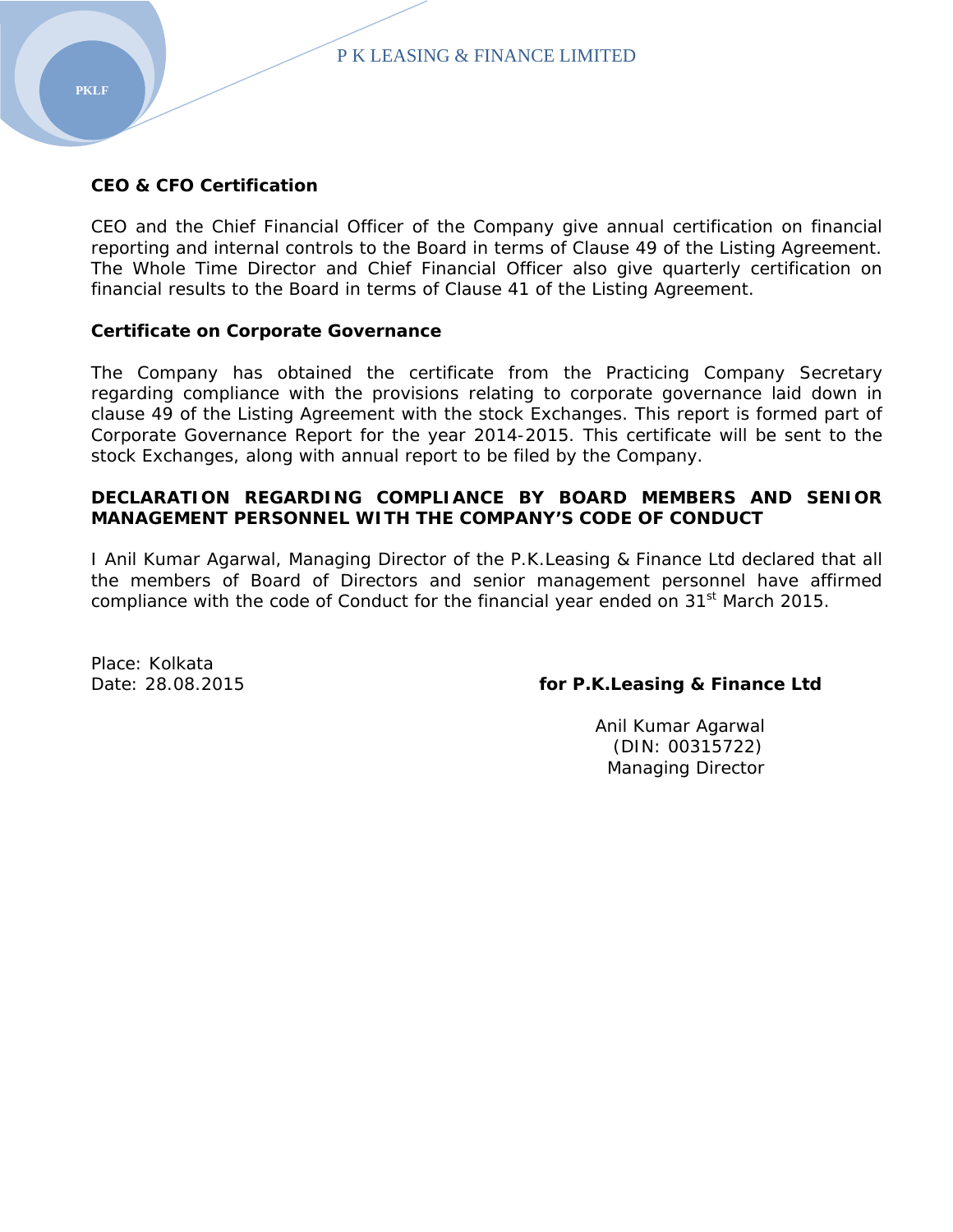P K LEASING & FINANCE LIMITED

## **CEO/CFO CERTIFICATE**

We hereby certify to the board of directors of P K Leasing & Finance limited that:

1. We have reviewed financial statements and the cash flow statement of Reliance Industries Limited for the year ended 31st March, 2015 and to the best of our Knowledge and belief:

(i) These statements do not contain any materially untrue statement or omit any material fact or contain statements that might be misleading;

(ii) These statements together present a true and fair view of the Company's affairs and are in compliance with existing accounting standards, applicable laws and regulations.

2. There are, to the best of our knowledge and belief, no transactions entered into by the Company during the year which are fraudulent, illegal or violate the Company's Code of Conduct.

3. We accept responsibility for establishing and maintaining internal controls for financial reporting and we have evaluated the effectiveness of Company's internal control systems pertaining to financial reporting. We have not come across any reportable deficiencies in the design or operation of such internal controls.

4. We have indicated to the Auditors and the Audit Committee

(i) That there are no significant changes in internal control over financial reporting during the year;

(ii) That there are no significant changes in accounting policies during the year; and

(iii) That there are no instances of significant fraud of which we have become aware.

(DIN: 00315722)

Anil Kumar Agarwal Nand Kishore Agarwal Nand Kishore Agarwal Managing director **Chief Financial officer** Chief Financial officer

Date: 28.08.2015 Place: Kolkata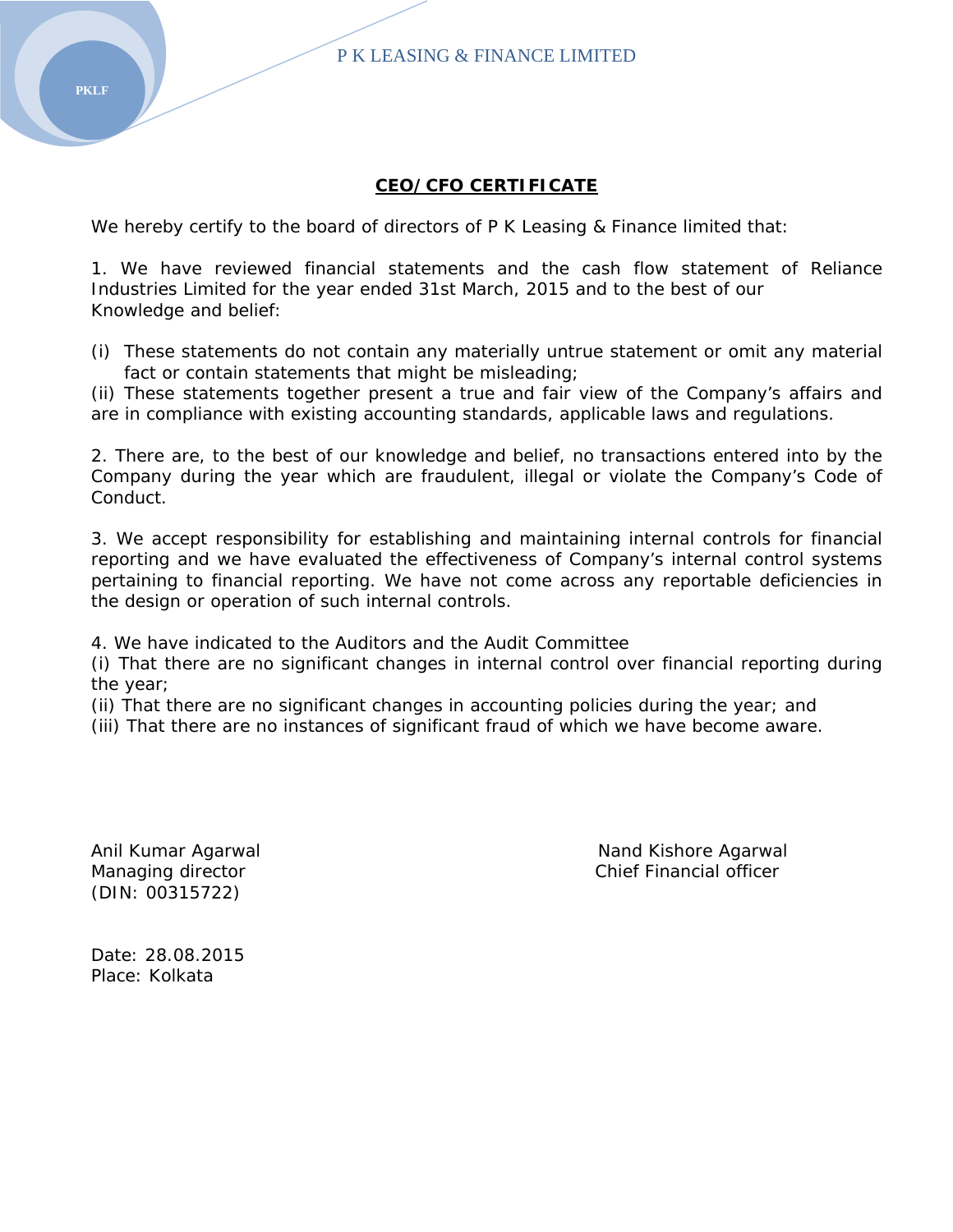### **CERTIFICATE ON CORPORATE GOVERNANCE REPORT**

We have examined the compliance of conditions of Corporate Governance by P K LEASING & FINANCE LIMITED, for the year ended on 31st March 2015, as stipulated in Clause 49 of the Listing Agreement of the said Company with stock exchanges.

The compliance of conditions of Corporate Governance is the responsibility of the Management. Our examination has been limited to a review of the procedures and implementation thereof adopted by the Company for ensuring compliance with the conditions of the Corporate Governance as stipulated in the said Clause. It is neither an audit nor an expression of opinion on the financial statements of the Company.

In our opinion and to the best of our information and according to the explanations given to us and based on the representations made by the Directors and the Management, we certify that the Company has complied with the conditions of Corporate Governance as stipulated in Clause 49 of the above-mentioned Listing Agreement.

We state that such compliance is neither an assurance as to future viability of the Company nor of the efficiency or effectiveness with which the management has conducted the affairs of the Company.

> SeemaManglunia Practicing Company Secretary

Place: Guwahati August 28, 2015

 ACS No: 28738 CP No: 10520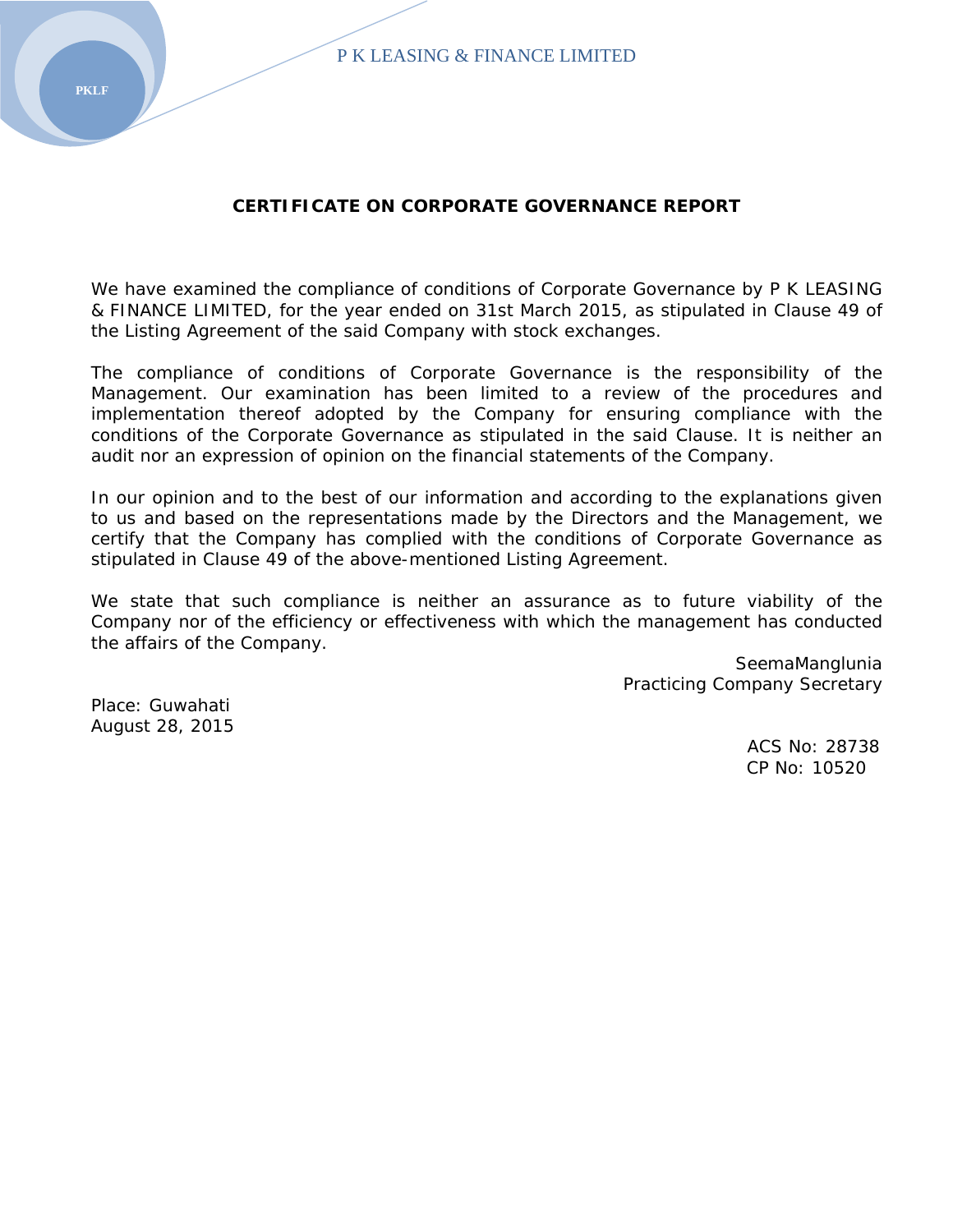# *Chattopadhyay Indrajit*

*Chartered Accountants* 4, RMC LAHIRI BAHADUR STREET, SERAMPORE‐712204, HOOGHLY, WESTBENGAL, PH‐2652‐<sup>5607</sup>

# **INDEPENDENT AUDITOR'S REPORT**

## **To The Members of P.K. LEASING & FINANCE LIMITED**

## **REPORT ON THE FINANCIAL STATEMENTS**

We have audited the accompanying financial statements of the P.K.Leasing & Finance Ltd (the "Company") , which comprise the Balance Sheet as at 31st March, 2015 and the Statement of Profit and Loss and the cash flow statement for the year then ended, and a summary of significant accounting policies and other explanatory information

### **MANAGEMENT'S RESPONSIBILITY FOR THE FINANCIAL STATEMENTS**

The Company's Board of Directors is responsible for the matters in section 134(5) of the Companies Act, 2013 ("the Act") with respect to the preparation of these financial statements that give a true and fair view of the financial position, financial performance and cash flows of the Company in accordance with the accounting principles generally accepted in India, including the Accounting Standards specified under Section 133 of the Act, read with Rule 7 of the Companies (Accounts) Rules, 2014. This responsibility also includes the maintenance of adequate accounting records in accordance with the provision of the Act for safeguarding of the assets of the Company and for preventing and detecting the frauds and other irregularities; selection and application of appropriate accounting policies; making judgments and estimates that are reasonable and prudent; and design, implementation and maintenance of internal financial control, that were operating effectively for ensuring the accuracy and completeness of the accounting records, relevant to the preparation and presentation of the financial statements that give a true and fair view and are free from material misstatement, whether due to fraud or error.

### **AUDITORS' RESPONSIBILITY**

Our responsibility is to express an opinion on these financial statements based on our audit. We have taken into account the provisions of the Act, the accounting and auditing standards and matters which are required to be included in the audit report under the provisions of the Act and the Rules made thereunder.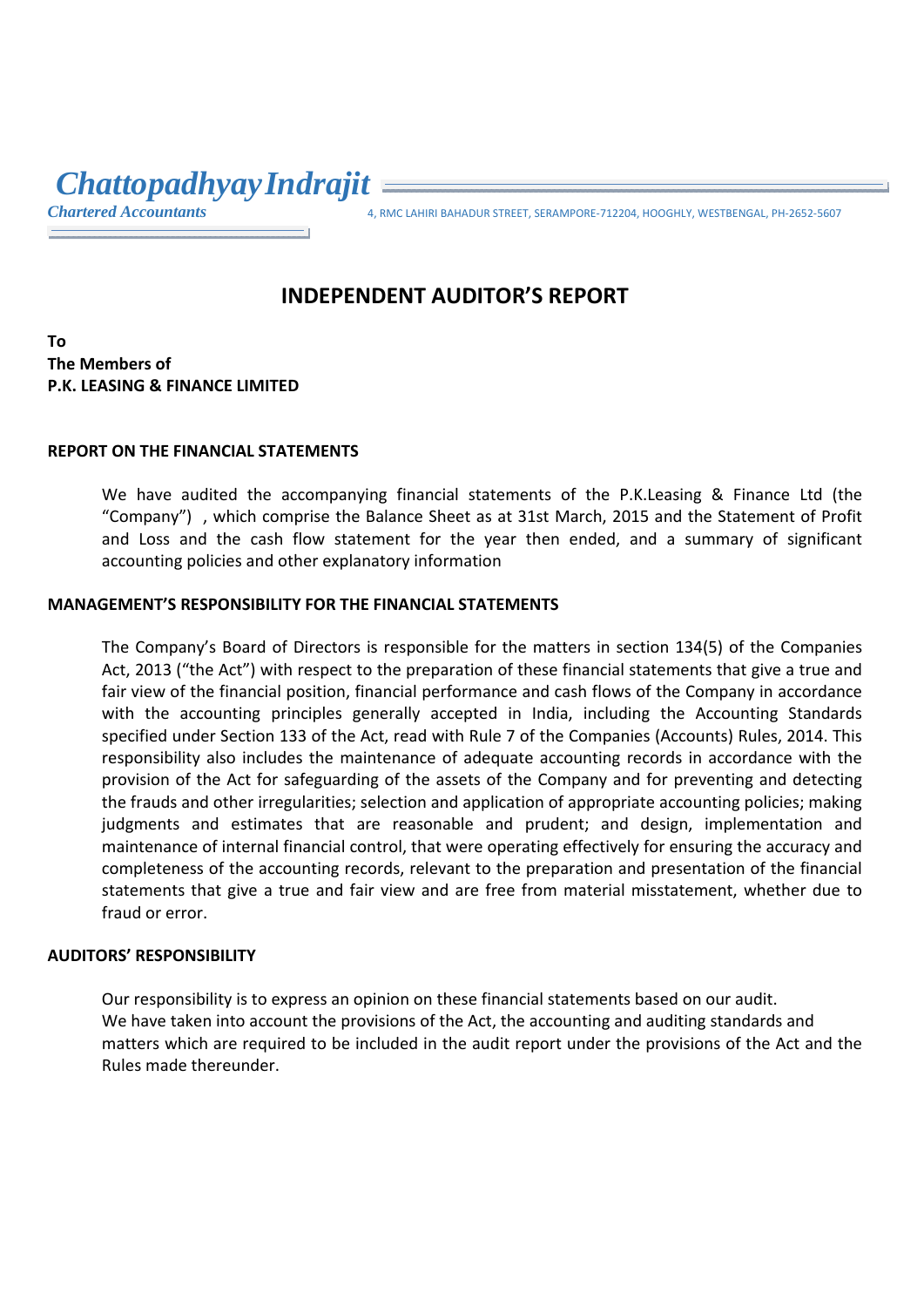We conducted our audit in accordance with the Standards on Auditing specified under section 143(10) of the Act. Those Standards require that we comply with ethical requirements and plan and perform the audit to obtain reasonable assurance about whether the financial statements are free from material misstatement.

An audit involves performing procedures to obtain audit evidence about the amounts and disclosures in the financial statements. The procedures selected depend on the auditor's judgment, including the assessment of the risks of material misstatement of the financial statements, whether due to fraud or error. In making those risk assessments, the auditor considers internal financial control relevant to the Company's preparation of the financial statements that give true and fair view in order to design audit procedures that are appropriate in the circumstances. An audit also includes evaluating the appropriateness of accounting policies used and the reasonableness of the accounting estimates made by Company's Directors, as well as evaluating the overall presentation of the financial statements.

We believe that the audit evidence we have obtained is sufficient and appropriate to provide a basis for our audit opinion on the financial statements.

### **OPINION**

In our opinion and to the best of our information and according to the explanations given to us, the aforesaid financial statements give the information required by the Act in the manner so required and give a true and fair view in conformity with the accounting principles generally accepted in India:

- (i) in the case of the Balance Sheet, of the state of affairs of the company as at 31st March, 2015;
- (ii) in the case of the Profit and Loss Account of the Profit for the year ended on that date; and
- (iii) in the case of the Cash Flow Statement, of cash flows for the year ended on that date.

### **REPORT ON OTHER LEGAL AND REGULATORY REQUIREMENTS**

- 1. As required by the Companies (Auditor's Report) Order,2015, issued by the Central Government of India in term of sub-section (11) of section 143 of the Companies Act, 2013, we give in the Annexure a statement on the matters specified in the paragraphs 3 and 4 of the Order, to the extent applicable
- 2. As required by Section 227(3) of the Act, we report that:
	- a. We have obtained all the information and explanations which to the best of our knowledge and belief were necessary for the purpose of our audit;
	- b. In our opinion, proper books of account as required by law have been kept by the Company so far as appears from our examination of those books.
	- c. The Balance Sheet, the Statement of Profit and Loss, and the Cash Flow Statement dealt with by this Report are in agreement with the books of account.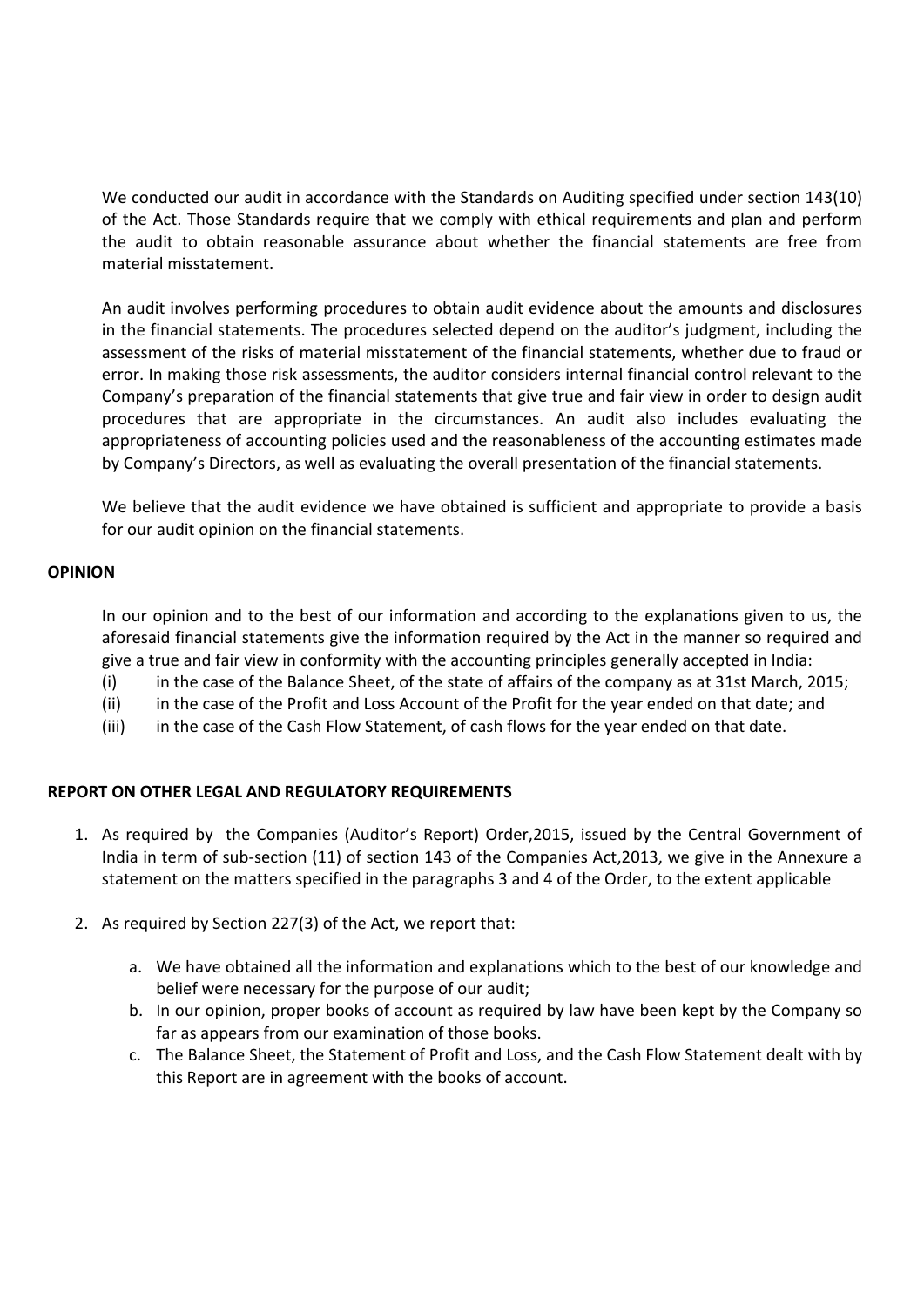- d. In our opinion, the Balance Sheet, the Statement of Profit and Loss, and the Cash Flow Statement comply with Accounting Standards specified under Section 133 of the Act, read with Rule 7 of the Companies (Accounts) Rules, 2014.
- e. On the basis of the written representations received from the directors as on March 31, 2015, taken on record by the Board of Directors, none of the directors is disqualified as on March 31, 2015, from being appointed as a director in terms of Section 164(2) of the Act.

**For Indrajit Chattopadhyay Chartered Accountants**

## **I. Chattopadhyay**

Proprietor Membership no. 050955 Place of Signature: Kolkata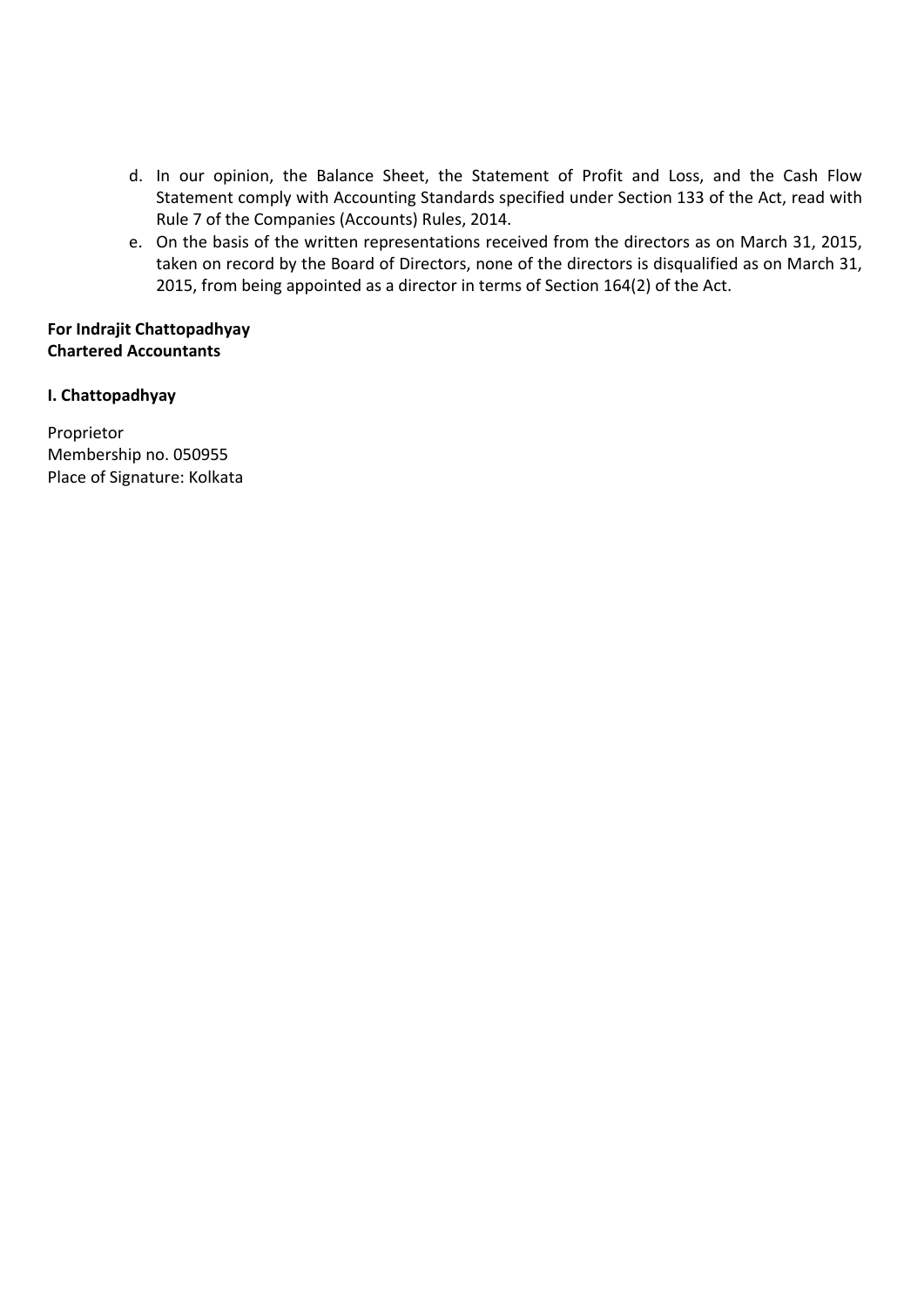### **ANNEXURE TO THE AUDITORS' REPORT**

On the basis of such checks as we considered appropriate and according to the information and explanations given to us during the course of our audit, we report that:

- i. (a). The Company has maintained proper records showing full particulars, including quantitative details and situation of fixed assets ; (b). As explained to us, fixed assets have been physically verified by the management at regular intervals; as informed to us no material discrepancies were noticed on such verification;
- ii. The nature of business of the Company does not require it to have any inventory. Hence, the requirement of clause (ii) of paragraph 3 of the said Order is not applicable to the Company
- iii. As per the records maintained and made available to us the company has not granted any loans, secured or unsecured to/from companies, firms or other parties covered in the register maintained under section 189 of the Act.
- iv. In our opinion and according to the information and explanations given to us, there is adequate internal control system commensurate with the size of the Company and the nature of its business, for the purchase of fixed assets and for the sale of services. Further, on the basis of our examination of the books and records of the Company and according to the information and explanations given to us, no major weakness has not been noticed or reported *subject to our comment discussed in point number ix bellow*.
- v. The Company has not accepted any deposits from the public covered under Section 73 to 76 of the Companies Act, 2013
- vi. As informed to us, the Central Government has not prescribed maintenance of cost records under sub‐section (1) of Section 148 of the Act
- vii. (a) According to the information and explanations given to us and based on the records of the company examined by us, the company is regular in depositing the undisputed statutory dues, including Provident Fund, , Employees' State Insurance, Income‐tax, Sales‐tax, Wealth Tax, Service Tax, Custom Duty, Excise Duty and other material statutory dues, as applicable, with the appropriate authorities in India ;

(b) According to the information and explanations given to us and based on the records of the company examined by us, there are no dues of Income Tax, Wealth Tax, Service Tax, Sales Tax, Customs Duty and Excise Duty which have not been deposited on account of any disputes

(c) There has not been an occasion in case of the Company during the year under report to transfer any sums to the Investor Education and Protection Fund. The question of reporting delay in transferring such sums does not arise

- viii. The accumulated losses as at 31.03.2015 of the Company are Rs.35,78,674/‐ which is less than fifty percent of its net worth and it has not incurred any cash losses during the current financial year.
- ix. as per the records and information made available to us the company under audit failed to comply with Mandatory requirement of Appointment of Company Secretary in Whole time employment as per Section 203 of Companies Act *2013 read with Companies (Appointment and Remuneration of Managerial Personnel) Rules, 2014.*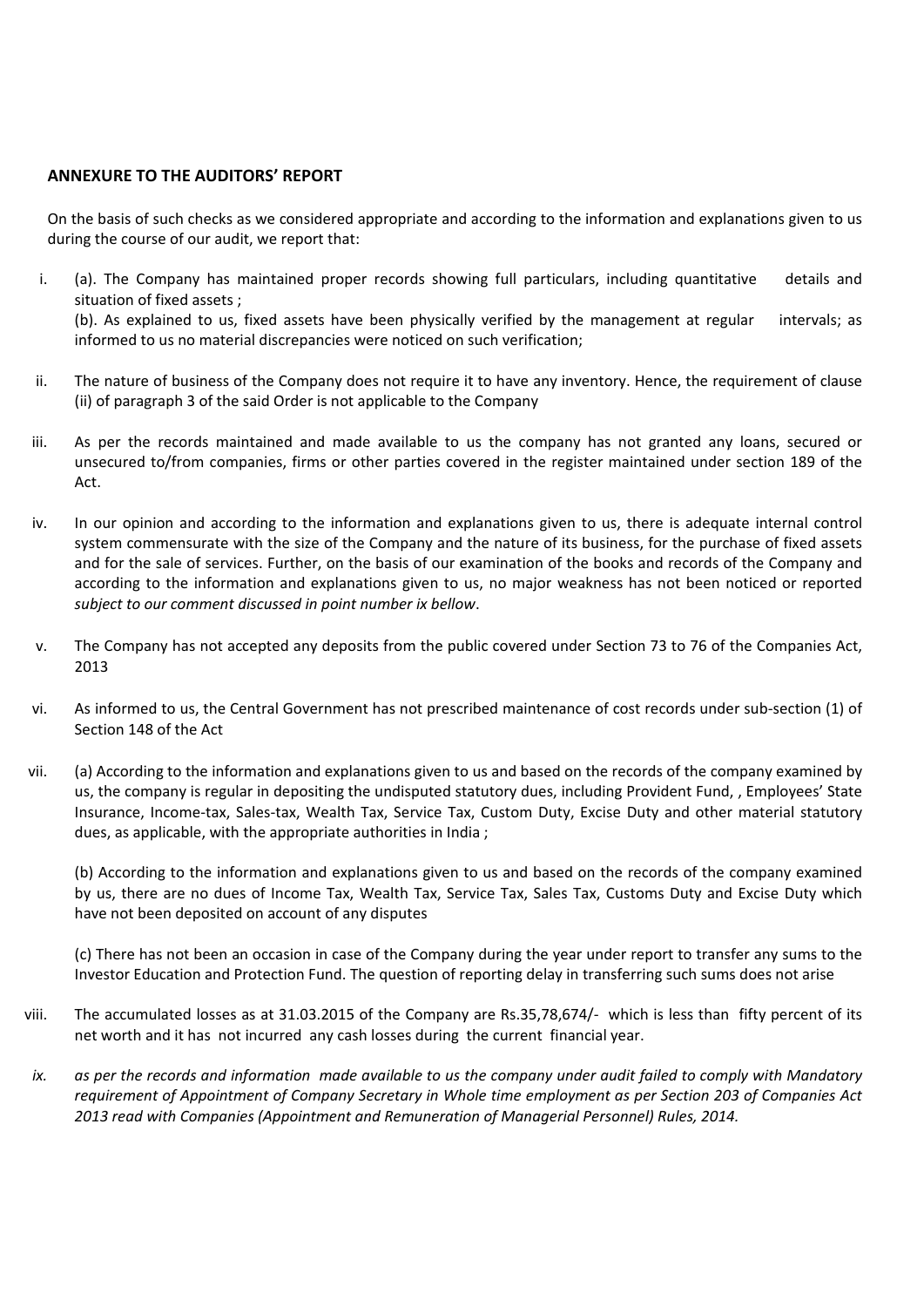- x. According to the records of the company examined by us and as per the information and explanations given to us, the company has not availed of any loans from any financial institution or banks and has not issued debentures
- xi. In our opinion, and according to the information and explanations given to us, the Company has not given any guarantee for loan taken by others from a bank or financial institution during the year
- xii. In our opinion, and according to the information and explanations given to us, the company has not raised any term loans during the year
- xiii. During the course of our examination of the books and records of the company, carried in accordance with the auditing standards generally accepted in India, we have neither come across any instance of fraud on or by the Company noticed or reported during the course of our audit nor have we been informed of any such instance by the Management

**For Indrajit Chattopadhyay Chartered Accountants**

**I. Chattopadhyay**

**Proprietor**

**Membership no. 050955**

Place of Signature: Kolkata Date of Report: 30<sup>th</sup> May 2015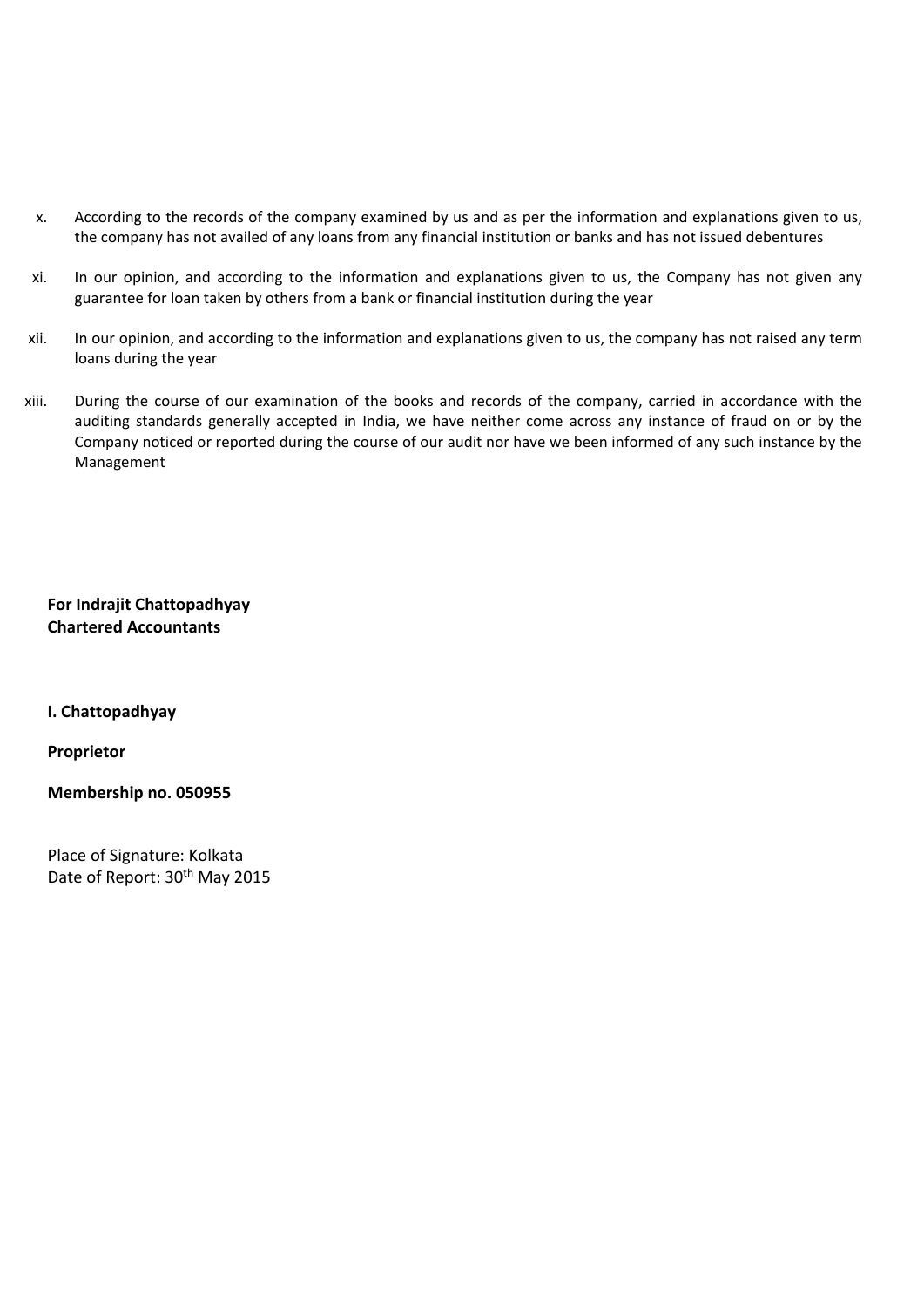### **P.K. LEASING & FINANCE LIMITED P‐36,INDIA EXCHANGE PLACE,4TH FLOOR,KOLKATA=700 001 BALANCE SHEET AS AT 31ST MARCH 2015**

|    |            |                                        |                | As at 31.03.2015 |             | As at 31.03.2014 |             |
|----|------------|----------------------------------------|----------------|------------------|-------------|------------------|-------------|
|    |            |                                        | <b>Note</b>    | (in Rs.)         |             | (in Rs.)         |             |
| ı. |            | <b>EQUITY &amp; LIABILITIES</b>        |                |                  |             |                  |             |
| 1. |            | <b>Shareholders' Funds</b>             |                |                  |             |                  |             |
|    | a)         | <b>Share Capital</b>                   | 2.1            | 3,11,04,000      |             | 3,11,04,000      |             |
|    | b)         | Reserves & Surplus                     | 2.2            | (35, 78, 674)    | 2,75,25,326 | (36, 95, 688)    | 2,74,08,312 |
|    |            | 3. Current Liabilities                 |                |                  |             |                  |             |
|    | (a)        | <b>Trade Payables</b>                  | 2.3.1          | 1,08,611         |             | 1,09,858         |             |
|    | (b)        | <b>Other Current Liabilities</b>       | 2.3.2          | 3,000            |             |                  |             |
|    | (c)        | <b>Short Term Provision</b>            | 2.3.3          | 47,837           | 1,59,448    | 1,94,700         | 3,04,558    |
|    |            |                                        |                |                  | 2,76,84,774 |                  | 2,77,12,870 |
|    | II. ASSETS |                                        |                |                  |             |                  |             |
| 1. |            | <b>Non-Current Assets</b>              |                |                  |             |                  |             |
|    | (a)        | Fixed Assets-Tangible Assets           | 2.4            | 6,73,696         |             | 6,78,322         |             |
|    | (b)        | Non Current Investment                 | 2.5            | 70,16,720        | 76,90,416   | 70,96,720        | 77,75,042   |
|    |            | 2. Current Assets                      |                |                  |             |                  |             |
|    | (a)        | Inventory                              | 2.6            |                  |             | 67,734           |             |
|    | (b)        | Cash & Bank Balances                   | 2.7            | 5,03,995         |             | 13,85,074        |             |
|    | (c)        | Short Term Loans & Advances            | 2.8            | 1,94,90,363      | 1,99,94,358 | 1,84,85,020      | 1,99,37,828 |
|    |            |                                        |                |                  |             |                  |             |
|    |            |                                        |                |                  | 2,76,84,774 |                  | 2,77,12,870 |
|    |            |                                        |                |                  |             |                  |             |
|    |            | <b>Significant Accounting Policies</b> | $1.1 - 1.09$   |                  |             |                  |             |
|    |            | <b>Notes on Accounts</b>               | $2.1 - 2.20.4$ |                  |             |                  |             |
|    |            |                                        |                |                  |             |                  |             |

Signed in terms of our report of even date **For and on behalf of the Board For Indrajit Chattopadhyay** Chartered Accountants

**Managing Director Din: 00315722 ANIL KUMAR AGARWAL**

> **RUCHI AGARWAL Din: 06942318 Director**

**CFO NAND KISHORE AGARWAL Pan: ACTPA8612R**

(Indrajit Chattopadhyay) Proprietor M No. : 050955 Kolkata, the 30th day of May ,2015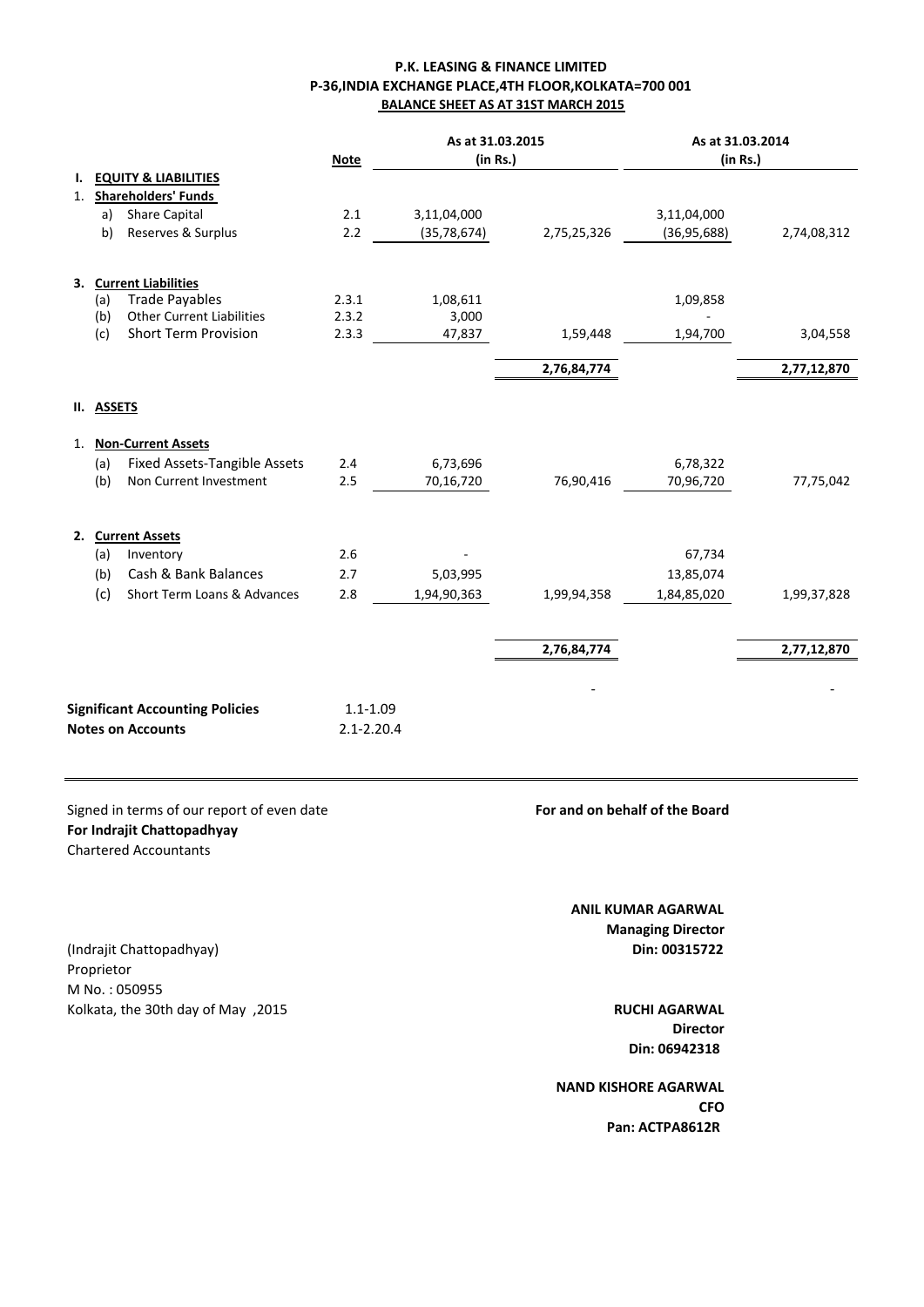### **P.K. LEASING & FINANCE LIMITED P‐36,INDIA EXCHANGE PLACE,4TH FLOOR,KOLKATA=700 001 STATEMENT OF PROFIT & LOSS FOR THE YEAR ENDED 31ST MARCH 2015**

|     |                                                                                                                                                                                                                                                                                                     | <b>Notes</b>                   | Year ended 31.03.2015<br>(in Rs.) |                                                                                                                 | Year ended 31.03.2014<br>(in Rs.) |                                                                                   |
|-----|-----------------------------------------------------------------------------------------------------------------------------------------------------------------------------------------------------------------------------------------------------------------------------------------------------|--------------------------------|-----------------------------------|-----------------------------------------------------------------------------------------------------------------|-----------------------------------|-----------------------------------------------------------------------------------|
| Ι.  | <b>Revenue from Operations</b>                                                                                                                                                                                                                                                                      | 2.9                            |                                   | 21,64,130.30                                                                                                    |                                   | 26,13,198.00                                                                      |
| н.  | Other Income<br>Other Income                                                                                                                                                                                                                                                                        | 2.10                           |                                   | 20.00                                                                                                           |                                   | 2,656.00                                                                          |
| Ш.  | <b>TOTAL (A)</b>                                                                                                                                                                                                                                                                                    |                                |                                   | 21,64,150.30                                                                                                    |                                   | 26,15,854.00                                                                      |
| IV. | <b>Expenses</b><br>Change in Inventory<br><b>Employee Benefit Expenses</b><br>Depreciation<br>Administration & Other Expenses<br>Loss on Derivative Transactions<br>Provision for diminution in value of<br>investments (net of reversals)<br>Contingent provision for Standard Assets<br>TOTAL (B) | 2.11                           |                                   | 67,734.40<br>3,15,000.00<br>32,749.00<br>2,05,516.66<br>14,88,369<br>80,000.00<br>(1,46,863.00)<br>20,42,506.23 |                                   | 1,95,000.00<br>40,288.00<br>5,02,931.35<br>18,15,809<br>45,408.00<br>25,99,436.81 |
| v   | <b>Profit Before Tax</b>                                                                                                                                                                                                                                                                            |                                |                                   | 1,21,644.07                                                                                                     |                                   | 16,417.19                                                                         |
| VI  | <b>Tax Expenses</b><br>-Current Tax<br>-Previous Year                                                                                                                                                                                                                                               |                                | 10,500.00<br>(3,587.00)           | 6,913.00                                                                                                        | 11,500.00                         | 11,500.00                                                                         |
| VII | Profit/(Loss) for the period                                                                                                                                                                                                                                                                        |                                |                                   | 1,14,731.07                                                                                                     |                                   | 4,917.19                                                                          |
|     | Basic and Diluted earning per share                                                                                                                                                                                                                                                                 | 2.12                           |                                   | 0.03689                                                                                                         |                                   | 0.00158                                                                           |
|     | <b>Significant Accounting Policies</b><br><b>Notes on Accounts</b>                                                                                                                                                                                                                                  | $1.1 - 1.09$<br>$2.1 - 2.20.4$ |                                   |                                                                                                                 |                                   |                                                                                   |

Signed in terms of our report of even date **For Indrajit Chattopadhyay For and on behalf of the Board** Chartered Accountants

**ANIL KUMAR AGARWAL Managing Director Din: 00315722**

(Indrajit Chattopadhyay) Proprietor M No. : 050955 Kolkata, the 30th day of May ,2015

**Director RUCHI AGARWAL Din: 06942318**

**CFO Pan: ACTPA8612R NAND KISHORE AGARWAL**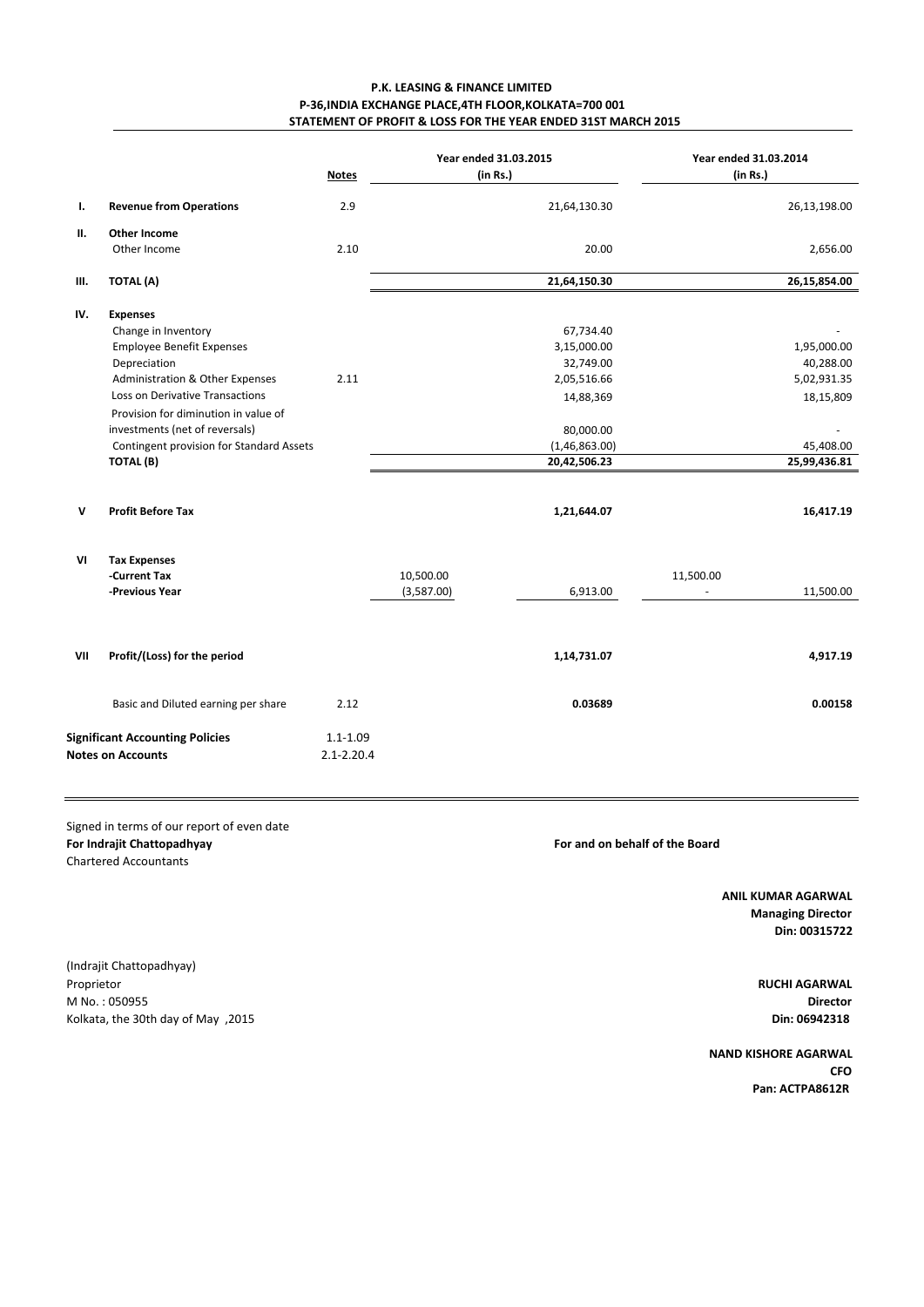#### **P.K.LEASING & FINANCE LIMITED**

### **CASH FLOW STATEMENT FOR THE YEAR ENDED MARCH 2015**

|              | Cash flows from operating activities:                 | Amount      | Amount     | Amount       | Amount        | Amount    | Amount    |
|--------------|-------------------------------------------------------|-------------|------------|--------------|---------------|-----------|-----------|
|              | Net Profit before Tax as per Profit & Loss Account    |             | 1,21,644   |              |               | 16,417    |           |
| Adjustments: |                                                       |             |            |              |               |           |           |
| Add:         | Depreciation                                          | 32,749      |            |              | 40,288        |           |           |
|              | Profit on Sale of Fixed Assets                        |             |            |              |               |           |           |
|              | (Increase)/Decrease in Investments                    | 80,000      |            |              |               |           |           |
|              | (Increase)/Decrease in Inventory                      | 67,734      |            |              |               |           |           |
|              | (Increase)/Decrease in Advances                       | (10,05,343) |            |              | 91,40,080     |           |           |
|              | Increase/(Decrease) in Borrowings                     |             |            |              |               |           |           |
|              | Increase/(Decrease) in other Liabilities & Provisions | (1,45,110)  |            |              | (79, 24, 919) |           |           |
|              | Income Tax (paid)/refund-Earlier Year                 | (6,913)     | (9,76,883) | (8, 55, 239) | (11,500)      | 12,43,949 | 12,60,366 |
|              | Net Cash Flow from operating activities               |             |            |              |               |           |           |
|              | Cash flows from Investment activities:                |             |            |              |               |           |           |
|              | Purchase of Fixed Assets                              |             | (25, 840)  |              |               |           |           |
|              | Sale of Fixed Assets                                  |             |            |              |               |           |           |
|              | Net Cash Flow from Investment activities              |             |            | (25, 840)    |               |           |           |
|              | Cash flows from financing activities:                 |             |            |              |               |           |           |
|              | Issue of Shares                                       |             |            |              |               |           |           |
|              | Net Increase in Cash & Cash Equivalents               |             |            | (8, 81, 079) |               |           | 12,60,366 |
|              | Cash & Cash Equivalents at the beginning of the year  |             |            | 13,85,074    |               |           | 1,24,707  |
|              | Cash & Cash Equivalents at the end of the year        |             |            | 5,03,995     |               |           | 13,85,074 |

**ANIL KUMAR AGARWAL Managing Director Din: 00315722**

> **RUCHI AGARWAL Director Din: 06942318**

**CFO NAND KISHORE AGARWAL Pan: ACTPA8612R**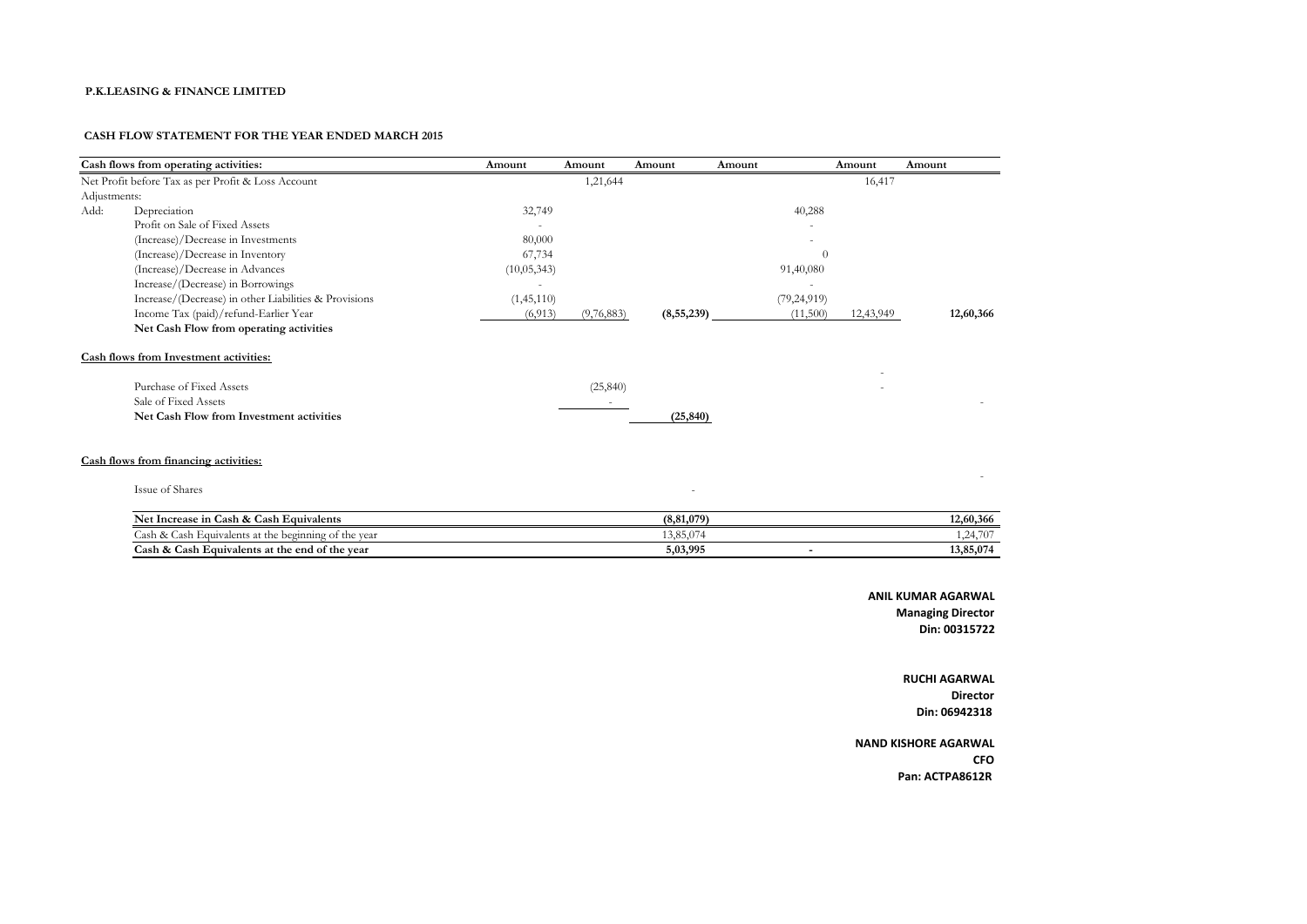### **2. NOTES ON ACCOUNTS FOR THE YEAR ENDED 31ST MARCH 2015**

|      |                                                                                                   | As at 31.03.2015<br>(in Rs.) | As at 31.03.2014<br>(in Rs.) |
|------|---------------------------------------------------------------------------------------------------|------------------------------|------------------------------|
| 2.1. | <b>SHARE CAPITAL</b><br>Authorised:<br>35,00,000 (P.Y:-35,00,000)<br>Equity Shares of Rs 10/ Each | 3,50,00,000.00               | 3,50,00,000.00               |
|      | Issued, Subscribed & Paid up<br>31,10,400 (P.Y:-31,10,400)<br>Equity Shares of Rs 10/ Each        | 3,11,04,000.00               | 3,11,04,000.00               |

### **2.1.1 Details of shares held by each shareholder holding more than 5% shares:**

| <b>Class of shares / Name of shareholder</b> | As at 31 March, 2015     |                         | As at 31 March. 2014                  |                                      |  |
|----------------------------------------------|--------------------------|-------------------------|---------------------------------------|--------------------------------------|--|
|                                              | Number of<br>shares held | that class of<br>shares | % holding in Number of shares<br>held | % holding in that<br>class of shares |  |
| <b>ZOOM SYSTEMS PRIVATE LIMITED</b>          | 2.70.900                 | 8.709                   | 2.70.900                              | 8.709                                |  |
| <b>MAHESH KUMAR MITTAL</b>                   | 4,91,210                 | 15.793                  | 4,91,210                              | 15.793                               |  |

### 2.1.2 Reconciliation of the number of shares and amount outstanding at the beginning and at the end of the reporting period:

| <b>Particulars</b>               | Opening<br><b>Balance</b> | Fresh issue | <b>Bonus</b> | <b>ESOP</b> | Conversion | <b>Buy back</b> | Other changes<br>(give details) | <b>Closing Balance</b> |
|----------------------------------|---------------------------|-------------|--------------|-------------|------------|-----------------|---------------------------------|------------------------|
| Equity shares with voting rights |                           |             |              |             |            |                 |                                 |                        |
|                                  |                           |             |              |             |            |                 |                                 |                        |
| Year ended 31 March, 2015        |                           |             |              |             |            |                 |                                 |                        |
| - Number of shares               | 31,10,400                 | <b>NIL</b>  | <b>NIL</b>   | <b>NIL</b>  | <b>NIL</b> | <b>NIL</b>      | <b>NIL</b>                      | 31,10,400              |
| - Amount (`)                     | 3,11,04,000               | <b>NIL</b>  | <b>NIL</b>   | <b>NIL</b>  | <b>NIL</b> | <b>NIL</b>      | <b>NIL</b>                      | 3,11,04,000            |
|                                  |                           |             |              |             |            |                 |                                 |                        |
| Year ended 31 March, 2014        |                           |             |              |             |            |                 |                                 |                        |
| - Number of shares               | 31,10,400                 | <b>NIL</b>  | <b>NIL</b>   | <b>NIL</b>  | <b>NIL</b> | <b>NIL</b>      | <b>NIL</b>                      | 31,10,400              |
| - Amount (`)                     | 3,11,04,000               | <b>NIL</b>  | <b>NIL</b>   | <b>NIL</b>  | <b>NIL</b> | <b>NIL</b>      | <b>NIL</b>                      | 3,11,04,000            |

### **2.1.3 Details of shares held by Holding Company or by Promoter & Promoter Group**

| Class of shares / Name of shareholder | As at 31 March, 2015     |                         | As at 31 March. 2014                  |                                      |  |
|---------------------------------------|--------------------------|-------------------------|---------------------------------------|--------------------------------------|--|
|                                       | Number of<br>shares held | that class of<br>shares | % holding in Number of shares<br>held | % holding in that<br>class of shares |  |
| Promoter & Promoter Group             | 3,45,000                 | 11.09%                  | 3,50,000                              | 11.25%                               |  |

### 2.1.4 The Company is having one Class of Equity Share with equal voting rights and having paid up value of Rs 10 each

### **2.2 RESERVES & SURPLUS**

| <b>Special Reserve</b>                        |               |               |                          |               |
|-----------------------------------------------|---------------|---------------|--------------------------|---------------|
| Balance as per last Balance Sheet             | 6,408         |               | 5,425                    |               |
| Add: Transfer from Statement of Profit & Loss | 22,946        | 29,354        | 983                      | 6,408         |
| Profit & Loss Account                         |               |               |                          |               |
| <b>Opening Balance</b>                        | (37,02,096)   |               | (37,06,030)              |               |
| Add: Profit for the Year                      | 1,14,731      |               | 4,917                    |               |
|                                               | (35, 87, 365) |               | (37, 01, 113)            |               |
| Less:                                         |               |               |                          |               |
| -Transferred to Special Reserve               | 22,946        |               | 983                      |               |
| -WDV Value of Expired Assets as on 01.04.14   | (2, 283)      | (36,08,028)   | $\sim$                   | (37,02,096)   |
|                                               |               | (35, 78, 674) |                          | (36, 95, 688) |
|                                               |               |               |                          |               |
|                                               |               |               |                          |               |
|                                               |               |               |                          |               |
| <b>CURRENT LIABILITIES</b>                    |               |               |                          |               |
| <b>Trade Payable</b><br>2.3.1                 |               |               |                          |               |
| - Due to Micro, Small & Medium Enterprises    | $\sim$        |               | $\overline{\phantom{a}}$ |               |
| - Others                                      |               |               |                          |               |

Creditor for Expenses 1,09,858 1,09,858 1,09,858 1,09,858 1,09,858 1,09,858 1,09,858 1,09,858 1,09,858 1,09,858

Creditor for Services 1,08,500 1,08,500 1,08,500 1,08,500 1,08,500 1,08,500 1,08,500 1,08,500 1,08,500 1,08,500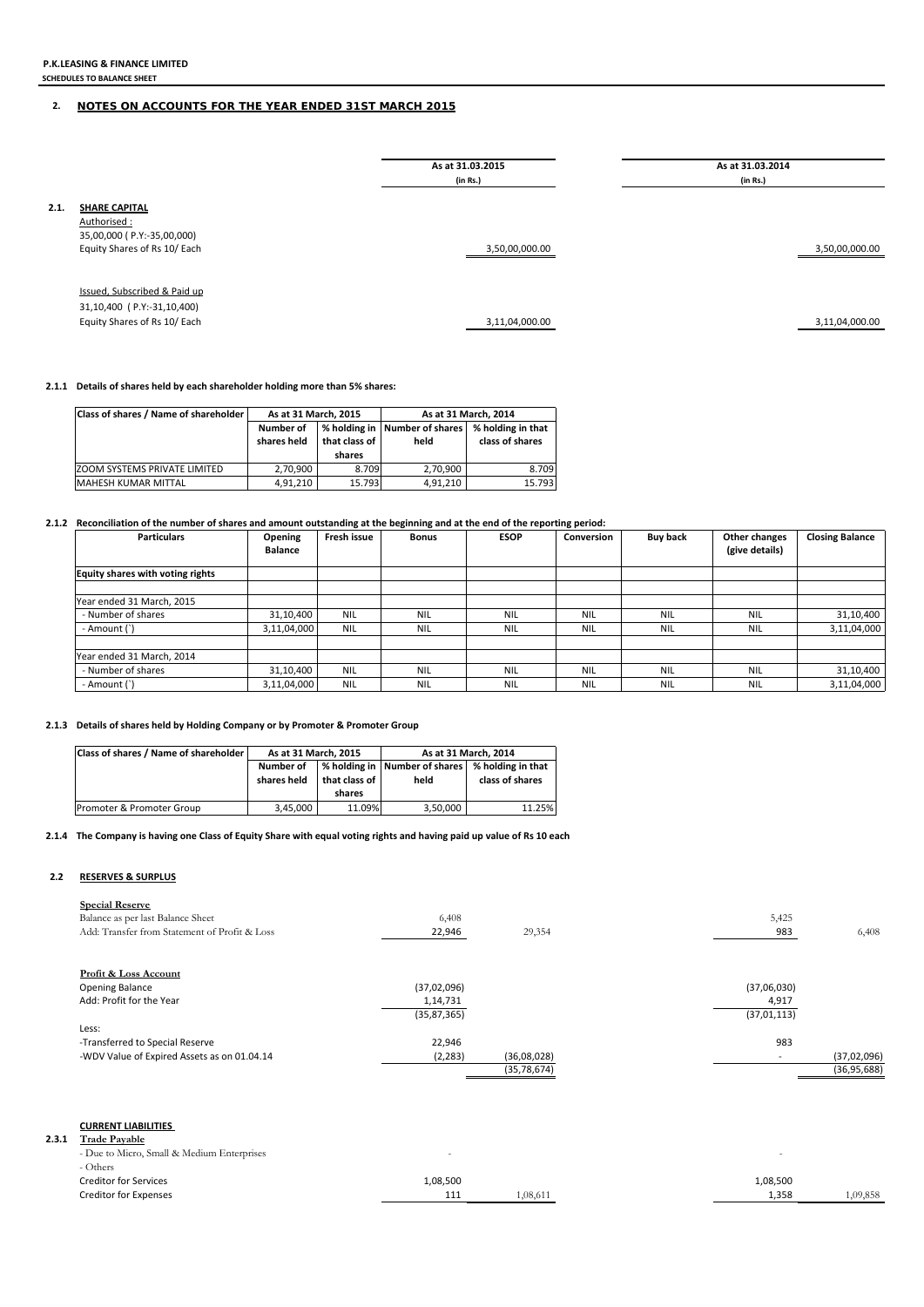# **2.3.2 Other Current Liabilities**

Accounts Payable  $\overline{\phantom{a}}$  . The set of the set of the set of the set of the set of the set of the set of the set of the set of the set of the set of the set of the set of the set of the set of the set of the set of the

\* As per information available with the company, there are no suppliers covered under Micro, Small & Medium Enterprise Development Act, 2006. As a result, no interest provision / payment have been made by the company to such creditors, if any, and no disclosure thereof is made in this financial statements. The amount amount due to Micro,Small and Medium Enterprises ` Nil (` Nil).

### **2.3.3 Short Term Provision**

| For Contingent Provisions against Standard Assets | 47.837 | 1.94.700 |
|---------------------------------------------------|--------|----------|
|                                                   |        |          |

The Company is continuing with provision of 'Contingent Provision against Standard Assets' by way of 0.25% provision on Standard Assets as per the direction of Reserve Bank of India vide notification no RBI/2010-11/370-DNBS. PD. CC. No. 207/ 03.02.002/2010-11, dated 17th January 2011 .The brought forward balance of provision from the previous year is above the maintainable provision at the rate of 0.25% on the standard assets as on 31.03.2015. Hence, the Company has written back the execess provision of Rs 1,46,863/‐ during the year .

### **2.4 FIXED ASSETS**

|     | Net Block of Tangible Assets            |               |            |             |           |               |             |           |
|-----|-----------------------------------------|---------------|------------|-------------|-----------|---------------|-------------|-----------|
|     | (As per Annexure)                       |               |            |             | 6,73,696  |               |             | 6,78,322  |
| 2.5 | <b>Non Current Investment</b>           |               |            |             |           |               |             |           |
|     | (Long Term - At cost) :                 |               |            |             |           |               |             |           |
|     |                                         | No. of Shares | Face Value | Value (Rs.) |           | No. of Shares | Value (Rs.) |           |
|     | Quoted Fully (Paid-up)                  |               |            |             |           |               |             |           |
|     | Chemox Chemical Ind Ltd                 | 200           | 10         | 14,700      |           | 200           | 14,700      |           |
|     | Kabsons Industries Ltd                  | 100           | 10         | 1,100       |           | 100           | 1,100       |           |
|     | Presidency Shoes International Ltd      | 200           | 10         | 4,250       |           | 200           | 4,250       |           |
|     | <b>NEPC Textiles Ltd</b>                | 242           | 10         | 2,940       |           | 242           | 2,940       |           |
|     | Northland Sugar Complex Ltd             | 500           | 10         | 5,150       |           | 500           | 5,150       |           |
|     | Sunil Industries Ltd                    | 300           | 10         | 9,500       |           | 300           | 9,500       |           |
|     | Tina Industries Ltd                     | 200           | 10         | 2,080       |           | 200           | 2,080       |           |
|     | Orissa Lumineries Ltd                   | 900           | 10         | 36,000      |           | 900           | 36,000      |           |
|     | Indo Dutch Proteins Ltd                 | 200           | 10         | 2,150       |           | 200           | 2,150       |           |
|     | <b>Goldwon Textiles Ltd</b>             | 400           | 10         | 4,150       |           | 400           | 4,150       |           |
|     | Shree Karthik Papers Ltd                | 600           | 10         | 6,300       |           | 600           | 6,300       |           |
|     | Crest Paper Mills Ltd                   | 400           | 10         | 4,200       |           | 400           | 4,200       |           |
|     | Ind Euro Pharma Ltd                     | 200           | 10         | 4,200       | 96,720    | 200           | 4,200       | 96,720    |
|     | Un-Quoted Fully (Paid-up)               |               |            |             |           |               |             |           |
|     | Atlanta Dealmark Pvt Ltd                | 18,250        | 10         | 18,25,000   |           | 18,250        | 18,25,000   |           |
|     | Surya Agro Products Pvt Ltd             | 75,000        | 10         | 51,75,000   | 70,00,000 | 75,000        | 51,75,000   | 70,00,000 |
|     | <b>Total</b>                            |               |            |             | 70,96,720 |               |             | 70,96,720 |
|     | Less: Provision for diminution in value |               |            |             |           |               |             |           |
|     | of investments                          |               |            |             | 80,000    |               |             |           |
|     | <b>Total Non Current Investment</b>     |               |            |             | 70,16,720 |               |             | 70,96,720 |

|                     |                   | As at 31st March, 2015 |  |            | As at 31st March, 2014 |  |  |
|---------------------|-------------------|------------------------|--|------------|------------------------|--|--|
|                     | <b>Book Value</b> | Market Value           |  | Book Value | Market Value           |  |  |
| Quoted Investment   | 96.720            | 9.225                  |  | 96.720     | 4.060                  |  |  |
| Unquoted Investment | 70.00.000         | 68,85,225              |  | 70.00.000  | -                      |  |  |
|                     | 70.96.720         | 68,94,450              |  | 70.96.720  | 4,060                  |  |  |

The Holding Statement of the company is showing 15 Nos of shares in the demataralised form of Relish Phrmaceuticals Ltd .However no records for ownership of those shares are avilable with the company hence not included in the above statement

| 2.6. | Inventory<br>Closing stock of Shares<br>(Taken and valued at cost by Management)                                                                                        |                         |             |                         | 67,734      |
|------|-------------------------------------------------------------------------------------------------------------------------------------------------------------------------|-------------------------|-------------|-------------------------|-------------|
| 2.7  | <b>Cash &amp; Bank Balances</b><br>-Cash & Cash Equivalents<br><b>Balances with Scheduled Banks</b><br>- Bank of India(Kolkata Main branch)-Current A/c<br>Cash in Hand | 3,66,916<br>1,37,079    | 5,03,995    | 13,72,082<br>12,992     | 13,85,074   |
| 2.8  | <b>Short Term Loans &amp; Advances</b><br>(Unsecured, unless otherwise stated<br>Considered good)<br>Loan to Parties<br>Tax Deducted at Source(Net of Provision)        | 1,91,34,862<br>3,55,501 | 1,94,90,363 | 1,81,63,341<br>3,21,679 | 1,84,85,020 |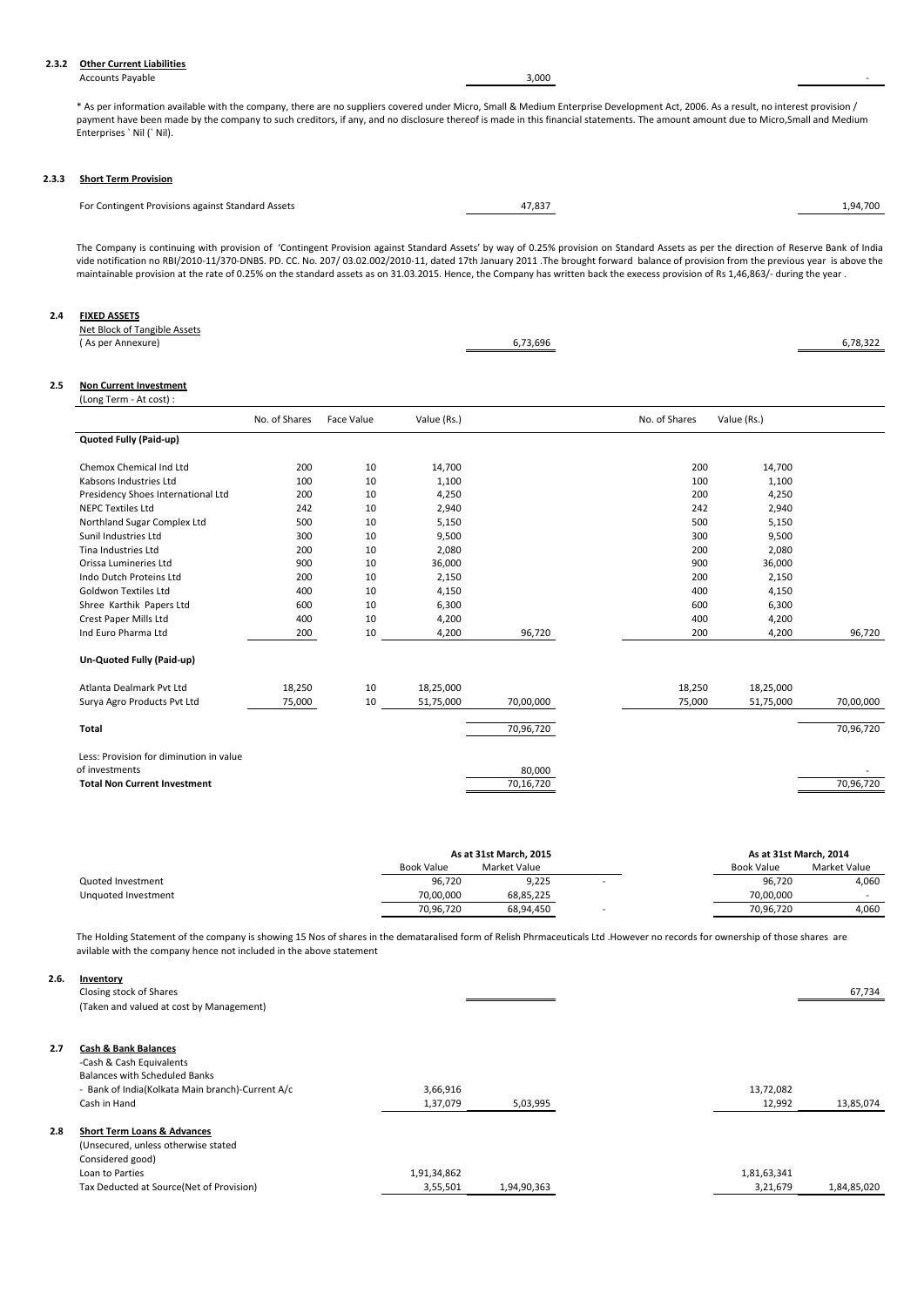# **SCHEDULES TO PROFIT & LOSS ACCOUNT P.K.LEASING & FINANCE LIMITED**

|      |                                | <b>Year ended</b><br>31.03.2015<br>(in Rs.) | <b>Year ended</b><br>31.03.2014<br>(in Rs.) |
|------|--------------------------------|---------------------------------------------|---------------------------------------------|
| 2.9  | <b>Revenue From Operations</b> |                                             |                                             |
|      | <b>Interest Received</b>       | 20,92,302                                   | 26,13,198                                   |
|      | Sale of Shares                 | 71,828                                      |                                             |
|      |                                | 21,64,130                                   | 26,13,198                                   |
| 2.10 | <b>Other Income</b>            |                                             |                                             |
|      | Dividend                       | 20                                          | 2,656                                       |
|      |                                | 20                                          | 2,656                                       |

The company is in receipt of Dividend of Rs 20 from Tata Iron & Steel Ltd .However the holding statement of the company is not reflecting any shares of Tata Iron & Steel Ltd

## **Administration & Other Expenses 2.11**

| <b>Audit Fees</b>                   |          |          |
|-------------------------------------|----------|----------|
| -Statutory Audit                    | 6,000    | 6,000    |
| -Other Matters                      | 2,500    | 2,500    |
| Advertisement                       | 3,300    | 3,483    |
| <b>Bank Charges</b>                 | 98       | 457      |
| <b>Business Promotion</b>           | 11,438   | 2,450    |
| Car Running & Maintenance Expenses  | 21,916   | 24,305   |
| <b>Directors Remuneration</b>       |          | 3,30,000 |
| <b>Demat Accounting Charges</b>     | 832      | 622      |
| <b>Security Transaction Charges</b> | 72       |          |
| <b>Filing Fees</b>                  | 9,600    | 4,050    |
| Insurance                           | 2,067    | 1,794    |
| <b>Printing &amp; Stationery</b>    | 15,866   | 8,783    |
| Postage                             | 205      | 80       |
| <b>Listing Fees</b>                 | 11,798   | 10,500   |
| <b>Office Expenses</b>              | 29,090   | 37,759   |
| Rates & Taxes                       | 2,646    | 6,640    |
| <b>Service Charges</b>              | 48,297   | 33,075   |
| <b>Telephone Expenses</b>           | 37,745   | 25,146   |
| <b>Trade Licence Fees</b>           | 1,850    | 1,850    |
| Travelling & Conveyance             | 198      | 3,437    |
|                                     | 2,05,517 | 5,02,931 |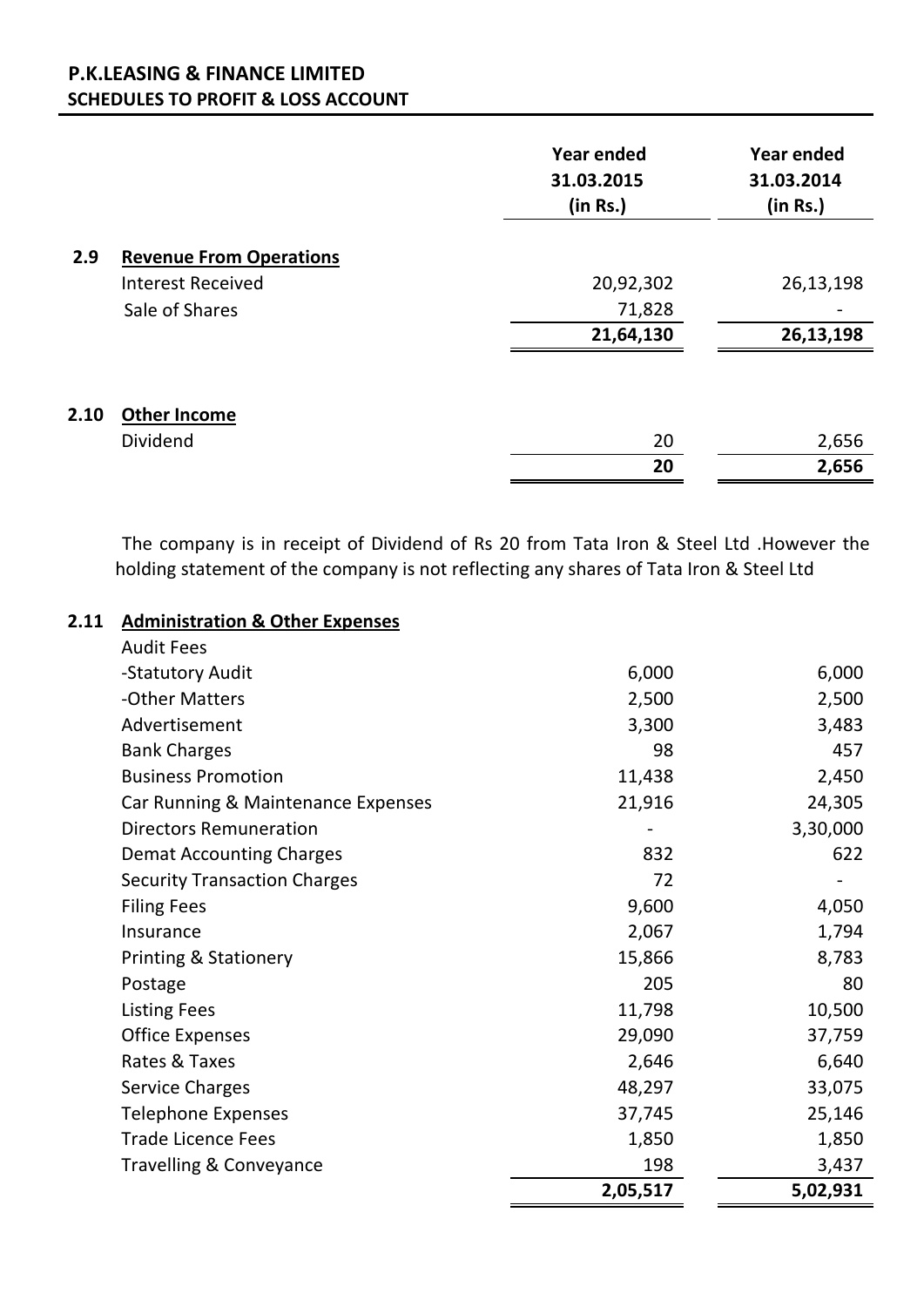### **SCHEDULES TO BALANCE SHEET P.K.LEASING & FINANCE LIMITED**

### **Annexure To Note‐2.4**

FIXED ASSETS

|                          |                          |                                 |                            |                          |                     |                 |                          |                    |                                    |                     | (Figures in Rs.)    |
|--------------------------|--------------------------|---------------------------------|----------------------------|--------------------------|---------------------|-----------------|--------------------------|--------------------|------------------------------------|---------------------|---------------------|
|                          |                          | GROSS                           | BLOCK                      |                          |                     |                 | DEPRECIATION             |                    |                                    | <b>NET</b>          | BLOCK               |
| <b>PARTICULARS</b>       | Cost as at<br>01.04.2014 | Additions<br>during the<br>Year | Sale<br>during the<br>year | Cost as at<br>31.03.2015 | As at<br>01.04.2014 | For the<br>Year | Sale during<br>the Year  | Upto<br>31.03.2015 | Charged<br>to Retained<br>Earnings | As at<br>31.03.2015 | As at<br>31.03.2014 |
| Vechile                  | 2,23,723                 |                                 |                            | 2,23,723                 | 2,18,295            |                 |                          | 2,18,295           | (5,758)                            | 11,186              | 5,428               |
| <b>Office Equipments</b> | 77,842                   | $\overline{\phantom{0}}$        | $\overline{\phantom{0}}$   | 77,842                   | 71,937              |                 |                          | 71,937             | 2,013                              | 3,892               | 5,905               |
| Furniture & Fixture      | 2,48,647                 |                                 | $\overline{\phantom{a}}$   | 2,48,647                 | 2,34,753            |                 | $\overline{\phantom{0}}$ | 2,34,753           | 1,462                              | 12,432              | 13,894              |
| <b>Building</b>          | 14,69,565                | 25,840                          |                            | 14,95,405                | 8,16,470            | 32,749          |                          | 8,49,219           | $\overline{\phantom{a}}$           | 6,46,186            | 6,53,095            |
| Total                    | 20,19,777                | 25,840                          |                            | 20,45,617                | 13,41,455           | 32,749          |                          | 13,74,204          | (2, 283)                           | 6,73,696            | 6,78,322            |
| <b>Previous Year</b>     | 21,79,460                |                                 |                            | 21,79,460                | 14,60,850           | 40,288          |                          | 15,01,138          | $\overline{\phantom{a}}$           | 6,78,322            |                     |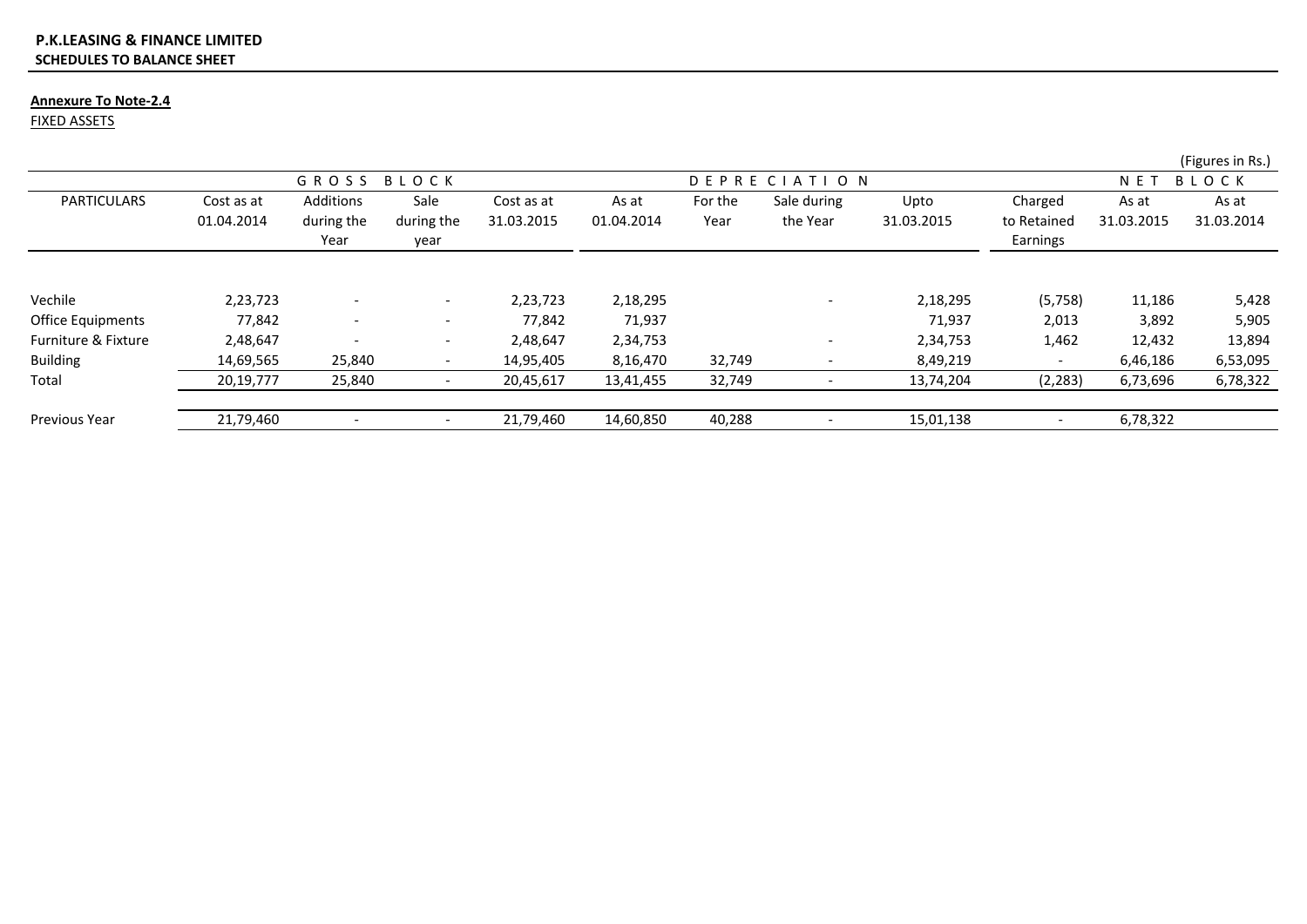### **P.K. LEASING & FINANCE LIMITED**

### **1. SIGNIFICANT ACCOUNTING POLICIES:**

1.1 The financial statements are prepared and presented under the historical cost convention on the accrual basis of accounting and comply with the provisions of the Companies Act, 2013 ("the Act"). Besides, the Company follows the directions prescribed by the Reserve Bank of India (RBI) for Non Banking Financial Companies.

The preparation of the financial statements in conformity with generally accepted accounting principles and applicable accounting standard requires the use of estimates and assumptions that affect the reported amount of assets and liabilities as at the Balance Sheet date, reported amounts of revenues and expenses during the year and disclosure of contingent liabilities as at that date. The estimates and assumptions used in these financial statements are based upon the management's evaluation of the relevant facts and circumstances as of the date of the financial statements.

All assets and liabilities have been classified as current or non-current as per the company's normal operating cycle and other criteria set out in the Schedule III to the Act. Based on the nature of services provided and time between the rendering of services and their realization in cash and cash equivalents, the Company has assumed its operating cycle as 12 months for the purpose of current and non‐current classification of assets and liabilities.

### 1.2. **Recognition of Income & Expenses:**

Items of Income & Expenditure are recognized on accrual basis unless otherwise stated.

### 1.3 **Fixed Assets and Depreciation / Amortisation:**

Fixed Assets are stated at their original cost, which includes expenditure incurred in the acquisition of assets / construction of assets, pre‐operative expenses till the commencement of operation and interest upto the date of commencement of usage of the asset.

Depreciation has been provided based on the life assigned to each asset in accordance with Schedule II of the Act.

As per the requirements of Schedule II of the Act effective from 1st April, 2014, the Company has charged depreciation during the year based on the provisions of the said Schedule. Consequently, an amount of Rs 2,283 has been adjusted with the General Reserve as on 1st April 2014 in respect of those assets whose remaining useful life was Nil as on 1st April 2014 as per the transitional provisions of Schedule II.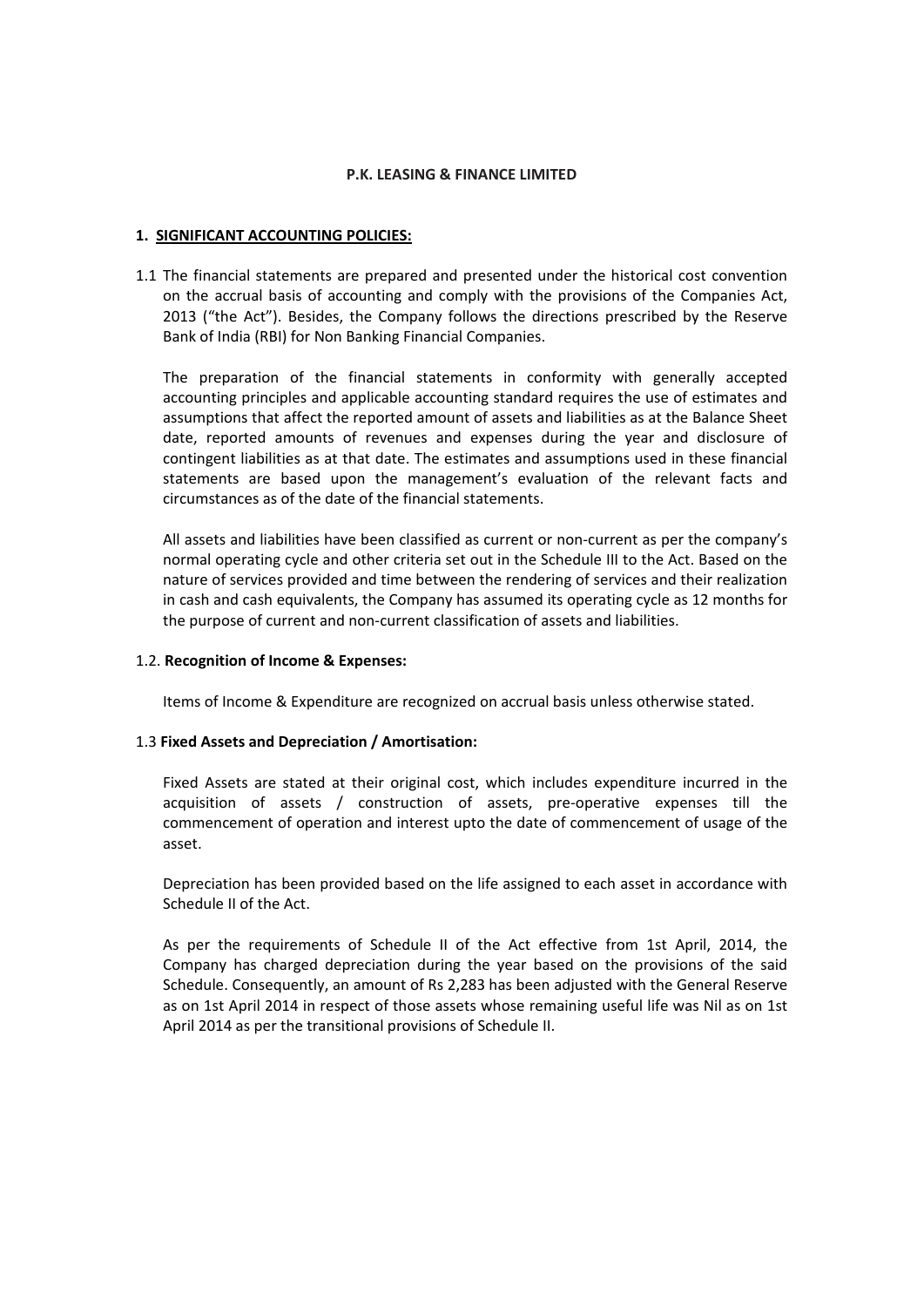### 1.4 **Valuation of Investments:**

All long‐term investments are stated at acquisition cost by capitalizing all costs related to holding of the Investment in the name of company wherever necessary excluding cost of dematerialization of the same, if any. Provision for diminution in value, other than temporary, is considered wherever necessary. Current investments are valued at lower of cost and market value.

### 1.5 **Taxation:**

Provision for current tax is made after taking into consideration benefits admissible under the provisions of the Income tax Act, 1961. Deferred tax resulting from timing differences between book and taxable profit is accounted for using the tax rates and laws that have been enacted or substantively enacted as on the balance sheet date. The deferred tax asset is recognised and carried forward only to the extent that there is a reasonable certainty that the assets will be realised in future.

### 1.6 **Impairment of Assets:**

The carrying amounts of assets are reviewed at each balance sheet date to ascertain impairment based on internal / external factors. An impairment loss is recognised when the carrying amount of an asset exceeds its recoverable amount. The recoverable amount is the higher of the net selling price of the assets and their value in use.

### 1.7 **Provisions, Contingent Liabilities & Contingent Assets:**

Provisions is recognized when there is a present obligation as a result of amount of a past event that probably requires an outflow of resources and a reliable estimate can be made of the amount of the obligation. Disclosure for contingent liability is made when there is a possible obligation or a present obligation that may, but probably will not, require an outflow of resources. No provision is recognized or disclosure for contingent liability is made when there is a possible obligation or a present obligation and the likelihood of outflow of resources is remote though 'Contingent Provision against Standard Assets' has been provided as per directives of the RBI. Contingent Assets is neither recognized nor disclosed in the financial statement.

### 1.8 **Earnings per share:**

Basic earning per share is calculated by dividing the net profit or loss for the period attributable to equity shareholders by the weighted average number of equity shares outstanding during the period. The weighted average number of equity shares outstanding during the period is adjusted for events of bonus issue.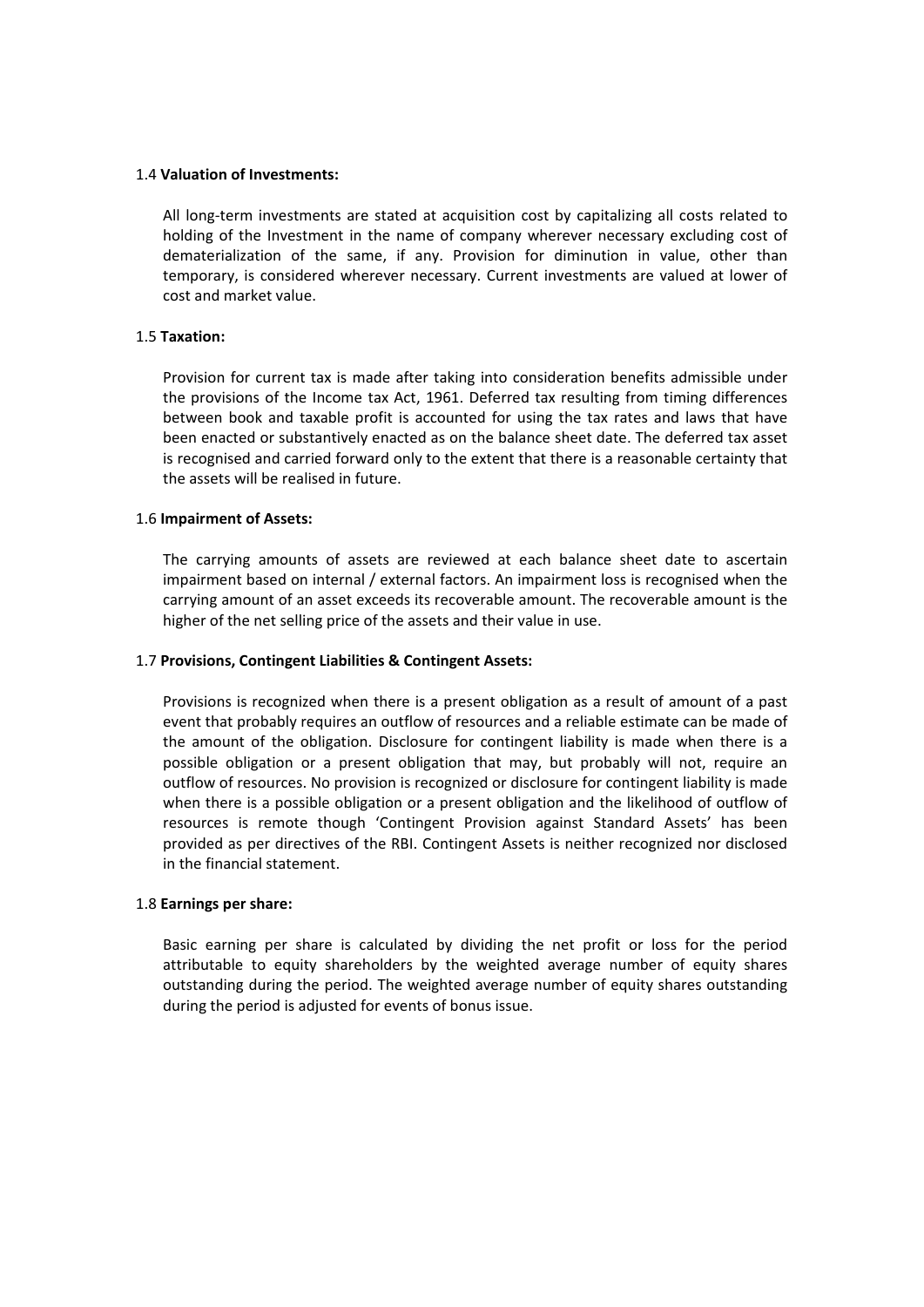### 1.9. **Employees Benefits:**

Post employment employee benefits are recognised as an expense in the profit and loss account for the year in which the employee has rendered services. The expense is recognised at the present value of the amount payable determined using actuarial valuation techniques. Actuarial gains / losses in respect of post employment benefits are charged to the statement of profit and loss.

Signed in terms of our report of even date **Signed in terms** of our report of even date For **Indrajit Chattopadhyay,** Chartered Accountants

**Indrajit Chattopadhyay** Managing Director Proprietor Membership No. 050955 Kolkata, the 30th Day May 2015 **Ruchi Agarwal**

**Anil Kumar Agarwal**

director in the control of the control of the control of the control of the control of the control of the control of the control of the control of the control of the control of the control of the control of the control of

 **Nand Kishore Agarwal CFO CFO**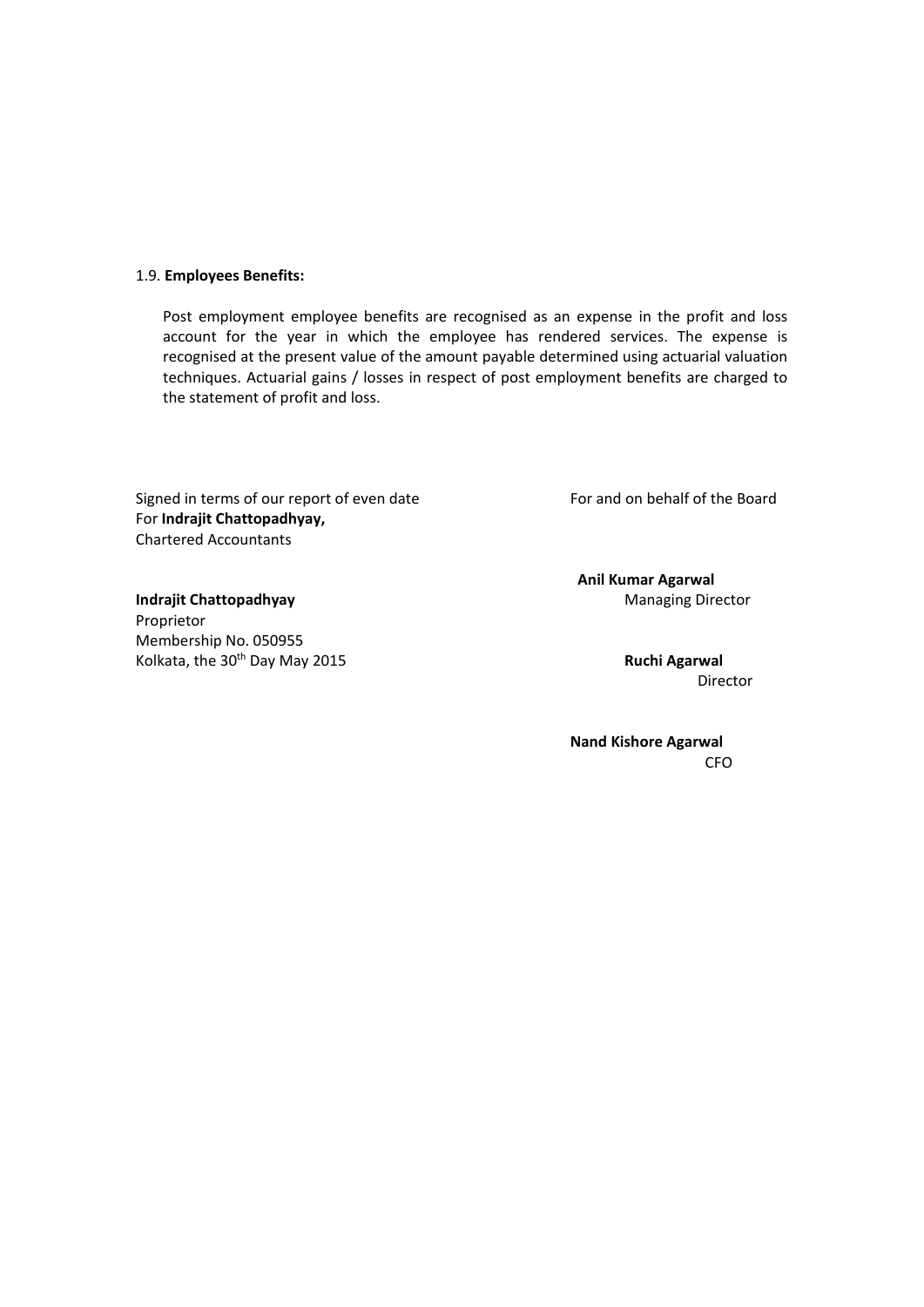### **2.12 Earnings Per Share**

|   | <b>Particulars</b>                                                  | 2014-15      | 2013-14   |
|---|---------------------------------------------------------------------|--------------|-----------|
|   | A Profit for the year after taxation (in Rs.)                       | $1,14,731/-$ | $4.917/-$ |
| B | Weighted Average no. of Equity Share outstanding during the<br>vear | 31,10,400    | 31,10,400 |
| C | Basic and Diluted Earning per share (A/B) (in Rs.)                  | 0.03701      | 0.00158   |

### **2.13.Remuneration to CFO (in Rs.):**

|                     | 2014-15 |
|---------------------|---------|
| <b>Basic Salary</b> | 96,000  |

**2.14.Related party's disclosures under Accounting Standard 18 (**as identified by the management**)**

### **A. Names of Related Parties:**

| <b>Name of Parties</b>   | Relationship      |
|--------------------------|-------------------|
| Mr. Anil Agarwal         | Managing Director |
| Mrs. Ruchi Agarwal       | Director          |
| Mr. Deepak Kumar Agarwal | Director          |
| Mr. Nand Kishore Agarwal | <b>CFO</b>        |

### **B**. **Details of Transaction with the Related Party:**

|    | <b>Nature of Transactions with Key Management Personnel</b> | 2014-15 (In Rs.) |
|----|-------------------------------------------------------------|------------------|
| а. | Remuneration                                                | 96,000           |
| b. | <b>Loans and Advances</b>                                   | Ni               |
|    | Outstanding Balance as at year end                          | Nil              |
|    | Maximum amount outstanding during the financial year        | Nil              |
|    | <b>Bonus shares issued</b>                                  |                  |
| d. | <b>Proposed dividend</b>                                    | Nil              |
|    |                                                             | Ni               |

### **2.15. Employee Benefits (Revised Accounting Standard 15):**

 There being no employees in the company, hence no provision for employee benefits as prescribed in Accounting Standard 15 has been taken in to consideration.

**2.16.** Since the Company's primary activity is to borrow / provide loans and invest / deal in Shares and Securities, there are no separate reportable segments as per Accounting Standard 17 (Segment Reporting).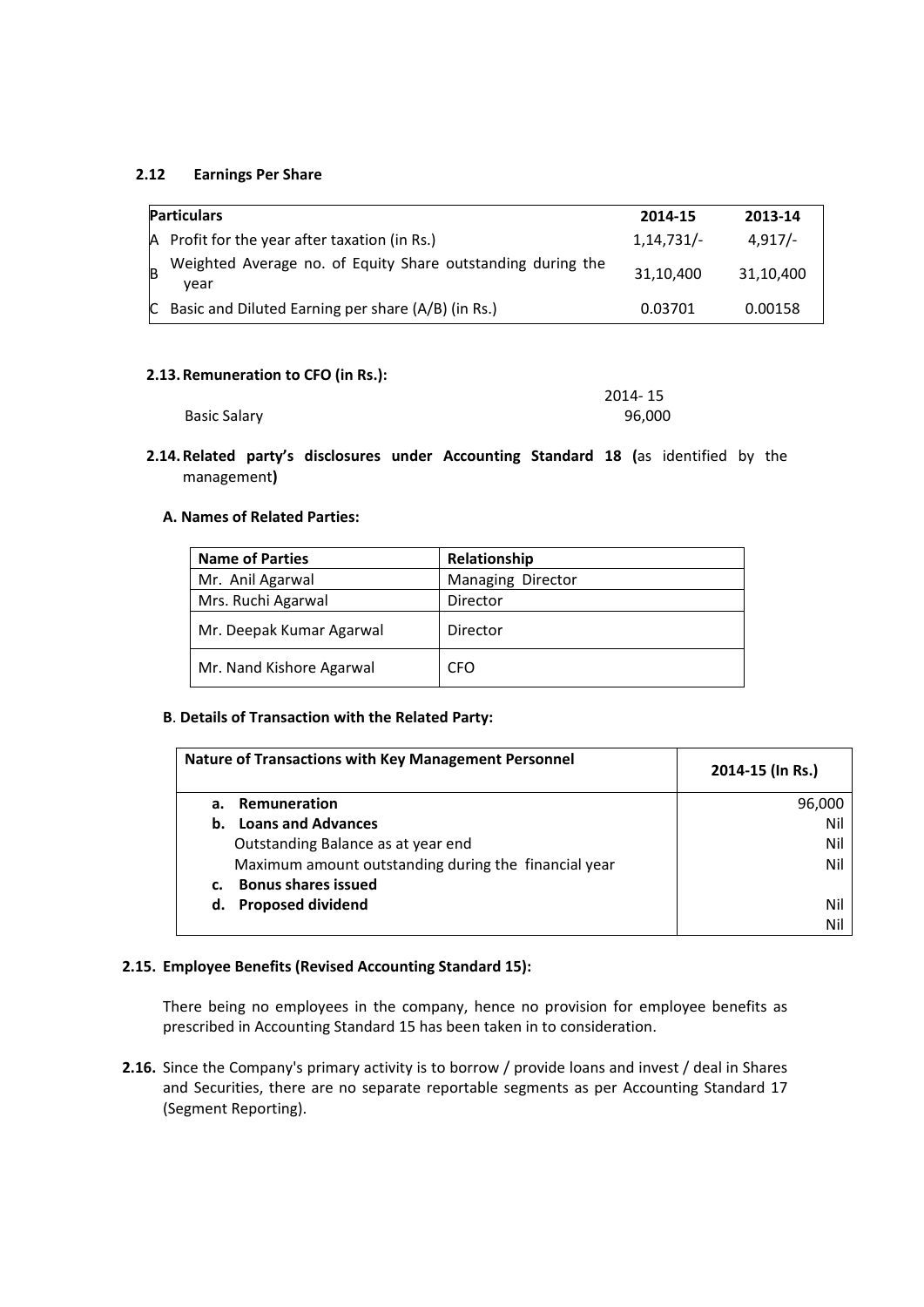- 2.17 The Company has been registered as Non Banking Finance Company with Reserve Bank of India under section 45IA of the Reserve Bank of India Act, 1934; vide Registration 05.00264 dated 19.02.1998 and continues to carry on the business of Non‐Banking Financial Institution (NBFI). Hence, it is entitled to continue to hold the said NBFC certificate.
- 2.18 Although the breakup value of investments in Atlanta Dealmark Pvt Ltd lower than its cost of purchase, in the opinion of the Management of the Company, such decline is temporary in nature. Considering the long term nature of the investment and since the Company does not foresee any permanent diminution in the value of such investment, no provision for diminution has been made
- 2.19 There are no due / overdue by the Company as on  $31<sup>st</sup>$  March, 2015 to suppliers covered under Micro, Small and Medium Enterprises Development Act, 2006 and therefore no disclosure in this regard is required to be made.
- 2.20.1 In the opinion of the management, Current Assets, Loans and Advances have a value realizable in the ordinary course of business at least equal to the amount at which they are stated in the books of account. Provision for all known and determined liabilities is adequate and not in excess / short of the amount considered reasonably necessary.
- 2.20.2 The excess provision on account of standard assets as on 31.03.2015 has been written back in the year to keep the same @0.25% of the standard assets as on the date of balance sheet
- 2.20.3 Contingent Liability not provided for Rs Nil (Previous Year: Rs Nil)
- 2.20.4 Previous year's figures have been rearranged / reclassified wherever necessary to correspond with the current year's classification / disclosure.

Signed in terms of our report of even date For and on behalf of the Board For **Indrajit Chattopadhyay,** Chartered Accountants

 **Anil Kumar Agarwal Indrajit Chattopadhyay** Managing Director

Proprietor Membership No. 050955 Kolkata, the 30th Day May 2015 **Ruchi Agarwal**

Director

 **Nand Kishore Agarwal CFO CFO**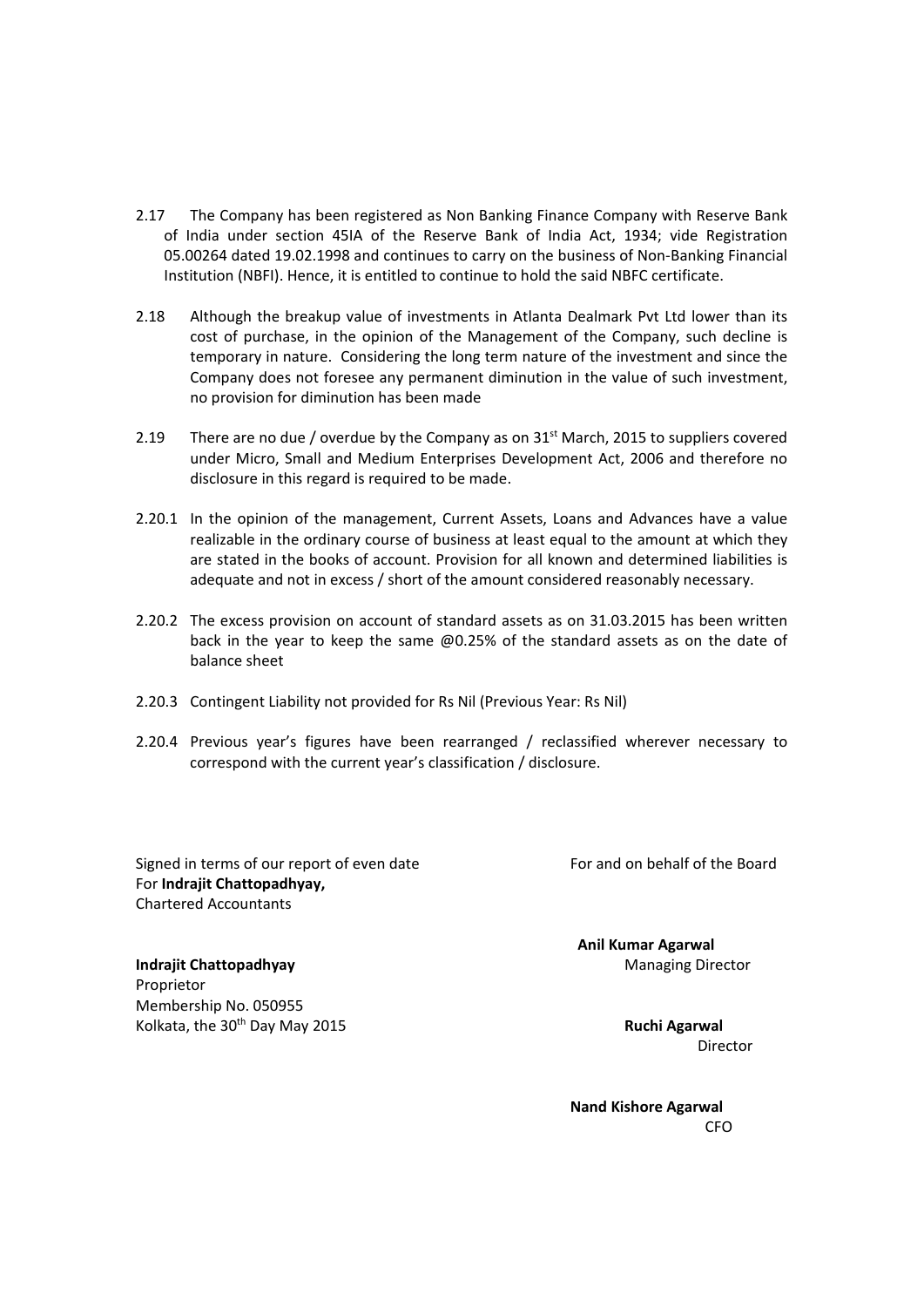

# P.K LEASING & FINANCE LIMITED Regd. Off.: P-36, India Exchange place, Kolkata – 700001 Tel. No.: 033‐2225 3123 E‐mail: info@pkleasing.in/anilpklf@yahoo.co.in, website: www.pkleasing.in CIN: L65910WB1992PLC055895

Form No. MGT 11 **PROXY FORM**

[Pursuant to section 105(6) of the Companies Act, 2013 and rule 19(3) of Companies (Management and Administration) Rules, 2014]

| DP ID.<br><b>CLIENT ID</b> |   |  |  |  | FOLIO NO.<br>NO. OF SHARES |        |               |  |     |
|----------------------------|---|--|--|--|----------------------------|--------|---------------|--|-----|
| We<br>$\mathbf{L}$         |   |  |  |  |                            |        |               |  | 0f  |
| Being                      | a |  |  |  | Limited                    | hereby | appoint Mr. / |  | Ms. |

as my / our Proxy to attend and vote for me / us and on my / our behalf at the  $23^{rd}$  Annual General Meeting of the Company held Wednesday, the 30<sup>th</sup> September 2015 at 11.00am at the Registered Office of the Company at P-36 India Exchange Place, 4th Floor, Kolkata-700001and at any adjournment(s) thereof.

Signed this \_\_\_\_\_\_\_\_\_\_\_\_\_\_\_\_\_\_\_ day of \_\_\_\_\_\_\_\_\_ 2015

| Affix<br>$Re.1/-$ | Proxy form must reach company's registered office not later than 48<br>hours before the commencement of the meeting |
|-------------------|---------------------------------------------------------------------------------------------------------------------|
| Revenue<br>Stamp  | <b>FOR OFFICE USE ONLY</b>                                                                                          |
| Sigma(x)          | <b>DATE OF RECEIPT</b>                                                                                              |

**Resolution no.1** To receive, consider and adopt the Twenty Third Annual Report of the Director's Balance sheet as at 31<sup>st</sup> March 2015 and the profit and Loss Account financial year ended on that date and the reports of the Auditors thereon.

**Resolution no.2** To appoint a Director in the place of Mrs.RuchiAgarwal who retires by rotation and being eligible offers herself for re-appointment.

**Resolution no.3** To ratify the appointment of auditors of the company and to fix their remuneration and in this regard to consider and if thought fit, to pass, with or without modification(s), the following Resolution as an Ordinary Resolution;

**"RESOLVED THAT**, pursuant to the provisions of section 139,142 and other applicable provision of the Companies Act, 2013 and the rules made there under, M/s IndrajitChattopadhyay, Chartered Accountants, (FRN 050955) the retiring Auditors of the Company, be and is hereby re‐appointed as the Auditors of the Company, to hold the office till the conclusion of the AGM to be held in the calendar year 2017 (subject to ratification of the appointment by the members at every AGM held after this AGM), and that the Board of Directors be and is hereby authorized to fix the remuneration as may be determined in consultation with the Audit Committee of the Company**."**

**PKLF** 

.